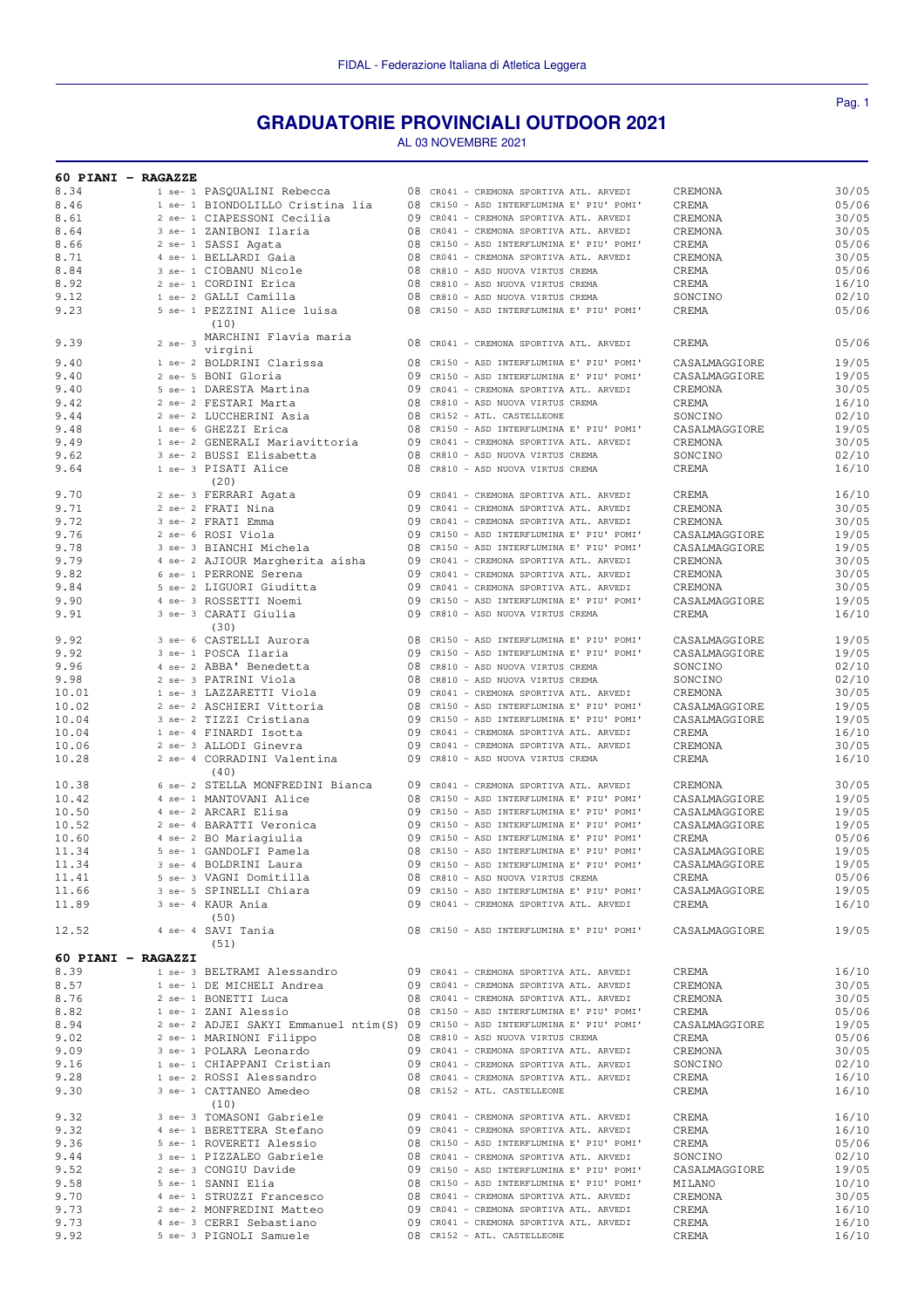|                           |  | (20)                                                                                               |                                                                                      |                                |                |
|---------------------------|--|----------------------------------------------------------------------------------------------------|--------------------------------------------------------------------------------------|--------------------------------|----------------|
| 10.10                     |  | 4 se- 2 MORETTI Federico                                                                           | 09 CR810 - ASD NUOVA VIRTUS CREMA                                                    | SONCINO                        | 02/10          |
| 10.30                     |  | 3 se- 5 SOLIMEI Aurelio                                                                            | 08 CR150 - ASD INTERFLUMINA E' PIU' POMI'                                            | CASALMAGGIORE                  | 19/05          |
| 10.32                     |  | 6 se- 1 GRANDI Pietro                                                                              | 09 CR150 - ASD INTERFLUMINA E' PIU' POMI'                                            | CASALMAGGIORE                  | 19/05          |
| 10.32                     |  | 4 se- 5 MURA Manuel                                                                                | 08 CR150 - ASD INTERFLUMINA E' PIU' POMI'                                            | CASALMAGGIORE                  | 19/05          |
| 10.51                     |  | 2 se- 2 MADERNO Gabriele ryu                                                                       | 09 CR810 - ASD NUOVA VIRTUS CREMA                                                    | CREMA                          | 05/06          |
| 10.52                     |  | 4 se- 2 SARZI AMADE' Manuel                                                                        | 09 CR150 - ASD INTERFLUMINA E' PIU' POMI'                                            | CASALMAGGIORE                  | 19/05          |
| 10.54                     |  | 1 se- 4 SIMONETTO Luca                                                                             | 08 CR150 - ASD INTERFLUMINA E' PIU' POMI'                                            | CASALMAGGIORE                  | 19/05          |
| 10.56                     |  | 2 se- 4 MANTOVANI Mattia                                                                           | 09 CR150 - ASD INTERFLUMINA E' PIU' POMI'                                            | CASALMAGGIORE                  | 19/05          |
| 10.64                     |  | 3 se- 2 CATTANEO Filippo                                                                           | 09 CR810 - ASD NUOVA VIRTUS CREMA                                                    | CREMA                          | 05/06          |
| 10.74                     |  | 3 se- 3 FERRARINI Gabriele                                                                         | 08 CR150 - ASD INTERFLUMINA E' PIU' POMI'                                            | CASALMAGGIORE                  | 19/05          |
|                           |  | (30)                                                                                               |                                                                                      |                                |                |
| 10.77                     |  | 4 se- 2 BANDERA Luca                                                                               | 09 CR041 - CREMONA SPORTIVA ATL. ARVEDI                                              | CREMA                          | 05/06          |
| 10.84                     |  | 4 se- 3 SUCCI Michele                                                                              | 09 CR150 - ASD INTERFLUMINA E' PIU' POMI'                                            | CASALMAGGIORE                  | 19/05          |
| 10.84                     |  | 5 se- 2 FERRARI Matteo<br>4 se- 1 BENELLI Riccardo                                                 | 08 CR041 - CREMONA SPORTIVA ATL. ARVEDI                                              | SONCINO                        | 02/10          |
| 10.96<br>11.16            |  | 4 se- 4 CASSETTA Mario                                                                             | 09 CR041 - CREMONA SPORTIVA ATL. ARVEDI<br>09 CR150 - ASD INTERFLUMINA E' PIU' POMI' | SONCINO                        | 02/10<br>19/05 |
| 14.50                     |  | 5 se- 5 MANGONI Riccardo                                                                           | 09 CR150 - ASD INTERFLUMINA E' PIU' POMI'                                            | CASALMAGGIORE<br>CASALMAGGIORE | 19/05          |
|                           |  | (36)                                                                                               |                                                                                      |                                |                |
| 80 PIANI - ALLIEVI        |  |                                                                                                    |                                                                                      |                                |                |
| 9.59                      |  | -2.3 3 se- 1 LENA Davide                                                                           | 05 CR150 - ASD INTERFLUMINA E' PIU' POMI'                                            | FAENZA                         | 01/09          |
| 9.95                      |  | $-0.7$ 2 se- 2 MORE Gabriel euro (E)                                                               | 05 CR150 - ASD INTERFLUMINA E' PIU' POMI'                                            | FAENZA                         | 01/09          |
| 10.50                     |  | -0.7 4 se- 2 ARGENTO Samuele                                                                       | 05 CR150 - ASD INTERFLUMINA E' PIU' POMI'                                            | FAENZA                         | 01/09          |
|                           |  | (3)                                                                                                |                                                                                      |                                |                |
| 80 PIANI - CADETTE        |  |                                                                                                    |                                                                                      |                                |                |
| 10.52                     |  | 0.7 1 se- 2 KIPRE Esperanza gloria vit                                                             | 07 CR150 - ASD INTERFLUMINA E' PIU' POMI'                                            | CONCESIO                       | 18/04          |
| 10.74                     |  | -3.0 1 se- 1 BAGGIO Alice                                                                          | 06 CR810 - ASD NUOVA VIRTUS CREMA                                                    | CREMA                          | 05/06          |
| 10.80                     |  | -2.4 1 se- 2 SGARZI Alice                                                                          | 07 CR041 - CREMONA SPORTIVA ATL. ARVEDI                                              | CREMA                          | 05/06          |
| 11.04                     |  | -0.6 3 se- 1 DELLA MORTE Melissa                                                                   | 07 CR150 - ASD INTERFLUMINA E' PIU' POMI'                                            | MANTOVA                        | 29/05          |
| 11.06                     |  | -3.0 2 se- 1 OSTUNI Benedetta                                                                      | 06 CR152 - ATL. CASTELLEONE                                                          | CREMA                          | 05/06          |
| 11.13                     |  | 1.4 1 se- 4 FORMICA Anna                                                                           | 07 CR150 - ASD INTERFLUMINA E' PIU' POMI'                                            | CREMA                          | 22/05          |
| 11.21                     |  | 1.3 1 se- 5 AZZINI Emma                                                                            | 06 CR150 - ASD INTERFLUMINA E' PIU' POMI'                                            | CONCESIO                       | 18/04          |
| 11.27                     |  | -2.4 2 se- 2 GASPARI Sara                                                                          | 06 CR150 - ASD INTERFLUMINA E' PIU' POMI'                                            | CREMA                          | 05/06          |
| 11.31                     |  | -3.0 3 se- 1 DELL'AGLIO Letizia                                                                    | 06 CR150 - ASD INTERFLUMINA E' PIU' POMI'                                            | CREMA                          | 05/06          |
| 11.37                     |  | 0.9 1 se- 9 RADAELLI Micaela                                                                       | 07 CR810 - ASD NUOVA VIRTUS CREMA                                                    | CREMA                          | 22/05          |
|                           |  | (10)                                                                                               |                                                                                      |                                |                |
| 11.46                     |  | 1.1 1 se- 5 LOMBARDI Elisa                                                                         | 07 CR810 - ASD NUOVA VIRTUS CREMA                                                    | CREMA                          | 22/05          |
| 11.47                     |  | -3.0 4 se- 1 CORINI Gaia                                                                           | 06 CR041 - CREMONA SPORTIVA ATL. ARVEDI                                              | CREMA                          | 05/06          |
| 11.63                     |  | 1.2 2 se- 6 ZILIOLI Asia                                                                           | 07 CR152 - ATL. CASTELLEONE                                                          | CREMA                          | 22/05          |
| 11.63                     |  | -3.0 5 se- 1 LORENZETTI Ginevra                                                                    | 07 CR810 - ASD NUOVA VIRTUS CREMA                                                    | CREMA                          | 05/06          |
| 11.64                     |  | 1.5 3 se- 1 BOTTARI Angelica                                                                       | 06 CR810 - ASD NUOVA VIRTUS CREMA                                                    | CONCESIO                       | 18/04          |
| 11.65                     |  | 1.4 5 se- 6 RIGHINI Elisabetta gioia                                                               | 06 CR810 - ASD NUOVA VIRTUS CREMA                                                    | CONCESIO                       | 18/04          |
| 11.87                     |  | -3.0 6 se- 1 DEL CORONA Lucia                                                                      | 07 CR810 - ASD NUOVA VIRTUS CREMA                                                    | CREMA                          | 05/06          |
| 12.00                     |  | -2.4 3 se- 2 CORNALBA Daria                                                                        | 07 CR810 - ASD NUOVA VIRTUS CREMA                                                    | CREMA                          | 05/06          |
| 12.06                     |  | 0.3 3 se- 6 CARELLI Viola                                                                          | 07 CR152 - ATL. CASTELLEONE                                                          | <b>BRESCIA</b>                 | 28/03          |
|                           |  |                                                                                                    |                                                                                      |                                |                |
| 12.42                     |  | 1.4 3 se- 2 DANINI Beatrice                                                                        | 07 CR150 - ASD INTERFLUMINA E' PIU' POMI'                                            | CASALMAGGIORE                  | 13/03          |
|                           |  | (20)                                                                                               |                                                                                      |                                |                |
| 12.46                     |  | -0.4 1 se- 5 BIANCHINI Gloria                                                                      | 07 CR041 - CREMONA SPORTIVA ATL. ARVEDI                                              | SONCINO                        | 02/10          |
| 13.02                     |  | -0.7 8 se- 8 FONTANELLA Lara andrea                                                                | 06 CR152 - ATL. CASTELLEONE                                                          | <b>BRESCIA</b>                 | 28/03          |
| 13.02                     |  | -2.4 4 se- 2 ROSSETTI Noemi                                                                        | 07 CR810 - ASD NUOVA VIRTUS CREMA                                                    | CREMA                          | 05/06          |
| 13.50                     |  | -0.4 3 se- 5 DOLDI Vittoria                                                                        | 07 CR810 - ASD NUOVA VIRTUS CREMA                                                    | SONCINO                        | 02/10          |
| 14.95                     |  | -2.4 5 se- 2 VIVIANI Vittoria                                                                      | 07 CR810 - ASD NUOVA VIRTUS CREMA                                                    | CREMA                          | 05/06          |
| 15.68                     |  | -2.7 5 se- 6 BOLDRINI Melissa                                                                      | 07 CR150 - ASD INTERFLUMINA E' PIU' POMI'                                            | MANTOVA                        | 20/03          |
|                           |  | (26)                                                                                               |                                                                                      |                                |                |
| 80 PIANI - CADETTI        |  |                                                                                                    |                                                                                      |                                |                |
| 9.83                      |  | -2.3 1 se- 1 RENATI Davide                                                                         | 06 CR041 - CREMONA SPORTIVA ATL. ARVEDI                                              | CREMA                          | 05/06          |
| 9.89                      |  | -2.3 2 se- 1 SALATTI Sisay pietro 607 CR810 - ASD NUOVA VIRTUS CREMA                               |                                                                                      | CREMA                          | 05/06          |
| 9.97                      |  | 0.3 3 se- 2 CHIAPPETTI Matteo                                                                      | 06 CR209 - POL. SPINESE ATL.<br>06 CR150 - ASD INTERFLUMINA E' PIU' POMI'            | MILANO<br>CONCESIO             | 10/10          |
| 10.11<br>10.13            |  | 2.0 1 se- 6 PENOTTI Emanuele                                                                       |                                                                                      | CREMA                          | 18/04          |
| 10.31                     |  | 0.2 2 se- 6 MARTINO Francesco emanuele 07 CR209 - POL. SPINESE ATL.<br>1.6 4 se- 2 LAZZARINI Marco | 06 CR150 - ASD INTERFLUMINA E' PIU' POMI'                                            | CREMA                          | 22/05<br>22/05 |
| 10.44                     |  |                                                                                                    | 07 CR810 - ASD NUOVA VIRTUS CREMA                                                    | CREMA                          | 05/06          |
| 10.61                     |  | -2.3 4 se- 1 MANENTI Riccardo<br>-2.0 1 se- 1 CAPRA Lorenzo                                        | 06 CR150 - ASD INTERFLUMINA E' PIU' POMI'                                            | CLUSONE                        | 17/10          |
| 10.66                     |  | -1.8 1 se- 2 CIRELLI Davide                                                                        | 06 CR150 - ASD INTERFLUMINA E' PIU' POMI'                                            | MANTOVA                        | 29/05          |
| 10.68                     |  | $-2.0$ 2 se- 1 CASTOLDI Diego bruno $06$ CR150 - ASD INTERFLUMINA E' PIU' POMI'                    |                                                                                      | CLUSONE                        | 17/10          |
|                           |  | (10)                                                                                               |                                                                                      |                                |                |
| 10.74                     |  | -0.5 1 se- 3 CAGNI Matteo aaron 06 CR041 - CREMONA SPORTIVA ATL. ARVEDI                            |                                                                                      | SONCINO                        | 02/10          |
| 10.74                     |  | 0.3 1 se- 2 TABONI Francesco                                                                       | 07 CR041 - CREMONA SPORTIVA ATL. ARVEDI                                              | SONCINO                        | 02/10          |
| 10.76                     |  | $-2.1$ 1 se- 2 VOLPE Ivan                                                                          | 06 CR152 - ATL. CASTELLEONE                                                          | CREMA                          | 05/06          |
| 10.86                     |  | -2.1 2 se- 2 DOLDI Luca                                                                            | 07 CR810 - ASD NUOVA VIRTUS CREMA                                                    | CREMA                          | 05/06          |
| 11.20                     |  | -0.6 4 se- 1 FAVERZANI Andrea                                                                      | 07 CR041 - CREMONA SPORTIVA ATL. ARVEDI                                              | SONCINO                        | 02/10          |
| 11.23                     |  | -2.7 2 se- 3 TETI Francesco                                                                        | 07 CR041 - CREMONA SPORTIVA ATL. ARVEDI                                              | CREMA                          | 05/06          |
| 11.24                     |  |                                                                                                    | 06 CR041 - CREMONA SPORTIVA ATL. ARVEDI                                              | SONCINO                        | 02/10          |
| 11.26                     |  | $-2.7$ z se- 3 initial concession.<br>0.3 2 se- 2 MAFFEIS Francesco                                | 07 CR041 - CREMONA SPORTIVA ATL. ARVEDI                                              | SONCINO                        | 02/10          |
| 11.34                     |  | 0.3 4 se- 2 GALIMBERTI Andrea                                                                      | 07 CR041 - CREMONA SPORTIVA ATL. ARVEDI                                              | SONCINO                        | 02/10          |
| 11.45                     |  | 0.2 4 se- 6 MONTAGNA Daniele                                                                       | 07 CR209 - POL. SPINESE ATL.                                                         | CREMA                          | 22/05          |
|                           |  | (20)                                                                                               |                                                                                      |                                |                |
| 11.70                     |  | -0.5 2 se- 3 GERELLI Marco                                                                         | 07 CR041 - CREMONA SPORTIVA ATL. ARVEDI                                              | SONCINO                        | 02/10          |
| 11.72                     |  | $-2.1$ 3 se- 2 DAGANI Pietro                                                                       | 07 CR041 - CREMONA SPORTIVA ATL. ARVEDI                                              | CREMA                          | 05/06          |
| 12.58                     |  | -0.5 3 se- 3 DELLAPORTA Pietro                                                                     | 07 CR041 - CREMONA SPORTIVA ATL. ARVEDI                                              | SONCINO                        | 02/10          |
| 13.38                     |  | -0.5 4 se- 3 SARTORI Michele                                                                       | 07 CR041 - CREMONA SPORTIVA ATL. ARVEDI                                              | SONCINO                        | 02/10          |
|                           |  | (24)                                                                                               |                                                                                      |                                |                |
| 80 PIANI - JUNIORES DONNE |  |                                                                                                    |                                                                                      |                                |                |
| 10.77                     |  | -2.4 3 se- 3 VISIOLI Bethany 03 CR150 - ASD INTERFLUMINA E' PIU' POMI'                             |                                                                                      | FAENZA                         | 01/09          |
|                           |  | (1)                                                                                                |                                                                                      |                                |                |
| 100 METRI - ALLIEVE       |  |                                                                                                    |                                                                                      |                                |                |
| 12.65                     |  | 0.1 2 se- 1 ZANICHELLI Martina                                                                     | 04 CR150 - ASD INTERFLUMINA E' PIU' POMI'                                            | CREMA                          | 22/05          |
| 13.32<br>13.41            |  | -1.0 1 se- 1 FARINA Nicole<br>-2.2 3 se- 1 FERRARI Giulia                                          | 04 CR150 - ASD INTERFLUMINA E' PIU' POMI'<br>04 CR810 - ASD NUOVA VIRTUS CREMA       | FIRENZE<br>CREMA               | 25/09<br>05/06 |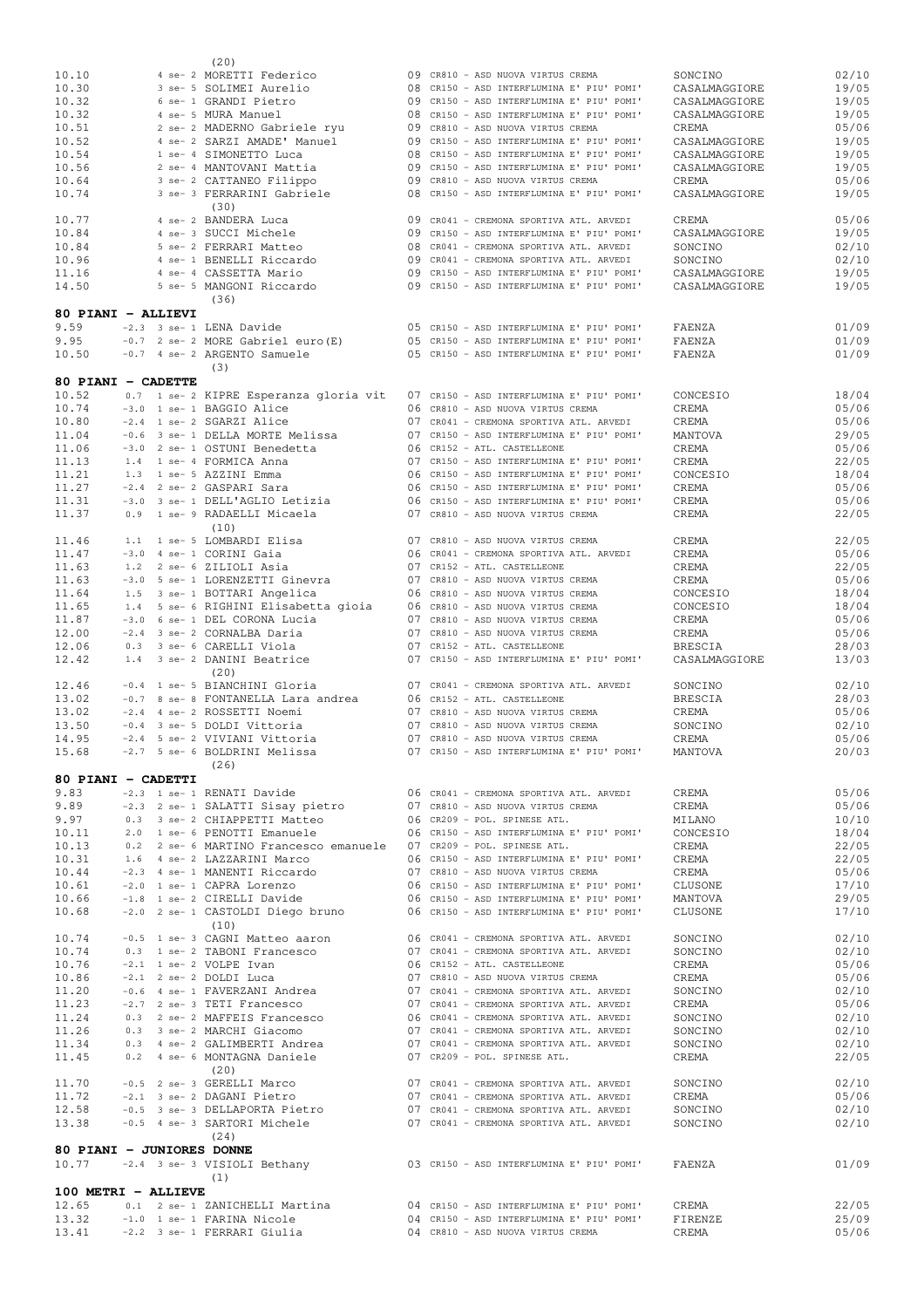| 13.50                        |  | -2.2 4 se- 1 CATTANEO Marta                                                                                                                                                                                                                                                                                            |  | 04 CR810 - ASD NUOVA VIRTUS CREMA                                                  | CREMA               | 05/06          |
|------------------------------|--|------------------------------------------------------------------------------------------------------------------------------------------------------------------------------------------------------------------------------------------------------------------------------------------------------------------------|--|------------------------------------------------------------------------------------|---------------------|----------------|
| 13.69                        |  | -1.6 1 se- 2 PETTOROSSI Artemisia                                                                                                                                                                                                                                                                                      |  | 04 CR810 - ASD NUOVA VIRTUS CREMA                                                  | CREMA               | 05/06          |
| 14.00                        |  | -0.3 4 se- 3 APRILE Michelle olga                                                                                                                                                                                                                                                                                      |  | 04 CR041 - CREMONA SPORTIVA ATL. ARVEDI                                            | CREMA               | 22/05          |
| 14.33                        |  | -1.6 2 se- 2 FASSINA Laura                                                                                                                                                                                                                                                                                             |  | 05 CR810 - ASD NUOVA VIRTUS CREMA                                                  | CREMA               | 05/06          |
| 14.53                        |  | -0.3 5 se- 3 SACCHETTI Caterina                                                                                                                                                                                                                                                                                        |  | 04 CR041 - CREMONA SPORTIVA ATL. ARVEDI                                            | CREMA               | 22/05          |
| 14.77                        |  | -0.1 7 ba- 2 MONTAGNA Francesca                                                                                                                                                                                                                                                                                        |  | 04 CR810 - ASD NUOVA VIRTUS CREMA                                                  | SALO'               | 20/06          |
| 15.08                        |  | $-1.6$ 3 se- 2 $ABBA'$ Sofia<br>(10)                                                                                                                                                                                                                                                                                   |  | 05 CR810 - ASD NUOVA VIRTUS CREMA                                                  | CREMA               | 05/06          |
| 100 METRI - ALLIEVI          |  |                                                                                                                                                                                                                                                                                                                        |  |                                                                                    |                     |                |
| 11.19                        |  | 4.1 6 fi- 1 LENA Davide                                                                                                                                                                                                                                                                                                |  | 05 CR150 - ASD INTERFLUMINA E' PIU' POMI'                                          | CHIURO              | 11/09          |
| 11.92                        |  | -0.4 2 se- 2 CORBANI Manuele                                                                                                                                                                                                                                                                                           |  | 04 CR810 - ASD NUOVA VIRTUS CREMA                                                  | DARFO BOARIO TERME  | 13/06          |
| 12.04                        |  | 0.0 1 se- 7 GIOSSI Davide                                                                                                                                                                                                                                                                                              |  | 05 CR810 - ASD NUOVA VIRTUS CREMA                                                  | CREMA               | 22/05          |
| 12.21                        |  | -2.4 1 se- 2 MAZZA Simone                                                                                                                                                                                                                                                                                              |  | 04 CR150 - ASD INTERFLUMINA E' PIU' POMI'                                          | CREMA               | 05/06          |
| 12.22                        |  | -1.5 3 se- 8 SAHRAOUI Amine                                                                                                                                                                                                                                                                                            |  | 05 CR810 - ASD NUOVA VIRTUS CREMA                                                  | VOGHERA             | 27/03          |
| 12.23                        |  | $-1.0$ 1 se- 5 MORE Gabriel euro (E)                                                                                                                                                                                                                                                                                   |  | 05 CR150 - ASD INTERFLUMINA E' PIU' POMI'                                          | MANTOVA             | 08/05          |
| 12.23                        |  | 0.4 3 ba- 1 GRADASCHI Sina                                                                                                                                                                                                                                                                                             |  | 04 CR041 - CREMONA SPORTIVA ATL. ARVEDI                                            | BERGAMO             | 03/07          |
| 12.53                        |  | -2.4 3 se- 2 MEMBRI Andrea                                                                                                                                                                                                                                                                                             |  | 05 CR209 - POL. SPINESE ATL.                                                       | CREMA               | 05/06          |
| 12.60                        |  | -1.8 1 se- 7 VIDARI Diego                                                                                                                                                                                                                                                                                              |  | 05 CR041 - CREMONA SPORTIVA ATL. ARVEDI                                            | BRESCIA             | 02/10          |
| 12.71                        |  | 2.2 5 se- 3 MONFRINI Francesco                                                                                                                                                                                                                                                                                         |  | 05 CR810 - ASD NUOVA VIRTUS CREMA                                                  | BOISSANO            | 05/06          |
|                              |  | (10)                                                                                                                                                                                                                                                                                                                   |  |                                                                                    |                     |                |
| 12.79                        |  | 1.0 5 ba- 5 ARGENTO Samuele<br>(11)                                                                                                                                                                                                                                                                                    |  | 05 CR150 - ASD INTERFLUMINA E' PIU' POMI'                                          | CHIURO              | 11/09          |
|                              |  | 100 METRI - JUNIORES DONNE                                                                                                                                                                                                                                                                                             |  |                                                                                    |                     |                |
| 12.53                        |  | 0.3 99 se- 3 VISIOLI Bethany                                                                                                                                                                                                                                                                                           |  | 03 CR150 - ASD INTERFLUMINA E' PIU' POMI'                                          | CASTELFRANCO EMILIA | 03/07          |
| 12.60                        |  | -2.2 1 se- 1 VOLPI Aurora                                                                                                                                                                                                                                                                                              |  | 03 CR041 - CREMONA SPORTIVA ATL. ARVEDI                                            | CREMA               | 05/06          |
| 14.08                        |  | -0.9 5 se- 2 MATTAROZZI Alice                                                                                                                                                                                                                                                                                          |  | 02 CR041 - CREMONA SPORTIVA ATL. ARVEDI                                            | CREMA               | 22/05          |
|                              |  | (3)                                                                                                                                                                                                                                                                                                                    |  |                                                                                    |                     |                |
|                              |  | 100 METRI - JUNIORES UOMINI                                                                                                                                                                                                                                                                                            |  |                                                                                    |                     |                |
| 11.43                        |  | -0.8 6 fi- 1 PINI Leonardo                                                                                                                                                                                                                                                                                             |  | 03 CR041 - CREMONA SPORTIVA ATL. ARVEDI                                            | CREMA               | 22/09          |
| 11.66                        |  | -0.9 4 ba- 6 SOLDATI Filippo                                                                                                                                                                                                                                                                                           |  | 03 CR810 - ASD NUOVA VIRTUS CREMA                                                  | <b>BERGAMO</b>      | 03/07          |
| 11.96                        |  | -0.4 2 se- 5 GUIDA Marco                                                                                                                                                                                                                                                                                               |  | 03 CR810 - ASD NUOVA VIRTUS CREMA                                                  | CREMA               | 22/05          |
| 12.06                        |  | 1.2 2 se- 4 BRIGHENTI Paolo                                                                                                                                                                                                                                                                                            |  | 02 CR041 - CREMONA SPORTIVA ATL. ARVEDI                                            | FABRIANO            | 05/06          |
| 12.31                        |  | $-1.1$ 6 se- 4 OHENE ADDO Randy                                                                                                                                                                                                                                                                                        |  | 03 CR150 - ASD INTERFLUMINA E' PIU' POMI'                                          | MANTOVA             | 08/05          |
| 12.34                        |  | $-0.2$ 1 se- 6 POLA Davide                                                                                                                                                                                                                                                                                             |  | 03 CR041 - CREMONA SPORTIVA ATL. ARVEDI                                            | CREMA               | 22/05          |
| 12.36                        |  | -1.5 2 se- 8 BIANCHESSI Federico                                                                                                                                                                                                                                                                                       |  | 03 CR810 - ASD NUOVA VIRTUS CREMA                                                  | BRESCIA             | 02/10          |
|                              |  | (7)                                                                                                                                                                                                                                                                                                                    |  |                                                                                    |                     |                |
| 13.61                        |  | 100 METRI - PROMESSE DONNE<br>0.5 3 ba- 1 SFORZA Emma                                                                                                                                                                                                                                                                  |  | 01 CR041 - CREMONA SPORTIVA ATL. ARVEDI                                            | BERGAMO             | 03/07          |
|                              |  | (1)                                                                                                                                                                                                                                                                                                                    |  |                                                                                    |                     |                |
|                              |  | 100 METRI - PROMESSE UOMINI                                                                                                                                                                                                                                                                                            |  |                                                                                    |                     |                |
| 11.82                        |  | -0.4 1 se- 5 FUSAR BASSINI Gabriele                                                                                                                                                                                                                                                                                    |  | 00 CR810 - ASD NUOVA VIRTUS CREMA                                                  | CREMA               | 22/05          |
| 12.04                        |  | -0.9 2 se- 6 RESCAGLIO Riccardo                                                                                                                                                                                                                                                                                        |  | 01 CR041 - CREMONA SPORTIVA ATL. ARVEDI                                            | MANTOVA             | 08/05          |
| 12.22                        |  | -2.4 2 se- 2 TONETTI Riccardo                                                                                                                                                                                                                                                                                          |  | 99 CR810 - ASD NUOVA VIRTUS CREMA                                                  | CREMA               | 05/06          |
| 12.29                        |  | -0.2 4 ba- 2 FALCONE Sergio                                                                                                                                                                                                                                                                                            |  | 01 CR810 - ASD NUOVA VIRTUS CREMA                                                  | CREMA               | 22/09          |
|                              |  | (4)                                                                                                                                                                                                                                                                                                                    |  |                                                                                    |                     |                |
|                              |  |                                                                                                                                                                                                                                                                                                                        |  |                                                                                    |                     |                |
|                              |  | 100 METRI - SENIORES DONNE                                                                                                                                                                                                                                                                                             |  |                                                                                    |                     |                |
| 12.88                        |  | -2.2 2 se- 1 FALCONE Giulia                                                                                                                                                                                                                                                                                            |  | 98 CR810 - ASD NUOVA VIRTUS CREMA                                                  | CREMA               | 05/06          |
|                              |  | (1)                                                                                                                                                                                                                                                                                                                    |  |                                                                                    |                     |                |
|                              |  | 100 METRI - SENIORES UOMINI                                                                                                                                                                                                                                                                                            |  |                                                                                    |                     |                |
| 10.75                        |  | -2.6 1 se- 1 SPOTTI Sebastiano                                                                                                                                                                                                                                                                                         |  | 92 CR041 - CREMONA SPORTIVA ATL. ARVEDI                                            | CREMA               | 05/06          |
| 11.29                        |  | $-2.6$ 3 se-1 ASSEF Moussa (S)                                                                                                                                                                                                                                                                                         |  | 92 CR810 - ASD NUOVA VIRTUS CREMA                                                  | CREMA               | 05/06          |
| 11.80                        |  | -0.7 2 ba- 4 DONELLI Alex                                                                                                                                                                                                                                                                                              |  | 98 CR041 - CREMONA SPORTIVA ATL. ARVEDI                                            | CREMA               | 22/09          |
| 11.80                        |  | 0.6 2 se- 1 NEOTTI Alessandro 95 CR810 - ASD NUOVA VIRTUS CREMA                                                                                                                                                                                                                                                        |  |                                                                                    | MILANO              | 25/09          |
|                              |  | (4)                                                                                                                                                                                                                                                                                                                    |  |                                                                                    |                     |                |
| 100 METRI - SENIORES/SM35    |  |                                                                                                                                                                                                                                                                                                                        |  |                                                                                    |                     |                |
| 12.68                        |  | 2.1 5 se- 1 GELATI Luca 66 CR041 - CREMONA SPORTIVA ATL. ARVEDI MANTOVA                                                                                                                                                                                                                                                |  |                                                                                    |                     | 15/05          |
|                              |  | (1)                                                                                                                                                                                                                                                                                                                    |  |                                                                                    |                     |                |
| 100 METRI - SENIORES/SM70    |  |                                                                                                                                                                                                                                                                                                                        |  |                                                                                    |                     |                |
| 14.08                        |  | -0.2 2 se- 5 DELLEDONNE Andrea 49 CR554 - MARATHON CREMONA                                                                                                                                                                                                                                                             |  |                                                                                    | CASALMAGGIORE       | 10/07          |
|                              |  | (1)                                                                                                                                                                                                                                                                                                                    |  |                                                                                    |                     |                |
| 200 METRI - ALLIEVE<br>26.53 |  |                                                                                                                                                                                                                                                                                                                        |  | 04 CR150 - ASD INTERFLUMINA E' PIU' POMI'                                          | PARMA               | 19/06          |
| 27.61                        |  | 1.2 5 se- 2 ZANICHELLI Martina                                                                                                                                                                                                                                                                                         |  | 04 CR150 - ASD INTERFLUMINA E' PIU' POMI'                                          | CREMA               | 24/04          |
| 28.31                        |  | 1.4 1 se- 2 FARINA Nicole                                                                                                                                                                                                                                                                                              |  |                                                                                    | RUBIERA             | 22/06          |
| 28.42                        |  |                                                                                                                                                                                                                                                                                                                        |  |                                                                                    | DARFO BOARIO TERME  | 12/06          |
| 29.21                        |  |                                                                                                                                                                                                                                                                                                                        |  |                                                                                    | CONCESIO            | 18/04          |
| 29.21                        |  |                                                                                                                                                                                                                                                                                                                        |  |                                                                                    | CASALMAGGIORE       | 04/09          |
| 29.53                        |  |                                                                                                                                                                                                                                                                                                                        |  |                                                                                    | CREMA               | 24/04          |
| 29.57                        |  | 0.4 5 se- 4 MANFREDINI Lucia<br>-1.4 2 se- 3 FERRARI Giulia<br>-1.8 4 se- 7 CATTANEO Marta<br>0.0 1 su- 1 SCHIROLI Paola<br>0.2 4 se- 4 APRTLE Michelle olga<br>0.2 4 se- 4 APRTLE Michelle olga<br>0.2 4 se- 4 APRTLE Michelle olga<br>0.4<br>$-2.7$ 3 se- 6 PETTOROSSI Artemisia $04$ CR810 - ASD NUOVA VIRTUS CREMA |  |                                                                                    | CONCESIO            | 18/04          |
| 30.21                        |  | 1.4 2 se- 3 SACCHETTI Caterina                                                                                                                                                                                                                                                                                         |  | 04 CR041 - CREMONA SPORTIVA ATL. ARVEDI                                            | CREMA               | 24/04          |
| 31.41                        |  | 0.5 5 se- 6 FASSINA Laura                                                                                                                                                                                                                                                                                              |  | 05 CR810 - ASD NUOVA VIRTUS CREMA                                                  | MANTOVA             | 02/05          |
|                              |  | (10)                                                                                                                                                                                                                                                                                                                   |  |                                                                                    |                     |                |
|                              |  | 31.62 1.4 5 se- 3 SACCO Ilaria 604 094 CR041 - CREMONA SPORTIVA ATL. ARVEDI                                                                                                                                                                                                                                            |  |                                                                                    | <b>CREMA</b>        | 24/04          |
| 32.63                        |  | 0.0 2 su- 1 RICCABONI Allegra                                                                                                                                                                                                                                                                                          |  | 04 CR150 - ASD INTERFLUMINA E' PIU' POMI'                                          | CASALMAGGIORE       | 04/09          |
|                              |  | (12)                                                                                                                                                                                                                                                                                                                   |  |                                                                                    |                     |                |
| 200 METRI - ALLIEVI<br>23.92 |  |                                                                                                                                                                                                                                                                                                                        |  |                                                                                    | CHIURO              | 12/09          |
| 24.73                        |  |                                                                                                                                                                                                                                                                                                                        |  |                                                                                    | CREMA               | 16/10          |
| 24.79                        |  |                                                                                                                                                                                                                                                                                                                        |  |                                                                                    | MANTOVA             |                |
| 24.92                        |  |                                                                                                                                                                                                                                                                                                                        |  |                                                                                    | CASALMAGGIORE       | 02/05<br>04/09 |
| 25.02                        |  | 0.5 1 se 5 GIOSOI DAVIACHER (B) 0.6 Se-6 SAHRAOUI Amine<br>0.6 5 se-6 SAHRAOUI Amine 0.0 2 su-1 MORE Gabriel euro(E) 0.5 CR810 - ASD NUOVA VIRTUS CREMA                                                                                                                                                                |  |                                                                                    | CASALMAGGIORE       | 04/09          |
| 25.32                        |  | 0.0 3 su- 1 SCOLARI Samuele luca 04 CR150 - ASD INTERFLUMINA E' PIU' POMI'<br>0.3 99 se- 1 MAZZA Simone                                                                                                                                                                                                                |  | 04 CR150 - ASD INTERFLUMINA E' PIU' POMI'                                          | CASTELFRANCO EMILIA | 04/07          |
| 26.05                        |  | 0.1 4 se- 4 PEDRETTI Edoardo                                                                                                                                                                                                                                                                                           |  | 04 CR152 - ATL. CASTELLEONE                                                        | CREMA               | 24/04          |
| 27.39                        |  | 0.0 4 su- 1 ARGENTO Samuele 05 CR150 - ASD INTERFLUMINA E' PIU' POMI'                                                                                                                                                                                                                                                  |  |                                                                                    | CASALMAGGIORE       | 04/09          |
|                              |  | (8)                                                                                                                                                                                                                                                                                                                    |  |                                                                                    |                     |                |
|                              |  | 200 METRI - JUNIORES DONNE                                                                                                                                                                                                                                                                                             |  |                                                                                    |                     |                |
| 25.77                        |  | 1.2 1 se- 2 VISIOLI Bethany 03 CR150 - ASD INTERFLUMINA E' PIU' POMI'                                                                                                                                                                                                                                                  |  |                                                                                    | PARMA               | 19/06          |
| 27.59<br>29.02               |  | -0.2 1 se- 4 VOLPI Aurora<br>1.4 5 se- 2 GHISALBERTI Ginevra                                                                                                                                                                                                                                                           |  | 03 CR041 - CREMONA SPORTIVA ATL. ARVEDI<br>03 CR041 - CREMONA SPORTIVA ATL. ARVEDI | CREMA<br>CREMA      | 16/10<br>24/04 |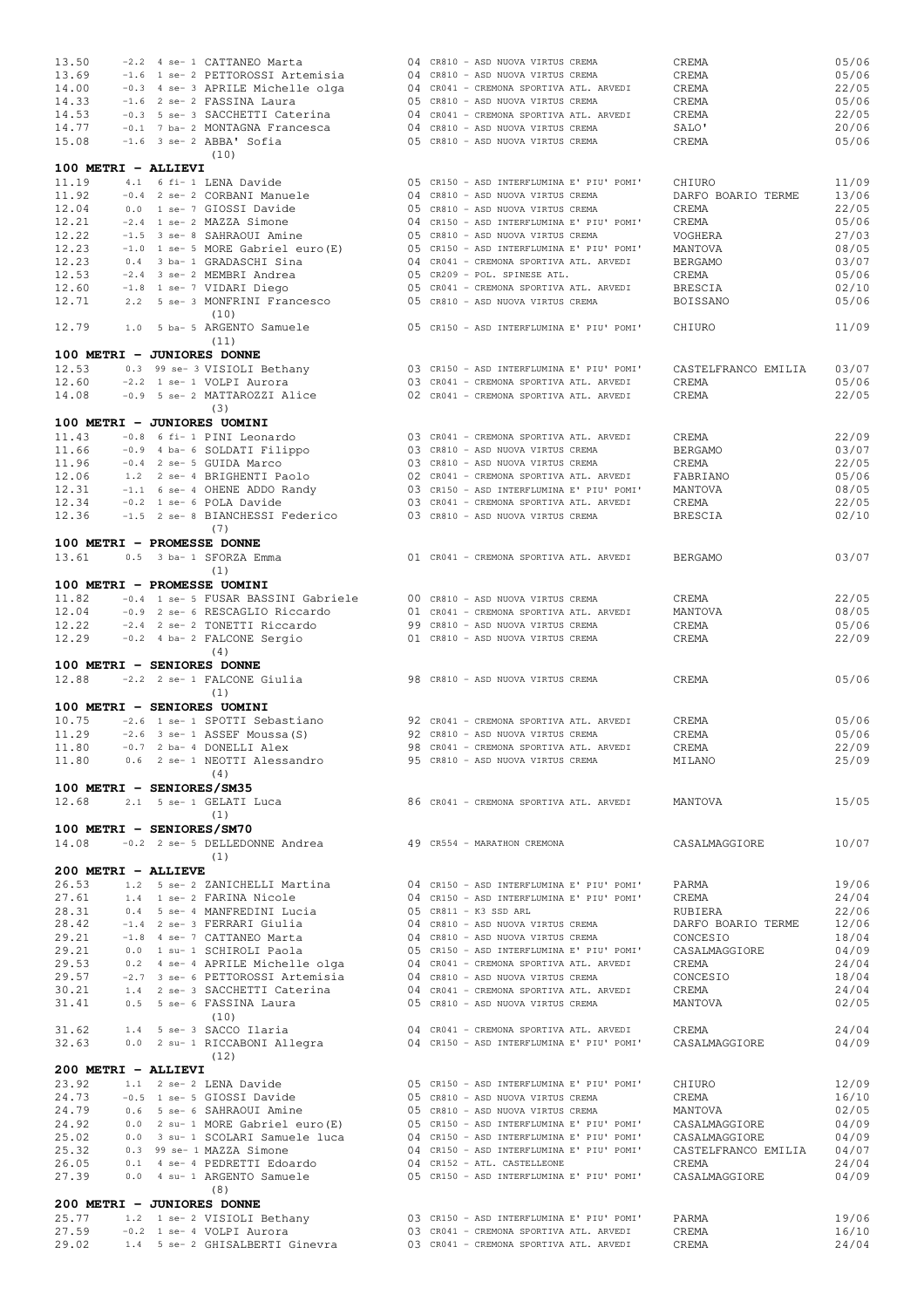| 29.35                       | 1.4 6 se- 2 MATTAROZZI Alice                                           |  | 02 CR041 - CREMONA SPORTIVA ATL. ARVEDI       | CREMA               | 24/04 |
|-----------------------------|------------------------------------------------------------------------|--|-----------------------------------------------|---------------------|-------|
| 31.36                       | -0.2 5 se- 4 MACOBATTI Alice                                           |  | 03 CR041 - CREMONA SPORTIVA ATL. ARVEDI       | CREMA               | 16/10 |
|                             | (5)                                                                    |  |                                               |                     |       |
|                             |                                                                        |  |                                               |                     |       |
| 200 METRI - JUNIORES UOMINI |                                                                        |  |                                               |                     |       |
| 23.54                       | -0.5 1 se- 2 GUIDA Marco                                               |  | 03 CR810 - ASD NUOVA VIRTUS CREMA             | CREMA               | 16/10 |
| 23.82                       | 0.5 5 se- 9 SOLDATI Filippo                                            |  | 03 CR810 - ASD NUOVA VIRTUS CREMA             | SARONNO             | 08/05 |
| 24.87                       | -0.4 1 se- 8 OHENE ADDO Randy                                          |  | 03 CR150 - ASD INTERFLUMINA E' PIU' POMI'     | MANTOVA             | 02/05 |
| 24.87                       | -0.1 1 se- 4 BIANCHESSI Federico                                       |  | 03 CR810 - ASD NUOVA VIRTUS CREMA             | CREMA               | 16/10 |
| 27.13                       | -0.5 3 se- 5 BOSCHETTI Stefano                                         |  | 03 CR041 - CREMONA SPORTIVA ATL. ARVEDI       | CREMA               | 16/10 |
| 27.53                       | -0.5 4 se- 5 ALBERTI Riccardo                                          |  | 03 CR041 - CREMONA SPORTIVA ATL. ARVEDI       | CREMA               | 16/10 |
|                             | (6)                                                                    |  |                                               |                     |       |
| 200 METRI - PROMESSE DONNE  |                                                                        |  |                                               |                     |       |
|                             |                                                                        |  |                                               |                     |       |
| 29.28                       | -1.2 2 se- 5 NIGRETTI Martina                                          |  | 99 CR041 - CREMONA SPORTIVA ATL. ARVEDI       | CREMA               | 24/04 |
| 30.59                       | 0.2 5 se- 4 GUERINI ROCCO Sabrina                                      |  | 99 CR041 - CREMONA SPORTIVA ATL. ARVEDI       | CREMA               | 24/04 |
|                             | (2)                                                                    |  |                                               |                     |       |
| 200 METRI - PROMESSE UOMINI |                                                                        |  |                                               |                     |       |
| 23.49                       | 2 se- 1 FUSAR BASSINI Gabriele                                         |  | 00 CR810 - ASD NUOVA VIRTUS CREMA             | CREMA               | 16/10 |
| 23.95                       | 0.6 2 se- 2 RESCAGLIO Riccardo                                         |  | 01 CR041 - CREMONA SPORTIVA ATL. ARVEDI       | CREMA               | 24/04 |
| 24.71                       | -0.3 1 se- 3 FALCONE Sergio                                            |  | 01 CR810 - ASD NUOVA VIRTUS CREMA             | CREMA               | 16/10 |
|                             | (3)                                                                    |  |                                               |                     |       |
| 200 METRI - SENIORES DONNE  |                                                                        |  |                                               |                     |       |
| 27.28                       |                                                                        |  |                                               |                     |       |
|                             | 0.6 5 se- 1 FALCONE Giulia                                             |  | 98 CR810 - ASD NUOVA VIRTUS CREMA             | CREMA               | 16/10 |
|                             | (1)                                                                    |  |                                               |                     |       |
| 200 METRI - SENIORES UOMINI |                                                                        |  |                                               |                     |       |
| 21.64                       | 1.4 1 se- 7 SPOTTI Sebastiano                                          |  | 92 CR041 - CREMONA SPORTIVA ATL. ARVEDI       | SESTRIERE           | 24/07 |
| 22.61                       | 0.2 2 se- 1 ASSEF Moussa (S)                                           |  | 92 CR810 - ASD NUOVA VIRTUS CREMA             | CREMA               | 24/04 |
| 23.92                       | -0.5 3 se- 2 NEOTTI Alessandro                                         |  | 95 CR810 - ASD NUOVA VIRTUS CREMA             | CREMA               | 16/10 |
|                             | (3)                                                                    |  |                                               |                     |       |
| 200 METRI - SENIORES/SM35   |                                                                        |  |                                               |                     |       |
|                             |                                                                        |  |                                               |                     |       |
| 26.00                       | 0.1 3 se- 4 GELATI Luca                                                |  | 86 CR041 - CREMONA SPORTIVA ATL. ARVEDI       | CREMA               | 24/04 |
|                             | (1)                                                                    |  |                                               |                     |       |
| 200 METRI - SENIORES/SM70   |                                                                        |  |                                               |                     |       |
| 30.06                       | 2.2 3 se- 5 DELLEDONNE Andrea                                          |  | 49 CR554 - MARATHON CREMONA                   | CASALMAGGIORE       | 11/07 |
|                             | (1)                                                                    |  |                                               |                     |       |
| 300 METRI - CADETTE         |                                                                        |  |                                               |                     |       |
| 44.81                       | 2 se- 2 BAGGIO Alice                                                   |  | 06 CR810 - ASD NUOVA VIRTUS CREMA             | RODENGO-SAIANO      | 09/05 |
| 45.23                       | 1 se- 9 DELLA MORTE Melissa                                            |  | 07 CR150 - ASD INTERFLUMINA E' PIU' POMI'     |                     | 09/05 |
|                             |                                                                        |  |                                               | RODENGO-SAIANO      |       |
| 46.17                       | 2 se- 1 ZILIOLI Asia                                                   |  | 07 CR152 - ATL. CASTELLEONE                   | CREMA               | 24/04 |
| 46.26                       | 3 se- 1 OSTUNI Benedetta                                               |  | 06 CR152 - ATL. CASTELLEONE                   | CREMA               | 24/04 |
| 46.42                       | 4 se- 2 FORMICA Anna                                                   |  | 07 CR150 - ASD INTERFLUMINA E' PIU' POMI'     | RODENGO-SAIANO      | 09/05 |
| 46.66                       | 2 se- 4 RADAELLI Micaela                                               |  | 07 CR810 - ASD NUOVA VIRTUS CREMA             | RODENGO-SAIANO      | 09/05 |
| 48.11                       | 4 se- 1 CORTESINI Elisa                                                |  | 06 CR152 - ATL. CASTELLEONE                   | CREMA               | 24/04 |
| 48.93                       | 1 se- 5 CORINI Gaia                                                    |  | 06 CR041 - CREMONA SPORTIVA ATL. ARVEDI       | CREMA               | 16/10 |
| 48.95                       | 2 se- 2 BOTTARI Angelica                                               |  | 06 CR810 - ASD NUOVA VIRTUS CREMA             | CREMA               | 24/04 |
| 48.96                       | 4 se- 4 DEL CORONA Lucia                                               |  | 07 CR810 - ASD NUOVA VIRTUS CREMA             | RODENGO-SAIANO      | 09/05 |
|                             | (10)                                                                   |  |                                               |                     |       |
| 49.74                       | 3 se- 4 CORNALBA Daria                                                 |  | 07 CR810 - ASD NUOVA VIRTUS CREMA             | CREMA               | 24/04 |
| 50.02                       | 2 se- 3 LORENZETTI Ginevra                                             |  | 07 CR810 - ASD NUOVA VIRTUS CREMA             | CREMA               | 16/10 |
| 52.98                       | 2 se- 5 PISATI Emma                                                    |  | 06 CR810 - ASD NUOVA VIRTUS CREMA             | CREMA               | 16/10 |
|                             |                                                                        |  |                                               |                     |       |
| 53.50                       | 3 se- 4 RIGHINI Elisabetta gioia                                       |  | 06 CR810 - ASD NUOVA VIRTUS CREMA             | CASALMAGGIORE       | 14/03 |
| 53.51                       | 2 se- 4 BIANCHINI Gloria                                               |  | 07 CR041 - CREMONA SPORTIVA ATL. ARVEDI       | CREMA               | 16/10 |
| 53.75                       | 6 se- 1 DANINI Beatrice                                                |  | 07 CR150 - ASD INTERFLUMINA E' PIU' POMI'     | CLUSONE             | 16/10 |
| 53.88                       | 3 se- 3 ROSSETTI Noemi                                                 |  | 07 CR810 - ASD NUOVA VIRTUS CREMA             | CREMA               | 24/04 |
| 54.68                       | 3 se- 5 FONTANELLA Lara andrea 06 CR152 - ATL. CASTELLEONE             |  |                                               | CREMA               | 16/10 |
| 56.48                       | 3 se- 4 VIVIANI Vittoria                                               |  | 07 CR810 - ASD NUOVA VIRTUS CREMA             | CREMA               | 16/10 |
| 57.46                       | 4 se- 4 CIGOLI Huiping                                                 |  | 07 CR041 - CREMONA SPORTIVA ATL. ARVEDI CREMA |                     | 16/10 |
|                             | (20)                                                                   |  |                                               |                     |       |
| 300 METRI - CADETTI         |                                                                        |  |                                               |                     |       |
| 39.34                       | 1 se- 3 RENATI Davide                                                  |  | 06 CR041 - CREMONA SPORTIVA ATL. ARVEDI       | CREMA               | 16/10 |
| 39.72                       |                                                                        |  | 07 CR810 - ASD NUOVA VIRTUS CREMA             |                     |       |
|                             | 3 se- 1 SALATTI Sisay pietro<br>2 se- 3 ALDROVANDI Cesare              |  | 06 CR150 - ASD INTERFLUMINA E' PIU' POMI'     | RODENGO-SAIANO      | 09/05 |
| 39.81                       |                                                                        |  |                                               | CLUSONE             | 16/10 |
| 42.31                       | 2 se- 3 MARTINO Francesco emanuele 07 CR209 - POL. SPINESE ATL.        |  |                                               | CREMA               | 24/04 |
| 42.92                       | 6 se- 2 VOLPE Ivan                                                     |  | 06 CR152 - ATL. CASTELLEONE                   | RODENGO-SAIANO      | 09/05 |
| 42.96                       | 2 se- 2 PENOTTI Emanuele                                               |  | 06 CR150 - ASD INTERFLUMINA E' PIU' POMI'     | CASALMAGGIORE       | 14/03 |
| 43.55                       | 1 se- 1 DOLDI Luca                                                     |  | 07 CR810 - ASD NUOVA VIRTUS CREMA             | CREMA               | 16/10 |
| 44.21                       | 3 se- 3 CHIAPPETTI Matteo                                              |  | 06 CR209 - POL. SPINESE ATL.                  | CREMA               | 24/04 |
| 45.46                       | 4 se- 3 MANENTI Riccardo                                               |  | 07 CR810 - ASD NUOVA VIRTUS CREMA             | CREMA               | 24/04 |
| 45.72                       | 2 se- 3 MAFFEIS Francesco                                              |  | 06 CR041 - CREMONA SPORTIVA ATL. ARVEDI       | CREMA               | 16/10 |
|                             | (10)                                                                   |  |                                               |                     |       |
| 45.73                       | 1 se- 2 TABONI Francesco                                               |  | 07 CR041 - CREMONA SPORTIVA ATL. ARVEDI       | CREMA               | 16/10 |
| 46.10                       | 4 se- 2 LAZZARINI Marco                                                |  | 06 CR150 - ASD INTERFLUMINA E' PIU' POMI'     | CASALMAGGIORE       | 14/03 |
| 46.37                       | 1 se- 4 GERELLI Marco                                                  |  | 07 CR041 - CREMONA SPORTIVA ATL. ARVEDI       | CREMA               | 16/10 |
| 46.94                       | 2 se- 2 MARCHI Giacomo                                                 |  | 07 CR041 - CREMONA SPORTIVA ATL. ARVEDI       | CREMA               | 16/10 |
| 47.56                       | 2 se- 4 TETI Francesco                                                 |  | 07 CR041 - CREMONA SPORTIVA ATL. ARVEDI       | CREMA               | 16/10 |
| 48.45                       | 3 se- 4 SMIDERLE Roberto carlo 07 CR041 - CREMONA SPORTIVA ATL. ARVEDI |  |                                               |                     |       |
|                             |                                                                        |  |                                               | CREMA               | 16/10 |
| 48.88                       | 5 se- 4 MONTAGNA Daniele                                               |  | 07 CR209 - POL. SPINESE ATL.                  | CREMA               | 24/04 |
| 52.18                       | 3 se- 3 DELLAPORTA Pietro                                              |  | 07 CR041 - CREMONA SPORTIVA ATL. ARVEDI       | CREMA               | 16/10 |
| 54.59                       | 4 se- 4 SARTORI Michele                                                |  | 07 CR041 - CREMONA SPORTIVA ATL. ARVEDI       | CREMA               | 16/10 |
|                             | (19)                                                                   |  |                                               |                     |       |
| 400 METRI - ALLIEVE         |                                                                        |  |                                               |                     |       |
| 1:00.22                     | 6 se- 1 CANCLINI Alice                                                 |  | 04 CR810 - ASD NUOVA VIRTUS CREMA             | CHIURO              | 16/05 |
| 1:04.97                     | 1 se- 2 MERENI Carlotta                                                |  | 05 CR041 - CREMONA SPORTIVA ATL. ARVEDI       | MANTOVA             | 08/05 |
| 1:05.32                     | 1 se- 2 MANFREDINI Lucia                                               |  | 05 CR811 - K3 SSD ARL                         | VERONA              | 02/06 |
| 1:06.15                     | 3 se- 1 BRAMBILLA Anna                                                 |  | 04 CR041 - CREMONA SPORTIVA ATL. ARVEDI       | MANTOVA             | 08/05 |
|                             |                                                                        |  |                                               |                     |       |
| 1:06.18                     | 2 se- 2 BEN KHEDHER Rayan (E)                                          |  | 04 CR150 - ASD INTERFLUMINA E' PIU' POMI'     | MANTOVA             | 08/05 |
| 1:08.96                     | 2 se- 2 SACCO Ilaria                                                   |  | 04 CR041 - CREMONA SPORTIVA ATL. ARVEDI       | BERGAMO             | 03/07 |
| 1:09.22                     | 2 su- 1 EL ORCHI Yasmine                                               |  | 05 CR150 - ASD INTERFLUMINA E' PIU' POMI'     | CREMA               | 05/06 |
| 1:11.64                     | 5 se- 4 SIMONETTI Benedetta                                            |  | 05 CR810 - ASD NUOVA VIRTUS CREMA             | ROMANO DI LOMBARDIA | 10/04 |
| 1:15.29                     | 5 se- 2 BARBIERI Anna                                                  |  | 04 CR150 - ASD INTERFLUMINA E' PIU' POMI'     | MANTOVA             | 08/05 |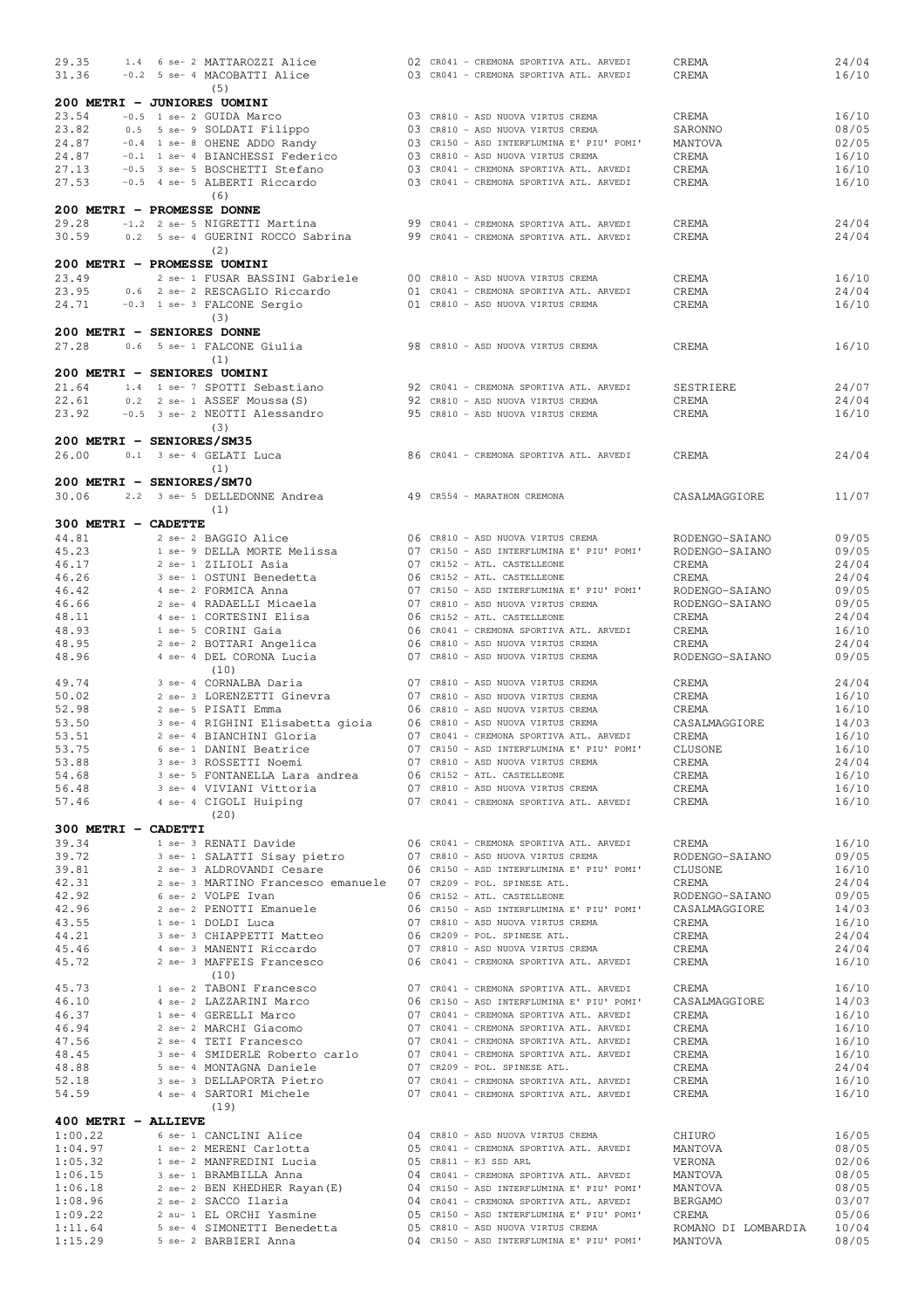| 1:15.52             | 7 se- 1 RICCABONI Allegra<br>(10)                           | 04 CR150 - ASD INTERFLUMINA E' PIU' POMI'<br>FIRENZE                                                                     | 25/09          |
|---------------------|-------------------------------------------------------------|--------------------------------------------------------------------------------------------------------------------------|----------------|
| 400 METRI - ALLIEVI |                                                             |                                                                                                                          |                |
| 53.37               | 3 su- 1 GIOSSI Davide                                       | 05 CR810 - ASD NUOVA VIRTUS CREMA<br>CREMA                                                                               | 05/06          |
| 55.70               | 3 se- 1 MONFRINI Francesco                                  | 05 CR810 - ASD NUOVA VIRTUS CREMA<br>CREMA                                                                               | 22/09          |
| 1:01.13             | 5 se- 3 MAZZA Simone<br>(3)                                 | CHIURO<br>04 CR150 - ASD INTERFLUMINA E' PIU' POMI'                                                                      | 11/09          |
|                     | 400 METRI - JUNIORES DONNE                                  |                                                                                                                          |                |
| 1:08.34             | 4 se- 1 GHISALBERTI Ginevra                                 | 03 CR041 - CREMONA SPORTIVA ATL. ARVEDI<br>MANTOVA                                                                       | 08/05          |
|                     | (1)<br>400 METRI - JUNIORES UOMINI                          |                                                                                                                          |                |
| 52.23               | 3 se- 1 GUIDA Marco                                         | 03 CR810 - ASD NUOVA VIRTUS CREMA<br><b>BERGAMO</b>                                                                      | 03/07          |
| 53.82               | 2 su- 1 BRIGHENTI Paolo                                     | 02 CR041 - CREMONA SPORTIVA ATL. ARVEDI<br>LANA                                                                          | 21/08          |
| 55.45               | 4 su- 1 GAMBA Francesco                                     | CREMA<br>03 CR041 - CREMONA SPORTIVA ATL. ARVEDI                                                                         | 05/06          |
| 59.49               | 6 su- 1 COSULICH Francesco                                  | 02 CR041 - CREMONA SPORTIVA ATL. ARVEDI<br>CREMA                                                                         | 05/06          |
|                     | (4)<br>400 METRI - PROMESSE DONNE                           |                                                                                                                          |                |
| 1:05.67             | 2 se- 5 NIGRETTI Martina                                    | 99 CR041 - CREMONA SPORTIVA ATL. ARVEDI<br>RODENGO-SAIANO                                                                | 09/05          |
| 1:08.79             | 3 se- 4 GUERINI ROCCO Sabrina                               | 99 CR041 - CREMONA SPORTIVA ATL. ARVEDI<br>RODENGO-SAIANO                                                                | 09/05          |
|                     | (2)                                                         |                                                                                                                          |                |
|                     | 400 METRI - PROMESSE UOMINI                                 |                                                                                                                          |                |
| 52.24<br>55.84      | 1 su- 1 FUSAR BASSINI Gabriele<br>1 se- 3 TONETTI Riccardo  | 00 CR810 - ASD NUOVA VIRTUS CREMA<br>CREMA<br>99 CR810 - ASD NUOVA VIRTUS CREMA<br>ROMANO DI LOMBARDIA                   | 05/06<br>10/04 |
| 56.13               | 5 su- 1 PAPI Lucas                                          | 01 CR041 - CREMONA SPORTIVA ATL. ARVEDI<br>CREMA                                                                         | 05/06          |
|                     | (3)                                                         |                                                                                                                          |                |
|                     | 400 METRI - SENIORES DONNE                                  |                                                                                                                          |                |
| 1:04.32             | 1 se- 5 FALCONE Giulia                                      | 98 CR810 - ASD NUOVA VIRTUS CREMA<br><b>BRESCIA</b>                                                                      | 02/10          |
| 1:05.72             | 3 se- 6 MELI Anita<br>(2)                                   | 91 CR041 - CREMONA SPORTIVA ATL. ARVEDI<br>RODENGO-SAIANO                                                                | 09/05          |
| 600 METRI - CADETTI |                                                             |                                                                                                                          |                |
| 1:45.88             | 3 se- 2 ALDROVANDI Cesare                                   | 06 CR150 - ASD INTERFLUMINA E' PIU' POMI'<br>MANTOVA                                                                     | 20/03          |
| 1:51.17             | 7 se- 2 BEN KHEDHER Fourat (S)                              | 06 CR150 - ASD INTERFLUMINA E' PIU' POMI'<br>MANTOVA                                                                     | 20/03          |
|                     | (2)                                                         |                                                                                                                          |                |
| 2:08.92             | 600 METRI - ESORDIENTI F 10<br>1 su- 1 GANDOLFI Giulia      |                                                                                                                          | 29/09          |
| 2:09.42             | 1 se- 1 CANCLINI Irene                                      | 10 CR150 - ASD INTERFLUMINA E' PIU' POMI'<br>CASALMAGGIORE<br>SONCINO<br>10 CR810 - ASD NUOVA VIRTUS CREMA               | 02/10          |
| 2:14.84             | 2 su- 1 SUDATI Ludovica                                     | 11 CR041 - CREMONA SPORTIVA ATL. ARVEDI<br>CASALMAGGIORE                                                                 | 29/09          |
| 2:20.80             | 3 se- 1 BRAMBILLA Beatrice                                  | 11 CR810 - ASD NUOVA VIRTUS CREMA<br>SONCINO                                                                             | 02/10          |
| 2:20.98             | 4 se- 1 ROMANO Matilde                                      | 11 CR041 - CREMONA SPORTIVA ATL. ARVEDI<br>SONCINO                                                                       | 02/10          |
| 2:27.13<br>2:28.30  | 4 su- 1 TESTA Linda<br>5 se- 1 DI GIOVANNI Camilla maria    | 11 CR150 - ASD INTERFLUMINA E' PIU' POMI'<br>CASALMAGGIORE<br>$10$ CR811 - K3 SSD ARL<br>SONCINO                         | 29/09<br>02/10 |
| 2:34.22             | 6 se- 1 MOIOLI Aurora                                       | 11 CR810 - ASD NUOVA VIRTUS CREMA<br>SONCINO                                                                             | 02/10          |
| 2:34.96             | 5 su- 1 RESSI Melissa                                       | 11 CR150 - ASD INTERFLUMINA E' PIU' POMI'<br>CASALMAGGIORE                                                               | 29/09          |
| 2:35.02             | 6 su- 1 TUMIATI Francesca                                   | 11 CR150 - ASD INTERFLUMINA E' PIU' POMI'<br>CASALMAGGIORE                                                               | 29/09          |
|                     | (10)                                                        |                                                                                                                          |                |
| 2:38.80<br>2:40.41  | 7 su- 1 FEDERICI Irene<br>8 su- 1 MANTOVANI Anna            | CASALMAGGIORE<br>11 CR150 - ASD INTERFLUMINA E' PIU' POMI'<br>10 CR150 - ASD INTERFLUMINA E' PIU' POMI'<br>CASALMAGGIORE | 29/09<br>29/09 |
| 2:46.72             | 9 su- 1 PEZZALI Martina                                     | 10 CR150 - ASD INTERFLUMINA E' PIU' POMI'<br>CASALMAGGIORE                                                               | 29/09          |
| 2:47.66             | 10 su- 1 FREDDI Sofia                                       | 10 CR150 - ASD INTERFLUMINA E' PIU' POMI'<br>CASALMAGGIORE                                                               | 29/09          |
| 2:49.64             | 11 su- 1 MOSCHINI Agata                                     | 11 CR150 - ASD INTERFLUMINA E' PIU' POMI'<br>CASALMAGGIORE                                                               | 29/09          |
| 2:50.60             | 12 su- 1 SCARAVONATI Sara anna                              | 10 CR150 - ASD INTERFLUMINA E' PIU' POMI'<br>CASALMAGGIORE                                                               | 29/09          |
| 2:56.70             | rachele<br>13 su- 1 AMADINI Sara                            | 11 CR150 - ASD INTERFLUMINA E' PIU' POMI'<br>CASALMAGGIORE                                                               | 29/09          |
| 3:02.42             | 14 su- 1 BOLDRINI Jessica                                   | 11 CR150 - ASD INTERFLUMINA E' PIU' POMI'<br>CASALMAGGIORE                                                               | 29/09          |
|                     | (18)                                                        |                                                                                                                          |                |
|                     | 600 METRI - ESORDIENTI F 5                                  |                                                                                                                          |                |
| 2:49.32<br>3:02.50  | 4 su- 1 BRANCHI Uma<br>4 se- 2 MAESTRONI Chiara             | 14 CR150 - ASD INTERFLUMINA E' PIU' POMI'<br>CASALMAGGIORE<br>14 CR041 - CREMONA SPORTIVA ATL. ARVEDI<br>SONCINO         | 29/09<br>02/10 |
| 3:06.56             | 5 se- 2 PIZZAMIGLIO Cristiana                               | 16 CR041 - CREMONA SPORTIVA ATL. ARVEDI<br>SONCINO                                                                       | 02/10          |
|                     | (3)                                                         |                                                                                                                          |                |
|                     | 600 METRI - ESORDIENTI F 8                                  |                                                                                                                          |                |
| 2:27.80             | 1 su- 1 RIVIERI Arianna                                     | 12 CR150 - ASD INTERFLUMINA E' PIU' POMI'<br>CASALMAGGIORE                                                               | 29/09          |
| 2:35.38<br>2:36.30  | 2 su- 1 PIZZAMIGLIO Aurora<br>1 se- 2 POLITI Isabella maria | 13 CR041 - CREMONA SPORTIVA ATL. ARVEDI<br>CASALMAGGIORE<br>12 CR811 - K3 SSD ARL<br>SONCINO                             | 29/09<br>02/10 |
| 2:36.94             | 3 su- 1 CALEFFI Clarissa                                    | 12 CR150 - ASD INTERFLUMINA E' PIU' POMI'<br>CASALMAGGIORE                                                               | 29/09          |
| 2:43.64             | 3 se- 2 LAPRIS Ginevra                                      | 12 CR041 - CREMONA SPORTIVA ATL. ARVEDI<br>SONCINO                                                                       | 02/10          |
| 2:50.72             | 5 su- 1 TAGLIAVINI Emma                                     | 12 CR150 - ASD INTERFLUMINA E' PIU' POMI'<br>CASALMAGGIORE                                                               | 29/09          |
| 2:51.60<br>2:52.88  | 6 su- 1 FORMICA Emma<br>7 su- 1 ANASTASIO Matilde           | 12 CR150 - ASD INTERFLUMINA E' PIU' POMI'<br>CASALMAGGIORE<br>12 CR150 - ASD INTERFLUMINA E' PIU' POMI'<br>CASALMAGGIORE | 29/09<br>29/09 |
| 2:54.20             | 8 su- 1 POLI Michelle                                       | 12 CR150 - ASD INTERFLUMINA E' PIU' POMI'<br>CASALMAGGIORE                                                               | 29/09          |
| 2:57.04             | 9 su- 1 GUIDO Aurora                                        | 13 CR150 - ASD INTERFLUMINA E' PIU' POMI'<br>CASALMAGGIORE                                                               | 29/09          |
|                     | (10)                                                        |                                                                                                                          |                |
| 2:59.04             | 10 su- 1 BONASSI Arianna                                    | 12 CR150 - ASD INTERFLUMINA E' PIU' POMI'<br>CASALMAGGIORE                                                               | 29/09          |
| 3:05.94<br>3:07.72  | 11 su- 1 AGOSTA DEL FORTE Lucia<br>12 su- 1 ZANICHELLI Emma | 13 CR150 - ASD INTERFLUMINA E' PIU' POMI'<br>CASALMAGGIORE<br>13 CR150 - ASD INTERFLUMINA E' PIU' POMI'<br>CASALMAGGIORE | 29/09<br>29/09 |
| 3:41.34             | 14 su- 1 ZAROTTI Emma                                       | 12 CR150 - ASD INTERFLUMINA E' PIU' POMI'<br>CASALMAGGIORE                                                               | 29/09          |
| 3:42.10             | 15 su- 1 PEDRAZZINI Emma                                    | 12 CR150 - ASD INTERFLUMINA E' PIU' POMI'<br>CASALMAGGIORE                                                               | 29/09          |
| 3:59.84             | 16 su- 1 PARONI Sofia                                       | 12 CR150 - ASD INTERFLUMINA E' PIU' POMI'<br>CASALMAGGIORE                                                               | 29/09          |
|                     | (16)<br>600 METRI - ESORDIENTI M 10                         |                                                                                                                          |                |
| 1:59.52             | 1 se- 1 MANFREDINI Matteo                                   | 10 CR811 - K3 SSD ARL<br>SONCINO                                                                                         | 02/10          |
| 2:01.68             | 1 su- 1 SARZI BRAGA Enrico                                  | 10 CR150 - ASD INTERFLUMINA E' PIU' POMI'<br>CASALMAGGIORE                                                               | 29/09          |
| 2:04.92             | 2 su- 1 SCARAVAGGI Matteo                                   | 10 CR041 - CREMONA SPORTIVA ATL. ARVEDI<br>CASALMAGGIORE                                                                 | 29/09          |
| 2:10.62             | 3 se- 1 RIZZI Loris luca                                    | 10 CR041 - CREMONA SPORTIVA ATL. ARVEDI<br>SONCINO                                                                       | 02/10          |
| 2:10.94<br>2:11.18  | 4 se- 1 MIGLIOLI Alessandro<br>5 se- 1 LA SALANDRA Davide   | 11 CR811 - K3 SSD ARL<br>SONCINO<br>11 CR041 - CREMONA SPORTIVA ATL. ARVEDI<br>SONCINO                                   | 02/10<br>02/10 |
| 2:11.84             | 4 su- 1 BOZZOLINI Matteo                                    | 10 CR150 - ASD INTERFLUMINA E' PIU' POMI'<br>CASALMAGGIORE                                                               | 29/09          |
| 2:14.78             | 5 su- 1 GOI Mattia                                          | 10 CR150 - ASD INTERFLUMINA E' PIU' POMI'<br>CASALMAGGIORE                                                               | 29/09          |
| 2:16.10             | 6 se- 1 UBERTI Pietro                                       | 11 CR810 - ASD NUOVA VIRTUS CREMA<br>SONCINO                                                                             | 02/10          |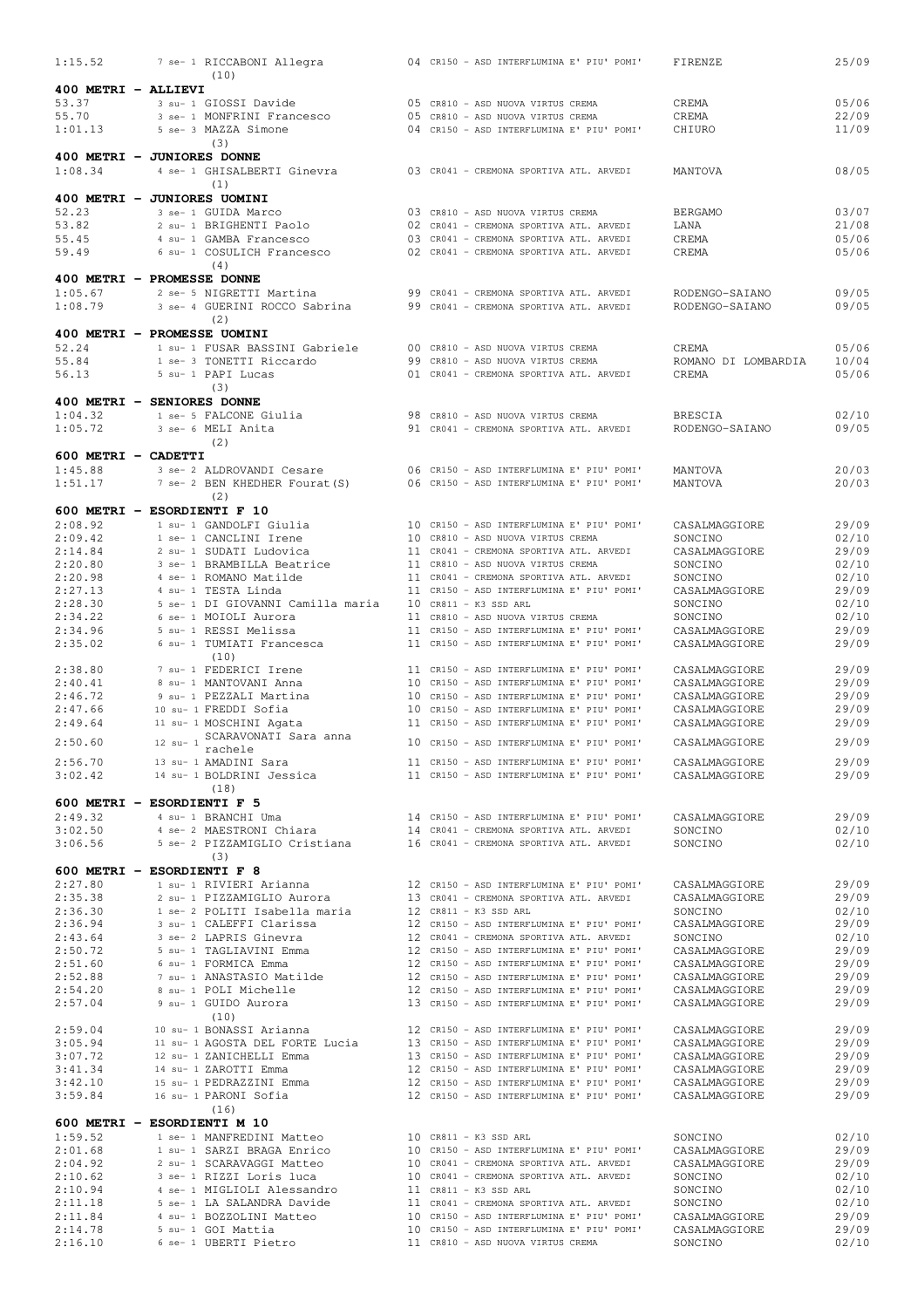| 2:17.32             | 7 se- 1 CAVINA Leonardo                                                        |  | 10 CR811 - K3 SSD ARL                                                                  | SONCINO                        | 02/10          |
|---------------------|--------------------------------------------------------------------------------|--|----------------------------------------------------------------------------------------|--------------------------------|----------------|
| 2:21.06             | (10)<br>8 se- 1 GAGLIARDI Daniele                                              |  | 10 CR041 - CREMONA SPORTIVA ATL. ARVEDI                                                |                                | 02/10          |
|                     | 9 se- 1 MORI Edoardo                                                           |  | 10 CR811 - K3 SSD ARL                                                                  | SONCINO<br>SONCINO             |                |
| 2:28.34<br>2:32.36  | 8 su- 1 COLACCHIO Nicolas                                                      |  | 11 CR150 - ASD INTERFLUMINA E' PIU' POMI'                                              |                                | 02/10          |
|                     |                                                                                |  |                                                                                        | CASALMAGGIORE                  | 29/09          |
| 2:33.42<br>2:36.86  | 10 se- 1 DI GIOVANNI Michele maria<br>11 se- 1 STRUZZI Daniele                 |  | 11 CR811 - K3 SSD ARL<br>11 CR041 - CREMONA SPORTIVA ATL. ARVEDI                       | SONCINO                        | 02/10          |
| 2:43.12             | 12 se- 1 ALONGI Gabriele                                                       |  | 10 CR811 - K3 SSD ARL                                                                  | SONCINO<br>SONCINO             | 02/10<br>02/10 |
|                     |                                                                                |  | 10 CR150 - ASD INTERFLUMINA E' PIU' POMI'                                              |                                |                |
| 2:46.46             | 10 su- 1 BUSANI Riccardo                                                       |  | 11 CR150 - ASD INTERFLUMINA E' PIU' POMI'                                              | CASALMAGGIORE                  | 29/09          |
| 3:00.60<br>3:03.52  | 11 su- 1 AGOSTA Riccardo<br>12 su- 1 SARZI SARTORI Cristian                    |  | 11 CR150 - ASD INTERFLUMINA E' PIU' POMI'                                              | CASALMAGGIORE                  | 29/09          |
| 3:05.04             |                                                                                |  | 11 CR810 - ASD NUOVA VIRTUS CREMA                                                      | CASALMAGGIORE                  | 29/09<br>02/10 |
|                     | 13 se- 1 DIMARCO Matteo<br>(20)                                                |  |                                                                                        | SONCINO                        |                |
| 3:37.06             | 13 su- 1 STASSANO Mario                                                        |  | 11 CR150 - ASD INTERFLUMINA E' PIU' POMI'                                              | CASALMAGGIORE                  | 29/09          |
|                     | (21)                                                                           |  |                                                                                        |                                |                |
|                     | 600 METRI - ESORDIENTI M 5                                                     |  |                                                                                        |                                |                |
| 2:24.20             | 5 se- 2 VINCENTI Andrea                                                        |  | 14 CR810 - ASD NUOVA VIRTUS CREMA                                                      | SONCINO                        | 02/10          |
|                     | (1)                                                                            |  |                                                                                        |                                |                |
|                     | 600 METRI - ESORDIENTI M 8                                                     |  |                                                                                        |                                |                |
| 2:09.60             | 1 se- 2 VENTURELLI Niccolo'                                                    |  | 12 CR810 - ASD NUOVA VIRTUS CREMA                                                      | SONCINO                        | 02/10          |
| 2:13.58             | 2 se- 2 UBERTI Mario                                                           |  | 12 CR810 - ASD NUOVA VIRTUS CREMA                                                      | SONCINO                        | 02/10          |
| 2:18.00             | 3 se- 2 DIGIACOMO Daniele                                                      |  | 13 CR810 - ASD NUOVA VIRTUS CREMA                                                      | SONCINO                        | 02/10          |
| 2:21.18             | 4 se- 2 DEACUTIS Federico                                                      |  | 12 CR811 - K3 SSD ARL                                                                  | SONCINO                        | 02/10          |
| 2:25.94             | 6 se- 2 PULITI Lorenzo                                                         |  | 13 CR811 - K3 SSD ARL                                                                  | SONCINO                        | 02/10          |
| 2:26.38             | 7 se- 2 PULITI Luca                                                            |  | 13 CR811 - K3 SSD ARL                                                                  | SONCINO                        | 02/10          |
| 2:34.26             | 8 se- 2 OGLIARI Filippo                                                        |  | 13 CR810 - ASD NUOVA VIRTUS CREMA                                                      | SONCINO                        | 02/10          |
| 2:38.46             | 9 se- 2 SANTI Gabriele                                                         |  | 12 CR041 - CREMONA SPORTIVA ATL. ARVEDI                                                | SONCINO                        | 02/10          |
| 2:39.66             | 10 se- 2 ANTONIOLI Gabriele                                                    |  | 13 CR041 - CREMONA SPORTIVA ATL. ARVEDI                                                | SONCINO                        | 02/10          |
| 2:46.60             | 11 se- 2 FERRARI Mattia                                                        |  | 13 CR041 - CREMONA SPORTIVA ATL. ARVEDI                                                | SONCINO                        | 02/10          |
|                     | (10)                                                                           |  |                                                                                        |                                |                |
| 2:58.98             | 12 se- 2 ROSSINI Luca                                                          |  | 13 CR041 - CREMONA SPORTIVA ATL. ARVEDI                                                | SONCINO                        | 02/10          |
| 3:04.42             | 13 se- 2 VENTURINI Jacopo                                                      |  | 13 CR811 - K3 SSD ARL                                                                  | SONCINO                        | 02/10          |
|                     | (12)                                                                           |  |                                                                                        |                                |                |
|                     | 600 METRI - JUNIORES UOMINI                                                    |  |                                                                                        |                                |                |
| 1:21.31             | 1 se- 2 VISIOLI Filippo                                                        |  | 02 CR150 - ASD INTERFLUMINA E' PIU' POMI'                                              | MILANO                         | 24/04          |
|                     | (1)                                                                            |  |                                                                                        |                                |                |
| 600 METRI - RAGAZZE |                                                                                |  |                                                                                        |                                |                |
| 1:58.64             | 1 se- 1 BOLDRINI Clarissa                                                      |  | 08 CR150 - ASD INTERFLUMINA E' PIU' POMI'                                              | CASALMAGGIORE                  | 19/05          |
| 2:04.00             | 3 se- 1 BIONDOLILLO Cristina lia                                               |  | 08 CR150 - ASD INTERFLUMINA E' PIU' POMI'                                              | CASALMAGGIORE                  | 26/05          |
| 2:06.36             | 1 se- 2 BARA Hawa (S)                                                          |  | 08 CR150 - ASD INTERFLUMINA E' PIU' POMI'                                              | CASALMAGGIORE                  | 26/05          |
| 2:08.28             | 4 se- 1 BIANCHI Michela                                                        |  | 08 CR150 - ASD INTERFLUMINA E' PIU' POMI'                                              | CASALMAGGIORE                  | 19/05          |
| 2:12.34             | 2 se- 2 BO Mariagiulia                                                         |  | 09 CR150 - ASD INTERFLUMINA E' PIU' POMI'                                              | CASALMAGGIORE                  | 19/05          |
| 2:13.10             | 5 se- 1 POSCA Ilaria                                                           |  | 09 CR150 - ASD INTERFLUMINA E' PIU' POMI'                                              | CASALMAGGIORE                  | 26/05          |
| 2:13.38             | 2 su- 1 SIMONI Irene                                                           |  | 09 CR150 - ASD INTERFLUMINA E' PIU' POMI'                                              | CASALMAGGIORE                  | 29/09          |
| 2:14.88             | 4 su- 1 BARATTI Veronica                                                       |  | 09 CR150 - ASD INTERFLUMINA E' PIU' POMI'                                              | CASALMAGGIORE                  | 29/09          |
| 2:14.88             | 4 su- 1 CORDOPATRI Lauryn                                                      |  | 09 CR150 - ASD INTERFLUMINA E' PIU' POMI'                                              | CASALMAGGIORE                  | 29/09          |
| 2:16.66             | 7 se- 1 PEZZINI Alice luisa                                                    |  | 08 CR150 - ASD INTERFLUMINA E' PIU' POMI'                                              | CASALMAGGIORE                  | 26/05          |
|                     | (10)                                                                           |  |                                                                                        |                                |                |
| 2:16.82             | 8 se- 1 SASSI Agata                                                            |  | 08 CR150 - ASD INTERFLUMINA E' PIU' POMI'                                              | CASALMAGGIORE                  | 26/05          |
| 2:18.98             | 9 se- 1 ARCARI Elisa                                                           |  | 09 CR150 - ASD INTERFLUMINA E' PIU' POMI'                                              | CASALMAGGIORE                  | 26/05          |
| 2:21.44             | 10 se- 1 TIZZI Cristiana                                                       |  | 09 CR150 - ASD INTERFLUMINA E' PIU' POMI'                                              | CASALMAGGIORE                  | 26/05          |
| 2:22.48             | 4 se- 2 ROSSETTI Noemi                                                         |  | 09 CR150 - ASD INTERFLUMINA E' PIU' POMI'                                              | CASALMAGGIORE                  | 26/05          |
| 2:23.00             | 5 se- 2 ROSI Viola<br>10 se- 3 GHEZZI Erica                                    |  | 09 CR150 - ASD INTERFLUMINA E' PIU' POMI'                                              | CASALMAGGIORE                  | 19/05          |
| 2:23.61<br>2:28.24  |                                                                                |  | 08 CR150 - ASD INTERFLUMINA E' PIU' POMI'<br>08 CR150 - ASD INTERFLUMINA E' PIU' POMI' | MILANO                         | 10/10          |
| 2:31.70             | 5 se- 2 CASTELLI Aurora<br>8 se- 2 SAVI Tania                                  |  | 08 CR150 - ASD INTERFLUMINA E' PIU' POMI'                                              | CASALMAGGIORE<br>CASALMAGGIORE | 26/05<br>19/05 |
| 2:32.90             | 11 se- 1 ASCHIERI Vittoria                                                     |  | 08 CR150 - ASD INTERFLUMINA E' PIU' POMI'                                              | CASALMAGGIORE                  | 19/05          |
| 2:33.36             | 11 se- 1 MANTOVANI Alice                                                       |  | 08 CR150 - ASD INTERFLUMINA E' PIU' POMI'                                              | CASALMAGGIORE                  | 26/05          |
|                     | (20)                                                                           |  |                                                                                        |                                |                |
| 2:38.90             | 11 su- 1 VENDEMMIATI Giorgia                                                   |  | 09 CR150 - ASD INTERFLUMINA E' PIU' POMI'                                              | CASALMAGGIORE                  | 29/09          |
| 2:39.90             | 12 su- 1 SHULI $Ina(S)$                                                        |  | 09 CR150 - ASD INTERFLUMINA E' PIU' POMI'                                              | CASALMAGGIORE                  | 29/09          |
| 2:42.40             | 10 se- 2 BOLDRINI Laura                                                        |  | 09 CR150 - ASD INTERFLUMINA E' PIU' POMI'                                              | CASALMAGGIORE                  | 19/05          |
| 2:45.04             | 8 se- 2 SPINELLI Chiara                                                        |  | 09 CR150 - ASD INTERFLUMINA E' PIU' POMI'                                              | CASALMAGGIORE                  | 26/05          |
| 2:45.46             | 13 su- 1 BAGA Irene                                                            |  | 09 CR150 - ASD INTERFLUMINA E' PIU' POMI'                                              | CASALMAGGIORE                  | 29/09          |
| 2:50.50             | 13 se- 1 GANDOLFI Pamela                                                       |  | 08 CR150 - ASD INTERFLUMINA E' PIU' POMI'                                              | CASALMAGGIORE                  | 19/05          |
|                     | (26)                                                                           |  |                                                                                        |                                |                |
| 600 METRI - RAGAZZI |                                                                                |  |                                                                                        |                                |                |
| 1:54.36             | 2 su- 1 CONGIU Davide                                                          |  | 09 CR150 - ASD INTERFLUMINA E' PIU' POMI'                                              | CASALMAGGIORE                  | 29/09          |
| 1:56.40             | 3 su- 1 ADJEI SAKYI Emmanuel ntim(S) 09 CR150 - ASD INTERFLUMINA E' PIU' POMI' |  |                                                                                        | CASALMAGGIORE                  | 29/09          |
| 1:57.85             | 8 se- 1 ROVERETI Alessio                                                       |  | 08 CR150 - ASD INTERFLUMINA E' PIU' POMI'                                              | MILANO                         | 10/10          |
| 2:07.26             | 4 se- 1 SUCCI Michele                                                          |  | 09 CR150 - ASD INTERFLUMINA E' PIU' POMI'                                              | CASALMAGGIORE                  | 26/05          |
| 2:08.60             | 7 se- 1 ZANI Alessio                                                           |  | 08 CR150 - ASD INTERFLUMINA E' PIU' POMI'                                              | CASALMAGGIORE                  | 19/05          |
| 2:16.55             | 10 se- 1 SANNI Elia                                                            |  | 08 CR150 - ASD INTERFLUMINA E' PIU' POMI'                                              | MILANO                         | 10/10          |
| 2:17.16             | 8 se- 1 GRANDI Pietro                                                          |  | 09 CR150 - ASD INTERFLUMINA E' PIU' POMI'                                              | CASALMAGGIORE                  | 19/05          |
| 2:19.04             | 4 se- 2 MURA Manuel                                                            |  | 08 CR150 - ASD INTERFLUMINA E' PIU' POMI'                                              | CASALMAGGIORE                  | 19/05          |
| 2:21.92             | 11 su- 1 SIMONETTO Luca                                                        |  | 08 CR150 - ASD INTERFLUMINA E' PIU' POMI'                                              | CASALMAGGIORE                  | 29/09          |
| 2:25.24             | 7 se- 2 MANTOVANI Mattia                                                       |  | 09 CR150 - ASD INTERFLUMINA E' PIU' POMI'                                              | CASALMAGGIORE                  | 19/05          |
|                     | (10)                                                                           |  |                                                                                        |                                |                |
| 2:28.30             | 8 se- 2 SOLIMEI Aurelio                                                        |  | 08 CR150 - ASD INTERFLUMINA E' PIU' POMI'                                              | CASALMAGGIORE                  | 19/05          |
| 2:32.34             | 9 se- 2 FERRARINI Gabriele                                                     |  | 08 CR150 - ASD INTERFLUMINA E' PIU' POMI'                                              | CASALMAGGIORE                  | 19/05          |
| 2:33.66             | 14 su- 1 MONFREDINI Matteo                                                     |  | 09 CR041 - CREMONA SPORTIVA ATL. ARVEDI                                                | CASALMAGGIORE                  | 29/09          |
| 2:39.08             | 7 se- 2 MANGONI Riccardo                                                       |  | 09 CR150 - ASD INTERFLUMINA E' PIU' POMI'                                              | CASALMAGGIORE                  | 26/05          |
| 2:45.00             | 10 se- 1 SARZI AMADE' Manuel                                                   |  | 09 CR150 - ASD INTERFLUMINA E' PIU' POMI'                                              | CASALMAGGIORE                  | 19/05          |
| 3:00.40             | 11 se- 2 CASSETTA Mario                                                        |  | 09 CR150 - ASD INTERFLUMINA E' PIU' POMI'                                              | CASALMAGGIORE                  | 19/05          |
|                     |                                                                                |  |                                                                                        |                                |                |
|                     | (16)                                                                           |  |                                                                                        |                                |                |
| 800 METRI - ALLIEVE |                                                                                |  |                                                                                        |                                |                |
| 2:22.73             | 5 se- 2 CANCLINI Alice                                                         |  | 04 CR810 - ASD NUOVA VIRTUS CREMA                                                      | BERGAMO                        | 12/05          |
| 2:31.47<br>2:33.69  | 6 se- 2 BEN KHEDHER Rayan (E)<br>3 se- 2 MERENI Carlotta                       |  | 04 CR150 - ASD INTERFLUMINA E' PIU' POMI'<br>05 CR041 - CREMONA SPORTIVA ATL. ARVEDI   | CHIURO<br>CREMA                | 15/05<br>24/04 |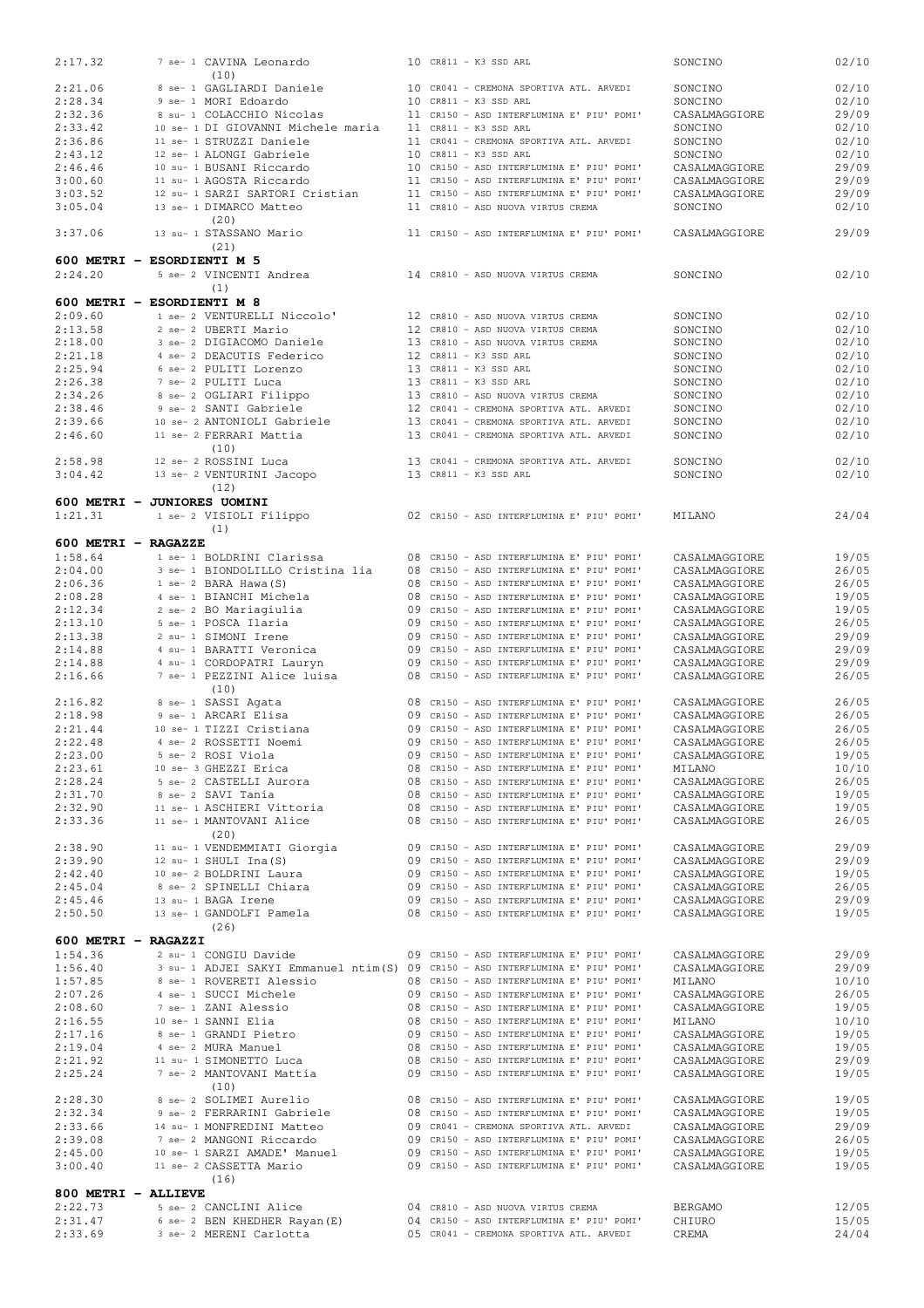| 2:36.40              | 8 su- 1 EL ORCHI Yasmine                                       | 05 CR150 - ASD INTERFLUMINA E' PIU' POMI'                                            | FIRENZE          | 26/09          |
|----------------------|----------------------------------------------------------------|--------------------------------------------------------------------------------------|------------------|----------------|
| 2:43.93              | 4 se- 1 BRAMBILLA Anna                                         | 04 CR041 - CREMONA SPORTIVA ATL. ARVEDI                                              | CREMA            | 24/04          |
| 2:49.59              | 4 se- 2 SIMONETTI Benedetta                                    | 05 CR810 - ASD NUOVA VIRTUS CREMA                                                    | CREMA            | 24/04          |
|                      | (6)                                                            |                                                                                      |                  |                |
| 800 METRI - ALLIEVI  |                                                                |                                                                                      |                  |                |
| 1:55.09              | 1 se- 3 BOUCHOUATA Elmehdi                                     | 04 CR150 - ASD INTERFLUMINA E' PIU' POMI'                                            | RODENGO-SAIANO   | 29/04          |
| 1:59.94              | 7 se- 3 GIOSSI Davide                                          | 05 CR810 - ASD NUOVA VIRTUS CREMA                                                    | <b>BERGAMO</b>   | 12/05          |
| 2:15.90              | 5 se- 5 PEDRETTI Edoardo                                       | 04 CR152 - ATL. CASTELLEONE                                                          | CASALMAGGIORE    | 11/04          |
|                      | (3)                                                            |                                                                                      |                  |                |
|                      | 800 METRI - JUNIORES UOMINI                                    |                                                                                      |                  |                |
| 1:54.24              | 7 se- 2 VISIOLI Filippo                                        | 02 CR150 - ASD INTERFLUMINA E' PIU' POMI'                                            | GROSSETO         | 11/06          |
| 2:03.12              | 6 se- 1 COPERCINI Andrea                                       | 02 CR811 - K3 SSD ARL                                                                | CREMA            | 16/10          |
|                      |                                                                |                                                                                      |                  |                |
| 2:04.57<br>2:09.59   | 2 se- 2 GAMBA Francesco                                        | 03 CR041 - CREMONA SPORTIVA ATL. ARVEDI<br>02 CR150 - ASD INTERFLUMINA E' PIU' POMI' | CREMA<br>MANTOVA | 24/04<br>02/05 |
|                      | 6 se- 2 CANTARELLI Mattia                                      |                                                                                      |                  |                |
| 2:18.57              | 5 se- 6 ROSSI Tommaso                                          | 03 CR811 - K3 SSD ARL                                                                | CLUSONE          | 27/06          |
|                      | (5)                                                            |                                                                                      |                  |                |
|                      | 800 METRI - PROMESSE DONNE                                     |                                                                                      |                  |                |
| 2:30.09              | 2 se- 2 DRAGONI Sara                                           | 01 CR041 - CREMONA SPORTIVA ATL. ARVEDI                                              | CREMA            | 24/04          |
| 2:36.15              | 1 se- 2 NIGRETTI Martina                                       | 99 CR041 - CREMONA SPORTIVA ATL. ARVEDI                                              | CREMA            | 16/10          |
| 2:49.91              | 5 se- 3 GUERINI ROCCO Sabrina                                  | 99 CR041 - CREMONA SPORTIVA ATL. ARVEDI                                              | CASALMAGGIORE    | 11/04          |
|                      | (3)                                                            |                                                                                      |                  |                |
|                      | 800 METRI - PROMESSE UOMINI                                    |                                                                                      |                  |                |
| 2:06.02              | 2 se- 1 TONETTI Riccardo                                       | 99 CR810 - ASD NUOVA VIRTUS CREMA                                                    | CREMA            | 24/04          |
|                      | (1)                                                            |                                                                                      |                  |                |
|                      | 800 METRI - SENIORES DONNE                                     |                                                                                      |                  |                |
| 2:53.49              | 5 se- 2 GHIDOTTI Giulia                                        | 97 CR810 - ASD NUOVA VIRTUS CREMA                                                    | CREMA            | 24/04          |
|                      | (1)                                                            |                                                                                      |                  |                |
|                      | 800 METRI - SENIORES UOMINI                                    |                                                                                      |                  |                |
| 2:06.53              | 4 se- 7 CARLINO Stefano                                        | 95 CR554 - MARATHON CREMONA                                                          | CLUSONE          | 27/06          |
|                      |                                                                |                                                                                      |                  | 24/04          |
| 2:38.98              | 4 se- 2 MILIC Filip<br>(2)                                     | 91 CR810 - ASD NUOVA VIRTUS CREMA                                                    | CREMA            |                |
|                      |                                                                |                                                                                      |                  |                |
| 1000 METRI - CADETTE |                                                                |                                                                                      |                  |                |
| 3:10.23              | 1 su- 1 ZILIOLI Asia                                           | 07 CR152 - ATL. CASTELLEONE                                                          | CREMA            | 05/06          |
| 3:13.41              | 4 se- 1 STORTI Alma                                            | 07 CR150 - ASD INTERFLUMINA E' PIU' POMI'                                            | CASALMAGGIORE    | 11/04          |
| 3:29.40              | 4 su- 1 POPA Maria alexandra                                   | $07$ CR811 - K3 SSD ARL                                                              | SONCINO          | 02/10          |
| 3:35.97              | 2 su- 1 CORTESINI Elisa                                        | 06 CR152 - ATL. CASTELLEONE                                                          | CREMA            | 05/06          |
| 3:39.65              | 6 se- 2 NAOUI Hajiba (S)                                       | 06 CR150 - ASD INTERFLUMINA E' PIU' POMI'                                            | CASALMAGGIORE    | 11/04          |
| 3:46.78              | 3 su- 1 DAMIA Marta                                            | 07 CR150 - ASD INTERFLUMINA E' PIU' POMI'                                            | CASALMAGGIORE    | 13/03          |
| 3:46.80              | 5 su- 1 MARGARITI Claudia                                      | 07 CR811 - K3 SSD ARL                                                                | SONCINO          | 02/10          |
| 3:47.94              | 4 su- 1 GIARBELLA Giulia                                       | 07 CR150 - ASD INTERFLUMINA E' PIU' POMI'                                            | CASALMAGGIORE    | 13/03          |
| 4:01.42              | 5 su- 1 BOZZOLINI Nicole                                       | 07 CR150 - ASD INTERFLUMINA E' PIU' POMI'                                            | CASALMAGGIORE    | 13/03          |
| 4:04.84              | 6 su- 1 FAELUTTI Rebecca                                       | 07 CR811 - K3 SSD ARL                                                                | SONCINO          | 02/10          |
|                      | (10)                                                           |                                                                                      |                  |                |
| 4:18.89              | 9 se- 3 POLITI Lavinia cristina                                | $07$ CR811 - K3 SSD ARL                                                              | CASALMAGGIORE    | 11/04          |
|                      | (11)                                                           |                                                                                      |                  |                |
|                      |                                                                |                                                                                      |                  |                |
| 1000 METRI - CADETTI |                                                                |                                                                                      |                  |                |
| 2:47.70              | 5 se- 1 MIGLIO Nicola                                          | 06 CR150 - ASD INTERFLUMINA E' PIU' POMI'                                            | RODENGO-SAIANO   | 09/05          |
| 3:00.37              | 10 se- 1 ALDROVANDI Cesare                                     | 06 CR150 - ASD INTERFLUMINA E' PIU' POMI'                                            | CASALMAGGIORE    | 11/04          |
| 3:06.02              | 2 se- 1 CIOBANU Ellis andrei (S)                               | 06 CR150 - ASD INTERFLUMINA E' PIU' POMI'                                            | CLUSONE          | 16/10          |
| 3:07.28              | 1 se- 4 ZOPPI Alessio                                          | 07 CR811 - K3 SSD ARL                                                                | CASALMAGGIORE    | 11/04          |
| 3:07.40              | 1 su- 1 TOFANETTI Nicolo enea                                  | 07 CR811 - K3 SSD ARL                                                                | SONCINO          | 02/10          |
| 3:07.93              | 4 se- 1 MARCHIORI Yeabsira                                     | 07 CR150 - ASD INTERFLUMINA E' PIU' POMI'                                            | CLUSONE          | 16/10          |
| 3:11.36              | 1 se- 3 D'ONOFRIO Filippo                                      | 06 CR811 - K3 SSD ARL                                                                | CASALMAGGIORE    | 11/04          |
| 3:11.81              | 1 su- 1 BEN KHEDHER Fourat (S)                                 | 06 CR150 - ASD INTERFLUMINA E' PIU' POMI'                                            | CREMA            | 05/06          |
| 3:17.82              | 2 su- 1 FENOCCHIO SARDUY Javier                                | $07$ CR811 - K3 SSD ARL                                                              | SONCINO          | 02/10          |
| 3:18.95              | 2 su- 1 TAINO Martino                                          | 06 CR041 - CREMONA SPORTIVA ATL. ARVEDI                                              | CREMA            | 05/06          |
|                      | (10)                                                           |                                                                                      |                  |                |
| 3:25.20              | 10 se- 3 BONEZZI Kevin                                         | 06 CR150 - ASD INTERFLUMINA E' PIU' POMI'                                            | BRESCIA          | 18/09          |
| 3:31.80              | 8 se- 3 BO Nicola                                              | 07 CR150 - ASD INTERFLUMINA E' PIU' POMI'                                            | CASALMAGGIORE    | 11/04          |
| 3:37.20              | 3 su- 1 COSTADANCHE Theophil andrei 06 CR811 - K3 SSD ARL      |                                                                                      | SONCINO          | 02/10          |
| 3:45.14              | 4 su- 1 ZANE David andrei                                      | 06 CR811 - K3 SSD ARL                                                                | SONCINO          | 02/10          |
|                      | (14)                                                           |                                                                                      |                  |                |
|                      |                                                                |                                                                                      |                  |                |
|                      | 1000 METRI - ESORDIENTI M 10                                   |                                                                                      |                  |                |
| 3:48.53              | 9 se- 8 MANFREDINI Matteo                                      | 10 CR811 - K3 SSD ARL                                                                | MONACO           | 09/07          |
|                      | (1)                                                            |                                                                                      |                  |                |
|                      | 1000 METRI - JUNIORES UOMINI                                   |                                                                                      |                  |                |
| 2:41.71              | 5 se-21 COPERCINI Andrea                                       | 02 CR811 - K3 SSD ARL                                                                | MONACO           | 09/07          |
| 2:42.89              | 6 se-19 TAINO Geremia                                          | 02 CR041 - CREMONA SPORTIVA ATL. ARVEDI                                              | MONACO           | 09/07          |
| 3:02.24              | 13 se-19 GAZZANIGA Manuel                                      | 02 CR811 - K3 SSD ARL                                                                | MONACO           | 09/07          |
|                      | (3)                                                            |                                                                                      |                  |                |
|                      | 1000 METRI - PROMESSE UOMINI                                   |                                                                                      |                  |                |
| 2:50.00              |                                                                |                                                                                      |                  |                |
|                      | 9 se-19 TALIGNANI Francesco                                    | 01 CR811 - K3 SSD ARL                                                                | MONACO           | 09/07          |
|                      | (1)                                                            |                                                                                      |                  |                |
| 1000 METRI - RAGAZZE |                                                                |                                                                                      |                  |                |
| 3:37.46              | 1 su- 1 ZANE Iana claidia                                      | 08 CR811 - K3 SSD ARL                                                                | SONCINO          | 02/10          |
| 3:51.62              | 2 su- 1 RUSINENTI Anna                                         | 09 CR041 - CREMONA SPORTIVA ATL. ARVEDI                                              | SONCINO          | 02/10          |
|                      | (2)                                                            |                                                                                      |                  |                |
| 1000 METRI - RAGAZZI |                                                                |                                                                                      |                  |                |
| 3:33.46              | 1 su- 1 MARINONI Filippo 608 08 CR810 - ASD NUOVA VIRTUS CREMA |                                                                                      | SONCINO          | 02/10          |
| 3:36.48              | 2 su- 1 MARCHETTI Pietro                                       | 08 CR811 - K3 SSD ARL                                                                | SONCINO          | 02/10          |
| 3:38.38              | 3 su- 1 STRUZZI Francesco                                      | 08 CR041 - CREMONA SPORTIVA ATL. ARVEDI                                              | SONCINO          | 02/10          |
| 3:51.80              | 4 su- 1 MONTANI Arthur                                         | 08 CR810 - ASD NUOVA VIRTUS CREMA                                                    | SONCINO          | 02/10          |
|                      |                                                                |                                                                                      |                  |                |
|                      | (4)                                                            |                                                                                      |                  |                |
|                      | 1000 METRI - SENIORES UOMINI                                   |                                                                                      |                  |                |
| 2:42.29              | 6 se-21 CARLINO Stefano                                        | 95 CR554 - MARATHON CREMONA                                                          | MONACO           | 09/07          |
|                      | (1)                                                            |                                                                                      |                  |                |
|                      | 1000 METRI - SENIORES/SM45                                     |                                                                                      |                  |                |
| 3:09.00              | 2 se- 1 MENGA Giuseppe                                         | 76 CR554 - MARATHON CREMONA                                                          | MONACO           | 09/07          |
|                      |                                                                |                                                                                      |                  |                |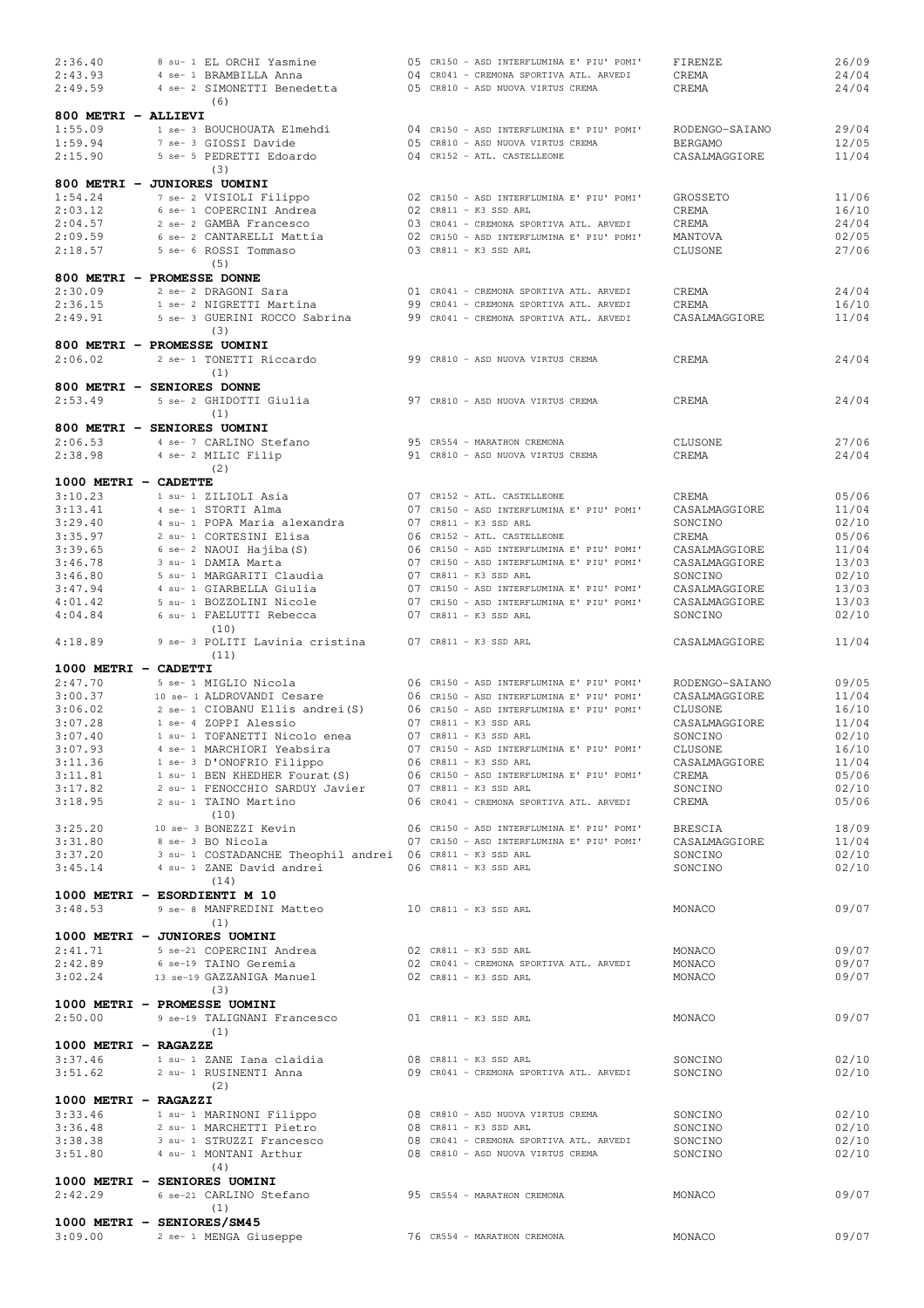| 3:27.03                         | 8 se- 1 TAINO Andrea                                         |  | 74 CR554 - MARATHON CREMONA                                                                                                                                                                                                      | MONACO                                                     | 09/07                   |
|---------------------------------|--------------------------------------------------------------|--|----------------------------------------------------------------------------------------------------------------------------------------------------------------------------------------------------------------------------------|------------------------------------------------------------|-------------------------|
| 1200 METRI - CADETTE            | (2)                                                          |  |                                                                                                                                                                                                                                  |                                                            |                         |
| 4:09.56                         | 2 su- 1 ZILIOLI Asia                                         |  | 07 CR152 - ATL. CASTELLEONE                                                                                                                                                                                                      | CREMA                                                      | 21/03                   |
| 4:27.44                         | 4 su- 1 NAOUI Hajiba (S)                                     |  | 06 CR150 - ASD INTERFLUMINA E' PIU' POMI'                                                                                                                                                                                        | CREMA                                                      | 21/03                   |
|                                 | (2)                                                          |  |                                                                                                                                                                                                                                  |                                                            |                         |
| 1500 METRI - ALLIEVE<br>5:26.55 |                                                              |  | 04 CR150 - ASD INTERFLUMINA E' PIU' POMI'                                                                                                                                                                                        |                                                            | 25/09                   |
|                                 | 5 su- 1 BEN KHEDHER Rayan (E)<br>(1)                         |  |                                                                                                                                                                                                                                  | FIRENZE                                                    |                         |
| 1500 METRI - ALLIEVI            |                                                              |  |                                                                                                                                                                                                                                  |                                                            |                         |
| 3:58.16                         | 1 se- 3 BOUCHOUATA Elmehdi                                   |  | 04 CR150 - ASD INTERFLUMINA E' PIU' POMI'                                                                                                                                                                                        | MILANO                                                     | 24/04                   |
| 4:22.26                         | 2 se- 4 GIOSSI Davide                                        |  | 05 CR810 - ASD NUOVA VIRTUS CREMA                                                                                                                                                                                                | CONCESIO                                                   | 18/04                   |
| 4:48.27                         | 9 se- 6 MONFRINI Francesco<br>(3)                            |  | 05 CR810 - ASD NUOVA VIRTUS CREMA                                                                                                                                                                                                | CONCESIO                                                   | 18/04                   |
| 1500 METRI - JUNIORES UOMINI    |                                                              |  |                                                                                                                                                                                                                                  |                                                            |                         |
| 4:12.94                         | 11 se- 2 TAINO Geremia                                       |  | 02 CR041 - CREMONA SPORTIVA ATL. ARVEDI                                                                                                                                                                                          | VERONA                                                     | 02/06                   |
| 4:19.29                         | 6 se- 3 COPERCINI Andrea                                     |  | 02 CR811 - K3 SSD ARL                                                                                                                                                                                                            | RUBIERA                                                    | 22/06                   |
| 4:36.26<br>4:39.76              | 4 su- 1 CANTARELLI Mattia<br>7 se- 6 BRIGHENTI Paolo         |  | 02 CR150 - ASD INTERFLUMINA E' PIU' POMI'<br>02 CR041 - CREMONA SPORTIVA ATL. ARVEDI                                                                                                                                             | CREMA<br>CONCESIO                                          | 05/06<br>18/04          |
| 4:41.52                         | 6 su- 1 GAZZANIGA Manuel                                     |  | 02 CR811 - K3 SSD ARL                                                                                                                                                                                                            | CREMA                                                      | 05/06                   |
| 4:45.91                         | 6 se- 5 ROSSI Tommaso                                        |  | 03 CR811 - K3 SSD ARL                                                                                                                                                                                                            | RUBIERA                                                    | 22/06                   |
|                                 | (6)                                                          |  |                                                                                                                                                                                                                                  |                                                            |                         |
| 1500 METRI - PROMESSE DONNE     |                                                              |  |                                                                                                                                                                                                                                  |                                                            |                         |
| 5:09.23                         | 1 su- 1 DRAGONI Sara<br>(1)                                  |  | 01 CR041 - CREMONA SPORTIVA ATL. ARVEDI                                                                                                                                                                                          | CREMA                                                      | 05/06                   |
| 1500 METRI - PROMESSE UOMINI    |                                                              |  |                                                                                                                                                                                                                                  |                                                            |                         |
| 4:13.30                         | 1 su- 1 BAZZANA Luigi                                        |  | 00 CR041 - CREMONA SPORTIVA ATL. ARVEDI                                                                                                                                                                                          | CREMA                                                      | 05/06                   |
| 4:19.62                         | 2 su- 1 MUNEROTTO Lorenzo                                    |  | 01 CR041 - CREMONA SPORTIVA ATL. ARVEDI                                                                                                                                                                                          | CREMA                                                      | 05/06                   |
| 4:30.33                         | 4 se- 4 TALIGNANI Francesco                                  |  | $01$ CR811 - K3 SSD ARL                                                                                                                                                                                                          | RUBIERA                                                    | 22/06                   |
| 1500 METRI - SENIORES DONNE     | (3)                                                          |  |                                                                                                                                                                                                                                  |                                                            |                         |
| 5:44.81                         | 2 su- 1 GHIDOTTI Giulia                                      |  | 97 CR810 - ASD NUOVA VIRTUS CREMA                                                                                                                                                                                                | CREMA                                                      | 05/06                   |
|                                 | (1)                                                          |  |                                                                                                                                                                                                                                  |                                                            |                         |
| 1500 METRI - SENIORES UOMINI    |                                                              |  |                                                                                                                                                                                                                                  |                                                            |                         |
| 5:14.44                         | 6 se- 3 ASSANDRI Dario                                       |  | 88 CR150 - ASD INTERFLUMINA E' PIU' POMI'                                                                                                                                                                                        | PARMA                                                      | 19/06                   |
| 5:29.66                         | 8 su- 1 MILIC Filip<br>(2)                                   |  | 91 CR810 - ASD NUOVA VIRTUS CREMA                                                                                                                                                                                                | CREMA                                                      | 05/06                   |
| 1500 METRI - SENIORES/SM35      |                                                              |  |                                                                                                                                                                                                                                  |                                                            |                         |
| 5:00.82                         | 6 se- 2 COATI Alessandro                                     |  | 82 CR150 - ASD INTERFLUMINA E' PIU' POMI'                                                                                                                                                                                        | CASALMAGGIORE                                              | 10/07                   |
|                                 | (1)                                                          |  |                                                                                                                                                                                                                                  |                                                            |                         |
| 1500 METRI - SENIORES/SM45      |                                                              |  |                                                                                                                                                                                                                                  |                                                            |                         |
| 4:38.10                         | 1 se- 2 CATTANEO Mauro<br>(1)                                |  | 76 CR554 - MARATHON CREMONA                                                                                                                                                                                                      | CASALMAGGIORE                                              | 10/07                   |
| 1500 METRI - SENIORES/SM55      |                                                              |  |                                                                                                                                                                                                                                  |                                                            |                         |
| 4:48.88                         | 3 se- 2 MANCASTROPPA Giuseppe                                |  | 62 CR554 - MARATHON CREMONA                                                                                                                                                                                                      | CASALMAGGIORE                                              | 10/07                   |
|                                 | (1)                                                          |  |                                                                                                                                                                                                                                  |                                                            |                         |
| 2000 METRI - CADETTE<br>7:03.93 | 4 su- 1 ZILIOLI Asia                                         |  |                                                                                                                                                                                                                                  | CREMA                                                      |                         |
| 7:23.68                         | 4 se- 2 STORTI Alma                                          |  | 07 CR152 - ATL. CASTELLEONE<br>07 CR150 - ASD INTERFLUMINA E' PIU' POMI'                                                                                                                                                         | COMO                                                       | 16/10<br>12/09          |
| 8:09.66                         | 8 su- 1 POPA Maria alexandra                                 |  | $07$ CR811 - K3 SSD ARL                                                                                                                                                                                                          | CASALMAGGIORE                                              | 14/03                   |
| 8:45.00                         | 10 su- 1 MARGARITI Claudia                                   |  | $07$ CR811 - K3 SSD ARL                                                                                                                                                                                                          | CASALMAGGIORE                                              | 14/03                   |
| 9:21.24                         | 11 su- 1 POLITI Lavinia cristina 07 CR811 - K3 SSD ARL       |  |                                                                                                                                                                                                                                  | CASALMAGGIORE                                              | 14/03                   |
| 9:25.86                         | 12 su- 1 FAELUTTI Rebecca<br>(6)                             |  | 07 CR811 - K3 SSD ARL                                                                                                                                                                                                            | CASALMAGGIORE                                              | 14/03                   |
| 2000 METRI - CADETTI            |                                                              |  |                                                                                                                                                                                                                                  |                                                            |                         |
|                                 |                                                              |  |                                                                                                                                                                                                                                  |                                                            |                         |
|                                 |                                                              |  |                                                                                                                                                                                                                                  |                                                            | 10/10                   |
|                                 |                                                              |  | 06 CR150 - ASD INTERFLUMINA E' PIU' POMI'<br>07 CR811 - K3 SSD ARL                                                                                                                                                               |                                                            |                         |
|                                 |                                                              |  |                                                                                                                                                                                                                                  |                                                            | 29/04                   |
|                                 |                                                              |  |                                                                                                                                                                                                                                  |                                                            | 14/03                   |
|                                 |                                                              |  |                                                                                                                                                                                                                                  |                                                            | 14/03                   |
|                                 |                                                              |  |                                                                                                                                                                                                                                  |                                                            | 14/03                   |
|                                 | 9:54.34 9 se- 1 CAMISASCHI Davide 07 CR811 - K3 SSD ARL      |  | CONTROLLER SULLA CONTROLLER SULLAR SULLAR SULLAR SULLAR SULLAR SULLAR SULLAR SULLAR SULLAR SULLAR SULLAR SULLA<br>CONTROLLER SULLAR SULLAR SULLAR SULLAR SULLAR SULLAR SULLAR SULLAR SULLAR SULLAR SULLAR SULLAR SULLAR SULLAR S | CASALMAGGIORE                                              | 14/03                   |
|                                 | (8)                                                          |  |                                                                                                                                                                                                                                  |                                                            |                         |
| 3000 METRI - JUNIORES UOMINI    | 9:18.03 10 se- 2 TAINO Geremia                               |  |                                                                                                                                                                                                                                  |                                                            | 27/05                   |
|                                 | (1)                                                          |  |                                                                                                                                                                                                                                  | 02 CR041 - CREMONA SPORTIVA ATL. ARVEDI DARFO BOARIO TERME |                         |
|                                 | 5000 METRI - JUNIORES UOMINI                                 |  |                                                                                                                                                                                                                                  |                                                            |                         |
| 15:41.17                        | 2 se- 1 TAINO Geremia                                        |  | 02 CR041 - CREMONA SPORTIVA ATL. ARVEDI                                                                                                                                                                                          | BRESCIA                                                    | 04/07                   |
|                                 | 18:25.94 12 se- 1 GAZZANIGA Manuel 02 CR811 - K3 SSD ARL     |  |                                                                                                                                                                                                                                  | SALO'                                                      | 11/09                   |
|                                 | (2)                                                          |  |                                                                                                                                                                                                                                  |                                                            |                         |
| 5000 METRI - PROMESSE UOMINI    | $17:22.18$ 6 se- 1 TALIGNANI Francesco 01 CR811 - K3 SSD ARL |  |                                                                                                                                                                                                                                  | SALO'                                                      | 29/04<br>14/03<br>11/09 |
|                                 | (1)                                                          |  |                                                                                                                                                                                                                                  |                                                            |                         |
| 5000 METRI - SENIORES/SM45      |                                                              |  |                                                                                                                                                                                                                                  |                                                            |                         |
| 17:04.62                        | 3 se- 2 CATTANEO Mauro                                       |  | 76 CR554 - MARATHON CREMONA                                                                                                                                                                                                      | CASALMAGGIORE                                              | 11/07                   |
| 19:24.18                        | 10 se- 1 MARIOTTI Gianluca<br>(2)                            |  | 74 CR554 - MARATHON CREMONA                                                                                                                                                                                                      | CASALMAGGIORE                                              | 11/07                   |
| 5000 METRI - SENIORES/SM50      |                                                              |  |                                                                                                                                                                                                                                  |                                                            |                         |
| 19:19.42                        | 9 se- 1 MONTANI Luca                                         |  | 71 CR810 - ASD NUOVA VIRTUS CREMA                                                                                                                                                                                                | CASALMAGGIORE                                              | 11/07                   |
|                                 | (1)                                                          |  |                                                                                                                                                                                                                                  |                                                            |                         |
| 5000 METRI - SENIORES/SM55      |                                                              |  |                                                                                                                                                                                                                                  |                                                            |                         |
| 18:04.60                        | 5 se- 2 MANCASTROPPA Giuseppe 62 CR554 - MARATHON CREMONA    |  |                                                                                                                                                                                                                                  | CASALMAGGIORE                                              | 11/07                   |
|                                 | (1)<br>10000 METRI - SENIORES UOMINI                         |  |                                                                                                                                                                                                                                  |                                                            |                         |
|                                 | 36:38.80 13 se- 4 CAPETTI Matteo<br>(1)                      |  | $92$ CR340 - G.T.A. CREMA                                                                                                                                                                                                        | <b>BRESCIA</b>                                             | 10/04                   |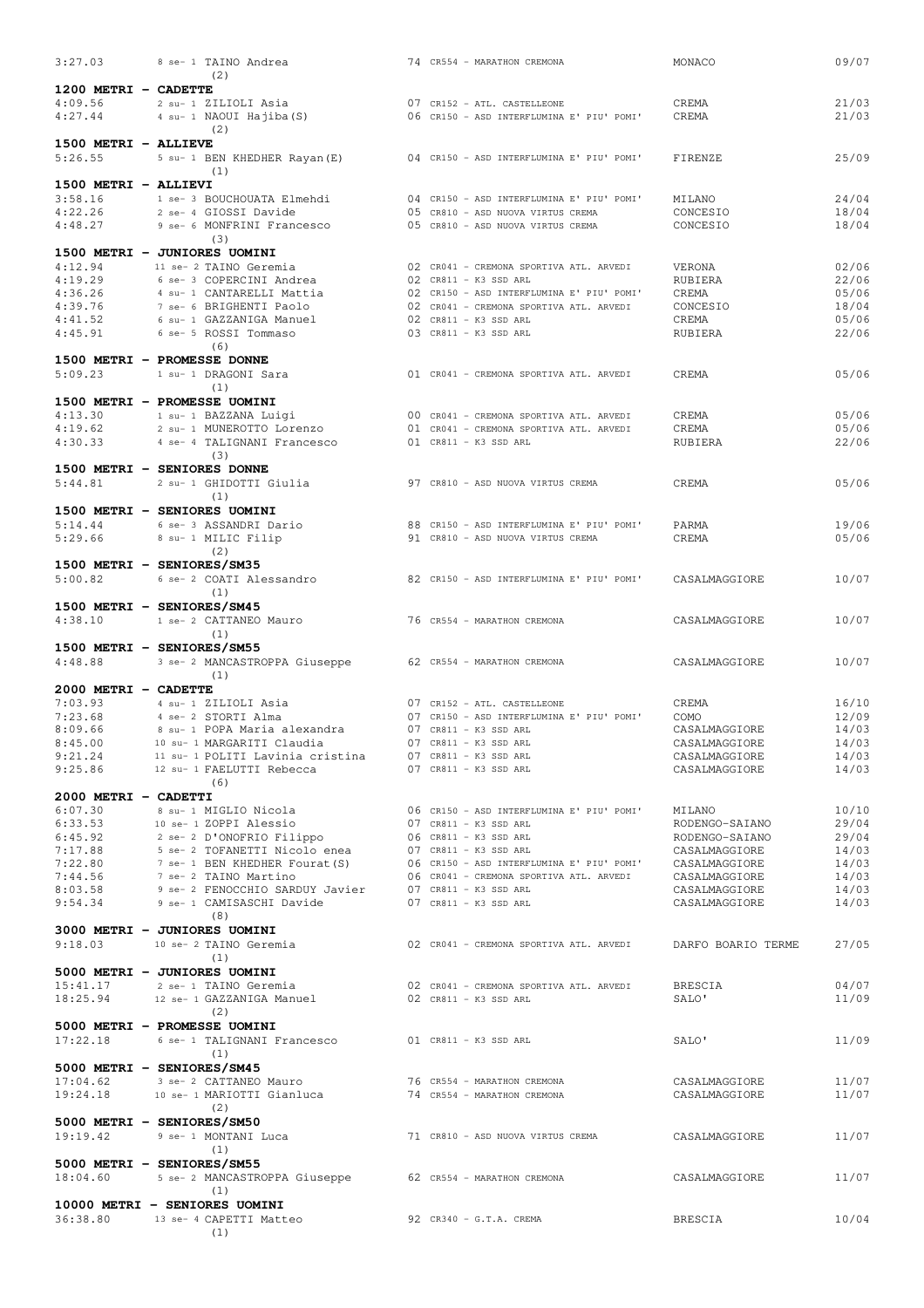|                |  | 24H CORSA SU STRADA - SENIORES/SF40                                                                       |  |                                                                                                                                                                                                                                        |                        |                |
|----------------|--|-----------------------------------------------------------------------------------------------------------|--|----------------------------------------------------------------------------------------------------------------------------------------------------------------------------------------------------------------------------------------|------------------------|----------------|
| 149.676        |  | 11 su- 1 SEVERGNINI Tamara<br>(1)                                                                         |  | 77 CR833 - CAMISANO RUNNING A.S.D.                                                                                                                                                                                                     | VERONA                 | 18/09          |
| 164.932        |  | 24H CORSA SU STRADA - SENIORES/SM40<br>46 su- 1 FORTINI Alessandro<br>(1)                                 |  | 78 CR833 - CAMISANO RUNNING A.S.D.                                                                                                                                                                                                     | VERONA                 | 18/09          |
| 70.272         |  | 24H CORSA SU STRADA - SENIORES/SM55<br>4 su- 1 DEGANI Lorenzo<br>(1)                                      |  | 63 CR833 - CAMISANO RUNNING A.S.D.                                                                                                                                                                                                     | VERONA                 | 18/09          |
| 38:27          |  | CORSA KM 10 STRADA - ESORDIENTI M 8<br>125 se- 1 ROSSINI Luca<br>(1)                                      |  | 13 CR041 - CREMONA SPORTIVA ATL. ARVEDI                                                                                                                                                                                                | GINEVRA                | 03/10          |
| 33:13<br>45:14 |  | CORSA KM 10 STRADA - JUNIORES UOMINI<br>28 su- 1 TAINO Geremia<br>96 su- 1 ZORLONI Luca<br>(2)            |  | 02 CR041 - CREMONA SPORTIVA ATL. ARVEDI<br>$02$ CR603 - BIKE & RUN                                                                                                                                                                     | FORLI'<br>MILANO       | 10/10<br>19/06 |
|                |  | CORSA KM 10 STRADA - PROMESSE UOMINI                                                                      |  |                                                                                                                                                                                                                                        |                        |                |
| 35:28<br>37:30 |  | 45 su- 1 TALIGNANI Francesco<br>36 su- 1 MUNEROTTO Lorenzo                                                |  | 01 CR811 - K3 SSD ARL<br>01 CR041 - CREMONA SPORTIVA ATL. ARVEDI                                                                                                                                                                       | FORLI'<br>BARDOLINO    | 10/10<br>17/10 |
|                |  | (2)                                                                                                       |  |                                                                                                                                                                                                                                        |                        |                |
| 41:44          |  | CORSA KM 10 STRADA - SENIORES DONNE<br>148 su- 1 OGLIARI Michela                                          |  | 88 CR862 - OMBRIANO RUNNING                                                                                                                                                                                                            | MILANO                 | 16/05          |
| 43:15          |  | 167 su- 1 BARDON Maria chiara                                                                             |  | 90 CR833 - CAMISANO RUNNING A.S.D.                                                                                                                                                                                                     | MILANO                 | 09/05          |
| 43:55          |  | 90 su- 1 GAZZONI Elisa<br>(3)                                                                             |  | 91 CR340 - G.T.A. CREMA                                                                                                                                                                                                                | PARMA                  | 17/10          |
| 42:54          |  | CORSA KM 10 STRADA - SENIORES/SF35<br>161 su- 1 GRASSELLI Stefania<br>(1)                                 |  | 84 CR554 - MARATHON CREMONA                                                                                                                                                                                                            | MILANO                 | 09/05          |
|                |  | CORSA KM 10 STRADA - SENIORES/SF40                                                                        |  |                                                                                                                                                                                                                                        |                        |                |
| 49:00          |  | 38 su- 1 MARKU Vjola<br>(1)                                                                               |  | $81$ CR340 - G.T.A. CREMA                                                                                                                                                                                                              | PARATICO               | 23/05          |
|                |  | CORSA KM 10 STRADA - SENIORES/SF45                                                                        |  |                                                                                                                                                                                                                                        |                        |                |
| 43:36<br>46:12 |  | 17 su- 1 BREGU Blerina                                                                                    |  | 76 CR554 - MARATHON CREMONA<br>75 CR340 - G.T.A. CREMA                                                                                                                                                                                 | PARATICO               | 23/05          |
| 53:24          |  | 33 su- 1 BOSCHIROLI Elena<br>59 su- 1 FRANCESCONI Daria                                                   |  | 73 CR340 - G.T.A. CREMA                                                                                                                                                                                                                | PARATICO<br>PARATICO   | 23/05<br>23/05 |
|                |  | (3)                                                                                                       |  |                                                                                                                                                                                                                                        |                        |                |
| 45:47          |  | CORSA KM 10 STRADA - SENIORES/SF50<br>115 su- 1 MACCOPPI Liliana<br>(1)                                   |  | 68 CR603 - BIKE & RUN                                                                                                                                                                                                                  | MILANO                 | 06/06          |
|                |  | CORSA KM 10 STRADA - SENIORES/SF55                                                                        |  |                                                                                                                                                                                                                                        |                        |                |
| 58:13          |  | 99 su- 1 MANETTI Barbara<br>(1)                                                                           |  | 66 CR340 - G.T.A. CREMA                                                                                                                                                                                                                | BRESCIA                | 30/05          |
|                |  | CORSA KM 10 STRADA - SENIORES UOMINI                                                                      |  |                                                                                                                                                                                                                                        |                        |                |
| 36:06          |  | 32 su- 1 CAPETTI Matteo                                                                                   |  | 92 CR340 - G.T.A. CREMA                                                                                                                                                                                                                | MILANO                 | 16/05          |
| 36:18<br>39:22 |  | 38 su- 1 VECCHIO Gianluca<br>40 su- 1 CELARDO Filippo                                                     |  | 90 CR554 - MARATHON CREMONA<br>95 CR944 - CREMONACORRE ASD                                                                                                                                                                             | MILANO<br>PARMA        | 09/05<br>17/10 |
| 40:34          |  | 136 su- 1 CELARDO Antonio                                                                                 |  | 90 CR944 - CREMONACORRE ASD                                                                                                                                                                                                            | BRESCIA                | 30/05          |
|                |  | (4)                                                                                                       |  |                                                                                                                                                                                                                                        |                        |                |
| 34:40          |  | CORSA KM 10 STRADA - SENIORES/SM35<br>5 su- 1 VENTURELLI Fabio erminio                                    |  | 83 CR340 - G.T.A. CREMA                                                                                                                                                                                                                | PARMA                  | 17/10          |
| 37:05          |  | 29 su- 1 FUSAR BASSINI Cristian 36 CR810 - ASD NUOVA VIRTUS CREMA                                         |  |                                                                                                                                                                                                                                        | CONCOREZZO             | 03/10          |
| 38:53          |  | 23 su- 1 COATI Alessandro                                                                                 |  | 82 CR150 - ASD INTERFLUMINA E' PIU' POMI'                                                                                                                                                                                              | FORLI'                 | 10/10          |
| 38:54<br>41:17 |  | 88 su- 1 BOSELLI Luca giovanni<br>152 su- 1 TRANCHIDA Luca                                                |  |                                                                                                                                                                                                                                        | MILANO<br>MONZA        | 09/05<br>18/04 |
| 41:56          |  | 168 su- 1 BOSI Lorenzo                                                                                    |  | 84 CR842 - TEAM K2<br>83 CR833 - CAMISANO RUNNING A.S.D.<br>83 CR833 - CAMISANO RUNNING A.S.D.                                                                                                                                         | MONZA                  | 18/04          |
| 42:24          |  | 98 su- 1 FERRI Gabriele delfo 83 CR811 - K3 SSD ARL                                                       |  |                                                                                                                                                                                                                                        | CASTANO PRIMO          | 10/07          |
|                |  | (7)<br>CORSA KM 10 STRADA - SENIORES/SM40                                                                 |  |                                                                                                                                                                                                                                        |                        |                |
| 35:17          |  | 8 su- 1 RAIMONDI Michel                                                                                   |  |                                                                                                                                                                                                                                        | PARMA                  | 17/10          |
| 36:44          |  | 53 su- 1 ANELLI Simone                                                                                    |  |                                                                                                                                                                                                                                        | MONZA                  | 18/04          |
| 37:15<br>37:57 |  | 39 su- 1 PAOLETTI Mauro<br>28 su- 1 GENOVESE Vincenzo                                                     |  | 79 CR340 - G.T.A. CREMA<br>79 CR554 - MARATHON CREMONA<br>77 CR340 - G.T.A. CREMA<br>81 CR340 - G.T.A. CREMA<br>79 CR833 - CAMISANO RUNNING A.S.D.                                                                                     | CASTANO PRIMO<br>PARMA | 10/07<br>17/10 |
| 41:18          |  | 62 su- 1 CERRI Mauro                                                                                      |  |                                                                                                                                                                                                                                        | MILANO                 | 06/06          |
| 42:08          |  | 165 su- 1 REBUGHINI Alessandro 78 CR340 - G.T.A. CREMA                                                    |  |                                                                                                                                                                                                                                        | BRESCIA                | 30/05          |
| 42:53<br>43:14 |  | 183 su- 1 VOLPE Carlo<br>77 su- 1 VANAZZI Daniele                                                         |  | 77 CR810 - ASD NUOVA VIRTUS CREMA<br>79 CR833 - CAMISANO RUNNING A.S.D. MILANO                                                                                                                                                         | MONZA                  | 18/04<br>19/06 |
|                |  | (8)                                                                                                       |  |                                                                                                                                                                                                                                        |                        |                |
|                |  | CORSA KM 10 STRADA - SENIORES/SM45                                                                        |  | 74 CR810 - ASD NUOVA VIRTUS CREMA                                                                                                                                                                                                      |                        |                |
| 34:46<br>34:48 |  | 29 su- 1 ALTROCCHI Luca                                                                                   |  |                                                                                                                                                                                                                                        | MONZA                  | 18/04<br>09/05 |
| 35:50          |  |                                                                                                           |  |                                                                                                                                                                                                                                        |                        | 12/06          |
| 37:47          |  |                                                                                                           |  | 29 su- 1 ALIROUCHI LUGA<br>14 su- 1 CORRADO Massimo<br>36 su- 1 CATTANEO Mauro 76 cR554 - MARATHON CREMONA SARONO SARONNO<br>77 su- 1 FERRARI Paolo emerio ugo 74 cR833 - CAMISANO RUNNING A.S.D. MONZA<br>109 su- 1 ROSSI Cristian 76 |                        | 18/04          |
| 41:32<br>43:57 |  | 109 su- 1 ROSSI Cristian<br>109 su- 1 ROSSI Cristian<br>91 su- 1 RAIMONDI Emanuele                        |  | 74 CR340 - G.T.A. CREMA                                                                                                                                                                                                                | PARMA                  | 23/05<br>17/10 |
| 53:13          |  | 317 su- 1 MUSSIDA Stefano pietro                                                                          |  | 76 CR603 - BIKE & RUN                                                                                                                                                                                                                  | BRESCIA                | 30/05          |
|                |  | (7)                                                                                                       |  |                                                                                                                                                                                                                                        |                        |                |
| 37:53          |  | CORSA KM 10 STRADA - SENIORES/SM50<br>33 su- 1 BETTINELLI Angelo marco 68 CR833 - CAMISANO RUNNING A.S.D. |  |                                                                                                                                                                                                                                        | PARATICO               | 23/05          |
| 38:29          |  | 83 su- 1 SCARATTI Fabiano                                                                                 |  |                                                                                                                                                                                                                                        | MILANO                 | 09/05          |
| 39:33          |  | 120 su- 1 MONTANI Luca                                                                                    |  | 70 CR554 - MARATHON CREMONA<br>71 CR810 - ASD NUOVA VIRTUS CREMA                                                                                                                                                                       | MONZA                  | 18/04          |
| 55:35          |  | 469 su- 1 GENERALI Alberto<br>(4)                                                                         |  | 67 CR559 - 3C (COMP. CREMONESE CORRIDORI) MILANO                                                                                                                                                                                       |                        | 16/05          |
|                |  | CORSA KM 10 STRADA - SENIORES/SM55                                                                        |  |                                                                                                                                                                                                                                        |                        |                |
| 36:39          |  | 47 su- 1 MANCASTROPPA Giuseppe 62 CR554 - MARATHON CREMONA                                                |  |                                                                                                                                                                                                                                        | MILANO                 | 09/05          |
| 44:36<br>55:12 |  | 188 su- 1 ZORLONI Angelo<br>335 su- 1 POLI Giovanni                                                       |  | 63 CR603 - BIKE & RUN<br>63 CR730 - TRIATHLON DUATHLON CREMONA                                                                                                                                                                         | MILANO<br>BRESCIA      | 09/05<br>30/05 |
|                |  | (3)                                                                                                       |  |                                                                                                                                                                                                                                        |                        |                |
|                |  | CORSA KM 10 STRADA - SENIORES/SM60                                                                        |  |                                                                                                                                                                                                                                        |                        |                |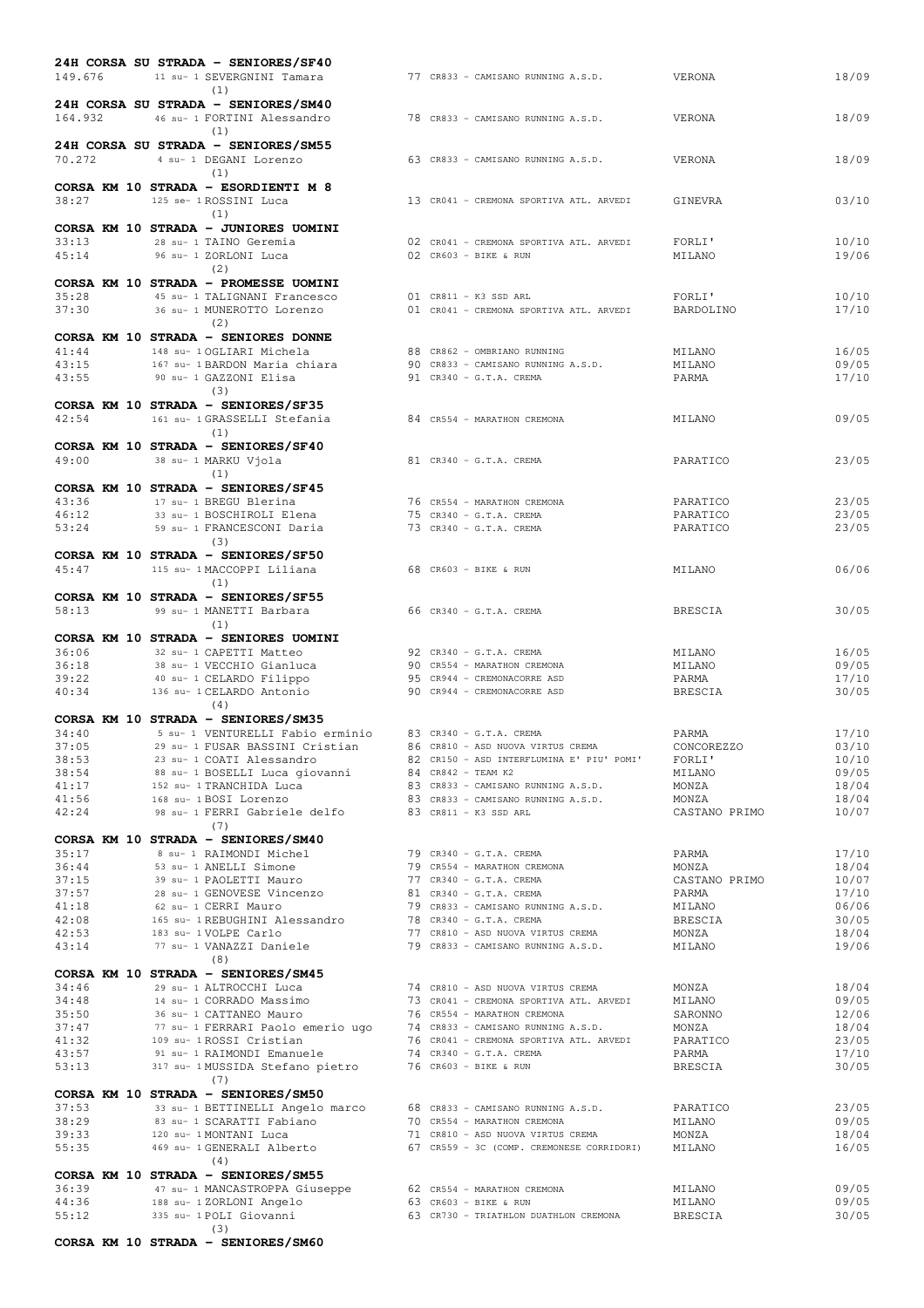| 43:46                   |  |           | 88 su- 1 RIBONI Agostino                                                       |  | 61 CR603 - BIKE & RUN                     | MILANO          | 06/06 |
|-------------------------|--|-----------|--------------------------------------------------------------------------------|--|-------------------------------------------|-----------------|-------|
| 54:55                   |  |           | 331 su- 1 SIENA Luigi                                                          |  | 61 CR730 - TRIATHLON DUATHLON CREMONA     | <b>BRESCIA</b>  | 30/05 |
| 56:55                   |  |           | 107 su- 1 DE BERNARDIS Gianpietro                                              |  | 60 CR340 - G.T.A. CREMA                   | PARATICO        | 23/05 |
|                         |  |           | (3)                                                                            |  |                                           |                 |       |
|                         |  |           | DECATHLON JUNIORES M - JUNIORES UOMINI                                         |  |                                           |                 |       |
| 5807                    |  |           | 1 su- 1 BRIGHENTI Paolo                                                        |  | 02 CR041 - CREMONA SPORTIVA ATL. ARVEDI   | LANA            | 21/08 |
|                         |  |           | (1)                                                                            |  |                                           |                 |       |
| SALTO IN ALTO - ALLIEVE |  |           |                                                                                |  |                                           |                 |       |
| 1.45                    |  |           | 2 su- 1 ROSSETTI Emma                                                          |  | 05 CR150 - ASD INTERFLUMINA E' PIU' POMI' | RODENGO-SAIANO  | 09/05 |
|                         |  |           | (1)                                                                            |  |                                           |                 |       |
| SALTO IN ALTO - ALLIEVI |  |           |                                                                                |  |                                           |                 |       |
|                         |  |           |                                                                                |  |                                           |                 |       |
| 1.50                    |  |           | 6 su- 1 MONFRINI Francesco                                                     |  | 05 CR810 - ASD NUOVA VIRTUS CREMA         | CHIARI          | 30/05 |
|                         |  |           | (1)                                                                            |  |                                           |                 |       |
| SALTO IN ALTO - CADETTE |  |           |                                                                                |  |                                           |                 |       |
| 1.60                    |  |           | 1 su- 1 LODI Giulia                                                            |  | 06 CR041 - CREMONA SPORTIVA ATL. ARVEDI   | CREMONA         | 23/05 |
|                         |  |           | (1)                                                                            |  |                                           |                 |       |
| SALTO IN ALTO - CADETTI |  |           |                                                                                |  |                                           |                 |       |
| 1.56                    |  |           | 1 su- 1 LAZZARINI Marco                                                        |  | 06 CR150 - ASD INTERFLUMINA E' PIU' POMI' | CASALMAGGIORE   | 13/03 |
| 1.35                    |  |           | 20 su- 1 BO Nicola                                                             |  | 07 CR150 - ASD INTERFLUMINA E' PIU' POMI' | CLUSONE         | 17/10 |
| 1.30                    |  |           | 2 su- 1 ZANINI Michele                                                         |  | 06 CR041 - CREMONA SPORTIVA ATL. ARVEDI   | CREMA           | 05/06 |
| 1.25                    |  |           | 3 su- 1 DAGANI Pietro                                                          |  | 07 CR041 - CREMONA SPORTIVA ATL. ARVEDI   | CREMA           | 05/06 |
|                         |  |           | (4)                                                                            |  |                                           |                 |       |
|                         |  |           | SALTO IN ALTO - JUNIORES UOMINI                                                |  |                                           |                 |       |
| 1.71                    |  |           | 13 su- 1 BRIGHENTI Paolo                                                       |  | 02 CR041 - CREMONA SPORTIVA ATL. ARVEDI   | FABRIANO        | 05/06 |
|                         |  |           | (1)                                                                            |  |                                           |                 |       |
| SALTO IN ALTO - RAGAZZE |  |           |                                                                                |  |                                           |                 |       |
| 1.43                    |  |           | 2 se- 1 BIONDOLILLO Cristina lia                                               |  | 08 CR150 - ASD INTERFLUMINA E' PIU' POMI' | MILANO          | 10/10 |
| 1.40                    |  |           | 1 su- 1 FERRARI Viola                                                          |  |                                           |                 | 20/06 |
|                         |  |           |                                                                                |  | 08 CR810 - ASD NUOVA VIRTUS CREMA         | SALO'           |       |
| 1.37                    |  |           | 1 su- 1 ZANIBONI Ilaria                                                        |  | 08 CR041 - CREMONA SPORTIVA ATL. ARVEDI   | CREMA           | 16/10 |
| 1.34                    |  |           | 2 su- 1 CORDINI Erica                                                          |  | 08 CR810 - ASD NUOVA VIRTUS CREMA         | CREMA           | 16/10 |
| 1.28                    |  |           | 1 su- 1 BOLDRINI Clarissa                                                      |  | 08 CR150 - ASD INTERFLUMINA E' PIU' POMI' | CASALMAGGIORE   | 26/05 |
| 1.28                    |  |           | 7 se- 1 BARA Hawa (S)                                                          |  | 08 CR150 - ASD INTERFLUMINA E' PIU' POMI' | MILANO          | 10/10 |
| 1.28                    |  |           | 3 su- 1 CIOBANU Nicole                                                         |  | 08 CR810 - ASD NUOVA VIRTUS CREMA         | CREMA           | 16/10 |
| 1.25                    |  |           | 4 su- 1 PEZZINI Alice luisa                                                    |  | 08 CR150 - ASD INTERFLUMINA E' PIU' POMI' | CASALMAGGIORE   | 26/05 |
| 1.25                    |  |           | 3 su- 1 SASSI Agata                                                            |  | 08 CR150 - ASD INTERFLUMINA E' PIU' POMI' | CASALMAGGIORE   | 26/05 |
| 1.20                    |  |           | 6 su- 1 BIANCHI Michela                                                        |  | 08 CR150 - ASD INTERFLUMINA E' PIU' POMI' | CASALMAGGIORE   | 26/05 |
|                         |  |           | (10)                                                                           |  |                                           |                 |       |
| 1.20                    |  |           | 5 su- 1 CORDOPATRI Lauryn                                                      |  | 09 CR150 - ASD INTERFLUMINA E' PIU' POMI' | CASALMAGGIORE   | 26/05 |
| 1.20                    |  |           | 4 su- 1 CIAPESSONI Cecilia                                                     |  | 09 CR041 - CREMONA SPORTIVA ATL. ARVEDI   | CREMA           | 16/10 |
| 1.15                    |  |           | 8 su- 1 TIZZI Cristiana                                                        |  | 09 CR150 - ASD INTERFLUMINA E' PIU' POMI' | CASALMAGGIORE   | 26/05 |
| 1.15                    |  |           | 10 su- 1 POSCA Ilaria                                                          |  | 09 CR150 - ASD INTERFLUMINA E' PIU' POMI' | CASALMAGGIORE   | 26/05 |
| 1.15                    |  |           | 7 su- 1 SIMONI Irene                                                           |  | 09 CR150 - ASD INTERFLUMINA E' PIU' POMI' |                 |       |
|                         |  |           |                                                                                |  |                                           | CASALMAGGIORE   | 26/05 |
| 1.10                    |  |           | 13 su- 1 GHEZZI Erica                                                          |  | 08 CR150 - ASD INTERFLUMINA E' PIU' POMI' | CASALMAGGIORE   | 26/05 |
| 1.10                    |  |           | 11 su- 1 ROSSETTI Noemi                                                        |  | 09 CR150 - ASD INTERFLUMINA E' PIU' POMI' | CASALMAGGIORE   | 26/05 |
| 1.10                    |  |           | 11 su- 1 MANTOVANI Alice                                                       |  | 08 CR150 - ASD INTERFLUMINA E' PIU' POMI' | CASALMAGGIORE   | 26/05 |
| 1.10                    |  | $7$ su- 1 | MARCHINI Flavia maria                                                          |  | 08 CR041 - CREMONA SPORTIVA ATL. ARVEDI   | CREMA           | 16/10 |
|                         |  |           | virgini                                                                        |  |                                           |                 |       |
| 1.10                    |  |           | 5 su- 1 DARESTA Martina                                                        |  | 09 CR041 - CREMONA SPORTIVA ATL. ARVEDI   | CREMA           | 16/10 |
|                         |  |           | (20)                                                                           |  |                                           |                 |       |
| 1.10                    |  |           | 5 su- 1 FORTINI Marta                                                          |  | 09 CR810 - ASD NUOVA VIRTUS CREMA         | CREMA           | 16/10 |
| 1.00                    |  |           | 15 su- 1 BO Mariagiulia                                                        |  | 09 CR150 - ASD INTERFLUMINA E' PIU' POMI' | CASALMAGGIORE   | 26/05 |
| 1.00                    |  |           | 7 su- 1 BARATTI Veronica                                                       |  | 09 CR150 - ASD INTERFLUMINA E' PIU' POMI' | CASALMAGGIORE   | 29/09 |
| 0.90                    |  |           | 16 su- 1 CASTELLI Aurora                                                       |  | 08 CR150 - ASD INTERFLUMINA E' PIU' POMI' | CASALMAGGIORE   | 26/05 |
| 0.90                    |  |           | 16 su- 1 SPINELLI Chiara                                                       |  | 09 CR150 - ASD INTERFLUMINA E' PIU' POMI' | CASALMAGGIORE   | 26/05 |
| 0.90                    |  |           | 18 su- 1 ARCARI Elisa                                                          |  | 09 CR150 - ASD INTERFLUMINA E' PIU' POMI' | CASALMAGGIORE   | 26/05 |
| 0.90                    |  |           | 9 su- 1 VENDEMMIATI Giorgia                                                    |  | 09 CR150 - ASD INTERFLUMINA E' PIU' POMI' | CASALMAGGIORE   | 29/09 |
|                         |  |           | (27)                                                                           |  |                                           |                 |       |
| SALTO IN ALTO - RAGAZZI |  |           |                                                                                |  |                                           |                 |       |
|                         |  |           |                                                                                |  |                                           |                 |       |
| 1.45                    |  |           | 1 su- 1 BERETTERA Stefano                                                      |  | 09 CR041 - CREMONA SPORTIVA ATL. ARVEDI   | CREMA           | 16/10 |
| 1.40                    |  |           | 1 su- 1 ZANI Alessio                                                           |  | 08 CR150 - ASD INTERFLUMINA E' PIU' POMI' | CASALMAGGIORE   | 26/05 |
| 1.34                    |  |           | 2 su- 1 CATTANEO Amedeo                                                        |  | 08 CR152 - ATL. CASTELLEONE               | CREMA           | 16/10 |
| 1.34                    |  |           | 2 su- 1 MARINONI Filippo                                                       |  | 08 CR810 - ASD NUOVA VIRTUS CREMA         | CREMA           | 16/10 |
| 1.31                    |  |           | 4 su- 1 ADJEI SAKYI Emmanuel ntim(S) 09 CR150 - ASD INTERFLUMINA E' PIU' POMI' |  |                                           | CASALMAGGIORE   | 26/05 |
| 1.28                    |  |           | 5 su- 1 PIGNOLI Samuele                                                        |  | 08 CR152 - ATL. CASTELLEONE               | CREMA           | 16/10 |
| 1.28                    |  |           | 4 su- 1 PIZZALEO Gabriele                                                      |  | 08 CR041 - CREMONA SPORTIVA ATL. ARVEDI   | CREMA           | 16/10 |
| 1.28                    |  |           | 5 su- 1 DE MICHELI Andrea                                                      |  | 09 CR041 - CREMONA SPORTIVA ATL. ARVEDI   | CREMA           | 16/10 |
| 1.25                    |  |           | 5 su- 1 CONGIU Davide                                                          |  | 09 CR150 - ASD INTERFLUMINA E' PIU' POMI' | CASALMAGGIORE   | 26/05 |
| 1.15                    |  |           | 6 su- 1 ROVERETI Alessio                                                       |  | 08 CR150 - ASD INTERFLUMINA E' PIU' POMI' | CASALMAGGIORE   | 26/05 |
|                         |  |           | (10)                                                                           |  |                                           |                 |       |
| 1.10                    |  |           | 10 su- 1 SIMONETTO Luca                                                        |  | 08 CR150 - ASD INTERFLUMINA E' PIU' POMI' | CASALMAGGIORE   | 29/09 |
| 1.10                    |  |           | 7 su- 1 MONFREDINI Matteo                                                      |  | 09 CR041 - CREMONA SPORTIVA ATL. ARVEDI   | CREMA           | 16/10 |
| 1.10                    |  |           | 7 su- 1 ROSSI Alessandro                                                       |  | 08 CR041 - CREMONA SPORTIVA ATL. ARVEDI   | CREMA           | 16/10 |
| 1.00                    |  |           | 10 su- 1 SOLIMEI Aurelio                                                       |  | 08 CR150 - ASD INTERFLUMINA E' PIU' POMI' | CASALMAGGIORE   | 26/05 |
| 1.00                    |  |           | 10 su- 1 SANNI Elia                                                            |  | 08 CR150 - ASD INTERFLUMINA E' PIU' POMI' | CASALMAGGIORE   | 26/05 |
|                         |  |           |                                                                                |  |                                           |                 |       |
| 1.00                    |  |           | 10 su- 1 MANTOVANI Mattia                                                      |  | 09 CR150 - ASD INTERFLUMINA E' PIU' POMI' | CASALMAGGIORE   | 26/05 |
| 1.00                    |  |           | 9 su- 1 BENELLI Riccardo                                                       |  | 09 CR041 - CREMONA SPORTIVA ATL. ARVEDI   | CREMA           | 16/10 |
|                         |  |           | (17)                                                                           |  |                                           |                 |       |
|                         |  |           | SALTO CON L'ASTA - ALLIEVE                                                     |  |                                           |                 |       |
| 3.27                    |  |           | 9 su- 1 SCHIROLI Paola                                                         |  | 05 CR150 - ASD INTERFLUMINA E' PIU' POMI' | VITTORIO VENETO | 06/06 |
| 2.10                    |  |           | 6 su- 1 PIZZONI Chiara                                                         |  | 05 CR150 - ASD INTERFLUMINA E' PIU' POMI' | CASALMAGGIORE   | 11/04 |
| 2.00                    |  |           | 7 su- 1 CASILLI Giulia                                                         |  | 05 CR150 - ASD INTERFLUMINA E' PIU' POMI' | CASALMAGGIORE   | 11/04 |
|                         |  |           | (3)                                                                            |  |                                           |                 |       |
|                         |  |           | SALTO CON L'ASTA - ALLIEVI                                                     |  |                                           |                 |       |
| 2.82                    |  |           | 7 su- 1 MONFRINI Francesco                                                     |  | 05 CR810 - ASD NUOVA VIRTUS CREMA         | VILLORBA        | 17/07 |
|                         |  |           |                                                                                |  |                                           |                 |       |
|                         |  |           | (1)                                                                            |  |                                           |                 |       |
|                         |  |           | SALTO CON L'ASTA - CADETTE                                                     |  |                                           |                 |       |
| 3.30                    |  |           | 1 su- 1 PEZZALI Elena                                                          |  | 06 CR150 - ASD INTERFLUMINA E' PIU' POMI' | CLUSONE         | 17/10 |
| 3.05                    |  |           | 8 su- 1 GASPARI Sara                                                           |  | 06 CR150 - ASD INTERFLUMINA E' PIU' POMI' | PARMA           | 03/10 |
| 1.80                    |  |           | 3 su- 1 PEZZANI Maia                                                           |  | 07 CR150 - ASD INTERFLUMINA E' PIU' POMI' | CASALMAGGIORE   | 11/04 |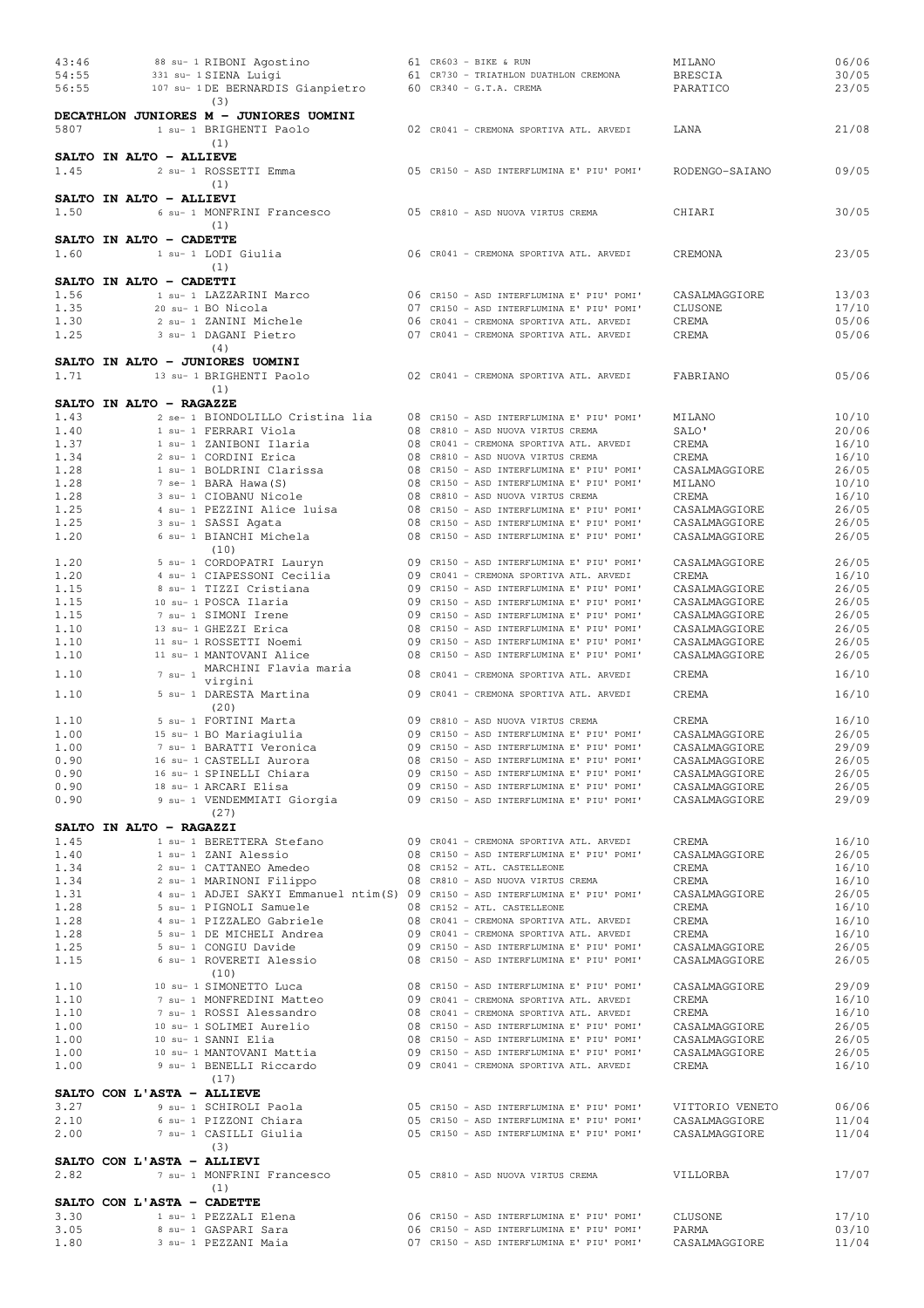|              |                          |  | (3)                                                              |  |                                                                                                                                                            |                           |                         |
|--------------|--------------------------|--|------------------------------------------------------------------|--|------------------------------------------------------------------------------------------------------------------------------------------------------------|---------------------------|-------------------------|
|              |                          |  | SALTO CON L'ASTA - JUNIORES UOMINI                               |  |                                                                                                                                                            |                           |                         |
| 3.90         |                          |  | 1 su- 1 BRIGHENTI Paolo                                          |  | 02 CR041 - CREMONA SPORTIVA ATL. ARVEDI                                                                                                                    | SAN DONATO MILANESE       | 18/09                   |
|              |                          |  | (1)                                                              |  |                                                                                                                                                            |                           |                         |
|              |                          |  | SALTO CON L'ASTA - PROMESSE DONNE                                |  |                                                                                                                                                            |                           | 08/05                   |
| 3.45         |                          |  | 1 su- 1 COSULICH Benedetta<br>(1)                                |  | 01 CR041 - CREMONA SPORTIVA ATL. ARVEDI                                                                                                                    | MANTOVA                   |                         |
|              |                          |  | SALTO CON L'ASTA - PROMESSE UOMINI                               |  |                                                                                                                                                            |                           |                         |
| 4.85         |                          |  | 1 su- 1 BENTIVOGLIO Giantommaso                                  |  | 00 CR041 - CREMONA SPORTIVA ATL. ARVEDI                                                                                                                    | MANTOVA                   | 08/05                   |
|              |                          |  | (1)                                                              |  |                                                                                                                                                            |                           |                         |
|              | SALTO IN LUNGO - ALLIEVE |  |                                                                  |  |                                                                                                                                                            |                           |                         |
| 5.53         |                          |  | 0.3 1 su- 1 FARINA Nicole                                        |  | 04 CR150 - ASD INTERFLUMINA E' PIU' POMI'                                                                                                                  | RODENGO-SAIANO            | 09/05                   |
| 5.39<br>4.96 |                          |  | 0.0 1 se- 2 BATTOCLETTI Gloria<br>0.9 2 su- 1 ZANIBONI Rebecca   |  | 05 CR041 - CREMONA SPORTIVA ATL. ARVEDI<br>05 CR041 - CREMONA SPORTIVA ATL. ARVEDI                                                                         | <b>BRESCIA</b><br>CREMONA | 15/09<br>02/06          |
| 4.85         |                          |  | 0.0 1 se- 2 CATTANEO Marta                                       |  | 04 CR810 - ASD NUOVA VIRTUS CREMA                                                                                                                          | CLUSONE                   | 27/06                   |
| 4.79         |                          |  | 0.7 3 su- 1 D'AGOSTINO Giulia                                    |  | 05 CR041 - CREMONA SPORTIVA ATL. ARVEDI                                                                                                                    | <b>CREMONA</b>            | 02/06                   |
| 4.65         |                          |  | 0.4 2 su- 1 REGONELLI Sofia                                      |  | 05 CR041 - CREMONA SPORTIVA ATL. ARVEDI                                                                                                                    | CREMONA                   | 06/06                   |
| 4.60         |                          |  | -0.8 8 su- 1 RICCABONI Allegra                                   |  | 04 CR150 - ASD INTERFLUMINA E' PIU' POMI'                                                                                                                  | CREMA                     | 22/05                   |
| 4.47         |                          |  | -1.2 9 su- 1 ROSSETTI Linda<br>-0.5 3 su- 1 ROSSETTI Emma        |  | 04 CR150 - ASD INTERFLUMINA E' PIU' POMI'                                                                                                                  | CREMA                     | 22/05                   |
| 4.37<br>3.63 |                          |  | -0.2 5 su- 1 CESANA Cinzia                                       |  | 05 CR150 - ASD INTERFLUMINA E' PIU' POMI'<br>05 CR209 - POL. SPINESE ATL.                                                                                  | CREMONA<br>CREMONA        | 06/06<br>06/06          |
|              |                          |  | (10)                                                             |  |                                                                                                                                                            |                           |                         |
|              | SALTO IN LUNGO - ALLIEVI |  |                                                                  |  |                                                                                                                                                            |                           |                         |
| 5.38         |                          |  | 2.2 8 se- 1 MONFRINI Francesco                                   |  | 05 CR810 - ASD NUOVA VIRTUS CREMA                                                                                                                          | MANTOVA                   | 02/05                   |
| 5.02         |                          |  | -1.5 2 su- 1 SAHRAOUI Amine                                      |  | 05 CR810 - ASD NUOVA VIRTUS CREMA                                                                                                                          | CASALMAGGIORE             | 11/04                   |
|              |                          |  | (2)                                                              |  |                                                                                                                                                            |                           |                         |
| 5.22         | SALTO IN LUNGO - CADETTE |  |                                                                  |  | 06 CR150 - ASD INTERFLUMINA E' PIU' POMI'                                                                                                                  |                           |                         |
| 4.69         |                          |  | 3.1 2 se- 2 GASPARI Sara<br>-0.3 1 su- 1 SGARZI Alice            |  | 07 CR041 - CREMONA SPORTIVA ATL. ARVEDI                                                                                                                    | CLUSONE<br>CREMONA        | 17/10<br>31/07          |
| 4.36         |                          |  | -1.3 5 se- 2 RADAELLI Micaela                                    |  | 07 CR810 - ASD NUOVA VIRTUS CREMA                                                                                                                          | <b>BRESCIA</b>            | 28/03                   |
| 4.25         |                          |  | -1.5 2 su- 1 CARELLI Viola                                       |  | 07 CR152 - ATL. CASTELLEONE                                                                                                                                | CREMA                     | 24/04                   |
| 4.24         |                          |  | 0.2 1 su- 1 ZILIOLI Asia                                         |  | 07 CR152 - ATL. CASTELLEONE                                                                                                                                | CREMONA                   | 06/06                   |
| 4.17         |                          |  | 0.0 5 se- 1 STORTI Gaia                                          |  | 07 CR150 - ASD INTERFLUMINA E' PIU' POMI'                                                                                                                  | CLUSONE                   | 17/10                   |
| 4.04<br>3.87 |                          |  | -0.8 3 su- 1 BAGGIO Alice<br>-0.3 6 su- 1 LOMBARDI Elisa         |  | 06 CR810 - ASD NUOVA VIRTUS CREMA<br>07 CR810 - ASD NUOVA VIRTUS CREMA                                                                                     | SONCINO<br>CREMA          | 02/10<br>24/04          |
| 3.66         |                          |  | 0.3 9 su- 1 BASSI Sofia                                          |  | 07 CR810 - ASD NUOVA VIRTUS CREMA                                                                                                                          | CREMA                     | 24/04                   |
| 3.61         |                          |  | 3.8 6 se- 2 PEZZANI Maia                                         |  | 07 CR150 - ASD INTERFLUMINA E' PIU' POMI'                                                                                                                  | MANTOVA                   | 20/03                   |
|              |                          |  | (10)                                                             |  |                                                                                                                                                            |                           |                         |
| 3.50         |                          |  | 0.3 9 se- 1 VIVIANI Vittoria                                     |  | 07 CR810 - ASD NUOVA VIRTUS CREMA                                                                                                                          | MILANO                    | 25/09                   |
| 3.47         |                          |  | -1.4 8 su- 1 FONTANELLA Lara andrea                              |  | 06 CR152 - ATL. CASTELLEONE                                                                                                                                | SONCINO                   | 02/10                   |
| 3.33<br>3.24 |                          |  | -0.5 10 su- 1 LORENZETTI Ginevra<br>-0.4 13 su- 1 TOETTI Giorgia |  | 07 CR810 - ASD NUOVA VIRTUS CREMA<br>07 CR810 - ASD NUOVA VIRTUS CREMA                                                                                     | SONCINO<br>SONCINO        | 02/10<br>02/10          |
| 3.16         |                          |  | -0.7 14 su- 1 BIANCHINI Gloria                                   |  | 07 CR041 - CREMONA SPORTIVA ATL. ARVEDI                                                                                                                    | SONCINO                   | 02/10                   |
| 3.13         |                          |  | 0.4 13 su- 1 ZUCCHETTI Elena                                     |  | 07 CR810 - ASD NUOVA VIRTUS CREMA                                                                                                                          | CREMA                     | 24/04                   |
| 2.94         |                          |  | -1.2 17 su- 1 DOLDI Vittoria                                     |  | 07 CR810 - ASD NUOVA VIRTUS CREMA                                                                                                                          | SONCINO                   | 02/10                   |
|              |                          |  | (17)                                                             |  |                                                                                                                                                            |                           |                         |
|              | SALTO IN LUNGO - CADETTI |  |                                                                  |  |                                                                                                                                                            |                           |                         |
| 5.19         |                          |  | -0.2 11 se- 2 CIRELLI Davide                                     |  | 06 CR150 - ASD INTERFLUMINA E' PIU' POMI'                                                                                                                  | CLUSONE                   | 16/10                   |
|              |                          |  |                                                                  |  |                                                                                                                                                            |                           |                         |
| 5.16         |                          |  | -0.5 14 su- 1 POLA Lorenzo                                       |  | 06 CR041 - CREMONA SPORTIVA ATL. ARVEDI                                                                                                                    | COMO                      | 12/09                   |
| 5.13         |                          |  | -0.4 1 su- 1 RENATI Davide<br>-0.9 6 su- 1 LAZZARINI Marco       |  | 06 CR041 - CREMONA SPORTIVA ATL. ARVEDI<br>06 CR150 - ASD INTERFLUMINA E' PIU' POMI'                                                                       | CREMONA                   | 31/07<br>09/05          |
| 5.10<br>5.05 |                          |  | -0.3 5 su- 1 PENOTTI Emanuele                                    |  | 06 CR150 - ASD INTERFLUMINA E' PIU' POMI'                                                                                                                  | RODENGO-SAIANO<br>CREMA   | 24/04                   |
| 4.63         |                          |  | -0.4 1 su- 1 MAFFEIS Francesco                                   |  | 06 CR041 - CREMONA SPORTIVA ATL. ARVEDI                                                                                                                    | SONCINO                   | 02/10                   |
| 4.59         |                          |  | -0.3 2 su- 1 CHIAPPETTI Matteo                                   |  | 06 CR209 - POL. SPINESE ATL.                                                                                                                               | CREMONA                   | 06/06                   |
| 4.50         |                          |  | 0.3 7 su- 1 DOLDI Luca                                           |  | 07 CR810 - ASD NUOVA VIRTUS CREMA                                                                                                                          | CREMA                     | 24/04                   |
| 4.47         |                          |  | -0.2 2 su- 1 CAGNI Matteo aaron<br>-0.3 2 su- 1 GERELLI Marco    |  | 07 CR610 - ASD NOOVA VIRIOS CREMA<br>06 CR041 - CREMONA SPORTIVA ATL. ARVEDI<br>07 CR041 - CREMONA SPORTIVA ATL. ARVEDI                                    | CREMONA                   | 31/07                   |
| 4.44         |                          |  | (10)                                                             |  |                                                                                                                                                            | SONCINO                   | 02/10                   |
| 4.28         |                          |  | 0.3 3 su- 1 GALIMBERTI Andrea                                    |  | 07 CR041 - CREMONA SPORTIVA ATL. ARVEDI                                                                                                                    | SONCINO                   | 02/10                   |
| 4.08         |                          |  | -0.3 4 su- 1 MARCHI Giacomo                                      |  |                                                                                                                                                            | SONCINO                   | 02/10                   |
| 4.07         |                          |  | 0.0 11 su- 1 LUPI Mirko                                          |  | 07 CR041 - CREMONA SPORTIVA ATL. ARVEDI<br>06 CR150 - ASD INTERFLUMINA E' PIU' POMI'                                                                       | RODENGO-SAIANO            | 09/05                   |
| 3.93         |                          |  | -0.2 5 su- 1 DELLAPORTA Pietro                                   |  | 07 CR041 - CREMONA SPORTIVA ATL. ARVEDI<br>07 CR041 - CREMONA SPORTIVA ATL. ARVEDI                                                                         | SONCINO                   | 02/10                   |
| 3.82         |                          |  | -0.5 6 su- 1 DAGANI Pietro                                       |  | 07 CR041 - CREMONA SPORTIVA ATL. ARVEDI                                                                                                                    | SONCINO                   | 02/10                   |
|              |                          |  | (15)<br>SALTO IN LUNGO - ESORDIENTI F 10                         |  |                                                                                                                                                            |                           |                         |
| 4.14         |                          |  | 1 se- 1 CANCLINI Irene                                           |  | 10 CR810 - ASD NUOVA VIRTUS CREMA                                                                                                                          | SONCINO                   |                         |
| 3.87         |                          |  | 1 su- 1 VAILATI Laura                                            |  | 10 CR810 - ASD NUOVA VIRTUS CREMA                                                                                                                          | CREMA                     | 16/10                   |
| 3.85         |                          |  | 2 su- 1 VENTURELLI Sofia                                         |  | 10 CR810 - ASD NUOVA VIRTUS CREMA                                                                                                                          | CREMA                     | 16/10                   |
| 3.77         |                          |  | 3 su- 1 MIGLIOLI Anna                                            |  | 10 CR041 - CREMONA SPORTIVA ATL. ARVEDI                                                                                                                    | CREMA                     | 16/10                   |
| 3.73         |                          |  | 4 su- 1 SUDATI Ludovica                                          |  | 11 CR041 - CREMONA SPORTIVA ATL. ARVEDI                                                                                                                    | CREMA                     | 16/10                   |
| 3.65<br>3.64 |                          |  | 3 se- 1 ASCIOLLA Chiara<br>4 se- 1 PIZZERA Agata                 |  | 10 CR041 - CREMONA SPORTIVA ATL. ARVEDI<br>11 CR041 - CREMONA SPORTIVA ATL. ARVEDI                                                                         | SONCINO<br>SONCINO        | 02/10<br>02/10<br>02/10 |
| 3.55         |                          |  |                                                                  |  | 11 CR810 - ASD NUOVA VIRTUS CREMA                                                                                                                          | CREMA                     | 16/10                   |
| 3.52         |                          |  | 6 su- 1 GRASSI Lucrezia<br>1 su- 1 TESTA Linda                   |  | 11 CR150 - ASD INTERFLUMINA E' PIU' POMI'                                                                                                                  | CASALMAGGIORE             | 29/09                   |
| 3.52         |                          |  | 7 su- 1 MOIOLI Aurora                                            |  | 11 CR810 - ASD NUOVA VIRTUS CREMA                                                                                                                          | CREMA                     | 16/10                   |
|              |                          |  | (10)                                                             |  |                                                                                                                                                            |                           |                         |
| 3.44<br>3.42 |                          |  |                                                                  |  | 6 se- 1 FURREGONI Matilde 11 CR041 - CREMONA SPORTIVA ATL. ARVEDI<br>11 CR810 - ASD NUOVA VIRTUS CREMA                                                     | SONCINO<br>CREMA          | 02/10<br>16/10          |
| 3.40         |                          |  | 9 su- 1 BRAMBILLA Beatrice<br>2 su- 1 GANDOLFI Giulia            |  | 10 CR150 - ASD INTERFLUMINA E' PIU' POMI'                                                                                                                  | CASALMAGGIORE             | 29/09                   |
| 3.34         |                          |  | 10 su- 1 RODELLI Amelie                                          |  | 11 CR810 - ASD NUOVA VIRTUS CREMA                                                                                                                          | CREMA                     | 16/10                   |
| 3.27         |                          |  | 12 su- 1 LAMONACA Sara                                           |  | 11 CR810 - ASD NUOVA VIRTUS CREMA                                                                                                                          | CREMA                     | 16/10                   |
| 3.24         |                          |  | 13 su- 1 GALLI Iside                                             |  |                                                                                                                                                            | CREMA                     | 16/10                   |
| 3.18         |                          |  | 4 su- 1 FEDERICI Irene                                           |  | 11 CR810 - ASD NUOVA VIRTUS CREMA<br>11 CR810 - ASD NUOVA VIRTUS CREMA<br>11 CR150 - ASD INTERFLUMINA E' PIU'<br>11 CR150 - ASD INTERFLUMINA E' PIU' POMI' | CASALMAGGIORE             | 29/09                   |
| 3.15<br>3.14 |                          |  | 5 su- 1 FREDDI Sofia                                             |  | 14 su- 1 DISTANO Maria lucia 11 CRO41 - CREMONA SPORTIVA ATL. ARVEDI<br>10 CR150 - ASD INTERFLUMINA E' PIU' POMI'                                          | CREMA<br>CASALMAGGIORE    | 16/10<br>29/09          |
| 3.12         |                          |  | 15 su- 1 DOSI Sara                                               |  | 11 CR810 - ASD NUOVA VIRTUS CREMA                                                                                                                          | CREMA                     | 16/10                   |
|              |                          |  | (20)                                                             |  |                                                                                                                                                            |                           |                         |
| 3.10<br>3.08 |                          |  | 16 su- 1 SBERNINI Sofia                                          |  |                                                                                                                                                            |                           | 16/10<br>29/09          |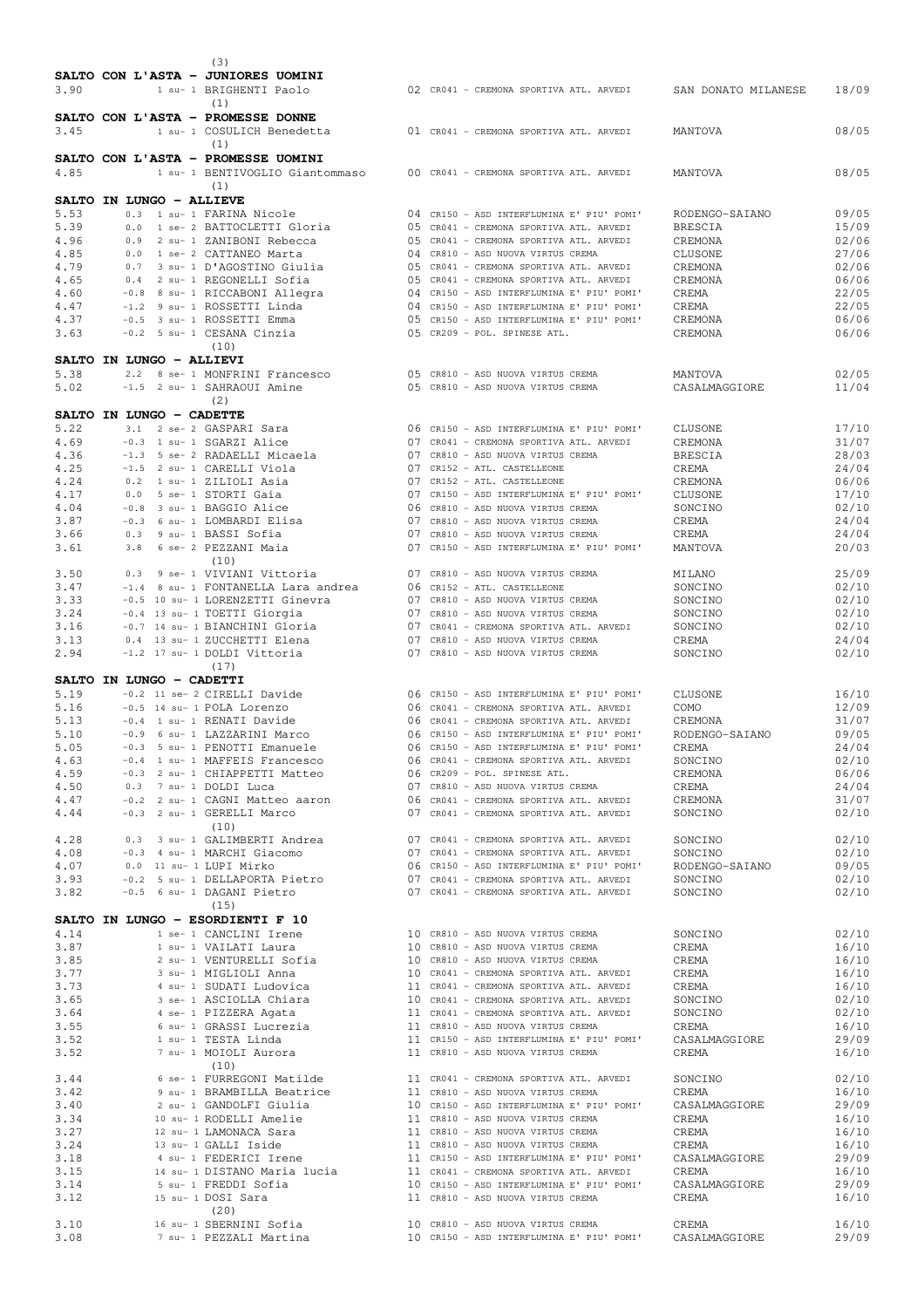|      | 10 se- 1 PAPETTI Maddalena      |  | 11 CR041 - CREMONA SPORTIVA ATL. ARVEDI   | SONCINO       | 02/10                   |
|------|---------------------------------|--|-------------------------------------------|---------------|-------------------------|
| 3.04 | 2 se- 1 CHIARI Giulia           |  | 10 CR041 - CREMONA SPORTIVA ATL. ARVEDI   | CREMONA       | 30/05                   |
| 3.00 | 3 se- 1 FOSSA Cecilia           |  | 11 CR041 - CREMONA SPORTIVA ATL. ARVEDI   | CREMONA       | 30/05                   |
| 3.00 | 17 su- 1 SCOTTI Giulia          |  | 11 CR810 - ASD NUOVA VIRTUS CREMA         | CREMA         | 16/10                   |
| 2.86 | 13 se- 1 GALVANI Camilla        |  | 10 CR810 - ASD NUOVA VIRTUS CREMA         | SONCINO       | 02/10                   |
| 2.85 | 8 su- 1 RESSI Melissa           |  | 11 CR150 - ASD INTERFLUMINA E' PIU' POMI' | CASALMAGGIORE | 29/09                   |
|      |                                 |  |                                           |               |                         |
| 2.84 | 5 se- 1 CAPORALI Camilla        |  | 10 CR041 - CREMONA SPORTIVA ATL. ARVEDI   | CREMONA       | 30/05                   |
| 2.82 | 9 su- 1 MANTOVANI Anna          |  | 10 CR150 - ASD INTERFLUMINA E' PIU' POMI' | CASALMAGGIORE | 29/09                   |
|      | (30)                            |  |                                           |               |                         |
| 2.79 | 10 su- 1 TUMIATI Francesca      |  | 11 CR150 - ASD INTERFLUMINA E' PIU' POMI' | CASALMAGGIORE | 29/09                   |
| 2.77 | 19 su- 1 ROMANO Matilde         |  | 11 CR041 - CREMONA SPORTIVA ATL. ARVEDI   | CREMA         | 16/10                   |
| 2.75 | 20 su- 1 DE MICHELI Emma        |  | 11 CR041 - CREMONA SPORTIVA ATL. ARVEDI   | CREMA         | 16/10                   |
| 2.74 | 21 su- 1 DERIU Vivian           |  | 11 CR152 - ATL. CASTELLEONE               | CREMA         | 16/10                   |
|      | 11 su-1 SCARAVONATI Sara anna   |  |                                           |               |                         |
| 2.70 | rachele                         |  | 10 CR150 - ASD INTERFLUMINA E' PIU' POMI' | CASALMAGGIORE | 29/09                   |
| 2.65 | 12 su- 1 MOSCHINI Agata         |  | 11 CR150 - ASD INTERFLUMINA E' PIU' POMI' | CASALMAGGIORE | 29/09                   |
|      |                                 |  | 11 CR152 - ATL. CASTELLEONE               |               |                         |
| 2.64 | 22 su- 1 CASAZZA Federica       |  |                                           | CREMA         | 16/10                   |
| 2.57 | 6 se- 1 GERELLI Agata           |  | 10 CR041 - CREMONA SPORTIVA ATL. ARVEDI   | CREMONA       | 30/05                   |
| 2.57 | 23 su- 1 FILIPPI Aurora         |  | 11 CR810 - ASD NUOVA VIRTUS CREMA         | CREMA         | 16/10                   |
| 2.47 | 24 su- 1 GALLI Beatrice         |  | 10 CR041 - CREMONA SPORTIVA ATL. ARVEDI   | CREMA         | 16/10                   |
|      | (40)                            |  |                                           |               |                         |
| 2.46 | 13 su- 1 AMADINI Sara           |  | 11 CR150 - ASD INTERFLUMINA E' PIU' POMI' | CASALMAGGIORE | 29/09                   |
| 2.26 | 25 su- 1 MANCA Alessia          |  | 10 CR041 - CREMONA SPORTIVA ATL. ARVEDI   | CREMA         | 16/10                   |
| 2.25 | 17 se- 1 CATTANE Luce           |  | 11 CR041 - CREMONA SPORTIVA ATL. ARVEDI   | SONCINO       | 02/10                   |
| 2.22 | 26 su- 1 BRANDIRALI Martina     |  | 11 CR810 - ASD NUOVA VIRTUS CREMA         | CREMA         | 16/10                   |
|      |                                 |  |                                           |               |                         |
| 2.18 | 27 su- 1 CASTORINA Giulia       |  | 11 CR041 - CREMONA SPORTIVA ATL. ARVEDI   | CREMA         | 16/10                   |
| 2.10 | 7 se- 1 KAUR Harqun             |  | 10 CR041 - CREMONA SPORTIVA ATL. ARVEDI   | CREMONA       | 30/05                   |
| 2.00 | 9 se- 1 BARBIERI Giorgia        |  | 11 CR041 - CREMONA SPORTIVA ATL. ARVEDI   | CREMONA       | 30/05                   |
| 2.00 | 14 su- 1 BOLDRINI Jessica       |  | 11 CR150 - ASD INTERFLUMINA E' PIU' POMI' | CASALMAGGIORE | 29/09                   |
| 1.70 | 10 se- 1 VOLPI Alessia          |  | 11 CR041 - CREMONA SPORTIVA ATL. ARVEDI   | CREMONA       | 30/05                   |
|      | (49)                            |  |                                           |               |                         |
|      |                                 |  |                                           |               |                         |
|      | SALTO IN LUNGO - ESORDIENTI F 5 |  |                                           |               |                         |
| 2.55 | 6 su- 1 BRANCHI Uma             |  | 14 CR150 - ASD INTERFLUMINA E' PIU' POMI' | CASALMAGGIORE | 29/09                   |
| 2.54 | 13 su- 1 PIZZAMIGLIO Cristiana  |  | 16 CR041 - CREMONA SPORTIVA ATL. ARVEDI   | CREMA         | 16/10                   |
| 2.42 | 16 su- 1 MARCATO Vittoria       |  | 14 CR041 - CREMONA SPORTIVA ATL. ARVEDI   | CREMA         | 16/10                   |
| 2.40 | 17 su- 1 MOROTTI Camilla        |  | 14 CR810 - ASD NUOVA VIRTUS CREMA         | CREMA         | 16/10                   |
| 2.34 | 18 su- 1 CODAZZI Virginia       |  | 14 CR041 - CREMONA SPORTIVA ATL. ARVEDI   | CREMA         | 16/10                   |
| 2.30 | 20 su- 1 CASARINI Marta         |  | 14 CR041 - CREMONA SPORTIVA ATL. ARVEDI   | CREMA         | 16/10                   |
| 2.16 |                                 |  |                                           |               |                         |
|      | 21 su- 1 CARMECI Noemi          |  | 14 CR041 - CREMONA SPORTIVA ATL. ARVEDI   | CREMA         | 16/10                   |
| 2.12 | 3 se- 2 COMPIANI Anna           |  | 14 CR041 - CREMONA SPORTIVA ATL. ARVEDI   | SONCINO       | 02/10                   |
| 1.97 | 24 su- 1 CARMECI Eleonora       |  | 14 CR041 - CREMONA SPORTIVA ATL. ARVEDI   | CREMA         | 16/10                   |
| 1.80 | 3 se- 1 BONETTI Camilla         |  | 14 CR041 - CREMONA SPORTIVA ATL. ARVEDI   | CREMONA       | 30/05                   |
|      | (10)                            |  |                                           |               |                         |
| 1.80 | 26 su- 1 MARGHERITTI Vittoria   |  | 14 CR810 - ASD NUOVA VIRTUS CREMA         | CREMA         | 16/10                   |
|      |                                 |  |                                           |               |                         |
|      |                                 |  |                                           |               |                         |
| 1.76 | 4 se- 1 CASILLI Linda           |  | 14 CR041 - CREMONA SPORTIVA ATL. ARVEDI   | CREMONA       | 30/05                   |
| 1.76 | 27 su- 1 MAESTRONI Chiara       |  | 14 CR041 - CREMONA SPORTIVA ATL. ARVEDI   | CREMA         | 16/10                   |
| 1.65 | 6 se- 1 LADOGANA Aurora         |  | 14 CR041 - CREMONA SPORTIVA ATL. ARVEDI   | CREMONA       | 30/05                   |
| 1.50 | 28 su- 1 COSTI Melissa          |  | 15 CR810 - ASD NUOVA VIRTUS CREMA         | CREMA         | 16/10                   |
| 1.42 | 8 se- 1 FIORDALICE Emma sara    |  | 14 CR041 - CREMONA SPORTIVA ATL. ARVEDI   | CREMONA       | 30/05                   |
|      | (16)                            |  |                                           |               |                         |
|      |                                 |  |                                           |               |                         |
|      | SALTO IN LUNGO - ESORDIENTI F 8 |  |                                           |               |                         |
| 3.58 | 1 su- 1 POLITI Iris             |  | 13 CR041 - CREMONA SPORTIVA ATL. ARVEDI   | CREMA         |                         |
| 3.27 | 1 su- 1 TAGLIAVINI Emma         |  | 12 CR150 - ASD INTERFLUMINA E' PIU' POMI' | CASALMAGGIORE | 29/09                   |
| 3.15 | 2 su- 1 CORTELLINI Elisa        |  | 12 CR041 - CREMONA SPORTIVA ATL. ARVEDI   | CREMA         | 16/10                   |
| 3.05 | 2 se- 3 BARBISONI Alissa        |  | 12 CR041 - CREMONA SPORTIVA ATL. ARVEDI   | SONCINO       | 02/10                   |
| 2.90 | 5 su- 1 BODINI Sara             |  | 13 CR041 - CREMONA SPORTIVA ATL. ARVEDI   | CREMA         | 16/10                   |
| 2.90 | 3 su- 1 VACCARI Beatrice        |  | 13 CR810 - ASD NUOVA VIRTUS CREMA         | CREMA         | 16/10                   |
| 2.90 | 4 su- 1 BONVICINI Keren         |  | 12 CR041 - CREMONA SPORTIVA ATL. ARVEDI   | CREMA         |                         |
|      |                                 |  |                                           |               | 16/10                   |
| 2.82 | 4 se- 3 UNGARI Anna             |  | 13 CR041 - CREMONA SPORTIVA ATL. ARVEDI   | SONCINO       |                         |
| 2.80 | 5 se- 3 AMADORI Mia             |  | 13 CR041 - CREMONA SPORTIVA ATL. ARVEDI   | SONCINO       |                         |
| 2.80 | 6 su- 1 CASARINI Marie          |  | 13 CR041 - CREMONA SPORTIVA ATL. ARVEDI   | CREMA         | 02/10<br>16/10          |
|      | (10)                            |  |                                           |               |                         |
| 2.78 | 6 se- 3 CARMINATI Marina        |  | 12 CR152 - ATL. CASTELLEONE               | SONCINO       | 02/10                   |
| 2.70 | 2 su- 1 POLI Michelle           |  | 12 CR150 - ASD INTERFLUMINA E' PIU' POMI' | CASALMAGGIORE | 29/09                   |
| 2.67 | 9 su- 1 PIZZAMIGLIO Aurora      |  | 13 CR041 - CREMONA SPORTIVA ATL. ARVEDI   | CREMA         | 16/10                   |
| 2.66 | 10 su- 1 CERIOLI Isabella       |  | 12 CR810 - ASD NUOVA VIRTUS CREMA         | CREMA         | 16/10                   |
| 2.60 | 3 su- 1 ANASTASIO Matilde       |  | 12 CR150 - ASD INTERFLUMINA E' PIU' POMI' | CASALMAGGIORE | 29/09                   |
| 2.60 | 4 su- 1 ZANICHELLI Emma         |  | 13 CR150 - ASD INTERFLUMINA E' PIU' POMI' | CASALMAGGIORE | 29/09                   |
|      |                                 |  |                                           |               |                         |
| 2.54 | 12 su- 1 BARONI Naike           |  | 13 CR041 - CREMONA SPORTIVA ATL. ARVEDI   | CREMA         | 16/10                   |
| 2.52 | 14 su- 1 PISATI Alice           |  | 13 CR041 - CREMONA SPORTIVA ATL. ARVEDI   | CREMA         | 16/10                   |
| 2.52 | 15 su- 1 CIOBANU Emily          |  | 13 CR810 - ASD NUOVA VIRTUS CREMA         | CREMA         | 16/10                   |
| 2.44 | 7 su- 1 RIVIERI Arianna         |  | 12 CR150 - ASD INTERFLUMINA E' PIU' POMI' | CASALMAGGIORE | 29/09                   |
|      | (20)                            |  |                                           |               |                         |
| 2.35 | 2 se- 1 BERTONI Lucia           |  | 12 CR041 - CREMONA SPORTIVA ATL. ARVEDI   | CREMONA       | 30/05                   |
| 2.34 | 8 su- 1 ZAROTTI Emma            |  | 12 CR150 - ASD INTERFLUMINA E' PIU' POMI' | CASALMAGGIORE | 29/09                   |
| 2.32 | 9 su- 1 CALEFFI Clarissa        |  | 12 CR150 - ASD INTERFLUMINA E' PIU' POMI' | CASALMAGGIORE | 29/09                   |
| 2.30 | 10 su- 1 GUIDO Aurora           |  | 13 CR150 - ASD INTERFLUMINA E' PIU' POMI' | CASALMAGGIORE | 29/09                   |
|      |                                 |  |                                           |               |                         |
| 2.30 | 19 su- 1 LAPRIS Ginevra         |  | 12 CR041 - CREMONA SPORTIVA ATL. ARVEDI   | CREMA         | 16/10                   |
| 2.15 | 11 su- 1 FORMICA Emma           |  | 12 CR150 - ASD INTERFLUMINA E' PIU' POMI' | CASALMAGGIORE | 29/09                   |
| 2.10 | 3 se- 1 DE LUCA Gaia            |  | 12 CR041 - CREMONA SPORTIVA ATL. ARVEDI   | CREMONA       | 30/05                   |
| 2.09 | 11 se- 3 GRASSI Anna            |  | 12 CR041 - CREMONA SPORTIVA ATL. ARVEDI   | SONCINO       | 16/10<br>02/10<br>02/10 |
| 2.07 | 22 su- 1 LELLO Viola            |  | 13 CR041 - CREMONA SPORTIVA ATL. ARVEDI   | CREMA         |                         |
| 2.05 | 12 su- 1 BONASSI Arianna        |  | 12 CR150 - ASD INTERFLUMINA E' PIU' POMI' | CASALMAGGIORE |                         |
|      |                                 |  |                                           |               | 16/10<br>29/09          |
|      | (30)                            |  |                                           |               |                         |
| 1.97 | 13 su- 1 PEDRAZZINI Emma        |  | 12 CR150 - ASD INTERFLUMINA E' PIU' POMI' | CASALMAGGIORE | 29/09                   |
| 1.90 | 12 se- 3 GOFFO Matilde          |  | 12 CR041 - CREMONA SPORTIVA ATL. ARVEDI   | SONCINO       | 02/10                   |
| 1.90 | 25 su- 1 CITARELLA Carol        |  | 12 CR810 - ASD NUOVA VIRTUS CREMA         | CREMA         | 16/10                   |
| 1.74 | 14 su- 1 AGOSTA DEL FORTE Lucia |  | 13 CR150 - ASD INTERFLUMINA E' PIU' POMI' | CASALMAGGIORE | 29/09                   |
| 1.72 | 4 se- 1 D'AMORE Federica        |  | 13 CR041 - CREMONA SPORTIVA ATL. ARVEDI   | CREMONA       | 30/05                   |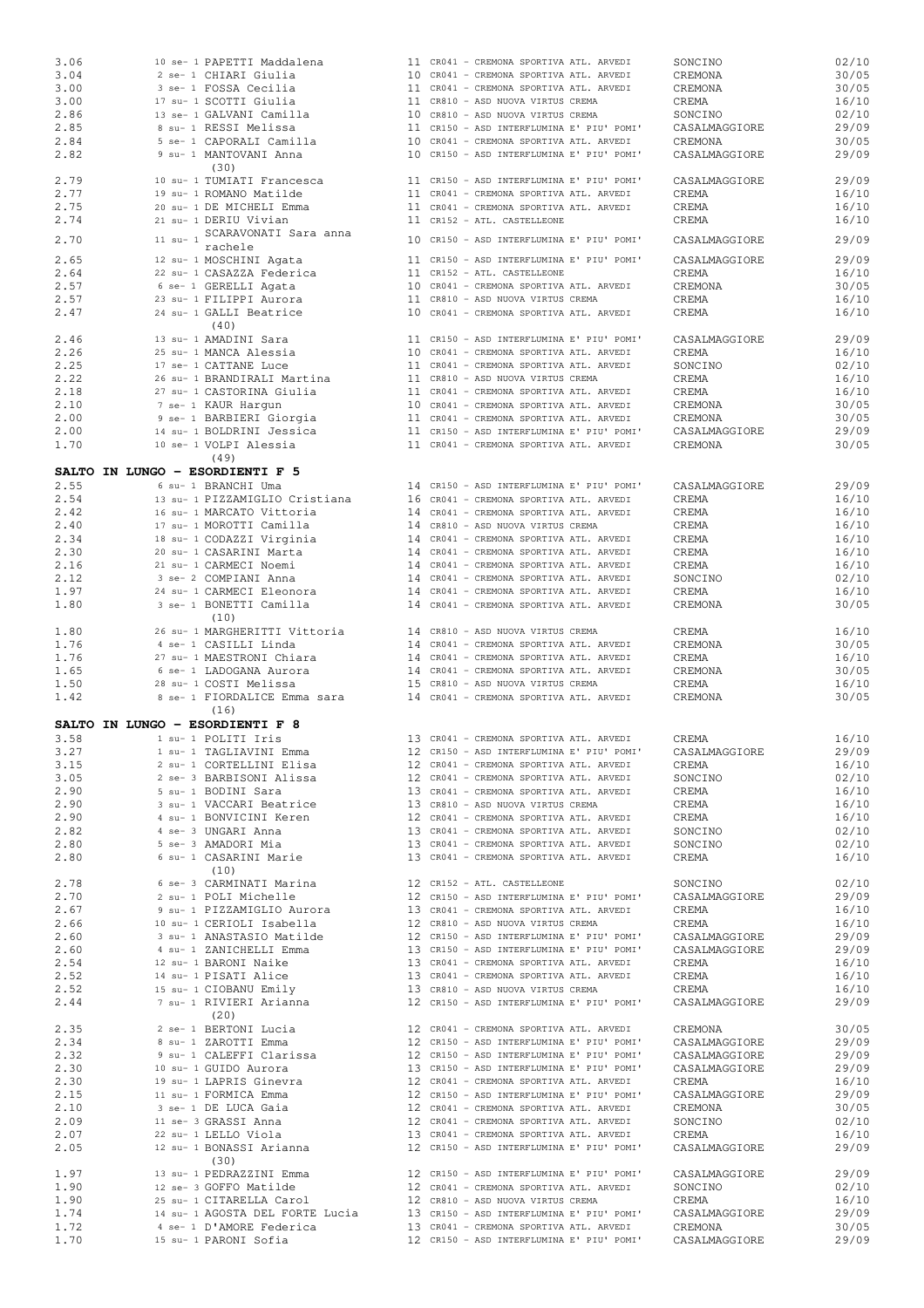| 1.70         |  |             | 13 se- 3 PILLITTERI Marta                                                  |  | 13 CR041 - CREMONA SPORTIVA ATL. ARVEDI                                            | SONCINO                | 02/10          |
|--------------|--|-------------|----------------------------------------------------------------------------|--|------------------------------------------------------------------------------------|------------------------|----------------|
|              |  |             | (37)                                                                       |  |                                                                                    |                        |                |
|              |  |             | SALTO IN LUNGO - ESORDIENTI M 10                                           |  |                                                                                    |                        |                |
| 4.10         |  |             | 1 su- 1 MORENI SOLDO Edoardo                                               |  | 11 CR041 - CREMONA SPORTIVA ATL. ARVEDI                                            | CREMA                  | 16/10          |
| 3.90         |  |             | 1 su- 1 SCARAVAGGI Matteo                                                  |  | 10 CR041 - CREMONA SPORTIVA ATL. ARVEDI                                            | CASALMAGGIORE          | 29/09          |
| 3.90<br>3.82 |  |             | 2 su- 1 GAGLIARDI Daniele                                                  |  | 10 CR041 - CREMONA SPORTIVA ATL. ARVEDI<br>10 CR041 - CREMONA SPORTIVA ATL. ARVEDI | CREMA<br>CREMA         | 16/10          |
| 3.81         |  |             | 3 su- 1 GARZETTI Giacomo<br>2 su- 1 SARZI BRAGA Enrico                     |  | 10 CR150 - ASD INTERFLUMINA E' PIU' POMI'                                          | CASALMAGGIORE          | 16/10<br>29/09 |
| 3.81         |  |             | 4 su- 1 LUCINI Riccardo                                                    |  | 10 CR810 - ASD NUOVA VIRTUS CREMA                                                  | CREMA                  | 16/10          |
| 3.79         |  |             | 3 su- 1 GOI Mattia                                                         |  | 10 CR150 - ASD INTERFLUMINA E' PIU' POMI'                                          | CASALMAGGIORE          | 29/09          |
| 3.55         |  |             | 6 su- 1 MAESTRONI Tommaso                                                  |  | 10 CR041 - CREMONA SPORTIVA ATL. ARVEDI                                            | CREMA                  | 16/10          |
| 3.50         |  |             | 7 su- 1 FERRARI Joele                                                      |  | 11 CR152 - ATL. CASTELLEONE                                                        | CREMA                  | 16/10          |
| 3.44         |  |             | 3 se- 1 DIOTTI Mirko                                                       |  | 10 CR041 - CREMONA SPORTIVA ATL. ARVEDI                                            | SONCINO                | 02/10          |
|              |  |             | (10)                                                                       |  |                                                                                    |                        |                |
| 3.41         |  |             | 8 su- 1 LUNGHI Stefano                                                     |  | 10 CR810 - ASD NUOVA VIRTUS CREMA                                                  | CREMA                  | 16/10          |
| 3.39         |  |             | 6 su- 1 BUSANI Riccardo                                                    |  | 10 CR150 - ASD INTERFLUMINA E' PIU' POMI'                                          | CASALMAGGIORE          | 29/09          |
| 3.39         |  |             | 9 su- 1 ZECCA Giorgio                                                      |  | 11 CR810 - ASD NUOVA VIRTUS CREMA                                                  | CREMA                  | 16/10          |
| 3.38         |  |             | 10 su- 1 BIANCHINI Riccardo                                                |  | 10 CR041 - CREMONA SPORTIVA ATL. ARVEDI                                            | CREMA                  | 16/10          |
| 3.34         |  |             | 3 se- 1 KONYA Matteo                                                       |  | 10 CR041 - CREMONA SPORTIVA ATL. ARVEDI                                            | CREMONA                | 30/05          |
| 3.32         |  |             | 4 se- 1 GALLINI Gabriel                                                    |  | 10 CR041 - CREMONA SPORTIVA ATL. ARVEDI                                            | CREMONA                | 30/05          |
| 3.24         |  |             | 5 se- 1 CANTARINI Massimiliano                                             |  | 10 CR041 - CREMONA SPORTIVA ATL. ARVEDI                                            | CREMONA                | 30/05          |
| 3.22         |  |             | 6 se- 1 BATTOCLETTI Simone                                                 |  | 10 CR041 - CREMONA SPORTIVA ATL. ARVEDI                                            | SONCINO                | 02/10          |
| 3.20         |  |             | 6 se- 1 MANFERDINI Emanuele                                                |  | 10 CR041 - CREMONA SPORTIVA ATL. ARVEDI                                            | CREMONA                | 30/05          |
| 3.20         |  |             | 11 su- 1 UBERTI Pietro                                                     |  | 11 CR810 - ASD NUOVA VIRTUS CREMA                                                  | CREMA                  | 16/10          |
|              |  |             | (20)                                                                       |  |                                                                                    |                        |                |
| 3.15         |  |             | 8 su- 1 BOZZOLINI Matteo                                                   |  | 10 CR150 - ASD INTERFLUMINA E' PIU' POMI'                                          | CASALMAGGIORE          | 29/09          |
| 3.14         |  |             | 8 se- 1 GARBAGNI Nicolas                                                   |  | 10 CR810 - ASD NUOVA VIRTUS CREMA                                                  | SONCINO                | 02/10          |
| 3.09         |  |             | 12 su- 1 FORTINI Fabrizio                                                  |  | 11 CR810 - ASD NUOVA VIRTUS CREMA<br>10 CR041 - CREMONA SPORTIVA ATL. ARVEDI       | CREMA                  | 16/10          |
| 3.02         |  |             | 7 se- 1 ZELIOLI CACCIATORI Jostin                                          |  |                                                                                    | CREMONA                | 30/05          |
| 2.97<br>2.95 |  |             | 10 se- 1 LUZZARI Cesare<br>9 se- 1 BOIOCCHI Pietro                         |  | 11 CR041 - CREMONA SPORTIVA ATL. ARVEDI<br>10 CR041 - CREMONA SPORTIVA ATL. ARVEDI | SONCINO<br>CREMONA     | 02/10<br>30/05 |
| 2.94         |  |             | 9 su- 1 AGOSTA Riccardo                                                    |  | 11 CR150 - ASD INTERFLUMINA E' PIU' POMI'                                          | CASALMAGGIORE          | 29/09          |
| 2.94         |  |             | 13 su- 1 MONDINI Andrea                                                    |  | 11 CR041 - CREMONA SPORTIVA ATL. ARVEDI                                            | CREMA                  | 16/10          |
| 2.91         |  |             | 8 se- 1 DAMIANI Mirco                                                      |  | 10 CR041 - CREMONA SPORTIVA ATL. ARVEDI                                            | CREMONA                | 30/05          |
| 2.91         |  |             | 11 se- 1 VERDELLI Leonardo                                                 |  | 11 CR810 - ASD NUOVA VIRTUS CREMA                                                  | SONCINO                | 02/10          |
|              |  |             | (30)                                                                       |  |                                                                                    |                        |                |
| 2.87         |  |             | 12 se- 1 COSTILI Leonardo luca                                             |  | 11 CR810 - ASD NUOVA VIRTUS CREMA                                                  | SONCINO                | 02/10          |
| 2.80         |  |             | 11 su- 1 COLACCHIO Nicolas                                                 |  | 11 CR150 - ASD INTERFLUMINA E' PIU' POMI'                                          | CASALMAGGIORE          | 29/09          |
| 2.70         |  |             | 15 su- 1 UBOLDI Andrea                                                     |  | 11 CR810 - ASD NUOVA VIRTUS CREMA                                                  | CREMA                  | 16/10          |
| 2.69         |  |             | 12 su- 1 SARZI SARTORI Cristian                                            |  | 11 CR150 - ASD INTERFLUMINA E' PIU' POMI'                                          | CASALMAGGIORE          | 29/09          |
| 2.68         |  |             | 16 su- 1 LA SALANDRA Davide                                                |  | 11 CR041 - CREMONA SPORTIVA ATL. ARVEDI                                            | CREMA                  | 16/10          |
| 2.60         |  |             | 11 se- 1 BERTONI Carlo                                                     |  | 10 CR041 - CREMONA SPORTIVA ATL. ARVEDI                                            | CREMONA                | 30/05          |
| 2.53         |  |             | 17 su- 1 MONTANI Victor                                                    |  | 11 CR810 - ASD NUOVA VIRTUS CREMA                                                  | CREMA                  | 16/10          |
| 2.51         |  |             | 14 se- 1 KOUNDIO Saidou                                                    |  | 11 CR041 - CREMONA SPORTIVA ATL. ARVEDI                                            | SONCINO                | 02/10          |
| 2.48         |  |             | 16 se- 1 PASTORI Pietro                                                    |  | 10 CR041 - CREMONA SPORTIVA ATL. ARVEDI                                            | SONCINO                | 02/10          |
| 2.42         |  |             | 18 se- 1 TORRESANI Filippo                                                 |  | 11 CR041 - CREMONA SPORTIVA ATL. ARVEDI                                            | SONCINO                | 02/10          |
|              |  |             | (40)                                                                       |  |                                                                                    |                        |                |
| 2.41         |  |             | 18 su- 1 DIMARCO Matteo                                                    |  | 11 CR810 - ASD NUOVA VIRTUS CREMA                                                  | CREMA                  | 16/10          |
| 2.34         |  |             | 13 se- 1 RIZZOLI Federico                                                  |  | 10 CR041 - CREMONA SPORTIVA ATL. ARVEDI                                            | CREMONA                | 30/05          |
| 2.34<br>2.32 |  |             | 19 su- 1 GNOCCHI Emanuele<br>13 su- 1 STASSANO Mario                       |  | 11 CR810 - ASD NUOVA VIRTUS CREMA<br>11 CR150 - ASD INTERFLUMINA E' PIU' POMI'     | CREMA<br>CASALMAGGIORE | 16/10<br>29/09 |
| 2.29         |  |             | 19 se- 1 CIPOLLA Pietro                                                    |  | 11 CR152 - ATL. CASTELLEONE                                                        | SONCINO                | 02/10          |
| 2.25         |  |             | 14 se- 1 GUERRESCHI Manuel                                                 |  | 11 CR041 - CREMONA SPORTIVA ATL. ARVEDI                                            | CREMONA                | 30/05          |
| 2.04         |  |             | 22 su- 1 ZUCCHELLI Gabriele                                                |  | 11 CR810 - ASD NUOVA VIRTUS CREMA                                                  | CREMA                  | 16/10          |
|              |  |             | (47)                                                                       |  |                                                                                    |                        |                |
|              |  |             | SALTO IN LUNGO - ESORDIENTI M 5                                            |  |                                                                                    |                        |                |
| 2.57         |  |             | 14 su- 1 VINCENTI Andrea                                                   |  | 14 CR810 - ASD NUOVA VIRTUS CREMA                                                  | CREMA                  | 16/10          |
| 2.46         |  |             | 1 se- 2 MESCHINI Marcello                                                  |  | 14 CR810 - ASD NUOVA VIRTUS CREMA                                                  | SONCINO                | 02/10          |
| 2.32         |  |             | 1 se- 1 FACCHINETTI Sergio                                                 |  | 14 CR041 - CREMONA SPORTIVA ATL. ARVEDI                                            | CREMONA                | 30/05          |
| 2.31         |  |             | 19 su- 1 MOIOLI Giacomo                                                    |  | 14 CR810 - ASD NUOVA VIRTUS CREMA                                                  | CREMA                  | 16/10          |
| 2.22         |  |             | 24 su- 1 PASCALE Gabriel                                                   |  | 14 CR041 - CREMONA SPORTIVA ATL. ARVEDI                                            | CREMA                  | 16/10          |
| 2.13         |  |             | 26 su- 1 LANZANI Giacomo                                                   |  | 15 CR041 - CREMONA SPORTIVA ATL. ARVEDI                                            | CREMA                  | 16/10          |
| 2.10         |  |             | 2 se- 1 SCOLARI Andrea                                                     |  | 14 CR041 - CREMONA SPORTIVA ATL. ARVEDI                                            | CREMONA                | 30/05          |
| 2.08         |  |             | 3 se- 1 GAMBA Federico                                                     |  | 14 CR041 - CREMONA SPORTIVA ATL. ARVEDI                                            | CREMONA                | 30/05          |
| 1.93         |  |             | 4 se- 1 QUINTO Andrea                                                      |  | 14 CR041 - CREMONA SPORTIVA ATL. ARVEDI                                            | CREMONA                | 30/05          |
| 1.40         |  |             | 10 su- 1 PEDRAZZINI Gioele                                                 |  | 14 CR150 - ASD INTERFLUMINA E' PIU' POMI'                                          | CASALMAGGIORE          | 29/09          |
|              |  |             | (10)                                                                       |  |                                                                                    |                        |                |
| 1.20         |  |             | 6 se- 2 POZZI Gabriele                                                     |  | 16 CR041 - CREMONA SPORTIVA ATL. ARVEDI<br>14 CR041 - CREMONA SPORTIVA ATL. ARVEDI | SONCINO                | 02/10          |
| 1.20         |  |             | 5 se- 2 TIMONE Andrea                                                      |  |                                                                                    | SONCINO                | 02/10          |
| 1.10         |  |             | 30 su- 1 CASTORINA Pietro                                                  |  | 15 CR041 - CREMONA SPORTIVA ATL. ARVEDI                                            | CREMA                  | 16/10          |
|              |  |             | (13)                                                                       |  |                                                                                    |                        |                |
|              |  |             | SALTO IN LUNGO - ESORDIENTI M 8                                            |  |                                                                                    |                        |                |
| 3.40         |  |             | 1 su- 1 VENTURELLI Niccolo' 12 CR810 - ASD NUOVA VIRTUS CREMA              |  | 12 CR041 - CREMONA SPORTIVA ATL. ARVEDI                                            | CREMA                  | 16/10          |
| 3.27<br>3.10 |  |             | 2 su- 1 ALLEGRI Gioele<br>3 su- 1 UBERTI Mario                             |  | 12 CR810 - ASD NUOVA VIRTUS CREMA                                                  | CREMA<br>CREMA         | 16/10          |
| 3.05         |  |             | 4 su- 1 DIGIACOMO Daniele                                                  |  | 13 CR810 - ASD NUOVA VIRTUS CREMA                                                  | CREMA                  | 16/10<br>16/10 |
| 2.95         |  |             | 5 su- 1 SARTI Tommaso                                                      |  | 12 CR041 - CREMONA SPORTIVA ATL. ARVEDI                                            | CREMA                  | 16/10          |
| 2.93         |  |             | 1 se- 1 SPOTTI Niccolo'                                                    |  | 12 CR041 - CREMONA SPORTIVA ATL. ARVEDI                                            | CREMONA                | 30/05          |
| 2.89         |  |             | 1 su- 1 DAMIAN Ianis                                                       |  | 13 CR150 - ASD INTERFLUMINA E' PIU' POMI'                                          | CASALMAGGIORE          | 29/09          |
| 2.86         |  |             | 6 su- 1 CONSIGLI Manuel                                                    |  | 12 CR041 - CREMONA SPORTIVA ATL. ARVEDI                                            | CREMA                  | 16/10          |
| 2.83         |  |             | 7 su- 1 CARISSIMI Filippo                                                  |  | 12 CR152 - ATL. CASTELLEONE                                                        | CREMA                  | 16/10          |
| 2.81         |  |             | 2 se- 1 BOIOCCHI Francesco                                                 |  | 12 CR041 - CREMONA SPORTIVA ATL. ARVEDI                                            | CREMONA                | 30/05          |
|              |  |             | (10)                                                                       |  |                                                                                    |                        |                |
|              |  | $3$ se- $1$ | PASQUALINI Leonardo                                                        |  | 12 CR041 - CREMONA SPORTIVA ATL. ARVEDI                                            |                        | 30/05          |
| 2.80         |  |             | francesco                                                                  |  |                                                                                    | CREMONA                |                |
| 2.79         |  |             | 8 su- 1 LANZANI Giovanni                                                   |  | 12 CR041 - CREMONA SPORTIVA ATL. ARVEDI                                            | CREMA                  | 16/10          |
| 2.75         |  |             | 9 su- 1 SANTI Gabriele                                                     |  | 12 CR041 - CREMONA SPORTIVA ATL. ARVEDI                                            | CREMA                  | 16/10          |
| 2.74         |  |             | 2 su- 1 RIVIERI Davide                                                     |  | 13 CR150 - ASD INTERFLUMINA E' PIU' POMI'                                          | CASALMAGGIORE          | 29/09          |
| 2.72         |  |             | 3 se- 3 ANTONIOLI Gabriele                                                 |  | 13 CR041 - CREMONA SPORTIVA ATL. ARVEDI                                            | SONCINO                | 02/10          |
| 2.71         |  |             | 4 se- 1 CARAVELLI Pietro francesco 12 CR041 - CREMONA SPORTIVA ATL. ARVEDI |  |                                                                                    | CREMONA                | 30/05          |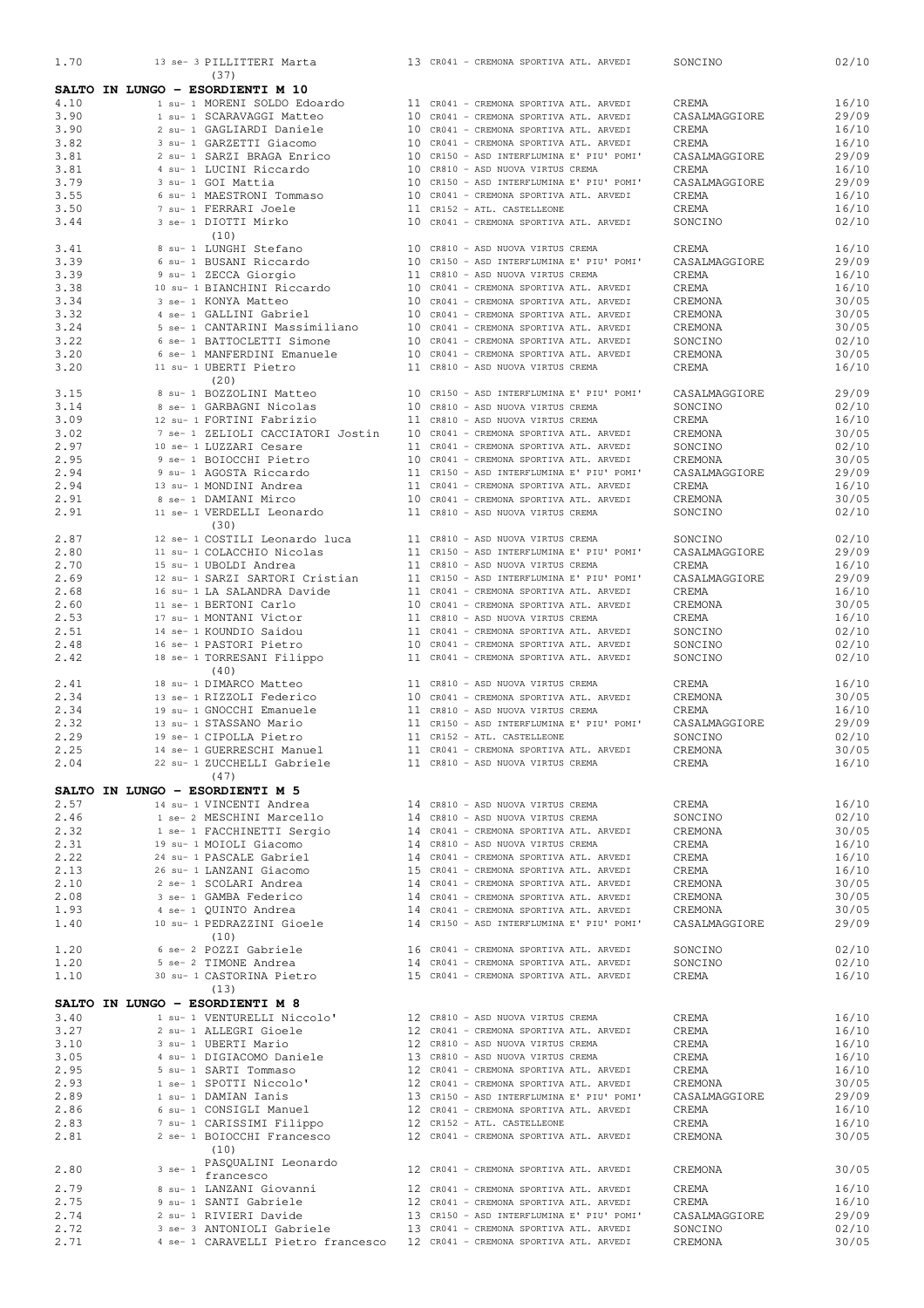| 2.65                     |  |             | 10 su- 1 CATTANEO Jacopo            |  | 13 CR810 - ASD NUOVA VIRTUS CREMA         | CREMA         | 16/10                   |
|--------------------------|--|-------------|-------------------------------------|--|-------------------------------------------|---------------|-------------------------|
| 2.65                     |  |             | 11 su- 1 PILONI Loris               |  | 13 CR152 - ATL. CASTELLEONE               | CREMA         | 16/10                   |
| 2.62                     |  |             | 12 su- 1 FERRARI Nicolo'            |  | 13 CR041 - CREMONA SPORTIVA ATL. ARVEDI   | CREMA         | 16/10                   |
| 2.59                     |  |             | 13 su- 1 OGLIARI Filippo            |  | 13 CR810 - ASD NUOVA VIRTUS CREMA         | CREMA         | 16/10                   |
|                          |  |             | (20)                                |  |                                           |               |                         |
|                          |  |             |                                     |  |                                           |               |                         |
| 2.55                     |  |             | 3 su- 1 BROGLIA Alessandro          |  | 12 CR150 - ASD INTERFLUMINA E' PIU' POMI' | CASALMAGGIORE | 29/09                   |
| 2.53                     |  |             | 5 se- 3 ARINI Andrea                |  | 12 CR041 - CREMONA SPORTIVA ATL. ARVEDI   | SONCINO       | 02/10                   |
| 2.51                     |  |             | 4 su- 1 SOLCI Federico              |  | 12 CR150 - ASD INTERFLUMINA E' PIU' POMI' | CASALMAGGIORE | 29/09                   |
| 2.47                     |  |             | 6 se- 3 LECCARDI Edoardo            |  | 12 CR152 - ATL. CASTELLEONE               | SONCINO       | 02/10                   |
| 2.47                     |  |             | 15 su- 1 MANCINI Simone             |  | 12 CR041 - CREMONA SPORTIVA ATL. ARVEDI   | CREMA         | 16/10                   |
| 2.46                     |  |             | 5 su- 1 PERON Mattia                |  | 12 CR150 - ASD INTERFLUMINA E' PIU' POMI' | CASALMAGGIORE | 29/09                   |
| 2.46                     |  |             | 7 se- 3 CALDARINI Matteo            |  | 13 CR041 - CREMONA SPORTIVA ATL. ARVEDI   | SONCINO       | 02/10                   |
|                          |  |             |                                     |  |                                           |               |                         |
| 2.46                     |  |             | 16 su- 1 ROSSINI Luca               |  | 13 CR041 - CREMONA SPORTIVA ATL. ARVEDI   | CREMA         | 16/10                   |
| 2.40                     |  |             | 18 su- 1 DEIANA Lorenzo             |  | 13 CR209 - POL. SPINESE ATL.              | CREMA         | 16/10                   |
| 2.32                     |  |             | 6 su- 1 OLIVANI Nicola              |  | 13 CR150 - ASD INTERFLUMINA E' PIU' POMI' | CASALMAGGIORE | 29/09                   |
|                          |  |             | (30)                                |  |                                           |               |                         |
| 2.32                     |  |             | 6 su- 1 GAROFALO Bryan              |  | 13 CR150 - ASD INTERFLUMINA E' PIU' POMI' | CASALMAGGIORE | 29/09                   |
| 2.28                     |  |             | 20 su- 1 COLLEONI Alessandro        |  | 12 CR041 - CREMONA SPORTIVA ATL. ARVEDI   | CREMA         | 16/10                   |
| 2.27                     |  |             | 11 se- 3 IACCHETTI Emanuel          |  | 13 CR810 - ASD NUOVA VIRTUS CREMA         | SONCINO       | 02/10                   |
| 2.26                     |  |             | 8 su- 1 MARRAS Oliver               |  | 12 CR150 - ASD INTERFLUMINA E' PIU' POMI' | CASALMAGGIORE | 29/09                   |
|                          |  |             |                                     |  |                                           |               |                         |
| 2.25                     |  |             | 21 su- 1 EL MALEKY Marwan           |  | 12 CR041 - CREMONA SPORTIVA ATL. ARVEDI   | CREMA         | 16/10                   |
| 2.24                     |  |             | 23 su- 1 BONETTI Mattia             |  | 13 CR041 - CREMONA SPORTIVA ATL. ARVEDI   | CREMA         | 16/10                   |
| 2.21                     |  |             | 6 se- 1 CASELLA Nikita              |  | 12 CR041 - CREMONA SPORTIVA ATL. ARVEDI   | CREMONA       | 30/05                   |
| 2.14                     |  |             | 25 su- 1 FERRARI Mattia             |  | 13 CR041 - CREMONA SPORTIVA ATL. ARVEDI   | CREMA         | 16/10                   |
| 2.08                     |  |             | 7 se- 1 PERRONE Matteo              |  | 13 CR041 - CREMONA SPORTIVA ATL. ARVEDI   | CREMONA       | 30/05                   |
| 2.05                     |  |             | 8 se- 1 PICCINOTTI Pietro           |  | 13 CR041 - CREMONA SPORTIVA ATL. ARVEDI   | CREMONA       | 30/05                   |
|                          |  |             | (40)                                |  |                                           |               |                         |
|                          |  |             |                                     |  |                                           |               |                         |
| 2.04                     |  |             | 27 su- 1 GNESI Fabio                |  | 13 CR810 - ASD NUOVA VIRTUS CREMA         | CREMA         | 16/10                   |
| 2.02                     |  |             | 14 se- 3 COMINELLI Daniel           |  | 12 CR041 - CREMONA SPORTIVA ATL. ARVEDI   | SONCINO       | 02/10                   |
| 2.01                     |  |             | 28 su- 1 CIPOLLA Luca vittorio      |  | 13 CR152 - ATL. CASTELLEONE               | CREMA         | 16/10                   |
| 1.99                     |  |             | 15 se- 3 VENTURINI Carlo            |  | 13 CR041 - CREMONA SPORTIVA ATL. ARVEDI   | SONCINO       | 02/10                   |
| 1.90                     |  |             | 9 se- 1 POLI Alessandro             |  | 12 CR041 - CREMONA SPORTIVA ATL. ARVEDI   | CREMONA       | 30/05                   |
| 1.83                     |  |             | 16 se- 3 MAGENIS Federico           |  | 13 CR810 - ASD NUOVA VIRTUS CREMA         | SONCINO       | 02/10                   |
| 1.77                     |  |             | 9 su- 1 DAULLE Deivid(S)            |  | 13 CR150 - ASD INTERFLUMINA E' PIU' POMI' | CASALMAGGIORE | 29/09                   |
|                          |  |             |                                     |  |                                           |               |                         |
| 1.64                     |  |             | 18 se- 3 BEDANI Nicolas             |  | 12 CR041 - CREMONA SPORTIVA ATL. ARVEDI   | SONCINO       | 02/10                   |
|                          |  |             | (48)                                |  |                                           |               |                         |
|                          |  |             | SALTO IN LUNGO - JUNIORES DONNE     |  |                                           |               |                         |
| 4.69                     |  |             | 0.6 1 su- 1 MACOBATTI Alice         |  | 03 CR041 - CREMONA SPORTIVA ATL. ARVEDI   | CREMONA       | 06/06                   |
|                          |  |             | (1)                                 |  |                                           |               |                         |
|                          |  |             | SALTO IN LUNGO - JUNIORES UOMINI    |  |                                           |               |                         |
| 7.47                     |  |             | 2.0 4 se- 2 PINI Leonardo           |  |                                           |               | 12/06                   |
|                          |  |             |                                     |  | 03 CR041 - CREMONA SPORTIVA ATL. ARVEDI   | GROSSETO      |                         |
| 6.47                     |  |             | 1.0 8 se- 4 BONETTI Roberto         |  | 02 CR041 - CREMONA SPORTIVA ATL. ARVEDI   | SARONNO       | 09/05                   |
| 6.16                     |  |             | 1.4 2 su- 1 BRIGHENTI Paolo         |  | 02 CR041 - CREMONA SPORTIVA ATL. ARVEDI   | LANA          | 21/08                   |
| 5.61                     |  |             | 0.0 1 su- 1 POLA Davide             |  | 03 CR041 - CREMONA SPORTIVA ATL. ARVEDI   | CREMONA       | 06/06                   |
|                          |  |             | (4)                                 |  |                                           |               |                         |
|                          |  |             |                                     |  |                                           |               |                         |
|                          |  |             |                                     |  |                                           |               |                         |
|                          |  |             | SALTO IN LUNGO - PROMESSE UOMINI    |  |                                           |               |                         |
| 6.86                     |  |             | -0.4 3 su- 1 OKEREKE Chinedu festus |  | 01 CR041 - CREMONA SPORTIVA ATL. ARVEDI   | CREMA         | 22/05                   |
|                          |  |             | (1)                                 |  |                                           |               |                         |
| SALTO IN LUNGO - RAGAZZE |  |             |                                     |  |                                           |               |                         |
|                          |  |             | MARCHINI Flavia maria               |  |                                           |               |                         |
| 4.00                     |  | $1$ su- $1$ | virgini                             |  | 08 CR041 - CREMONA SPORTIVA ATL. ARVEDI   | SONCINO       | 02/10                   |
| 3.96                     |  |             |                                     |  | 08 CR810 - ASD NUOVA VIRTUS CREMA         | SONCINO       | 02/10                   |
|                          |  |             | 2 su- 1 GALLI Camilla               |  |                                           |               |                         |
| 3.93                     |  |             | 1 su- 1 CIAPESSONI Cecilia          |  | 09 CR041 - CREMONA SPORTIVA ATL. ARVEDI   | CREMA         | 05/06                   |
| 3.91                     |  |             | 2 su- 1 SASSI Agata                 |  | 08 CR150 - ASD INTERFLUMINA E' PIU' POMI' | CASALMAGGIORE | 19/05                   |
| 3.88                     |  |             | 2 su- 1 FERRARI Viola               |  | 08 CR810 - ASD NUOVA VIRTUS CREMA         | CREMA         |                         |
| 3.83                     |  |             | 2 se- 1 PASQUALINI Rebecca          |  | 08 CR041 - CREMONA SPORTIVA ATL. ARVEDI   | CREMONA       | 30/05                   |
| 3.81                     |  |             | 3 su- 1 CIOBANU Nicole              |  | 08 CR810 - ASD NUOVA VIRTUS CREMA         | SONCINO       | 02/10                   |
| 3.75                     |  |             | 4 su- 1 BIONDOLILLO Cristina lia    |  | 08 CR150 - ASD INTERFLUMINA E' PIU' POMI' | CASALMAGGIORE |                         |
| 3.69                     |  |             | 6 su- 1 DARESTA Martina             |  | 09 CR041 - CREMONA SPORTIVA ATL. ARVEDI   | SONCINO       | 02/10                   |
|                          |  |             |                                     |  |                                           |               |                         |
| 3.68                     |  |             | 5 su- 1 BOLDRINI Clarissa           |  | 08 CR150 - ASD INTERFLUMINA E' PIU' POMI' | CASALMAGGIORE | 19/05                   |
|                          |  |             | (10)                                |  |                                           |               |                         |
| 3.56                     |  |             | 6 su- 1 BIANCHI Michela             |  | 08 CR150 - ASD INTERFLUMINA E' PIU' POMI' | CASALMAGGIORE | 19/05                   |
| 3.55                     |  |             | 3 se- 1 ZANIBONI Ilaria             |  | 08 CR041 - CREMONA SPORTIVA ATL. ARVEDI   | CREMONA       | 05/06<br>19/05<br>30/05 |
| 3.49                     |  |             | 11 se- 1 ROSSETTI Noemi             |  | 09 CR150 - ASD INTERFLUMINA E' PIU' POMI' | MILANO        | 10/10                   |
| 3.45                     |  |             | 7 su- 1 FERRARI Agata               |  | 09 CR041 - CREMONA SPORTIVA ATL. ARVEDI   | SONCINO       | 02/10                   |
| 3.44                     |  |             | 5 su- 1 TIZZI Cristiana             |  | 09 CR150 - ASD INTERFLUMINA E' PIU' POMI' | CREMA         | 05/06                   |
| 3.42                     |  |             | 8 su- 1 BUSSI Elisabetta            |  | 08 CR810 - ASD NUOVA VIRTUS CREMA         | SONCINO       | 02/10                   |
|                          |  |             |                                     |  |                                           |               |                         |
| 3.41                     |  |             | 7 su- 1 GHEZZI Erica                |  | 08 CR150 - ASD INTERFLUMINA E' PIU' POMI' | CASALMAGGIORE | 19/05                   |
| 3.32                     |  |             | 10 su- 1 ASCHIERI Vittoria          |  | 08 CR150 - ASD INTERFLUMINA E' PIU' POMI' | CASALMAGGIORE | 19/05                   |
| 3.32                     |  |             | 6 su- 1 AGRICOLA Gloria             |  | 08 CR810 - ASD NUOVA VIRTUS CREMA         | CREMA         | 05/06                   |
| 3.31                     |  |             | 7 su- 1 FORTINI Marta               |  | 09 CR810 - ASD NUOVA VIRTUS CREMA         | CREMA         | 05/06                   |
|                          |  |             | (20)                                |  |                                           |               |                         |
| 3.20                     |  |             | 8 su- 1 FINARDI Isotta              |  | 09 CR041 - CREMONA SPORTIVA ATL. ARVEDI   | CREMA         | 05/06                   |
| 3.17                     |  |             | 9 su- 1 BO Mariagiulia              |  | 09 CR150 - ASD INTERFLUMINA E' PIU' POMI' | CREMA         | 05/06                   |
| 3.16                     |  |             | 13 su- 1 ROSI Viola                 |  | 09 CR150 - ASD INTERFLUMINA E' PIU' POMI' | CASALMAGGIORE | 19/05                   |
|                          |  |             |                                     |  |                                           |               |                         |
| 3.15                     |  |             | 9 su- 1 PATRINI Viola               |  | 08 CR810 - ASD NUOVA VIRTUS CREMA         | SONCINO       | 02/10                   |
| 3.14                     |  |             | 10 su- 1 VERDELLI Valentina         |  | 09 CR810 - ASD NUOVA VIRTUS CREMA         | CREMA         | 05/06                   |
| 3.08                     |  |             | 10 su- 1 LUCCHERINI Asia            |  | 08 CR152 - ATL. CASTELLEONE               | SONCINO       | 02/10                   |
| 3.07                     |  |             | 12 su- 1 CARATI Giulia              |  | 09 CR810 - ASD NUOVA VIRTUS CREMA         | SONCINO       | 02/10                   |
| 3.05                     |  |             | 14 su- 1 GANDOLFI Pamela            |  | 08 CR150 - ASD INTERFLUMINA E' PIU' POMI' | CASALMAGGIORE | 19/05                   |
| 3.04                     |  |             | 15 su- 1 CASTELLI Aurora            |  | 08 CR150 - ASD INTERFLUMINA E' PIU' POMI' | CASALMAGGIORE | 19/05                   |
| 3.04                     |  |             | 16 su- 1 POSCA Ilaria               |  | 09 CR150 - ASD INTERFLUMINA E' PIU' POMI' | CASALMAGGIORE | 19/05                   |
|                          |  |             |                                     |  |                                           |               |                         |
|                          |  |             | (30)                                |  |                                           |               |                         |
| 3.03                     |  |             | 5 se- 1 AJIOUR Margherita aisha     |  | 09 CR041 - CREMONA SPORTIVA ATL. ARVEDI   | CREMONA       | 30/05                   |
| 3.00                     |  |             | 17 su- 1 BARATTI Veronica           |  | 09 CR150 - ASD INTERFLUMINA E' PIU' POMI' | CASALMAGGIORE | 19/05                   |
| 2.79                     |  |             | 11 su- 1 ARCARI Elisa               |  | 09 CR150 - ASD INTERFLUMINA E' PIU' POMI' | CREMA         | 05/06                   |
| 2.74                     |  |             | 20 su- 1 MANTOVANI Alice            |  | 08 CR150 - ASD INTERFLUMINA E' PIU' POMI' | CASALMAGGIORE | 19/05                   |
| 2.67                     |  |             | 21 su- 1 SPINELLI Chiara            |  | 09 CR150 - ASD INTERFLUMINA E' PIU' POMI' | CASALMAGGIORE | 19/05                   |
| 2.67                     |  |             | 22 su- 1 BOLDRINI Laura             |  | 09 CR150 - ASD INTERFLUMINA E' PIU' POMI' | CASALMAGGIORE | 19/05                   |
| 2.62                     |  |             | 6 se- 1 BELLARDI Gaia               |  | 08 CR041 - CREMONA SPORTIVA ATL. ARVEDI   | CREMONA       | 30/05                   |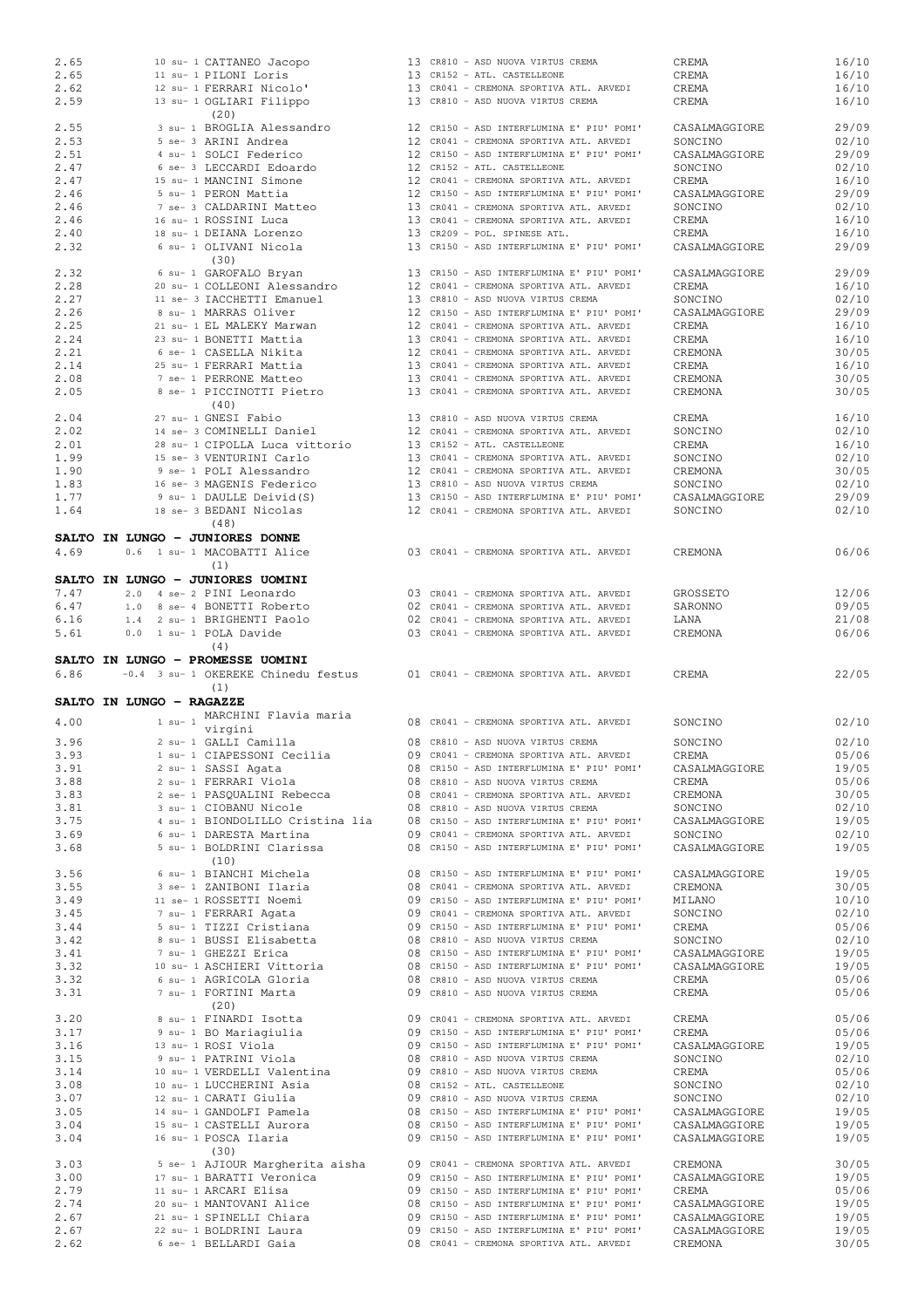| 2.47                     |     |  | 7 se- 1 LIGUORI Giuditta                                                       |  | 09 CR041 - CREMONA SPORTIVA ATL. ARVEDI   | CREMONA             | 30/05 |
|--------------------------|-----|--|--------------------------------------------------------------------------------|--|-------------------------------------------|---------------------|-------|
| 2.43                     |     |  | 8 se- 1 PILLITTERI Giulia                                                      |  | 09 CR041 - CREMONA SPORTIVA ATL. ARVEDI   | CREMONA             | 30/05 |
| 2.40                     |     |  | 24 su- 1 SAVI Tania                                                            |  | 08 CR150 - ASD INTERFLUMINA E' PIU' POMI' | CASALMAGGIORE       | 19/05 |
|                          |     |  | (40)                                                                           |  |                                           |                     |       |
| 2.34                     |     |  | 9 se- 1 CERRI Emma                                                             |  | 09 CR041 - CREMONA SPORTIVA ATL. ARVEDI   | CREMONA             | 30/05 |
|                          |     |  | (41)                                                                           |  |                                           |                     |       |
| SALTO IN LUNGO - RAGAZZI |     |  |                                                                                |  |                                           |                     |       |
| 4.16                     |     |  | 1 su- 1 BONETTI Luca                                                           |  | 08 CR041 - CREMONA SPORTIVA ATL. ARVEDI   | CREMA               | 05/06 |
| 3.82                     |     |  | 3 su- 1 ADJEI SAKYI Emmanuel ntim(S) 09 CR150 - ASD INTERFLUMINA E' PIU' POMI' |  |                                           | CASALMAGGIORE       | 19/05 |
| 3.81                     |     |  | 2 su- 1 MARINONI Filippo                                                       |  | 08 CR810 - ASD NUOVA VIRTUS CREMA         | CREMA               | 05/06 |
| 3.76                     |     |  | 1 su- 1 CATTANEO Amedeo                                                        |  | 08 CR152 - ATL. CASTELLEONE               | SONCINO             | 02/10 |
|                          |     |  |                                                                                |  |                                           |                     |       |
| 3.67                     |     |  | 7 su- 1 ZANI Alessio                                                           |  | 08 CR150 - ASD INTERFLUMINA E' PIU' POMI' | CASALMAGGIORE       | 19/05 |
| 3.63                     |     |  | 14 se- 1 CONGIU Davide                                                         |  | 09 CR150 - ASD INTERFLUMINA E' PIU' POMI' | MILANO              | 10/10 |
| 3.55                     |     |  | 2 su- 1 BERETTERA Stefano                                                      |  | 09 CR041 - CREMONA SPORTIVA ATL. ARVEDI   | SONCINO             | 02/10 |
| 3.38                     |     |  | 3 su- 1 ROSSI Alessandro                                                       |  | 08 CR041 - CREMONA SPORTIVA ATL. ARVEDI   | SONCINO             | 02/10 |
| 3.34                     |     |  | 4 su- 1 CHIAPPANI Cristian                                                     |  | 09 CR041 - CREMONA SPORTIVA ATL. ARVEDI   | SONCINO             | 02/10 |
| 3.28                     |     |  | 3 su- 1 DE MICHELI Andrea                                                      |  | 09 CR041 - CREMONA SPORTIVA ATL. ARVEDI   | CREMA               | 05/06 |
|                          |     |  | (10)                                                                           |  |                                           |                     |       |
| 3.27                     |     |  | 15 se- 1 SANNI Elia                                                            |  | 08 CR150 - ASD INTERFLUMINA E' PIU' POMI' | MILANO              | 10/10 |
| 3.17                     |     |  | 5 su- 1 PIGNOLI Samuele                                                        |  | 08 CR152 - ATL. CASTELLEONE               |                     |       |
|                          |     |  |                                                                                |  |                                           | SONCINO             | 02/10 |
| 3.12                     |     |  | 12 su- 1 GRANDI Pietro                                                         |  | 09 CR150 - ASD INTERFLUMINA E' PIU' POMI' | CASALMAGGIORE       | 19/05 |
| 3.06                     |     |  | 13 su- 1 ROVERETI Alessio                                                      |  | 08 CR150 - ASD INTERFLUMINA E' PIU' POMI' | CASALMAGGIORE       | 19/05 |
| 3.02                     |     |  | 14 su- 1 SOLIMEI Aurelio                                                       |  | 08 CR150 - ASD INTERFLUMINA E' PIU' POMI' | CASALMAGGIORE       | 19/05 |
| 3.01                     |     |  | 3 se- 1 FERRARI Matteo                                                         |  | 08 CR041 - CREMONA SPORTIVA ATL. ARVEDI   | CREMONA             | 30/05 |
| 2.98                     |     |  | 15 su- 1 MANTOVANI Mattia                                                      |  | 09 CR150 - ASD INTERFLUMINA E' PIU' POMI' | CASALMAGGIORE       | 19/05 |
| 2.98                     |     |  | 4 su- 1 MADERNO Gabriele ryu                                                   |  | 09 CR810 - ASD NUOVA VIRTUS CREMA         | CREMA               | 05/06 |
| 2.94                     |     |  | 16 su- 1 MURA Manuel                                                           |  | 08 CR150 - ASD INTERFLUMINA E' PIU' POMI' | CASALMAGGIORE       | 19/05 |
| 2.87                     |     |  | 6 su- 1 MORETTI Federico                                                       |  | 09 CR810 - ASD NUOVA VIRTUS CREMA         | SONCINO             | 02/10 |
|                          |     |  | (20)                                                                           |  |                                           |                     |       |
|                          |     |  |                                                                                |  |                                           |                     |       |
| 2.81                     |     |  | 7 su- 1 BENELLI Riccardo                                                       |  | 09 CR041 - CREMONA SPORTIVA ATL. ARVEDI   | SONCINO             | 02/10 |
| 2.80                     |     |  | 18 su- 1 FERRARINI Gabriele                                                    |  | 08 CR150 - ASD INTERFLUMINA E' PIU' POMI' | CASALMAGGIORE       | 19/05 |
| 2.71                     |     |  | 19 su- 1 SIMONETTO Luca                                                        |  | 08 CR150 - ASD INTERFLUMINA E' PIU' POMI' | CASALMAGGIORE       | 19/05 |
| 2.70                     |     |  | 8 su- 1 MONFREDINI Matteo                                                      |  | 09 CR041 - CREMONA SPORTIVA ATL. ARVEDI   | SONCINO             | 02/10 |
| 2.69                     |     |  | 20 su- 1 CASSETTA Mario                                                        |  | 09 CR150 - ASD INTERFLUMINA E' PIU' POMI' | CASALMAGGIORE       | 19/05 |
| 2.69                     |     |  | 4 se- 1 CERRI Sebastiano                                                       |  | 09 CR041 - CREMONA SPORTIVA ATL. ARVEDI   | CREMONA             | 30/05 |
| 2.62                     |     |  | 5 su- 1 BANDERA Luca                                                           |  | 09 CR041 - CREMONA SPORTIVA ATL. ARVEDI   | CREMA               | 05/06 |
| 2.57                     |     |  | 12 se- 1 CHIARI Simone                                                         |  | 08 CR041 - CREMONA SPORTIVA ATL. ARVEDI   | CREMONA             | 30/05 |
| 2.47                     |     |  | 21 su- 1 SUCCI Michele                                                         |  | 09 CR150 - ASD INTERFLUMINA E' PIU' POMI' | CASALMAGGIORE       | 19/05 |
|                          |     |  |                                                                                |  |                                           |                     |       |
|                          |     |  | (29)                                                                           |  |                                           |                     |       |
|                          |     |  | SALTO IN LUNGO - SENIORES UOMINI                                               |  |                                           |                     |       |
| 6.94                     |     |  | -0.4 2 su- 1 DONELLI Alex                                                      |  | 98 CR041 - CREMONA SPORTIVA ATL. ARVEDI   | CREMA               | 22/05 |
| 6.07                     |     |  | -0.1 3 su- 1 SPINELLI Marcello                                                 |  | 95 CR810 - ASD NUOVA VIRTUS CREMA         | ROMANO DI LOMBARDIA | 10/04 |
| 5.99                     |     |  | -0.1 4 su- 1 NEOTTI Alessandro                                                 |  | 95 CR810 - ASD NUOVA VIRTUS CREMA         | ROMANO DI LOMBARDIA | 10/04 |
|                          |     |  | (3)                                                                            |  |                                           |                     |       |
|                          |     |  |                                                                                |  |                                           |                     |       |
|                          |     |  |                                                                                |  |                                           |                     |       |
|                          |     |  | SALTO IN LUNGO - SENIORES/SM70                                                 |  |                                           |                     |       |
| 4.37                     |     |  | 0.7 3 se- 1 DELLEDONNE Andrea                                                  |  | 49 CR554 - MARATHON CREMONA               | CASALMAGGIORE       | 10/07 |
|                          |     |  | (1)                                                                            |  |                                           |                     |       |
| SALTO TRIPLO - ALLIEVE   |     |  |                                                                                |  |                                           |                     |       |
| 11.20                    |     |  | -0.1 3 su- 1 CATTANEO Marta                                                    |  | 04 CR810 - ASD NUOVA VIRTUS CREMA         | PAVIA               | 19/06 |
|                          |     |  |                                                                                |  |                                           |                     |       |
| 9.60                     |     |  | 0.2 4 su- 1 ROSSETTI Linda                                                     |  | 04 CR150 - ASD INTERFLUMINA E' PIU' POMI' | CREMA               | 24/04 |
| 9.01                     |     |  | -2.2 5 su- 1 RICCABONI Allegra                                                 |  | 04 CR150 - ASD INTERFLUMINA E' PIU' POMI' | CHIURO              | 15/05 |
|                          |     |  | (3)                                                                            |  |                                           |                     |       |
| SALTO TRIPLO - CADETTE   |     |  |                                                                                |  |                                           |                     |       |
| 8.45                     |     |  | 0.6 19 su- 1 PEZZALI Elena                                                     |  | 06 CR150 - ASD INTERFLUMINA E' PIU' POMI' | CLUSONE             | 16/10 |
|                          |     |  | (1)                                                                            |  |                                           |                     |       |
| SALTO TRIPLO - CADETTI   |     |  |                                                                                |  |                                           |                     |       |
| 9.73                     |     |  | 0.0 16 su- 1 CIRELLI Davide                                                    |  | 06 CR150 - ASD INTERFLUMINA E' PIU' POMI' | CLUSONE             | 17/10 |
|                          |     |  |                                                                                |  |                                           |                     |       |
|                          |     |  | (1)                                                                            |  |                                           |                     |       |
|                          |     |  | SALTO TRIPLO - JUNIORES UOMINI                                                 |  |                                           |                     |       |
| 13.58                    | 0.8 |  | 1 su- 1 BONETTI Roberto                                                        |  | 02 CR041 - CREMONA SPORTIVA ATL. ARVEDI   | CREMONA             | 23/05 |
|                          |     |  | (1)                                                                            |  |                                           |                     |       |
|                          |     |  | SALTO TRIPLO - SENIORES UOMINI                                                 |  |                                           |                     |       |
| 11.91                    |     |  | 1.5 4 se- 1 NEOTTI Alessandro                                                  |  | 95 CR810 - ASD NUOVA VIRTUS CREMA         | SARONNO             | 08/05 |
|                          |     |  | (1)                                                                            |  |                                           |                     |       |
| TETRATHLON - RAGAZZE     |     |  |                                                                                |  |                                           |                     |       |
|                          |     |  |                                                                                |  |                                           |                     |       |
| 2180                     |     |  | 2 su- 1 BIONDOLILLO Cristina lia                                               |  | 08 CR150 - ASD INTERFLUMINA E' PIU' POMI' | CASALMAGGIORE       | 19/05 |
| 2010                     |     |  | 4 su- 1 BOLDRINI Clarissa                                                      |  | 08 CR150 - ASD INTERFLUMINA E' PIU' POMI' | CASALMAGGIORE       | 19/05 |
| 1995                     |     |  | 5 su- 1 SASSI Agata                                                            |  | 08 CR150 - ASD INTERFLUMINA E' PIU' POMI' | CASALMAGGIORE       | 19/05 |
| 1920                     |     |  | 6 su- 1 BIANCHI Michela                                                        |  | 08 CR150 - ASD INTERFLUMINA E' PIU' POMI' | CASALMAGGIORE       | 19/05 |
| 1664                     |     |  | 8 su- 1 GHEZZI Erica                                                           |  | 08 CR150 - ASD INTERFLUMINA E' PIU' POMI' | CASALMAGGIORE       | 19/05 |
| 1440                     |     |  | 10 su- 1 POSCA Ilaria                                                          |  | 09 CR150 - ASD INTERFLUMINA E' PIU' POMI' | CASALMAGGIORE       | 19/05 |
| 1356                     |     |  | 11 su- 1 ROSSETTI Noemi                                                        |  | 09 CR150 - ASD INTERFLUMINA E' PIU' POMI' | CASALMAGGIORE       | 19/05 |
| 1285                     |     |  | 12 su- 1 BARATTI Veronica                                                      |  | 09 CR150 - ASD INTERFLUMINA E' PIU' POMI' | CASALMAGGIORE       | 19/05 |
| 1266                     |     |  | 13 su- 1 ROSI Viola                                                            |  | 09 CR150 - ASD INTERFLUMINA E' PIU' POMI' | CASALMAGGIORE       | 19/05 |
|                          |     |  |                                                                                |  |                                           |                     |       |
| 1229                     |     |  | 15 su- 1 BO Mariagiulia                                                        |  | 09 CR150 - ASD INTERFLUMINA E' PIU' POMI' | CASALMAGGIORE       | 19/05 |
|                          |     |  | (10)                                                                           |  |                                           |                     |       |
| 1195                     |     |  | 16 su- 1 ASCHIERI Vittoria                                                     |  | 08 CR150 - ASD INTERFLUMINA E' PIU' POMI' | CASALMAGGIORE       | 19/05 |
| 1079                     |     |  | 17 su- 1 TIZZI Cristiana                                                       |  | 09 CR150 - ASD INTERFLUMINA E' PIU' POMI' | CASALMAGGIORE       | 19/05 |
| 993                      |     |  | 18 su- 1 CASTELLI Aurora                                                       |  | 08 CR150 - ASD INTERFLUMINA E' PIU' POMI' | CASALMAGGIORE       | 19/05 |
| 962                      |     |  | 19 su- 1 ARCARI Elisa                                                          |  | 09 CR150 - ASD INTERFLUMINA E' PIU' POMI' | CASALMAGGIORE       | 19/05 |
| 887                      |     |  | 20 su- 1 GANDOLFI Pamela                                                       |  | 08 CR150 - ASD INTERFLUMINA E' PIU' POMI' | CASALMAGGIORE       | 19/05 |
| 791                      |     |  | 21 su- 1 MANTOVANI Alice                                                       |  | 08 CR150 - ASD INTERFLUMINA E' PIU' POMI' | CASALMAGGIORE       | 19/05 |
| 769                      |     |  | 22 su- 1 SPINELLI Chiara                                                       |  | 09 CR150 - ASD INTERFLUMINA E' PIU' POMI' | CASALMAGGIORE       | 19/05 |
| 674                      |     |  | 23 su- 1 BOLDRINI Laura                                                        |  | 09 CR150 - ASD INTERFLUMINA E' PIU' POMI' | CASALMAGGIORE       | 19/05 |
| 467                      |     |  | 25 su- 1 SAVI Tania                                                            |  |                                           |                     | 19/05 |
|                          |     |  |                                                                                |  | 08 CR150 - ASD INTERFLUMINA E' PIU' POMI' | CASALMAGGIORE       |       |
|                          |     |  | (19)                                                                           |  |                                           |                     |       |
| TETRATHLON - RAGAZZI     |     |  |                                                                                |  |                                           |                     |       |
| 1364                     |     |  | 5 su- 1 ZANI Alessio                                                           |  | 08 CR150 - ASD INTERFLUMINA E' PIU' POMI' | CASALMAGGIORE       | 19/05 |
| 1358                     |     |  | 6 su- 1 CONGIU Davide                                                          |  | 09 CR150 - ASD INTERFLUMINA E' PIU' POMI' | CASALMAGGIORE       | 19/05 |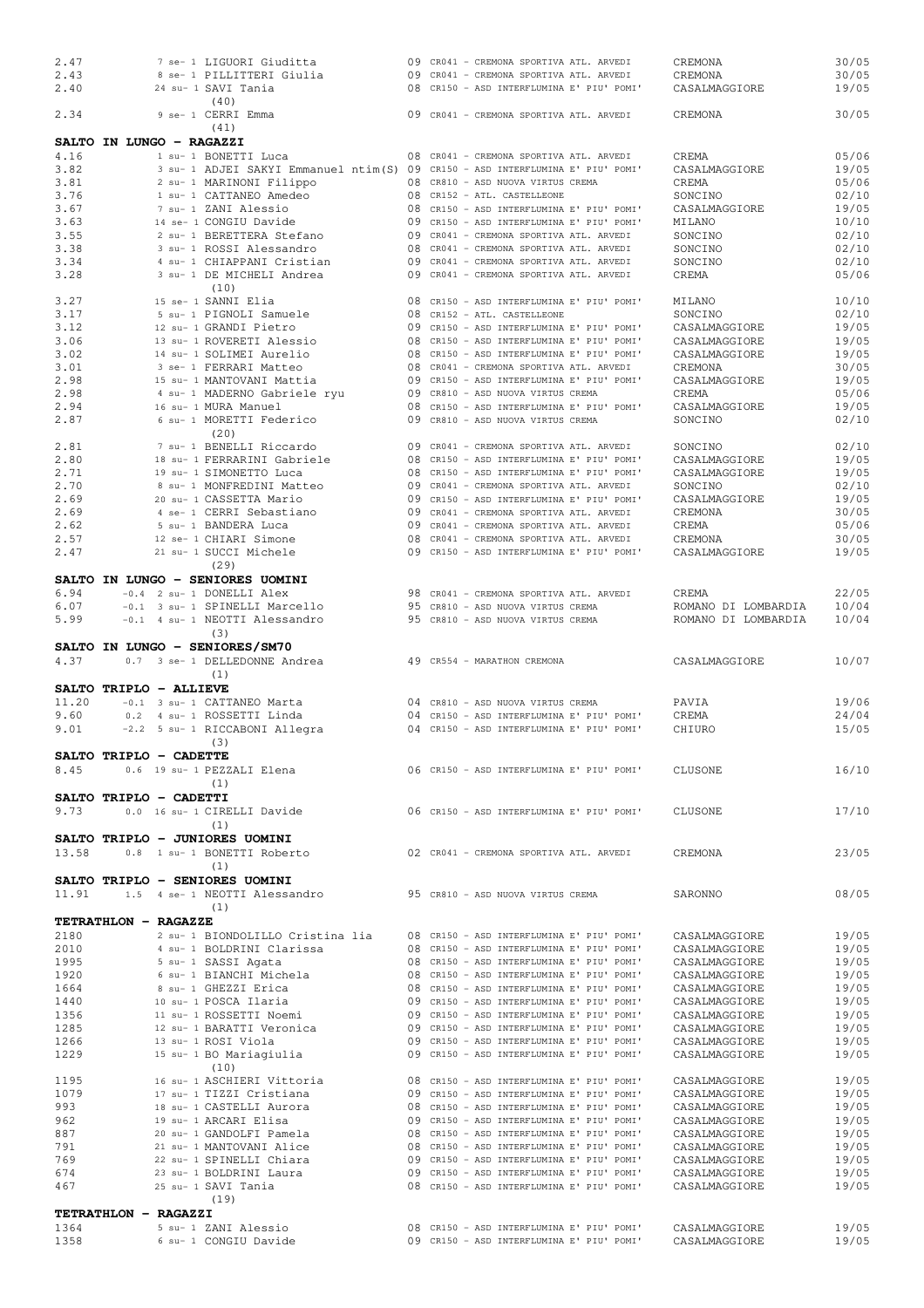| 1327                                 |                            | 7 su- 1 ADJEI SAKYI Emmanuel ntim(S) 09 CR150 - ASD INTERFLUMINA E' PIU' POMI' |  |                                                                                        | CASALMAGGIORE                  | 19/05          |
|--------------------------------------|----------------------------|--------------------------------------------------------------------------------|--|----------------------------------------------------------------------------------------|--------------------------------|----------------|
| 1056                                 |                            | 10 su- 1 SANNI Elia                                                            |  | 08 CR150 - ASD INTERFLUMINA E' PIU' POMI'                                              | CASALMAGGIORE                  | 19/05          |
| 1054                                 |                            | 11 su- 1 ROVERETI Alessio                                                      |  | 08 CR150 - ASD INTERFLUMINA E' PIU' POMI'                                              | CASALMAGGIORE                  | 19/05          |
| 932                                  |                            | 13 su- 1 GRANDI Pietro                                                         |  | 09 CR150 - ASD INTERFLUMINA E' PIU' POMI'                                              | CASALMAGGIORE                  | 19/05          |
| 813                                  |                            | 14 su- 1 SOLIMEI Aurelio                                                       |  | 08 CR150 - ASD INTERFLUMINA E' PIU' POMI'                                              | CASALMAGGIORE                  | 19/05          |
| 703                                  |                            | 15 su- 1 MURA Manuel                                                           |  | 08 CR150 - ASD INTERFLUMINA E' PIU' POMI'                                              | CASALMAGGIORE                  | 19/05          |
| 654                                  |                            | 17 su- 1 SIMONETTO Luca                                                        |  | 08 CR150 - ASD INTERFLUMINA E' PIU' POMI'                                              | CASALMAGGIORE                  | 19/05          |
| 650                                  |                            | 18 su- 1 FERRARINI Gabriele                                                    |  | 08 CR150 - ASD INTERFLUMINA E' PIU' POMI'                                              | CASALMAGGIORE                  | 19/05          |
|                                      |                            | (10)                                                                           |  |                                                                                        |                                |                |
| 589                                  |                            | 19 su- 1 MANTOVANI Mattia                                                      |  | 09 CR150 - ASD INTERFLUMINA E' PIU' POMI'                                              | CASALMAGGIORE                  | 19/05          |
| 490                                  |                            | 20 su- 1 CASSETTA Mario<br>21 su- 1 SUCCI Michele                              |  | 09 CR150 - ASD INTERFLUMINA E' PIU' POMI'<br>09 CR150 - ASD INTERFLUMINA E' PIU' POMI' | CASALMAGGIORE                  | 19/05<br>19/05 |
| 418<br>130                           |                            | 22 su- 1 MANGONI Riccardo                                                      |  | 09 CR150 - ASD INTERFLUMINA E' PIU' POMI'                                              | CASALMAGGIORE<br>CASALMAGGIORE | 19/05          |
| 109                                  |                            | 23 su- 1 SARZI AMADE' Manuel                                                   |  | 09 CR150 - ASD INTERFLUMINA E' PIU' POMI'                                              | CASALMAGGIORE                  | 19/05          |
|                                      |                            | (15)                                                                           |  |                                                                                        |                                |                |
| MARCIA 3000M - CADETTE               |                            |                                                                                |  |                                                                                        |                                |                |
| 18:24.66                             |                            | 4 su- 1 DI DIO Ilenia anna                                                     |  | 07 CR150 - ASD INTERFLUMINA E' PIU' POMI'                                              | CLUSONE                        | 17/10          |
| 18:32.89                             |                            | 7 su- 1 PASSERI Lucia                                                          |  | 06 CR041 - CREMONA SPORTIVA ATL. ARVEDI                                                | <b>BRESCIA</b>                 | 18/09          |
| 18:50.58                             |                            | 7 su- 1 GIUNGI Giulia                                                          |  | 06 CR150 - ASD INTERFLUMINA E' PIU' POMI'                                              | CLUSONE                        | 17/10          |
| 19:58.17                             |                            | 9 se- 1 AMADINI Giulia                                                         |  | 07 CR150 - ASD INTERFLUMINA E' PIU' POMI'                                              | SARONNO                        | 27/03          |
|                                      |                            | (4)                                                                            |  |                                                                                        |                                |                |
| MARCIA 3000M - CADETTI               |                            |                                                                                |  |                                                                                        |                                |                |
| 17:50.67                             |                            | 5 su- 1 BOZZETTI Giona                                                         |  | 07 CR041 - CREMONA SPORTIVA ATL. ARVEDI                                                | ABANO TERME                    | 02/07          |
|                                      |                            | (1)                                                                            |  |                                                                                        |                                |                |
| MARCIA 5000M - ALLIEVE               |                            |                                                                                |  |                                                                                        |                                |                |
| 27:59.93                             |                            | 3 su- 1 SOLIMEI Alice                                                          |  | 05 CR150 - ASD INTERFLUMINA E' PIU' POMI'                                              | CHIURO                         | 16/05          |
| 29:36.51                             |                            | 4 su- 1 SANNI Martina                                                          |  | 04 CR150 - ASD INTERFLUMINA E' PIU' POMI'                                              | CHIURO                         | 16/05          |
| 33:00.61                             |                            | 3 su- 1 BARBIERI Anna                                                          |  | 04 CR150 - ASD INTERFLUMINA E' PIU' POMI'                                              | CASALMAGGIORE                  | 11/04          |
|                                      |                            | (3)                                                                            |  |                                                                                        |                                |                |
| MARCIA 5000M - CADETTI               |                            |                                                                                |  |                                                                                        |                                |                |
| 29:30.75                             |                            | 1 su- 1 BOZZETTI Giona                                                         |  | 07 CR041 - CREMONA SPORTIVA ATL. ARVEDI                                                | CASALMAGGIORE                  | 11/04          |
|                                      |                            | (1)                                                                            |  |                                                                                        |                                |                |
| MARCIA 5000M - SENIORES DONNE        |                            |                                                                                |  |                                                                                        |                                |                |
| 27:47.43                             |                            | 6 su- 1 CARACCIA Roberta                                                       |  | 90 CR041 - CREMONA SPORTIVA ATL. ARVEDI                                                | NEMBRO                         | 23/05          |
|                                      |                            | (1)                                                                            |  |                                                                                        |                                |                |
| MARCIA 10000M - SENIORES DONNE       |                            |                                                                                |  |                                                                                        |                                |                |
| 55:52.18                             |                            | 5 se- 2 CARACCIA Roberta                                                       |  | 90 CR041 - CREMONA SPORTIVA ATL. ARVEDI                                                | <b>BERGAMO</b>                 | 18/04          |
|                                      |                            | (1)                                                                            |  |                                                                                        |                                |                |
| STAFFETTA 4 X 100 - ALLIEVE          |                            |                                                                                |  |                                                                                        |                                |                |
| 51.48                                | $2$ su- $1$                | SCHIROLI AF, VISIOLI JF, ZANICHELLI<br>AF, ROSSETTI AF                         |  | CR150 - ASD INTERFLUMINA E' PIU' POMI'                                                 | CASALMAGGIORE                  | 05/10          |
|                                      |                            | CANCLINI AF, CATTANEO AF, FERRARI                                              |  |                                                                                        |                                |                |
| 52.24                                | $1$ su- $1$                | AF, PETTOROSSI AF                                                              |  | CR810 - ASD NUOVA VIRTUS CREMA                                                         | CREMA                          | 05/06          |
|                                      |                            | (2)                                                                            |  |                                                                                        |                                |                |
| STAFFETTA 4 X 100 - ALLIEVI          |                            |                                                                                |  |                                                                                        |                                |                |
| 45.76                                |                            | 3 su- 1 SCOLARI AM, MAZZA AM, MORE AM, LENA AM                                 |  | CR150 - ASD INTERFLUMINA E' PIU' POMI'                                                 | CASALMAGGIORE                  | 05/10          |
|                                      |                            | (1)                                                                            |  |                                                                                        |                                |                |
| STAFFETTA 4 X 100 - CADETTE          |                            |                                                                                |  |                                                                                        |                                |                |
| 52.28                                | $2$ ba- $6$                | DELL'AGLIO CF, AZZINI CF, GASPARI<br>CF, KIPRE CF                              |  | CR150 - ASD INTERFLUMINA E' PIU' POMI'                                                 | CAIRATE                        | 25/04          |
|                                      |                            | RADAELLI CF, RIGHINI CF, BOTTARI                                               |  |                                                                                        |                                |                |
| 54.56                                | $4$ ba- $5$                | CF, BAGGIO CF                                                                  |  | CR810 - ASD NUOVA VIRTUS CREMA                                                         | CAIRATE                        | 25/04          |
|                                      |                            | (2)                                                                            |  |                                                                                        |                                |                |
|                                      |                            |                                                                                |  |                                                                                        |                                |                |
| STAFFETTA 4 X 100 - CADETTI          |                            |                                                                                |  |                                                                                        |                                |                |
| 50.18                                | $2$ su- $1$                | LUPI CM, CIRELLI CM, CAPRA CM, ROMANO                                          |  | CR150 - ASD INTERFLUMINA E' PIU' POMI'                                                 | CASALMAGGIORE                  | 05/10          |
|                                      |                            | CM.                                                                            |  |                                                                                        |                                |                |
|                                      |                            | (1)                                                                            |  |                                                                                        |                                |                |
| STAFFETTA 4 X 100 - RAGAZZE          |                            |                                                                                |  |                                                                                        |                                |                |
| 56.46                                | $1$ su- $1$                | BOLDRINI RF, SASSI RF, BIONDOLILLO<br>RF, PEZZINI RF                           |  | CR150 - ASD INTERFLUMINA E' PIU' POMI'                                                 | <b>BRESCIA</b>                 | 02/06          |
|                                      |                            | (1)                                                                            |  |                                                                                        |                                |                |
| STAFFETTA 4 X 100 - RAGAZZI          |                            |                                                                                |  |                                                                                        |                                |                |
| 59.62                                | $1$ su- $1$                | SOLIMEI RM, MACRI' RM, ADJEI SAKYI                                             |  | CR150 - ASD INTERFLUMINA E' PIU' POMI'                                                 | CASALMAGGIORE                  | 05/10          |
|                                      |                            | RM. SANNI RM                                                                   |  |                                                                                        |                                |                |
|                                      |                            | (1)                                                                            |  |                                                                                        |                                |                |
|                                      |                            | STAFFETTA 4 X 100 - SENIORES DONNE                                             |  |                                                                                        |                                |                |
| 53.69                                | $2$ su- $1$                | SFORZA PF, MATTAROZZI JF, APRILE<br>AF, SACCHETTI AF                           |  | CR041 - CREMONA SPORTIVA ATL. ARVEDI                                                   | CREMA                          | 05/06          |
|                                      |                            | (1)                                                                            |  |                                                                                        |                                |                |
|                                      |                            | STAFFETTA 4 X 100 - SENIORES UOMINI                                            |  |                                                                                        |                                |                |
|                                      | $1$ su- $1$                | GRADASCHI AM, PINI JM, DESTER                                                  |  |                                                                                        |                                |                |
| 44.79                                |                            | PM, SPOTTI SM                                                                  |  | CR041 - CREMONA SPORTIVA ATL. ARVEDI                                                   | CREMA                          | 05/06          |
| 45.24                                | $1$ su- $1$                | FALCONE PM, NEOTTI SM, GUIDA<br>JM, SOLDATI JM                                 |  | CR810 - ASD NUOVA VIRTUS CREMA                                                         | CASALMAGGIORE                  | 05/10          |
|                                      |                            | (2)                                                                            |  |                                                                                        |                                |                |
|                                      |                            | STAFFETTA 4 X 400 - SENIORES DONNE                                             |  |                                                                                        |                                |                |
| 4:26.30                              | $1$ su- $1$                | NIGRETTI PF, MELI SF, SACCO AF, MERENI                                         |  | CR041 - CREMONA SPORTIVA ATL. ARVEDI                                                   | CREMA                          | 05/06          |
|                                      |                            | AF                                                                             |  |                                                                                        |                                |                |
|                                      |                            | (1)                                                                            |  |                                                                                        |                                |                |
|                                      |                            | STAFFETTA 4 X 400 - SENIORES UOMINI                                            |  |                                                                                        |                                |                |
| 3:38.70                              | $4$ se- $2$                | MONFRINI AM, TONETTI PM, GUIDA<br>JM, GIOSSI AM                                |  | CR810 - ASD NUOVA VIRTUS CREMA                                                         | SARONNO                        | 08/05          |
| 3:52.35                              | $1$ su- $1$                | GELATI SM35, RESCAGLIO PM, PAPI                                                |  | CR041 - CREMONA SPORTIVA ATL. ARVEDI                                                   | CREMA                          | 05/06          |
|                                      |                            | PM, GAMBA JM                                                                   |  |                                                                                        |                                |                |
|                                      |                            | (2)                                                                            |  |                                                                                        |                                |                |
| <b>MARCIA STRADA KM 10 - ALLIEVE</b> |                            |                                                                                |  |                                                                                        |                                |                |
| 58:50                                |                            | 16 su- 1 SOLIMEI Alice                                                         |  | 05 CR150 - ASD INTERFLUMINA E' PIU' POMI'                                              | GROTTAMMARE                    | 24/10          |
|                                      |                            | (1)                                                                            |  |                                                                                        |                                |                |
| MARATONA A - SENIORES/SF40           |                            |                                                                                |  |                                                                                        |                                |                |
| 3h55:24                              |                            | 16 su- 1 FERRARONI Sara                                                        |  | 81 CR524 - SORESINA RUNNING CLUB                                                       | <b>BRESCIA</b>                 | 30/05          |
| 4h51:48                              | $3305$ su-<br>$\mathbf{1}$ | MIRELLI Roberta<br>(2)                                                         |  | 77 CR554 - MARATHON CREMONA                                                            | ROMA                           | 19/09          |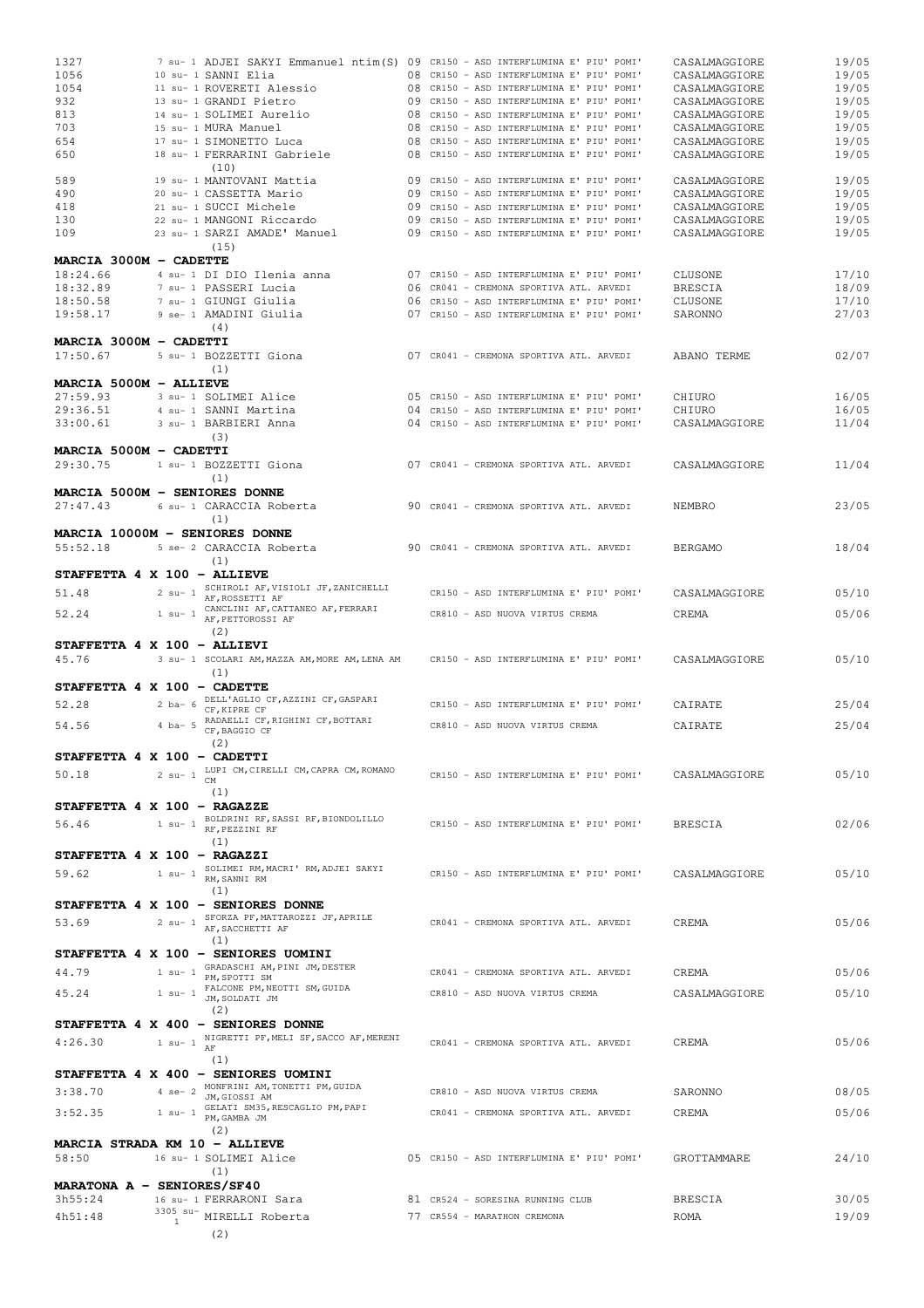| MARATONA A - SENIORES/SF45                                                                                                                                                                                                          |                                                                         |                                                                                                       |                        |                     |                |
|-------------------------------------------------------------------------------------------------------------------------------------------------------------------------------------------------------------------------------------|-------------------------------------------------------------------------|-------------------------------------------------------------------------------------------------------|------------------------|---------------------|----------------|
| $^{2346}$ su- BIAGGI Maddalena<br>4h20:53                                                                                                                                                                                           |                                                                         | 74 CR554 - MARATHON CREMONA                                                                           | <b>ROMA</b>            |                     | 19/09          |
| $\mathbf{1}$                                                                                                                                                                                                                        |                                                                         |                                                                                                       |                        |                     |                |
| (1)<br>MARATONA A - SENIORES/SF55                                                                                                                                                                                                   |                                                                         |                                                                                                       |                        |                     |                |
|                                                                                                                                                                                                                                     |                                                                         |                                                                                                       |                        |                     |                |
| $3064$ su- PECCHINI Paola<br>4h41:53                                                                                                                                                                                                |                                                                         | 64 CR554 - MARATHON CREMONA                                                                           | ROMA                   |                     | 19/09          |
| (1)                                                                                                                                                                                                                                 |                                                                         |                                                                                                       |                        |                     |                |
| MARATONA A - SENIORES UOMINI                                                                                                                                                                                                        |                                                                         |                                                                                                       |                        |                     |                |
| $^{2318}$ $^{\mathrm{su-}}$ ZAFFANELLA Luca<br>4h20:10<br>$\mathbf{1}$                                                                                                                                                              |                                                                         | 91 CR898 - ASD RIVAROLO DEL RE                                                                        | ROMA                   |                     | 19/09          |
| (1)                                                                                                                                                                                                                                 |                                                                         |                                                                                                       |                        |                     |                |
| MARATONA A - SENIORES/SM35                                                                                                                                                                                                          |                                                                         |                                                                                                       |                        |                     |                |
| 3h17:02<br>226 su- 1 LODI RIZZINI Luigi                                                                                                                                                                                             |                                                                         | 84 CR898 - ASD RIVAROLO DEL RE                                                                        | <b>ROMA</b>            |                     | 19/09          |
| 3h38:06<br>716 su- 1 BIANCHESSI Roberto                                                                                                                                                                                             |                                                                         | 86 CR340 - G.T.A. CREMA                                                                               | <b>ROMA</b>            |                     | 19/09          |
| (2)                                                                                                                                                                                                                                 |                                                                         |                                                                                                       |                        |                     |                |
| MARATONA A - SENIORES/SM40                                                                                                                                                                                                          |                                                                         |                                                                                                       |                        |                     |                |
| 2h51:30<br>32 su- 1 VALERIO Giuseppe<br>3h03:39<br>63 su- 1 FORTINI Alessandro                                                                                                                                                      |                                                                         | 80 CR554 - MARATHON CREMONA<br>78 CR833 - CAMISANO RUNNING A.S.D.                                     | ROMA<br><b>BRESCIA</b> |                     | 19/09<br>30/05 |
| 3h06:17<br>38 su- 1 PAGLIARI Stefano                                                                                                                                                                                                |                                                                         | 78 CR833 - CAMISANO RUNNING A.S.D.                                                                    | PARMA                  |                     | 17/10          |
| 3h53:34<br>190 su- 1 BOMBELLI Matteo                                                                                                                                                                                                |                                                                         | 77 CR603 - BIKE & RUN                                                                                 | PARMA                  |                     | 17/10          |
| 3h58:12                                                                                                                                                                                                                             | 321 su- 1 MORSTABILINI Francesco luigi 79 CR524 - SORESINA RUNNING CLUB |                                                                                                       | BRESCIA                |                     | 30/05          |
| 4h05:11<br>351 su- 1 AGNELLI Alberto                                                                                                                                                                                                |                                                                         | 80 CR524 - SORESINA RUNNING CLUB                                                                      | <b>BRESCIA</b>         |                     | 30/05          |
| $^{2216}$ $^{\mathrm{su-}}$ VISIGALLI Alessandro<br>4h17:26                                                                                                                                                                         |                                                                         | 81 CR810 - ASD NUOVA VIRTUS CREMA                                                                     | ROMA                   |                     | 19/09          |
| <sup>1</sup>                                                                                                                                                                                                                        |                                                                         |                                                                                                       |                        |                     |                |
| $2667$ su- TIMONE Paolo<br>4h29:39                                                                                                                                                                                                  |                                                                         | 80 CR554 - MARATHON CREMONA                                                                           | <b>ROMA</b>            |                     | 19/09          |
| (8)                                                                                                                                                                                                                                 |                                                                         |                                                                                                       |                        |                     |                |
| MARATONA A - SENIORES/SM45                                                                                                                                                                                                          |                                                                         |                                                                                                       |                        |                     |                |
| 3h22:52<br>84 su- 1 CARUBELLI Diego                                                                                                                                                                                                 |                                                                         | 73 CR554 - MARATHON CREMONA                                                                           | PARMA                  |                     | 17/10          |
| 3h39:30<br>141 su- 1 VITALI Raffaele                                                                                                                                                                                                |                                                                         | 75 CR340 - G.T.A. CREMA                                                                               | PARMA                  |                     | 17/10          |
| $1262$ su- PODENZANA Riccardo<br>3h52:59<br>$\mathbf{1}$                                                                                                                                                                            |                                                                         | 72 CR810 - ASD NUOVA VIRTUS CREMA                                                                     | ROMA                   |                     | 19/09          |
| 4h10:54<br>254 su- 1DI NUZZO Clemente                                                                                                                                                                                               |                                                                         | 72 CR810 - ASD NUOVA VIRTUS CREMA                                                                     | PARMA                  |                     | 17/10          |
| $2217$ su- CARIONI Marco<br>4h17:26                                                                                                                                                                                                 |                                                                         | 74 CR810 - ASD NUOVA VIRTUS CREMA                                                                     | ROMA                   |                     | 19/09          |
| (5)                                                                                                                                                                                                                                 |                                                                         |                                                                                                       |                        |                     |                |
| MARATONA A - SENIORES/SM50                                                                                                                                                                                                          |                                                                         |                                                                                                       |                        |                     |                |
| 3h34:07<br>182 su- 1 DONIDA Francesco                                                                                                                                                                                               |                                                                         | 70 CR340 - G.T.A. CREMA                                                                               | <b>BRESCIA</b>         |                     | 30/05          |
| 3h37:01<br>196 su- 1 BORELLA Ermanno                                                                                                                                                                                                |                                                                         | 71 CR833 - CAMISANO RUNNING A.S.D.                                                                    | <b>BRESCIA</b>         |                     | 30/05          |
| 3h37:39<br>697 su- 1 ROCCO Leonardo                                                                                                                                                                                                 |                                                                         | 70 CR810 - ASD NUOVA VIRTUS CREMA                                                                     | <b>ROMA</b>            |                     | 19/09          |
| 4h02:28<br>225 su- 1 MACCALLI Alberto                                                                                                                                                                                               |                                                                         | 69 CR810 - ASD NUOVA VIRTUS CREMA                                                                     | PARMA                  |                     | 17/10          |
| (4)                                                                                                                                                                                                                                 |                                                                         |                                                                                                       |                        |                     |                |
| MARATONA A - SENIORES/SM55                                                                                                                                                                                                          |                                                                         |                                                                                                       |                        |                     |                |
| 3h00:59<br>31 su- 1 GOZZI Giampaolo                                                                                                                                                                                                 |                                                                         | 62 CR898 - ASD RIVAROLO DEL RE                                                                        | PARMA                  |                     | 17/10          |
| 3h40:30<br>215 su- 1 DEGANI Lorenzo                                                                                                                                                                                                 |                                                                         | 63 CR833 - CAMISANO RUNNING A.S.D.                                                                    | <b>BRESCIA</b>         |                     | 30/05          |
| $^{2850}$ $^{\mathrm{su-}}$ FULVIO Paolo<br>4h35:14<br>$\overline{1}$                                                                                                                                                               |                                                                         | 65 CR811 - K3 SSD ARL                                                                                 | <b>ROMA</b>            |                     | 19/09          |
| (3)                                                                                                                                                                                                                                 |                                                                         |                                                                                                       |                        |                     |                |
| MARATONA A - SENIORES/SM60                                                                                                                                                                                                          |                                                                         |                                                                                                       |                        |                     |                |
| 3h56:12<br>301 su- 1 BONAVENTURA Giuseppe                                                                                                                                                                                           |                                                                         | 59 CR340 - G.T.A. CREMA                                                                               | <b>BRESCIA</b>         |                     | 30/05          |
| 4h58:47<br>450 su- 1 LAZZARONI Alfonso luigi                                                                                                                                                                                        |                                                                         | 59 CR833 - CAMISANO RUNNING A.S.D.                                                                    | <b>BRESCIA</b>         |                     | 30/05          |
| (2)                                                                                                                                                                                                                                 |                                                                         |                                                                                                       |                        |                     |                |
| 150 METRI - ALLIEVE                                                                                                                                                                                                                 |                                                                         |                                                                                                       |                        |                     |                |
| . - ADDIETE<br>0.3 3 se- 4 FERRARI Giulia<br>- Costualisma<br>21.28                                                                                                                                                                 |                                                                         | 04 CR810 - ASD NUOVA VIRTUS CREMA                                                                     | ROMANO DI LOMBARDIA    |                     | 10/04          |
| 23.04                                                                                                                                                                                                                               |                                                                         | 05 CR810 - ASD NUOVA VIRTUS CREMA                                                                     | ROMANO DI LOMBARDIA    |                     | 10/04          |
| (2)                                                                                                                                                                                                                                 |                                                                         |                                                                                                       |                        |                     |                |
| 150 METRI - ALLIEVI                                                                                                                                                                                                                 |                                                                         |                                                                                                       |                        |                     |                |
| 18.55<br>0.2 4 se- 2 SAHRAOUI Amine                                                                                                                                                                                                 |                                                                         | 05 CR810 - ASD NUOVA VIRTUS CREMA                                                                     |                        | ROMANO DI LOMBARDIA | 10/04          |
| (1)                                                                                                                                                                                                                                 |                                                                         |                                                                                                       |                        |                     |                |
| 150 METRI - CADETTE                                                                                                                                                                                                                 |                                                                         |                                                                                                       |                        |                     |                |
| 21.98<br>-1.0 2 se- 4 RADAELLI Micaela 67 CR810 - ASD NUOVA VIRTUS CREMA                                                                                                                                                            |                                                                         |                                                                                                       | CREMA                  |                     | 21/03          |
|                                                                                                                                                                                                                                     |                                                                         |                                                                                                       | CREMA<br>CREMA         |                     | 21/03<br>21/03 |
|                                                                                                                                                                                                                                     |                                                                         |                                                                                                       | CREMA                  |                     | 21/03          |
|                                                                                                                                                                                                                                     |                                                                         |                                                                                                       | CREMA                  |                     | 21/03          |
|                                                                                                                                                                                                                                     |                                                                         |                                                                                                       | CREMA                  |                     | 21/03          |
|                                                                                                                                                                                                                                     |                                                                         |                                                                                                       | CREMA                  |                     | 21/03          |
|                                                                                                                                                                                                                                     |                                                                         |                                                                                                       | CREMA                  |                     | 21/03          |
| 21.98 -1.0 2 se- 4 KADAELLI MICAELA<br>22.98 -0.6 4 se- 3 BOTTARI Elisa 06 CR810 - ASD NUOVA VIRTUS CREMA<br>23.30 -0.2 2 se- 7 DEL CORONA Lucia 07 CR810 - ASD NUOVA VIRTUS CREMA<br>23.50 -0.2 3 se- 7 LORENZETTI Ginevra 07 CR81 |                                                                         |                                                                                                       | CREMA                  |                     | 21/03          |
| (9)                                                                                                                                                                                                                                 |                                                                         |                                                                                                       |                        |                     |                |
| 150 METRI - CADETTI                                                                                                                                                                                                                 |                                                                         |                                                                                                       |                        |                     |                |
| 20.00 1.3 4 se- 2 SALATTI Sisay pietro 07 CR810 - ASD NUOVA VIRTUS CREMA                                                                                                                                                            |                                                                         |                                                                                                       | CREMA                  |                     | 21/03          |
| 20.94 1.2 5 se- 3 DOLDI Luca                                                                                                                                                                                                        |                                                                         | 07 CR810 - ASD NUOVA VIRTUS CREMA                                                                     | CREMA                  |                     | 21/03          |
| 21.10 1.3 6 se- 2 MANENTI Riccardo<br>21.12 -0.1 5 se- 1 VOLPE Ivan                                                                                                                                                                 |                                                                         | 07 CR810 - ASD NUOVA VIRTUS CREMA<br>07 CR810 - ASD NUOVA VIRTUS CREMA<br>06 CR152 - ATL. CASTELLEONE | CREMA<br>CREMA         |                     | 21/03<br>21/03 |
| (4)                                                                                                                                                                                                                                 |                                                                         |                                                                                                       |                        |                     |                |
| 150 METRI - JUNIORES UOMINI                                                                                                                                                                                                         |                                                                         |                                                                                                       |                        |                     |                |
| 17.69 0.2 1 se- 2 SOLDATI Filippo 603 CR810 - ASD NUOVA VIRTUS CREMA 60 ROMANO DI LOMBARDIA                                                                                                                                         |                                                                         |                                                                                                       |                        |                     | 10/04          |
| (1)                                                                                                                                                                                                                                 |                                                                         |                                                                                                       |                        |                     |                |
| 150 METRI - SENIORES DONNE                                                                                                                                                                                                          |                                                                         |                                                                                                       |                        |                     |                |
| 0.1 2 se- 5 FALCONE Giulia 498 CR810 - ASD NUOVA VIRTUS CREMA AND DI LOMBARDIA<br>20.43                                                                                                                                             |                                                                         |                                                                                                       |                        |                     | 10/04          |
| (1)                                                                                                                                                                                                                                 |                                                                         |                                                                                                       |                        |                     |                |
| 150 METRI - SENIORES UOMINI                                                                                                                                                                                                         |                                                                         |                                                                                                       |                        |                     |                |
| 16.78 -0.6 4 se- 1 SPOTTI Sebastiano 92 CR041 - CREMONA SPORTIVA ATL. ARVEDI BRESCIA                                                                                                                                                |                                                                         |                                                                                                       |                        |                     | 10/04          |
| 17.23 0.2 1 se- 5 ASSEF Moussa (S) 92 CR810 - ASD NUOVA VIRTUS CREMA ROMANO DI LOMBARDIA                                                                                                                                            |                                                                         |                                                                                                       |                        |                     | 10/04          |
| (2)                                                                                                                                                                                                                                 |                                                                         |                                                                                                       |                        |                     |                |
|                                                                                                                                                                                                                                     |                                                                         |                                                                                                       |                        |                     |                |
| 150 METRI - SENIORES/SM35                                                                                                                                                                                                           |                                                                         |                                                                                                       |                        |                     |                |
| 19.55<br>0.4 4 se- 7 GELATI Luca                                                                                                                                                                                                    | 86 CR041 - CREMONA SPORTIVA ATL. ARVEDI       ROMANO DI LOMBARDIA       |                                                                                                       |                        |                     | 10/04          |
| (1)<br>50 METRI - ESORDIENTI F 10                                                                                                                                                                                                   |                                                                         |                                                                                                       |                        |                     |                |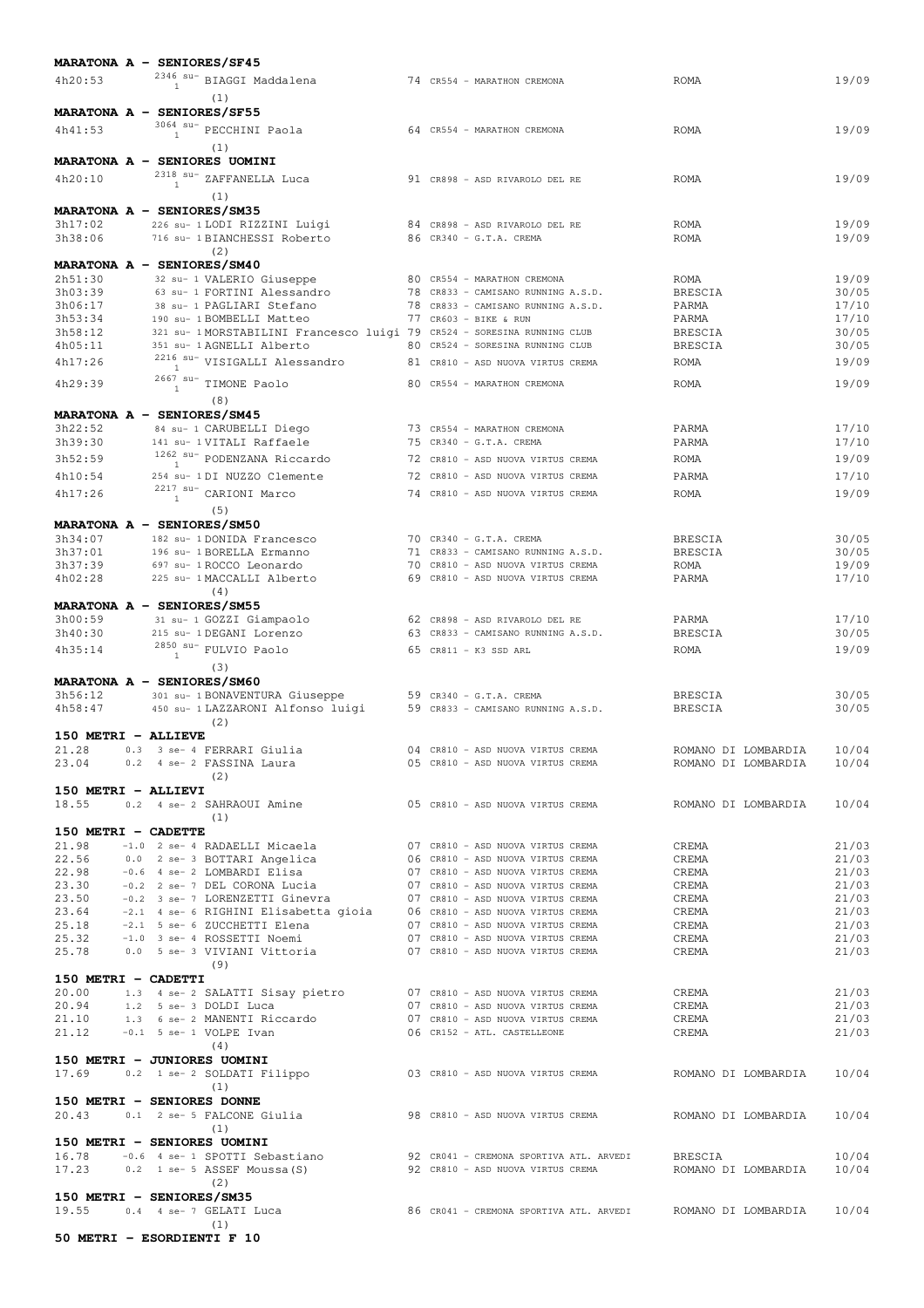| 7.67                       |                                                               |  |                                         |         |       |
|----------------------------|---------------------------------------------------------------|--|-----------------------------------------|---------|-------|
|                            | 1 se- 1 FURREGONI Matilde                                     |  | 11 CR041 - CREMONA SPORTIVA ATL. ARVEDI | CREMONA | 30/05 |
| 7.99                       | 1 se- 5 TOETTI Margherita                                     |  | 10 CR810 - ASD NUOVA VIRTUS CREMA       | CREMA   | 16/10 |
| 8.13                       | 1 se- 1 SUDATI Ludovica                                       |  | 11 CR041 - CREMONA SPORTIVA ATL. ARVEDI | CREMA   | 16/10 |
|                            | 2 se- 1 CHIARI Giulia                                         |  | 10 CR041 - CREMONA SPORTIVA ATL. ARVEDI |         |       |
| 8.14                       |                                                               |  |                                         | CREMONA | 30/05 |
| 8.19                       | 1 se- 2 GRASSI Lucrezia                                       |  | 11 CR810 - ASD NUOVA VIRTUS CREMA       | CREMA   | 16/10 |
| 8.19                       | 2 se- 1 PIZZERA Agata                                         |  | 11 CR041 - CREMONA SPORTIVA ATL. ARVEDI | CREMA   | 16/10 |
|                            |                                                               |  | 10 CR041 - CREMONA SPORTIVA ATL. ARVEDI |         |       |
| 8.20                       | 3 se- 1 CAPORALI Camilla                                      |  |                                         | CREMONA | 30/05 |
| 8.23                       | 3 se- 1 VAILATI Laura                                         |  | 10 CR810 - ASD NUOVA VIRTUS CREMA       | CREMA   | 16/10 |
| 8.25                       | 4 se- 1 FOSSA Cecilia                                         |  | 11 CR041 - CREMONA SPORTIVA ATL. ARVEDI | CREMONA | 30/05 |
|                            |                                                               |  |                                         |         |       |
| 8.33                       | 4 se- 1 RODELLI Amelie                                        |  | 11 CR810 - ASD NUOVA VIRTUS CREMA       | CREMA   | 16/10 |
|                            | (10)                                                          |  |                                         |         |       |
| 8.36                       | 1 se- 2 VENTURELLI Sofia                                      |  | 10 CR810 - ASD NUOVA VIRTUS CREMA       | SONCINO | 02/10 |
|                            |                                                               |  |                                         |         |       |
| 8.42                       | 2 se- 3 ASCIOLLA Chiara                                       |  | 10 CR041 - CREMONA SPORTIVA ATL. ARVEDI | SONCINO | 02/10 |
| 8.45                       | 1 se- 3 MIGLIOLI Anna                                         |  | 10 CR041 - CREMONA SPORTIVA ATL. ARVEDI | CREMA   | 16/10 |
| 8.45                       | 2 se- 2 CANCLINI Irene                                        |  | 10 CR810 - ASD NUOVA VIRTUS CREMA       | CREMA   | 16/10 |
|                            |                                                               |  |                                         |         |       |
| 8.58                       | 5 se- 1 PAPETTI Maddalena                                     |  | 11 CR041 - CREMONA SPORTIVA ATL. ARVEDI | CREMONA | 30/05 |
| 8.64                       | 2 se- 5 GNOCCHI Giuditta                                      |  | 11 CR810 - ASD NUOVA VIRTUS CREMA       | CREMA   | 16/10 |
|                            |                                                               |  |                                         |         |       |
| 8.78                       | 3 se- 2 SBERNINI Sofia                                        |  | 10 CR810 - ASD NUOVA VIRTUS CREMA       | CREMA   | 16/10 |
| 8.88                       | 6 se- 1 KAUR Hargun                                           |  | 10 CR041 - CREMONA SPORTIVA ATL. ARVEDI | CREMONA | 30/05 |
| 8.94                       | 2 se- 2 DOSI Sara                                             |  | 11 CR810 - ASD NUOVA VIRTUS CREMA       | SONCINO | 02/10 |
|                            |                                                               |  |                                         |         |       |
| 8.98                       | 3 se- 5 BRAMBILLA Beatrice                                    |  | 11 CR810 - ASD NUOVA VIRTUS CREMA       | CREMA   | 16/10 |
|                            | (20)                                                          |  |                                         |         |       |
| 8.99                       | 2 se- 3 ROMANO Matilde                                        |  |                                         |         | 16/10 |
|                            |                                                               |  | 11 CR041 - CREMONA SPORTIVA ATL. ARVEDI | CREMA   |       |
| 9.00                       | 1 se- 4 DISTANO Maria lucia                                   |  | 11 CR041 - CREMONA SPORTIVA ATL. ARVEDI | CREMA   | 16/10 |
| 9.06                       | 3 se- 1 GALVANI Camilla                                       |  | 10 CR810 - ASD NUOVA VIRTUS CREMA       | SONCINO | 02/10 |
|                            |                                                               |  |                                         |         |       |
| 9.17                       | 4 se- 5 GALLI Beatrice                                        |  | 10 CR041 - CREMONA SPORTIVA ATL. ARVEDI | CREMA   | 16/10 |
| 9.18                       | 4 se- 3 CASTORINA Giulia                                      |  | 11 CR041 - CREMONA SPORTIVA ATL. ARVEDI | CREMA   | 16/10 |
| 9.30                       | 3 se- 2 LAMONACA Sara                                         |  | 11 CR810 - ASD NUOVA VIRTUS CREMA       | SONCINO | 02/10 |
|                            |                                                               |  |                                         |         |       |
| 9.46                       | 5 se- 3 DERIU Vivian                                          |  | 11 CR152 - ATL. CASTELLEONE             | CREMA   | 16/10 |
| 9.47                       | 5 se- 5 GALLI Iside                                           |  | 11 CR810 - ASD NUOVA VIRTUS CREMA       | CREMA   | 16/10 |
| 9.54                       | 6 se- 5 CASAZZA Federica                                      |  | 11 CR152 - ATL. CASTELLEONE             | CREMA   | 16/10 |
|                            |                                                               |  |                                         |         |       |
| 9.57                       | 2 se- 4 FILIPPI Aurora                                        |  | 11 CR810 - ASD NUOVA VIRTUS CREMA       | CREMA   | 16/10 |
|                            | (30)                                                          |  |                                         |         |       |
| 9.70                       | 3 se- 4 DE MICHELI Emma                                       |  |                                         |         | 16/10 |
|                            |                                                               |  | 11 CR041 - CREMONA SPORTIVA ATL. ARVEDI | CREMA   |       |
| 9.75                       | 4 se- 4 SCOTTI Giulia                                         |  | 11 CR810 - ASD NUOVA VIRTUS CREMA       | CREMA   | 16/10 |
| 9.96                       | 5 se- 4 MOIOLI Aurora                                         |  | 11 CR810 - ASD NUOVA VIRTUS CREMA       | CREMA   | 16/10 |
|                            |                                                               |  |                                         |         |       |
| 10.34                      | 6 se- 4 BRANDIRALI Martina                                    |  | 11 CR810 - ASD NUOVA VIRTUS CREMA       | CREMA   | 16/10 |
| 11.68                      | 5 se- 3 CATTANE Luce                                          |  | 11 CR041 - CREMONA SPORTIVA ATL. ARVEDI | SONCINO | 02/10 |
|                            | (35)                                                          |  |                                         |         |       |
|                            |                                                               |  |                                         |         |       |
| 50 METRI - ESORDIENTI F 5  |                                                               |  |                                         |         |       |
| 9.43                       | 1 se- 1 MARCATO Vittoria                                      |  | 14 CR041 - CREMONA SPORTIVA ATL. ARVEDI | CREMONA | 30/05 |
|                            |                                                               |  |                                         |         |       |
| 9.46                       | 2 se- 1 CASILLI Linda                                         |  | 14 CR041 - CREMONA SPORTIVA ATL. ARVEDI | CREMONA | 30/05 |
| 9.70                       | 3 se- 1 CODAZZI Virginia                                      |  | 14 CR041 - CREMONA SPORTIVA ATL. ARVEDI | CREMONA | 30/05 |
| 10.08                      | 1 se- 5 MOROTTI Camilla                                       |  | 14 CR810 - ASD NUOVA VIRTUS CREMA       | CREMA   | 16/10 |
|                            |                                                               |  |                                         |         |       |
| 10.48                      | 2 se- 4 CASARINI Marta                                        |  | 14 CR041 - CREMONA SPORTIVA ATL. ARVEDI | CREMA   | 16/10 |
| 10.74                      | 1 se- 6 PIZZAMIGLIO Cristiana                                 |  | 16 CR041 - CREMONA SPORTIVA ATL. ARVEDI | SONCINO | 02/10 |
|                            |                                                               |  |                                         |         | 16/10 |
|                            |                                                               |  |                                         |         |       |
| 10.74                      | 2 se- 5 MAESTRONI Chiara                                      |  | 14 CR041 - CREMONA SPORTIVA ATL. ARVEDI | CREMA   |       |
| 10.77                      | 4 se- 5 CARMECI Noemi                                         |  | 14 CR041 - CREMONA SPORTIVA ATL. ARVEDI | CREMA   | 16/10 |
| 10.81                      | 3 se- 4 MARGHERITTI Vittoria                                  |  | 14 CR810 - ASD NUOVA VIRTUS CREMA       | CREMA   | 16/10 |
|                            |                                                               |  |                                         |         |       |
| 10.88                      | 3 se- 5 COMPIANI Anna                                         |  | 14 CR041 - CREMONA SPORTIVA ATL. ARVEDI | SONCINO | 02/10 |
|                            | (10)                                                          |  |                                         |         |       |
| 11.16                      | 5 se- 5 COSTI Melissa                                         |  | 15 CR810 - ASD NUOVA VIRTUS CREMA       | CREMA   | 16/10 |
|                            |                                                               |  |                                         |         |       |
| 12.00                      | 6 se- 5 CARMECI Eleonora                                      |  | 14 CR041 - CREMONA SPORTIVA ATL. ARVEDI | CREMA   | 16/10 |
|                            | (12)                                                          |  |                                         |         |       |
|                            |                                                               |  |                                         |         |       |
| 50 METRI - ESORDIENTI F 8  |                                                               |  |                                         |         |       |
| 8.01                       | 1 se- 1 POLITI Iris                                           |  | 13 CR041 - CREMONA SPORTIVA ATL. ARVEDI | CREMONA | 30/05 |
| 8.77                       |                                                               |  | 13 CR041 - CREMONA SPORTIVA ATL. ARVEDI | CREMA   | 16/10 |
|                            | 1 se- 2 BODINI Sara                                           |  |                                         |         |       |
| 8.79                       | 2 se- 3 VACCARI Beatrice                                      |  | 13 CR810 - ASD NUOVA VIRTUS CREMA       | CREMA   | 16/10 |
| 8.88                       | 2 se- 1 CORTELLINI Elisa                                      |  | 12 CR041 - CREMONA SPORTIVA ATL. ARVEDI | CREMONA | 30/05 |
| 8.96                       | 2 se- 2 BONVICINI Keren                                       |  | 12 CR041 - CREMONA SPORTIVA ATL. ARVEDI | CREMA   | 16/10 |
|                            |                                                               |  |                                         |         |       |
| 9.18                       | 3 se- 1 AMADORI Mia                                           |  | 13 CR041 - CREMONA SPORTIVA ATL. ARVEDI | CREMONA | 30/05 |
| 9.22                       | 2 se- 8 BARBISONI Alissa                                      |  | 12 CR041 - CREMONA SPORTIVA ATL. ARVEDI | SONCINO | 02/10 |
| 9.33                       | 3 se- 2 LAPRIS Ginevra                                        |  | 12 CR041 - CREMONA SPORTIVA ATL. ARVEDI | CREMA   | 16/10 |
|                            |                                                               |  |                                         |         |       |
| 9.35                       | 1 se- 1 BARONI Naike                                          |  | 13 CR041 - CREMONA SPORTIVA ATL. ARVEDI | CREMA   | 16/10 |
| 9.65                       | 2 se- 1 PIZZAMIGLIO Aurora                                    |  | 13 CR041 - CREMONA SPORTIVA ATL. ARVEDI | CREMA   | 16/10 |
|                            | (10)                                                          |  |                                         |         |       |
|                            |                                                               |  |                                         |         |       |
| 9.65                       | 4 se- 3 CARMINATI Marina                                      |  | 12 CR152 - ATL. CASTELLEONE             | CREMA   | 16/10 |
| 9.74                       | 3 se- 7 BERTONI Lucia                                         |  | 12 CR041 - CREMONA SPORTIVA ATL. ARVEDI | SONCINO | 02/10 |
| 9.74                       | 4 se- 2 CERIOLI Isabella                                      |  | 12 CR810 - ASD NUOVA VIRTUS CREMA       | CREMA   | 16/10 |
|                            |                                                               |  |                                         |         |       |
| 9.75                       | 3 se- 1 CASARINI Marie                                        |  | 13 CR041 - CREMONA SPORTIVA ATL. ARVEDI | CREMA   | 16/10 |
| 9.81                       | 4 se- 1 UNGARI Anna                                           |  | 13 CR041 - CREMONA SPORTIVA ATL. ARVEDI | CREMA   | 16/10 |
| 9.95                       | 4 se- 1 PILLITTERI Marta                                      |  | 13 CR041 - CREMONA SPORTIVA ATL. ARVEDI | CREMONA | 30/05 |
|                            |                                                               |  |                                         |         |       |
| 10.03                      | 5 se- 1 PISATI Alice                                          |  | 13 CR041 - CREMONA SPORTIVA ATL. ARVEDI | CREMA   | 16/10 |
| 10.04                      | 5 se- 2 LELLO Viola                                           |  | 13 CR041 - CREMONA SPORTIVA ATL. ARVEDI | CREMA   | 16/10 |
| 10.06                      | 6 se- 2 CITARELLA Carol                                       |  | 12 CR810 - ASD NUOVA VIRTUS CREMA       | CREMA   | 16/10 |
|                            |                                                               |  |                                         |         |       |
| 10.15                      | 6 se- 3 CIOBANU Emily                                         |  | 13 CR810 - ASD NUOVA VIRTUS CREMA       | CREMA   | 16/10 |
|                            | (20)                                                          |  |                                         |         |       |
| 10.30                      | 5 se- 1 D'AMORE Federica                                      |  |                                         | CREMONA | 30/05 |
|                            |                                                               |  | 13 CR041 - CREMONA SPORTIVA ATL. ARVEDI |         |       |
| 10.44                      | 5 se- 8 GOFFO Matilde                                         |  | 12 CR041 - CREMONA SPORTIVA ATL. ARVEDI | SONCINO | 02/10 |
| 10.78                      | 6 se- 8 GRASSI Anna                                           |  | 12 CR041 - CREMONA SPORTIVA ATL. ARVEDI | SONCINO | 02/10 |
| 10.94                      |                                                               |  |                                         | CREMA   | 16/10 |
|                            | 6 se- 1 GAVINI Jian hui beatrice 12 CR209 - POL. SPINESE ATL. |  |                                         |         |       |
|                            | (24)                                                          |  |                                         |         |       |
| 50 METRI - ESORDIENTI M 10 |                                                               |  |                                         |         |       |
|                            |                                                               |  |                                         |         |       |
| 7.26                       | 1 se- 1 CANTARINI Massimiliano                                |  | 10 CR041 - CREMONA SPORTIVA ATL. ARVEDI | CREMONA | 30/05 |
| 7.33                       | 2 se- 1 GARZETTI Giacomo                                      |  | 10 CR041 - CREMONA SPORTIVA ATL. ARVEDI | CREMONA | 30/05 |
| 7.49                       | 3 se- 1 KONYA Matteo                                          |  | 10 CR041 - CREMONA SPORTIVA ATL. ARVEDI | CREMONA | 30/05 |
|                            |                                                               |  |                                         |         |       |
| 7.78                       | 4 se- 1 VACCHELLI Nicolo'                                     |  | 10 CR041 - CREMONA SPORTIVA ATL. ARVEDI | CREMONA | 30/05 |
| 7.82                       | 5 se- 1 BERTOLETTI Lorenzo                                    |  | 10 CR041 - CREMONA SPORTIVA ATL. ARVEDI | CREMONA | 30/05 |
| 7.84                       | 6 se- 1 GALLINI Gabriel                                       |  | 10 CR041 - CREMONA SPORTIVA ATL. ARVEDI | CREMONA | 30/05 |
| 7.84                       | 1 se- 1 MAESTRONI Tommaso                                     |  | 10 CR041 - CREMONA SPORTIVA ATL. ARVEDI | SONCINO | 02/10 |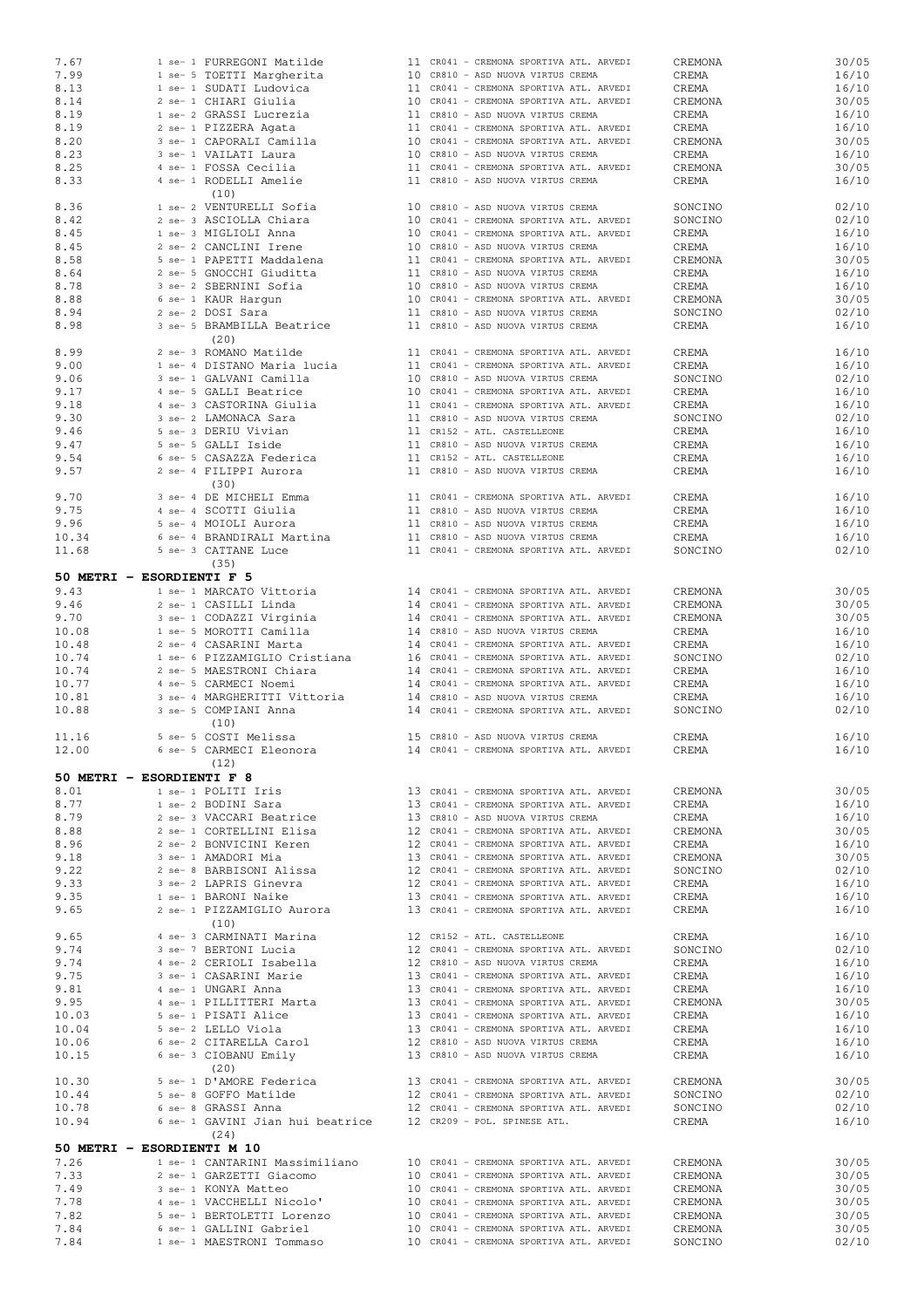| 7.93                      |             | 1 se- 3 BATTOCLETTI Simone                                                 |  | 10 CR041 - CREMONA SPORTIVA ATL. ARVEDI | CREMONA | 30/05 |
|---------------------------|-------------|----------------------------------------------------------------------------|--|-----------------------------------------|---------|-------|
| 8.03                      |             | 1 se- 1 MORENI SOLDO Edoardo                                               |  | 11 CR041 - CREMONA SPORTIVA ATL. ARVEDI | CREMA   | 16/10 |
| 8.05                      |             | 2 se- 2 ZELIOLI CACCIATORI Jostin                                          |  | 10 CR041 - CREMONA SPORTIVA ATL. ARVEDI | CREMONA | 30/05 |
|                           |             | (10)                                                                       |  |                                         |         |       |
| 8.08                      |             | 1 se- 4 SCARAVAGGI Matteo                                                  |  | 10 CR041 - CREMONA SPORTIVA ATL. ARVEDI | CREMA   | 16/10 |
| 8.10                      |             | 3 se- 1 ZECCA Giorgio                                                      |  | 11 CR810 - ASD NUOVA VIRTUS CREMA       | CREMA   | 16/10 |
| 8.11                      |             | 3 se- 2 MANFERDINI Emanuele                                                |  | 10 CR041 - CREMONA SPORTIVA ATL. ARVEDI | CREMONA | 30/05 |
| 8.13                      |             | 4 se- 1 GAGLIARDI Daniele                                                  |  | 10 CR041 - CREMONA SPORTIVA ATL. ARVEDI | CREMA   | 16/10 |
| 8.22                      |             | 2 se- 3 FERRARI Joele                                                      |  | 11 CR152 - ATL. CASTELLEONE             | CREMA   | 16/10 |
| 8.29                      |             | 4 se- 2 DAMIANI Mattia                                                     |  | 10 CR041 - CREMONA SPORTIVA ATL. ARVEDI | CREMONA | 30/05 |
| 8.33                      |             | 4 se- 3 STRUZZI Daniele                                                    |  | 11 CR041 - CREMONA SPORTIVA ATL. ARVEDI | CREMONA | 30/05 |
| 8.35                      |             | 2 se- 4 LUCINI Riccardo                                                    |  | 10 CR810 - ASD NUOVA VIRTUS CREMA       | CREMA   | 16/10 |
| 8.42                      |             | 2 se- 3 BIANCHINI Riccardo                                                 |  | 10 CR041 - CREMONA SPORTIVA ATL. ARVEDI | SONCINO | 02/10 |
| 8.44                      |             | 5 se- 2 MONDINI Andrea                                                     |  | 11 CR041 - CREMONA SPORTIVA ATL. ARVEDI | CREMONA | 30/05 |
|                           |             | (20)                                                                       |  |                                         |         |       |
| 8.44                      |             | 3 se- 3 LUNGHI Stefano                                                     |  | 10 CR810 - ASD NUOVA VIRTUS CREMA       | CREMA   | 16/10 |
| 8.56                      |             | 5 se- 1 LUZZARI Cesare                                                     |  | 11 CR041 - CREMONA SPORTIVA ATL. ARVEDI | SONCINO | 02/10 |
| 8.62                      |             | 3 se- 3 DIOTTI Mirko                                                       |  | 10 CR041 - CREMONA SPORTIVA ATL. ARVEDI | SONCINO | 02/10 |
| 8.72                      |             | 2 se- 4 GARBAGNI Nicolas                                                   |  | 10 CR810 - ASD NUOVA VIRTUS CREMA       | SONCINO | 02/10 |
| 8.84                      |             | 1 se- 2 UBERTI Pietro                                                      |  | 11 CR810 - ASD NUOVA VIRTUS CREMA       | CREMA   | 16/10 |
| 8.94                      |             | 2 se- 2 COSTILI Leonardo luca                                              |  | 11 CR810 - ASD NUOVA VIRTUS CREMA       | CREMA   | 16/10 |
| 8.97                      |             | 3 se- 2 LA SALANDRA Davide                                                 |  | 11 CR041 - CREMONA SPORTIVA ATL. ARVEDI | CREMA   | 16/10 |
| 9.04                      |             | 3 se- 4 FORTINI Fabrizio                                                   |  | 11 CR810 - ASD NUOVA VIRTUS CREMA       | CREMA   | 16/10 |
| 9.10                      |             | 6 se- 1 UBOLDI Andrea                                                      |  | 11 CR810 - ASD NUOVA VIRTUS CREMA       | SONCINO | 02/10 |
| 9.21                      |             | 4 se- 2 VERDELLI Leonardo                                                  |  | 11 CR810 - ASD NUOVA VIRTUS CREMA       | CREMA   | 16/10 |
|                           |             | (30)                                                                       |  |                                         |         |       |
|                           |             |                                                                            |  |                                         |         |       |
| 9.22                      |             | 4 se- 2 KOUNDIO Saidou<br>5 se- 3 PASTORI Pietro                           |  | 11 CR041 - CREMONA SPORTIVA ATL. ARVEDI | SONCINO | 02/10 |
| 9.34                      |             |                                                                            |  | 10 CR041 - CREMONA SPORTIVA ATL. ARVEDI | SONCINO | 02/10 |
| 9.50                      |             | 4 se- 4 ZUCCHELLI Gabriele                                                 |  | 11 CR810 - ASD NUOVA VIRTUS CREMA       | CREMA   | 16/10 |
| 9.56                      |             | 4 se- 4 TORRESANI Filippo                                                  |  | 11 CR041 - CREMONA SPORTIVA ATL. ARVEDI | SONCINO | 02/10 |
| 9.62                      |             | 6 se- 2 MONTANI Victor                                                     |  | 11 CR810 - ASD NUOVA VIRTUS CREMA       | CREMA   | 16/10 |
| 10.06                     |             | 4 se- 3 DIMARCO Matteo                                                     |  | 11 CR810 - ASD NUOVA VIRTUS CREMA       | CREMA   | 16/10 |
| 10.22                     |             | 5 se- 4 GNOCCHI Emanuele                                                   |  | 11 CR810 - ASD NUOVA VIRTUS CREMA       | CREMA   | 16/10 |
| 10.28                     |             | 6 se- 2 BERTONI Carlo                                                      |  | 10 CR041 - CREMONA SPORTIVA ATL. ARVEDI | SONCINO | 02/10 |
| 10.44                     |             | 6 se- 3 CIPOLLA Pietro                                                     |  | 11 CR152 - ATL. CASTELLEONE             | SONCINO | 02/10 |
| 10.99                     |             | 6 se- 2 RIZZOLI Federico                                                   |  | 10 CR041 - CREMONA SPORTIVA ATL. ARVEDI | CREMONA | 30/05 |
|                           |             | (40)                                                                       |  |                                         |         |       |
| 11.30                     |             | 6 se- 3 GUERRESCHI Manuel                                                  |  | 11 CR041 - CREMONA SPORTIVA ATL. ARVEDI | CREMONA | 30/05 |
|                           |             | (41)                                                                       |  |                                         |         |       |
| 50 METRI - ESORDIENTI M 5 |             |                                                                            |  |                                         |         |       |
| 8.72                      |             | 1 se- 1 CHIARI Luca                                                        |  | 14 CR041 - CREMONA SPORTIVA ATL. ARVEDI | CREMONA | 30/05 |
| 9.33                      |             | 1 se- 6 VINCENTI Andrea                                                    |  | 14 CR810 - ASD NUOVA VIRTUS CREMA       | CREMA   | 16/10 |
| 9.76                      |             | 2 se- 1 FACCHINETTI Sergio                                                 |  | 14 CR041 - CREMONA SPORTIVA ATL. ARVEDI | CREMONA | 30/05 |
| 10.01                     |             | 2 se- 6 MOIOLI Giacomo                                                     |  | 14 CR810 - ASD NUOVA VIRTUS CREMA       | CREMA   | 16/10 |
| 10.33                     |             | 3 se- 6 PASCALE Gabriel                                                    |  | 14 CR041 - CREMONA SPORTIVA ATL. ARVEDI | CREMA   | 16/10 |
| 10.34                     |             | 4 se- 6 LANZANI Giacomo                                                    |  | 15 CR041 - CREMONA SPORTIVA ATL. ARVEDI | CREMA   | 16/10 |
| 10.62                     |             | 5 se- 6 GAMBA Federico                                                     |  | 14 CR041 - CREMONA SPORTIVA ATL. ARVEDI | CREMA   | 16/10 |
| 10.83                     |             | 3 se- 1 BODINI Fabio                                                       |  | 14 CR041 - CREMONA SPORTIVA ATL. ARVEDI |         | 30/05 |
|                           |             |                                                                            |  |                                         | CREMONA |       |
| 12.30                     |             | 1 se- 6 MESCHINI Marcello                                                  |  | 14 CR810 - ASD NUOVA VIRTUS CREMA       | SONCINO | 02/10 |
| 13.26                     |             | 1 se- 5 POZZI Gabriele                                                     |  | 16 CR041 - CREMONA SPORTIVA ATL. ARVEDI | SONCINO | 02/10 |
| 13.46                     |             | (10)<br>1 se- 6 TIMONE Andrea                                              |  | 14 CR041 - CREMONA SPORTIVA ATL. ARVEDI | SONCINO | 02/10 |
| 14.10                     |             | 6 se- 6 CASTORINA Pietro                                                   |  | 15 CR041 - CREMONA SPORTIVA ATL. ARVEDI | CREMA   | 16/10 |
|                           |             | (12)                                                                       |  |                                         |         |       |
| 50 METRI - ESORDIENTI M 8 |             |                                                                            |  |                                         |         |       |
|                           |             |                                                                            |  |                                         |         |       |
| 7.95                      |             | 1 se- 2 SPOTTI Niccolo'<br>2 se- 2 COLLEONI Alessandro                     |  | 12 CR041 - CREMONA SPORTIVA ATL. ARVEDI | CREMONA | 30/05 |
| 8.24                      |             |                                                                            |  | 12 CR041 - CREMONA SPORTIVA ATL. ARVEDI | CREMONA | 30/05 |
| 8.25                      |             | 3 se- 3 CONSIGLI Manuel                                                    |  | 12 CR041 - CREMONA SPORTIVA ATL. ARVEDI | CREMONA | 30/05 |
| 8.60                      | $1$ se- $1$ | PASQUALINI Leonardo                                                        |  | 12 CR041 - CREMONA SPORTIVA ATL. ARVEDI | CREMONA | 30/05 |
|                           |             | francesco                                                                  |  |                                         |         |       |
| 8.62                      |             | 2 se- 1 SANTI Gabriele                                                     |  | 12 CR041 - CREMONA SPORTIVA ATL. ARVEDI | CREMONA | 30/05 |
| 8.68                      |             | 1 se- 9 VENTURELLI Niccolo'                                                |  | 12 CR810 - ASD NUOVA VIRTUS CREMA       | SONCINO | 02/10 |
| 8.70                      |             | 1 se- 7 UBERTI Mario                                                       |  | 12 CR810 - ASD NUOVA VIRTUS CREMA       | SONCINO | 02/10 |
| 8.72                      |             | 1 se- 2 MANCINI Simone                                                     |  | 12 CR041 - CREMONA SPORTIVA ATL. ARVEDI | CREMA   | 16/10 |
| 8.82                      |             | 3 se- 2 ANTONIOLI Gabriele                                                 |  | 13 CR041 - CREMONA SPORTIVA ATL. ARVEDI | CREMONA | 30/05 |
| 8.90                      |             | 3 se- 1 ROSSINI Luca                                                       |  | 13 CR041 - CREMONA SPORTIVA ATL. ARVEDI | CREMONA | 30/05 |
|                           |             | (10)                                                                       |  |                                         |         |       |
| 8.92                      |             | 4 se- 1 CONTI Leonardo                                                     |  | 12 CR041 - CREMONA SPORTIVA ATL. ARVEDI | CREMONA | 30/05 |
| 8.94                      |             | 1 se- 8 ALLEGRI Gioele                                                     |  | 12 CR041 - CREMONA SPORTIVA ATL. ARVEDI | SONCINO | 02/10 |
| 9.01                      |             | 1 se- 5 SARTI Tommaso                                                      |  | 12 CR041 - CREMONA SPORTIVA ATL. ARVEDI | CREMA   | 16/10 |
| 9.10                      |             | 2 se- 2 LECCARDI Edoardo                                                   |  | 12 CR152 - ATL. CASTELLEONE             | CREMA   | 16/10 |
| 9.16                      |             | 2 se- 1 DIGIACOMO Daniele                                                  |  | 13 CR810 - ASD NUOVA VIRTUS CREMA       | CREMA   | 16/10 |
| 9.17                      |             | 4 se- 2 PICCINOTTI Pietro                                                  |  | 13 CR041 - CREMONA SPORTIVA ATL. ARVEDI | CREMONA | 30/05 |
| 9.18                      |             | 5 se- 2 CASELLA Nikita                                                     |  | 12 CR041 - CREMONA SPORTIVA ATL. ARVEDI | CREMONA | 30/05 |
| 9.23                      |             | 3 se- 1 SILVESTRO Tommaso                                                  |  | 12 CR810 - ASD NUOVA VIRTUS CREMA       | CREMA   | 16/10 |
| 9.25                      |             | 3 se- 2 PILONI Loris                                                       |  | 13 CR152 - ATL. CASTELLEONE             | CREMA   | 16/10 |
| 9.26                      |             | 3 se- 4 CARISSIMI Filippo                                                  |  | 12 CR152 - ATL. CASTELLEONE             | CREMA   | 16/10 |
|                           |             |                                                                            |  |                                         |         |       |
|                           |             |                                                                            |  | 13 CR209 - POL. SPINESE ATL.            |         |       |
|                           |             | (20)                                                                       |  |                                         |         |       |
| 9.30                      |             | 2 se- 5 DEIANA Lorenzo                                                     |  |                                         | CREMA   | 16/10 |
| 9.34                      |             | 4 se- 2 FERRARI Mattia                                                     |  | 13 CR041 - CREMONA SPORTIVA ATL. ARVEDI | CREMA   | 16/10 |
| 9.40                      |             | 4 se- 4 OGLIARI Filippo                                                    |  | 13 CR810 - ASD NUOVA VIRTUS CREMA       | CREMA   | 16/10 |
| 9.51                      |             | 5 se- 4 CATTANEO Jacopo                                                    |  | 13 CR810 - ASD NUOVA VIRTUS CREMA       | CREMA   | 16/10 |
| 9.56                      |             | 4 se- 1 LANZANI Giovanni                                                   |  | 12 CR041 - CREMONA SPORTIVA ATL. ARVEDI | CREMA   | 16/10 |
| 9.62                      |             | 1 se- 9 CARAVELLI Pietro francesco 12 CR041 - CREMONA SPORTIVA ATL. ARVEDI |  |                                         | SONCINO | 02/10 |
| 9.66                      |             | 1 se- 9 CALDARINI Matteo                                                   |  | 13 CR041 - CREMONA SPORTIVA ATL. ARVEDI | SONCINO | 02/10 |
| 9.68                      |             | 3 se- 3 FERRARI Nicolo'                                                    |  | 13 CR041 - CREMONA SPORTIVA ATL. ARVEDI | CREMA   | 16/10 |
| 9.76                      |             | 1 se- 9 VENTURINI Carlo                                                    |  | 13 CR041 - CREMONA SPORTIVA ATL. ARVEDI | SONCINO | 02/10 |
| 9.78                      |             | 1 se- 8 COMINELLI Daniel                                                   |  | 12 CR041 - CREMONA SPORTIVA ATL. ARVEDI | SONCINO | 02/10 |
|                           |             | (30)                                                                       |  |                                         |         |       |
| 9.84                      |             | 1 se- 8 MAGENIS Federico                                                   |  | 13 CR810 - ASD NUOVA VIRTUS CREMA       | SONCINO | 02/10 |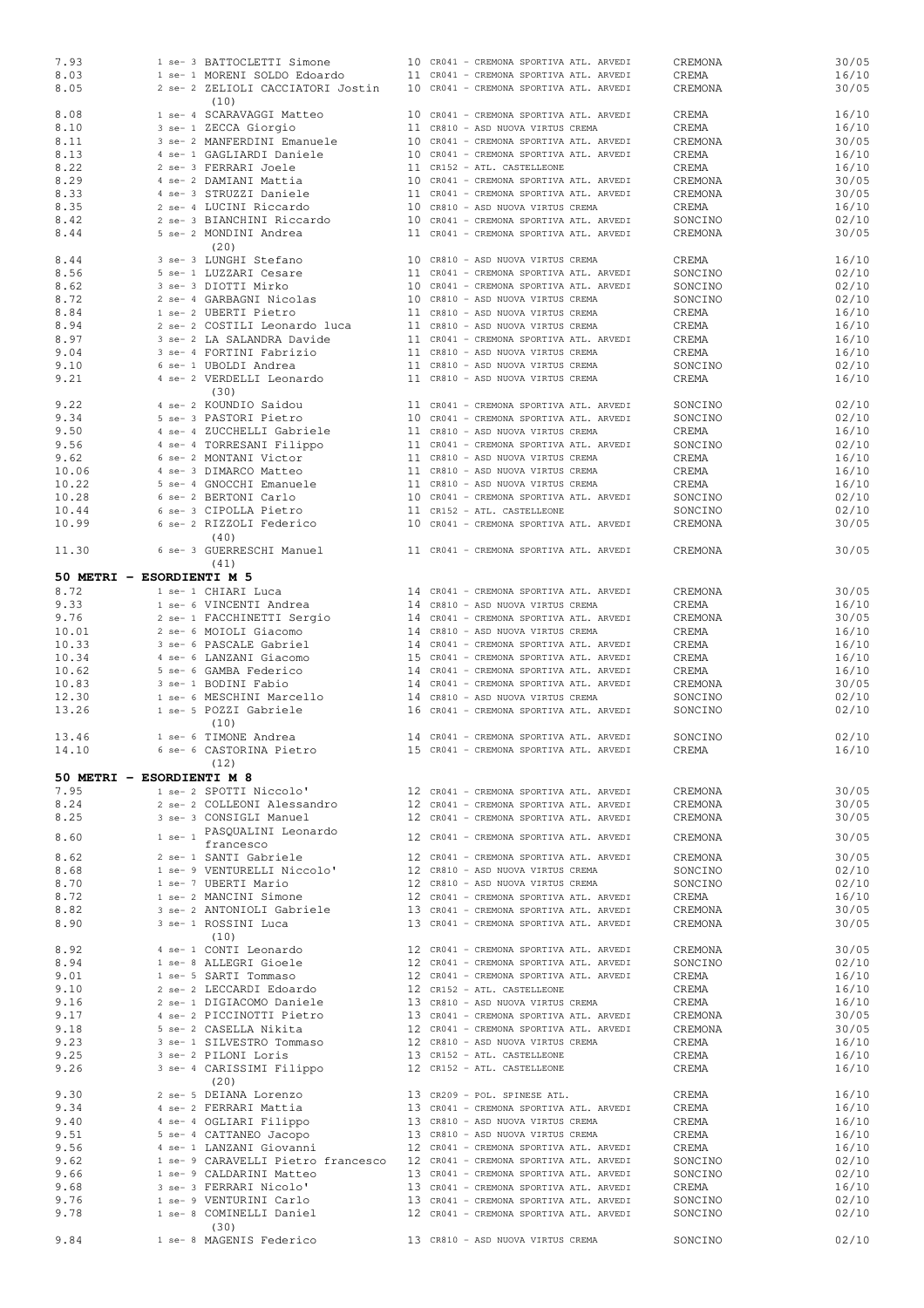| 10.01                        |             | 4 se- 5 BONETTI Mattia                                                   |  | 13 CR041 - CREMONA SPORTIVA ATL. ARVEDI                                                     | CREMA               | 16/10 |
|------------------------------|-------------|--------------------------------------------------------------------------|--|---------------------------------------------------------------------------------------------|---------------------|-------|
| 10.06                        |             | 1 se- 7 IACCHETTI Emanuel                                                |  | 13 CR810 - ASD NUOVA VIRTUS CREMA                                                           | SONCINO             | 02/10 |
| 10.10                        |             | 4 se- 3 ARINI Andrea                                                     |  | 12 CR041 - CREMONA SPORTIVA ATL. ARVEDI                                                     | CREMA               | 16/10 |
| 10.15                        |             | 5 se- 5 EL MALEKY Marwan                                                 |  | 12 CR041 - CREMONA SPORTIVA ATL. ARVEDI                                                     | CREMA               | 16/10 |
| 10.25                        |             | 6 se- 1 TRAMONTANA Simone                                                |  | 13 CR209 - POL. SPINESE ATL.                                                                | CREMA               | 16/10 |
| 10.38                        |             | 5 se- 3 CIPOLLA Luca vittorio                                            |  | 13 CR152 - ATL. CASTELLEONE                                                                 | CREMA               | 16/10 |
| 10.75                        |             | 6 se- 3 GNESI Fabio                                                      |  | 13 CR810 - ASD NUOVA VIRTUS CREMA                                                           | CREMA               | 16/10 |
| 11.58                        |             | 1 se- 7 BEDANI Nicolas                                                   |  | 12 CR041 - CREMONA SPORTIVA ATL. ARVEDI                                                     | SONCINO             | 02/10 |
|                              |             |                                                                          |  |                                                                                             |                     |       |
|                              |             | (39)                                                                     |  |                                                                                             |                     |       |
| 50 METRI - RAGAZZI           |             |                                                                          |  |                                                                                             |                     |       |
| 9.01                         |             | 5 se- 3 CHIARI Simone                                                    |  | 08 CR041 - CREMONA SPORTIVA ATL. ARVEDI                                                     | CREMONA             | 30/05 |
|                              |             | (1)                                                                      |  |                                                                                             |                     |       |
| 1 MIGLIO - SENIORES/SF40     |             |                                                                          |  |                                                                                             |                     |       |
| 6:38.02                      |             | 1 se- 1 MARKU Vjola                                                      |  | 81 CR340 - G.T.A. CREMA                                                                     | PIOLTELLO           | 09/10 |
|                              |             | (1)                                                                      |  |                                                                                             |                     |       |
| 1 MIGLIO - SENIORES/SF50     |             |                                                                          |  |                                                                                             |                     |       |
| 6:04.36                      |             | 8 se- 2 VOLPARI Eva                                                      |  | 69 CR041 - CREMONA SPORTIVA ATL. ARVEDI                                                     | VIGNATE             | 19/06 |
|                              |             | (1)                                                                      |  |                                                                                             |                     |       |
| 1 MIGLIO - SENIORES/SM35     |             |                                                                          |  |                                                                                             |                     |       |
| 4:58.75                      |             | 1 se- 4 VENTURELLI Fabio erminio 83 CR340 - G.T.A. CREMA                 |  |                                                                                             | SAN DONATO MILANESE | 18/09 |
|                              |             | (1)                                                                      |  |                                                                                             |                     |       |
|                              |             |                                                                          |  |                                                                                             |                     |       |
| 1 MIGLIO - SENIORES/SM40     |             |                                                                          |  |                                                                                             |                     |       |
| 4:59.46                      |             | 2 se- 4 RAIMONDI Michel                                                  |  | 79 CR340 - G.T.A. CREMA                                                                     | SAN DONATO MILANESE | 18/09 |
|                              |             | (1)                                                                      |  |                                                                                             |                     |       |
|                              |             | MARCIA STRADA KM 20 - SENIORES DONNE                                     |  |                                                                                             |                     |       |
| 1h54:02                      |             | 8 su- 1 CARACCIA Roberta                                                 |  | 90 CR041 - CREMONA SPORTIVA ATL. ARVEDI                                                     | GROTTAGLIE          | 07/03 |
|                              |             | (1)                                                                      |  |                                                                                             |                     |       |
|                              |             | 40 OSTACOLI - ESORDIENTI F 10                                            |  |                                                                                             |                     |       |
| 7.98                         |             | 1 se- 1 TESTA Linda                                                      |  | 11 CR150 - ASD INTERFLUMINA E' PIU' POMI'                                                   | CASALMAGGIORE       | 29/09 |
| 8.14                         |             | 2 se- 1 TUMIATI Francesca                                                |  | 11 CR150 - ASD INTERFLUMINA E' PIU' POMI'                                                   | CASALMAGGIORE       | 29/09 |
| 8.24                         |             | 1 se- 2 SUDATI Ludovica                                                  |  | 11 CR041 - CREMONA SPORTIVA ATL. ARVEDI                                                     | CASALMAGGIORE       | 29/09 |
| 8.42                         |             | 3 se- 1 FEDERICI Irene                                                   |  | 11 CR150 - ASD INTERFLUMINA E' PIU' POMI'                                                   | CASALMAGGIORE       | 29/09 |
| 8.44                         |             | 2 se- 2 GANDOLFI Giulia                                                  |  | 10 CR150 - ASD INTERFLUMINA E' PIU' POMI'                                                   | CASALMAGGIORE       | 29/09 |
| 8.52                         |             | 4 se- 1 FREDDI Sofia                                                     |  | 10 CR150 - ASD INTERFLUMINA E' PIU' POMI'                                                   | CASALMAGGIORE       | 29/09 |
| 8.56                         |             | 5 se- 1 MANTOVANI Anna                                                   |  | 10 CR150 - ASD INTERFLUMINA E' PIU' POMI'                                                   | CASALMAGGIORE       | 29/09 |
| 8.58                         |             | 3 se- 2 PEZZALI Martina                                                  |  | 10 CR150 - ASD INTERFLUMINA E' PIU' POMI'                                                   | CASALMAGGIORE       | 29/09 |
| 8.66                         |             | 2 se- 3 MOSCHINI Agata                                                   |  | 11 CR150 - ASD INTERFLUMINA E' PIU' POMI'                                                   | CASALMAGGIORE       | 29/09 |
|                              |             | SCARAVONATI Sara anna                                                    |  |                                                                                             |                     |       |
| 9.34                         | $4$ se- $2$ | rachele                                                                  |  | 10 CR150 - ASD INTERFLUMINA E' PIU' POMI'                                                   | CASALMAGGIORE       | 29/09 |
|                              |             | (10)                                                                     |  |                                                                                             |                     |       |
| 9.54                         |             | 5 se- 2 AMADINI Sara                                                     |  | 11 CR150 - ASD INTERFLUMINA E' PIU' POMI'                                                   | CASALMAGGIORE       | 29/09 |
| 10.00                        |             | 3 se- 3 BOLDRINI Jessica                                                 |  | 11 CR150 - ASD INTERFLUMINA E' PIU' POMI'                                                   | CASALMAGGIORE       | 29/09 |
| 11.12                        |             | 4 se- 3 RESSI Melissa                                                    |  | 11 CR150 - ASD INTERFLUMINA E' PIU' POMI'                                                   | CASALMAGGIORE       | 29/09 |
|                              |             | (13)                                                                     |  |                                                                                             |                     |       |
| 40 OSTACOLI - ESORDIENTI F 5 |             |                                                                          |  |                                                                                             |                     |       |
| 9.70                         |             | 4 se- 2 BRANCHI Uma                                                      |  | 14 CR150 - ASD INTERFLUMINA E' PIU' POMI'                                                   | CASALMAGGIORE       | 29/09 |
| 14.00                        |             | 6 se- 2 PIZZAMIGLIO Cristiana                                            |  | 16 CR041 - CREMONA SPORTIVA ATL. ARVEDI                                                     |                     | 29/09 |
|                              |             |                                                                          |  |                                                                                             | CASALMAGGIORE       |       |
|                              |             | (2)                                                                      |  |                                                                                             |                     |       |
| 40 OSTACOLI - ESORDIENTI F 8 |             |                                                                          |  |                                                                                             |                     |       |
| 8.36                         |             | 1 se- 1 TAGLIAVINI Emma                                                  |  | 12 CR150 - ASD INTERFLUMINA E' PIU' POMI'                                                   | CASALMAGGIORE       | 29/09 |
| 9.18                         |             | 1 se- 2 RIVIERI Arianna                                                  |  | 12 CR150 - ASD INTERFLUMINA E' PIU' POMI'                                                   | CASALMAGGIORE       | 29/09 |
| 9.32                         |             | 1 se- 3 POLI Michelle                                                    |  | 12 CR150 - ASD INTERFLUMINA E' PIU' POMI'                                                   | CASALMAGGIORE       | 29/09 |
| 9.60                         |             | 2 se- 2 GUIDO Aurora                                                     |  | 13 CR150 - ASD INTERFLUMINA E' PIU' POMI'                                                   | CASALMAGGIORE       | 29/09 |
| 9.64                         |             | 2 se- 1 PIZZAMIGLIO Aurora                                               |  | 13 CR041 - CREMONA SPORTIVA ATL. ARVEDI                                                     | CASALMAGGIORE       | 29/09 |
| 9.68                         |             | 3 se- 2 ZANICHELLI Emma                                                  |  | 13 CR150 - ASD INTERFLUMINA E' PIU' POMI'                                                   | CASALMAGGIORE       | 29/09 |
| 9.80                         |             | 5 se- 2 ANASTASIO Matilde                                                |  | -<br>12 CR150 - ASD INTERFLUMINA E' PIU' POMI'<br>12 CR150 - ASD INTERFLUMINA E' PIU' POMI' | CASALMAGGIORE       | 29/09 |
| 10.34                        |             | 3 se- 1 BONASSI Arianna                                                  |  |                                                                                             | CASALMAGGIORE       | 29/09 |
| 10.46                        |             | 2 se- 3 CALEFFI Clarissa                                                 |  | 12 CR150 - ASD INTERFLUMINA E' PIU' POMI'                                                   | CASALMAGGIORE       | 29/09 |
| 10.50                        |             | 3 se- 3 ZAROTTI Emma                                                     |  | 12 CR150 - ASD INTERFLUMINA E' PIU' POMI'                                                   | CASALMAGGIORE       | 29/09 |
|                              |             | (10)                                                                     |  |                                                                                             |                     |       |
| 10.60                        |             | 4 se- 3 PEDRAZZINI Emma                                                  |  | 12 CR150 - ASD INTERFLUMINA E' PIU' POMI'                                                   | CASALMAGGIORE       | 29/09 |
| 11.12                        |             | 5 se- 3 AGOSTA DEL FORTE Lucia                                           |  | 13 CR150 - ASD INTERFLUMINA E' PIU' POMI'                                                   | CASALMAGGIORE       | 29/09 |
| 11.70                        |             | 4 se- 1 FORMICA Emma                                                     |  | 12 CR150 - ASD INTERFLUMINA E' PIU' POMI'                                                   | CASALMAGGIORE       | 29/09 |
| 16.58                        |             | 5 se- 1 PARONI Sofia                                                     |  | 12 CR150 - ASD INTERFLUMINA E' PIU' POMI'                                                   | CASALMAGGIORE       | 29/09 |
|                              |             | (14)                                                                     |  |                                                                                             |                     |       |
|                              |             | 40 OSTACOLI - ESORDIENTI M 10                                            |  |                                                                                             |                     |       |
| 7.66                         |             | 1 se- 1 SCARAVAGGI Matteo                                                |  | 10 CR041 - CREMONA SPORTIVA ATL. ARVEDI                                                     | CASALMAGGIORE       | 29/09 |
| 7.92                         |             | 2 se- 2 GOI Mattia                                                       |  | 10 CR150 - ASD INTERFLUMINA E' PIU' POMI'                                                   | CASALMAGGIORE       | 29/09 |
| 8.02                         |             | 3 se- 1 SARZI BRAGA Enrico                                               |  | 10 CR150 - ASD INTERFLUMINA E' PIU' POMI'                                                   | CASALMAGGIORE       | 29/09 |
| 8.28                         |             | 3 se- 2 BUSANI Riccardo                                                  |  | 10 CR150 - ASD INTERFLUMINA E' PIU' POMI'                                                   | CASALMAGGIORE       | 29/09 |
| 8.40                         |             | 4 se- 2 BOZZOLINI Matteo                                                 |  | 10 CR150 - ASD INTERFLUMINA E' PIU' POMI'                                                   | CASALMAGGIORE       | 29/09 |
| 8.50                         |             | 4 se- 1 COLACCHIO Nicolas                                                |  |                                                                                             | CASALMAGGIORE       | 29/09 |
| 8.90                         |             | 5 se- 2 AGOSTA Riccardo                                                  |  | 11 CR150 - ASD INTERFLUMINA E' PIU' POMI'<br>11 CR150 - ASD INTERFLUMINA E' PIU' POMI'      | CASALMAGGIORE       | 29/09 |
| 9.90                         |             | 3 se- 3 SARZI SARTORI Cristian 11 CR150 - ASD INTERFLUMINA E' PIU' POMI' |  |                                                                                             | CASALMAGGIORE       | 29/09 |
| 10.66                        |             | 4 se- 3 STASSANO Mario                                                   |  | 11 CR150 - ASD INTERFLUMINA E' PIU' POMI'                                                   | CASALMAGGIORE       | 29/09 |
|                              |             | (9)                                                                      |  |                                                                                             |                     |       |
| 40 OSTACOLI - ESORDIENTI M 5 |             |                                                                          |  |                                                                                             |                     |       |
| 10.76                        |             | 4 se- 2 PEDRAZZINI Gioele                                                |  | 14 CR150 - ASD INTERFLUMINA E' PIU' POMI'                                                   | CASALMAGGIORE       | 29/09 |
|                              |             | (1)                                                                      |  |                                                                                             |                     |       |
| 40 OSTACOLI - ESORDIENTI M 8 |             |                                                                          |  |                                                                                             |                     |       |
| 9.26                         |             | 1 se- 1 GAROFALO Bryan                                                   |  |                                                                                             | CASALMAGGIORE       | 29/09 |
| 9.74                         |             | 2 se- 1 DAMIAN Ianis                                                     |  | 13 CR150 - ASD INTERFLUMINA E' PIU' POMI'<br>13 CR150 - ASD INTERFLUMINA E' PIU' POMI'      | CASALMAGGIORE       | 29/09 |
| 9.84                         |             | 3 se- 1 MARRAS Oliver                                                    |  | 12 CR150 - ASD INTERFLUMINA E' PIU' POMI'                                                   | CASALMAGGIORE       | 29/09 |
| 9.84                         |             | 1 se- 2 BROGLIA Alessandro                                               |  | 12 CR150 - ASD INTERFLUMINA E' PIU' POMI'                                                   | CASALMAGGIORE       | 29/09 |
| 9.93                         |             | 4 se- 1 PERON Mattia                                                     |  | 12 CR150 - ASD INTERFLUMINA E' PIU' POMI'                                                   | CASALMAGGIORE       | 29/09 |
| 10.10                        |             | 2 se- 2 RIVIERI Davide                                                   |  | 13 CR150 - ASD INTERFLUMINA E' PIU' POMI'                                                   | CASALMAGGIORE       | 29/09 |
| 10.18                        |             | 3 se- 2 SOLCI Federico                                                   |  | 12 CR150 - ASD INTERFLUMINA E' PIU' POMI'                                                   | CASALMAGGIORE       | 29/09 |
| 10.58                        |             | 5 se- 1 OLIVANI Nicola                                                   |  | 13 CR150 - ASD INTERFLUMINA E' PIU' POMI'                                                   | CASALMAGGIORE       | 29/09 |
|                              |             | 5 se- 2 DAULLE Deivid(S)                                                 |  | 13 CR150 - ASD INTERFLUMINA E' PIU' POMI'                                                   | CASALMAGGIORE       | 29/09 |
|                              |             |                                                                          |  |                                                                                             |                     |       |
| 10.92                        |             |                                                                          |  |                                                                                             |                     |       |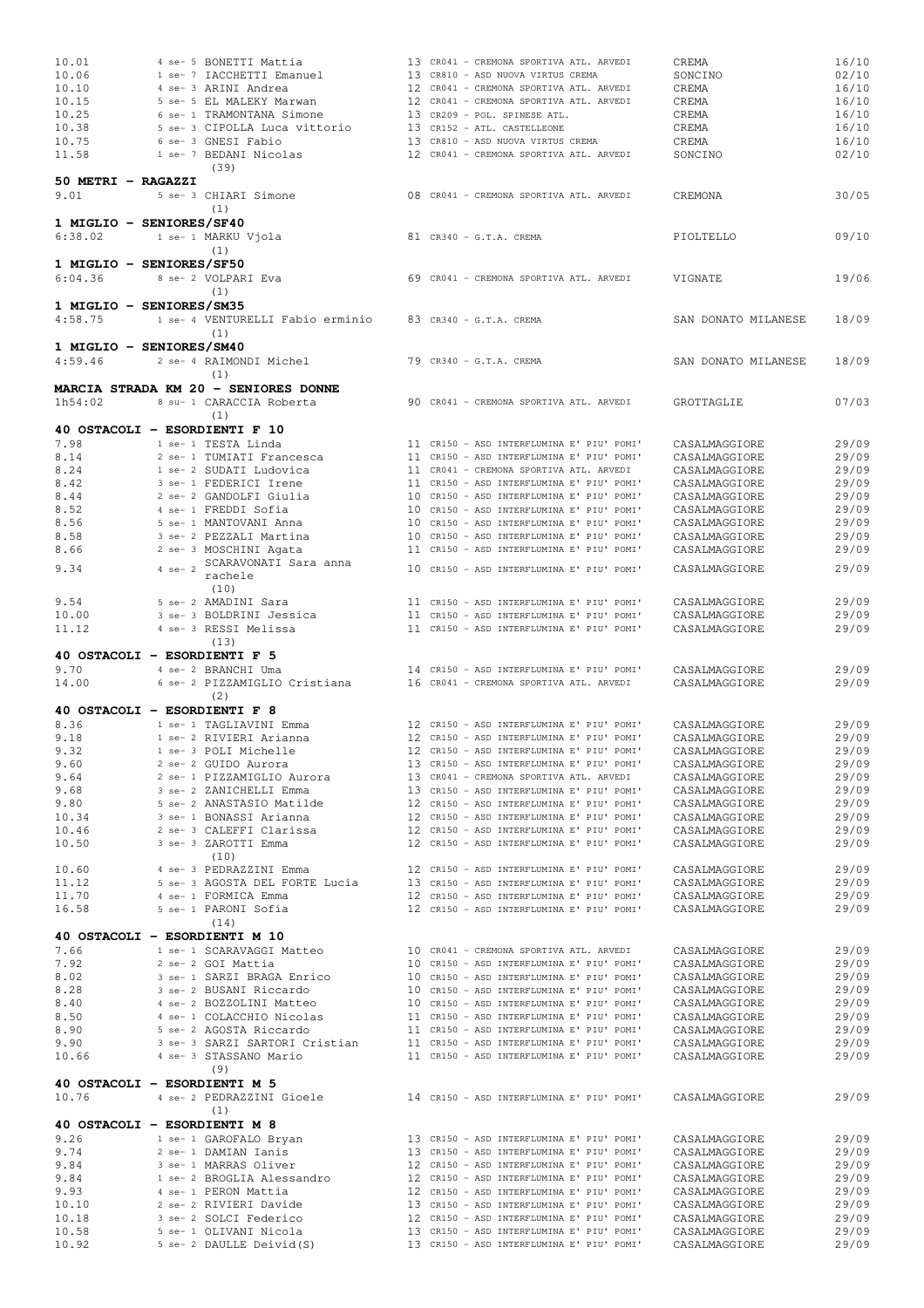| 500 METRI - CADETTE |                                                                                         |                                                                        |                             |                |
|---------------------|-----------------------------------------------------------------------------------------|------------------------------------------------------------------------|-----------------------------|----------------|
| 1:25.42             | 2 su- 1 SGARZI Alice                                                                    | 07 CR041 - CREMONA SPORTIVA ATL. ARVEDI                                | <b>BUSSOLENGO</b>           | 27/08          |
| 1:32.18             | 7 su- 1 LODI Giulia                                                                     | 06 CR041 - CREMONA SPORTIVA ATL. ARVEDI                                | <b>BUSSOLENGO</b>           | 27/08          |
|                     | (2)<br>MARATONINA A - SENIORES DONNE                                                    |                                                                        |                             |                |
| 1h29:51             |                                                                                         |                                                                        | LODI                        | 31/10          |
| 1h44:36             | 190 su- 1 BARDON Maria chiara<br>6 su- 1 ZELIOLI Maria giovanna                         | 90 CR833 - CAMISANO RUNNING A.S.D.<br>89 CR842 - TEAM K2               | ORZINUOVI                   | 09/05          |
| 1h48:25             | 7 su- 1 LORANDI Angela                                                                  | 88 CR842 - TEAM K2                                                     | ORZINUOVI                   | 09/05          |
| 1h49:30             | 56 su- 1 MAINARDI Chiara                                                                | 91 CR559 - 3C (COMP. CREMONESE CORRIDORI)                              | <b>BRESCIA</b>              | 30/05          |
| 1h50:12             | 417 su- 1 GRISA Michela                                                                 | 94 CR833 - CAMISANO RUNNING A.S.D.                                     | <b>BRENO</b>                | 10/10          |
|                     | (5)                                                                                     |                                                                        |                             |                |
|                     | MARATONINA A - SENIORES/SF35                                                            |                                                                        |                             |                |
| 2h07:59             | 901 su- 1 TEDOLDI Daniela                                                               | 84 CR833 - CAMISANO RUNNING A.S.D.                                     | LODI                        | 31/10          |
| 2h12:25             | 8 su- 1 ZANENGA Michela                                                                 | 85 CR603 - BIKE & RUN                                                  | ORZINUOVI                   | 09/05          |
| 2h29:30             | 384 su- 1 GOSI Simona                                                                   | 83 CR559 - 3C (COMP. CREMONESE CORRIDORI)                              | TRECATE                     | 21/02          |
|                     | (3)                                                                                     |                                                                        |                             |                |
|                     | MARATONINA A - SENIORES/SF40                                                            |                                                                        |                             |                |
| 1h35:42             | 34 su- 1 LOATELLI Laura                                                                 | 77 CR898 - ASD RIVAROLO DEL RE                                         | VERONA                      | 13/06          |
| 1h49:07             | 347 su- 1 ANDONE Francesca                                                              | 79 CR815 - RUNTOME ASD                                                 | <b>BIBIONE</b>              | 12/09          |
| 1h50:08             | 8 su- 1 FERRARONI Sara                                                                  | 81 CR524 - SORESINA RUNNING CLUB                                       | ORZINUOVI                   | 09/05          |
| 1h50:35             | 156 su- 1 NOSOTTI Chiara                                                                | 78 CR340 - G.T.A. CREMA                                                | VERONA                      | 13/06          |
| 1h52:29             | 698 su- 1 SEVERGNINI Tamara                                                             | 77 CR833 - CAMISANO RUNNING A.S.D.                                     | LODI                        | 31/10          |
| 1h55:51             | 9 su- 1 MIRELLI Roberta<br>108 su- 1 CORINI Melissa                                     | 77 CR554 - MARATHON CREMONA                                            | ORZINUOVI                   | 09/05<br>30/05 |
| 1h59:33             | (7)                                                                                     | 81 CR554 - MARATHON CREMONA                                            | <b>BRESCIA</b>              |                |
|                     | MARATONINA A - SENIORES/SF45                                                            |                                                                        |                             |                |
| 1h43:36             | 496 su- 1 SANGREGORIO Lorenza                                                           | 73 CR603 - BIKE & RUN                                                  | LODI                        | 31/10          |
| 1h46:18             | 582 su- 1 CUCCHI Raffaella                                                              | 72 CR833 - CAMISANO RUNNING A.S.D.                                     | LODI                        | 31/10          |
| 1h47:38             | 381 su- 1 GIUSSANI Luisella                                                             | 72 CR833 - CAMISANO RUNNING A.S.D.                                     | <b>BRENO</b>                | 10/10          |
| 1h51:55             | 688 su- 1 CERUTI Maurizia                                                               | 75 CR554 - MARATHON CREMONA                                            | LODI                        | 31/10          |
| 1h56:32             | 93 su- 1 BERTOCCHI Giuseppina                                                           | 74 CR833 - CAMISANO RUNNING A.S.D.                                     | <b>BRESCIA</b>              | 30/05          |
| 1h56:49             | 12 su- 1 CASALI Fiorella                                                                | 73 CR944 - CREMONACORRE ASD                                            | ORZINUOVI                   | 09/05          |
| 2h00:13             | 286 su- 1 VACCARI Irene                                                                 | 74 CR833 - CAMISANO RUNNING A.S.D.                                     | VERONA                      | 13/06          |
| 2h01:26             | 14 su- 1 BIAGGI Maddalena                                                               | 74 CR554 - MARATHON CREMONA                                            | ORZINUOVI                   | 09/05          |
| 2h08:40             | 904 su- 1 BRESCIANI Elena                                                               | 76 CR833 - CAMISANO RUNNING A.S.D.                                     | LODI                        | 31/10          |
| 2h24:01             | 18 su- 1 RINALDI Paola                                                                  | 75 CR559 - 3C (COMP. CREMONESE CORRIDORI)                              | ORZINUOVI                   | 09/05          |
|                     | (10)                                                                                    |                                                                        |                             |                |
| 2h24:03             | 19 su- 1 D'AURIA Barbara                                                                | 72 CR559 - 3C (COMP. CREMONESE CORRIDORI)                              | ORZINUOVI                   | 09/05          |
|                     | (11)                                                                                    |                                                                        |                             |                |
|                     | MARATONINA A - SENIORES/SF50                                                            |                                                                        |                             |                |
| 1h36:40             | 335 su- 1 GHIDINI Patrizia                                                              | 71 CR811 - K3 SSD ARL                                                  | LODI                        | 31/10          |
| 1h36:56             | 341 su- 1 MACCOPPI Liliana                                                              | 68 CR603 - BIKE & RUN                                                  | LODI                        | 31/10          |
| 1h47:17<br>1h48:16  | 49 su- 1 BULFERETTI Loredana<br>14 su- 1 BERGAMASCHI Paola                              | 67 CR418 - CREMONA RUNNERS CLUB<br>67 CR554 - MARATHON CREMONA         | <b>BRESCIA</b><br>ORZINUOVI | 30/05<br>09/05 |
| 1h50:26             | 15 su- 1 FRERI Gisella                                                                  | 68 CR559 - 3C (COMP. CREMONESE CORRIDORI)                              | ORZINUOVI                   | 09/05          |
| 1h50:43             | 427 su- 1 FRANZELLI Cristina                                                            | 69 CR833 - CAMISANO RUNNING A.S.D.                                     | <b>BRENO</b>                | 10/10          |
| 1h50:44             | 16 su- 1 BENAZZI Mara                                                                   | 70 CR559 - 3C (COMP. CREMONESE CORRIDORI)                              | ORZINUOVI                   | 09/05          |
| 1h52:02             | 17 su- 1 SCANDELLI Anna elide                                                           | 67 CR833 - CAMISANO RUNNING A.S.D.                                     | ORZINUOVI                   | 09/05          |
| 1h55:03             | 472 su- 1 COTI ZELATI Anna maria                                                        | 67 CR833 - CAMISANO RUNNING A.S.D.                                     | <b>BRENO</b>                | 10/10          |
| 2h07:30             | 894 su- 1 VAIA Anna maria                                                               | 69 CR833 - CAMISANO RUNNING A.S.D.                                     | LODI                        | 31/10          |
|                     | (10)                                                                                    |                                                                        |                             |                |
| 2h08:11             | 407 su- 1 VACCARI Silvia                                                                | 71 CR833 - CAMISANO RUNNING A.S.D.                                     | VERONA                      | 13/06          |
| 2h12:07             | 24 su- 1 NEVADO MASIAS Maria joba                                                       | 70 CR559 - 3C (COMP. CREMONESE CORRIDORI)                              | ORZINUOVI                   | 09/05          |
| 2h13:05             | 927 su- 1 ALPIANI Teresa                                                                | 69 CR833 - CAMISANO RUNNING A.S.D.                                     | LODI                        | 31/10          |
| 2h20:16             | 553 su- 1 RAIOLA Milena                                                                 | 71 CR554 - MARATHON CREMONA                                            | VERONA                      | 13/06          |
| 2h24:02             | 27 su- 1 PASSERI Katia                                                                  | 71 CR559 - 3C (COMP. CREMONESE CORRIDORI)                              | ORZINUOVI                   | 09/05          |
| 2h24:28             | 28 su- 1 ROSSI Giancarla                                                                | 70 CR559 - 3C (COMP. CREMONESE CORRIDORI)                              | ORZINUOVI                   | 09/05          |
|                     | (16)                                                                                    |                                                                        |                             |                |
| 1h53:04             | MARATONINA A - SENIORES/SF55                                                            |                                                                        | ORZINUOVI                   | 09/05          |
| 2h03:19             | 6 su- 1 BERGAMASCHI Patrizia 62 CR554 - MARATHON CREMONA<br>863 su- 1 RIBOLI Anna maria | 63 CR833 - CAMISANO RUNNING A.S.D.                                     | LODI                        | 31/10          |
| 2h03:34             | 867 su- 1 PECCHINI Paola                                                                | 64 CR554 - MARATHON CREMONA                                            | LODI                        | 31/10          |
| 2h04:47             | 9 su- 1 PLIZZARI Anna maria                                                             | 63 CR340 - G.T.A. CREMA                                                | ORZINUOVI                   | 09/05          |
| 2h21:43             | 587 su- 1 DELFINI Silvia                                                                | 66 CR833 - CAMISANO RUNNING A.S.D.                                     | BRENO                       | 10/10          |
| 2h25:40             | 709 su- 1 GANDINI Antonella                                                             | 66 CR833 - CAMISANO RUNNING A.S.D.                                     | VERBANIA                    | 19/06          |
| 2h38:51             | 235 su- 1 VILLANI Lorella                                                               | 62 CR554 - MARATHON CREMONA                                            | TRIESTE                     | 02/05          |
|                     | (7)                                                                                     |                                                                        |                             |                |
|                     | MARATONINA A - SENIORES/SF60                                                            |                                                                        |                             |                |
| 2h19:04             | 1 su- 1 PATRINI Giovanna                                                                | 60 CR842 - TEAM K2                                                     | ORZINUOVI                   | 09/05          |
| 2h49:35             | 731 su- 1 GARATTI Angiolina                                                             | 59 CR554 - MARATHON CREMONA                                            | PARMA                       | 12/09          |
|                     | (2)                                                                                     |                                                                        |                             |                |
|                     | MARATONINA A - SENIORES/SF65                                                            |                                                                        |                             |                |
| 2h04:40             |                                                                                         | 1 su- 1 DENTI Maria vincenza 56 CR559 - 3C (COMP. CREMONESE CORRIDORI) | ORZINUOVI                   | 09/05          |
|                     | (1)                                                                                     |                                                                        |                             |                |
|                     | MARATONINA A - SENIORES/SF70                                                            |                                                                        |                             |                |
| 1h57:00             | 791 su- 1 MONDINI Giovanna (47 CR554 - MARATHON CREMONA                                 |                                                                        | LODI                        | 31/10          |
|                     | (1)                                                                                     |                                                                        |                             |                |
|                     | MARATONINA A - SENIORES UOMINI                                                          |                                                                        |                             |                |
| 1h16:29             | 41 su- 1 MADERNA Marco                                                                  | 89 CR842 - TEAM K2                                                     | LODI                        | 31/10          |
| 1h17:45             | 30 su- 1 TESTA Nicola                                                                   | 92 CR833 - CAMISANO RUNNING A.S.D.                                     | BRENO                       | 10/10          |
| 1h21:49<br>1h22:48  | 63 su- 1 DENTI Davide<br>20 su- 1 BRIDA Claudio                                         | 94 CR524 - SORESINA RUNNING CLUB<br>88 CR842 - TEAM K2                 | <b>BRENO</b><br>ORZINUOVI   | 10/10<br>09/05 |
| 1h24:44             | 107 su- 1 BOLZONI Alessandro                                                            | 87 CR340 - G.T.A. CREMA                                                | LODI                        | 31/10          |
| 1h24:51             | 110 su- 1 ZAGHENO Matteo                                                                | 94 CR340 - G.T.A. CREMA                                                | LODI                        | 31/10          |
| 1h28:55             | 91 su- 1 CELARDO Antonio                                                                | 90 CR944 - CREMONACORRE ASD                                            | PARMA                       | 12/09          |
| 1h31:05             | 165 su- 1 RIVA Andrea                                                                   | 90 CR603 - BIKE & RUN                                                  | BRESCIA                     | 30/05          |
| 1h34:54             | 39 su- 1 CELARDO Filippo                                                                | 95 CR944 - CREMONACORRE ASD                                            | ORZINUOVI                   | 09/05          |
| 1h37:19             | 40 su- 1 GUERINI Mattia                                                                 | 88 CR842 - TEAM K2                                                     | ORZINUOVI                   | 09/05          |

(9)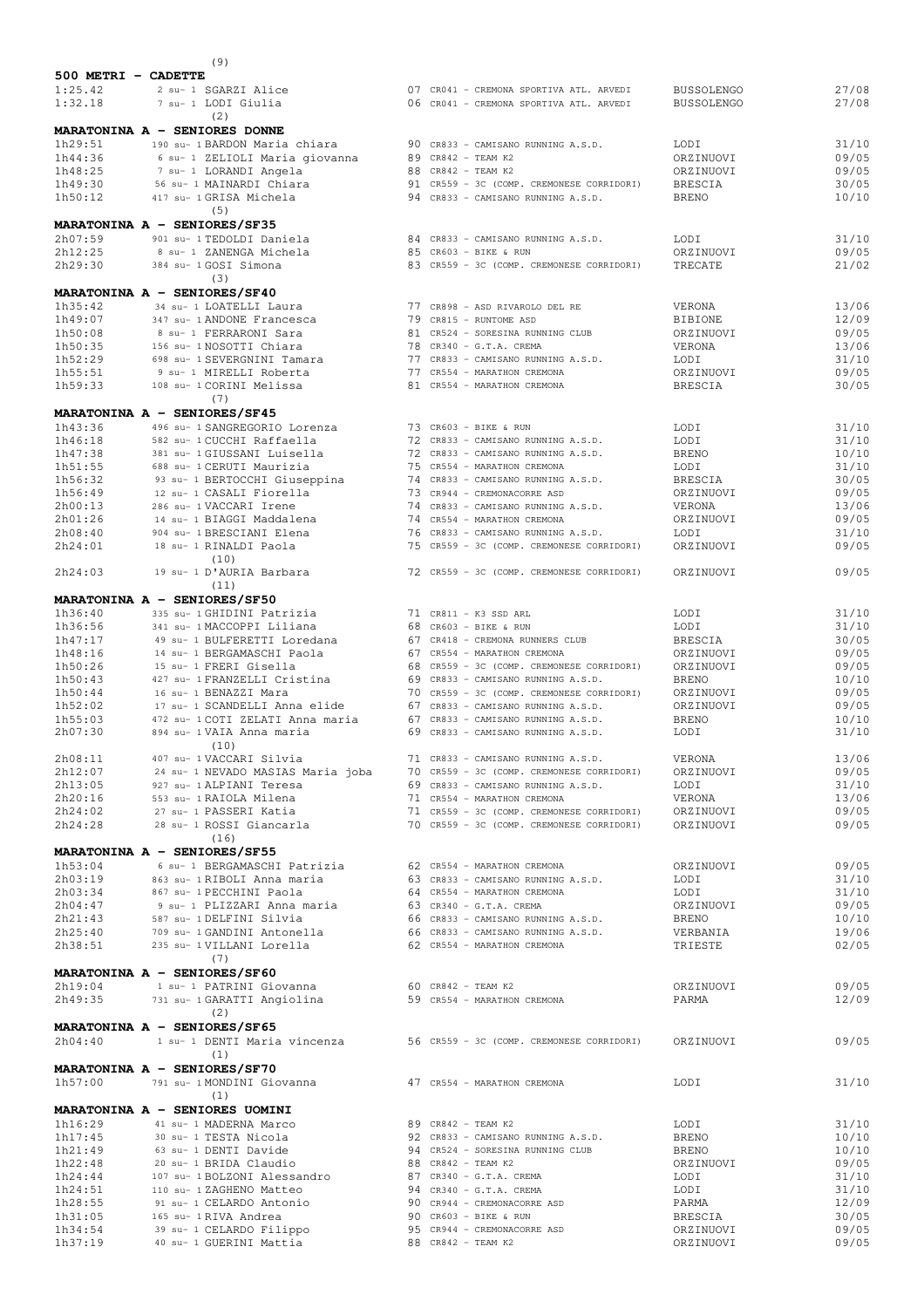| 1h43:50            | (10)<br>506 su- 1 GENEVINI Luca                                                                    | $90$ CR340 - G.T.A. CREMA                                                       | LODI                   | 31/10          |
|--------------------|----------------------------------------------------------------------------------------------------|---------------------------------------------------------------------------------|------------------------|----------------|
| 1h59:00            | 642 su- 1 TINTI Alan                                                                               | 92 CR833 - CAMISANO RUNNING A.S.D.                                              | <b>BRESCIA</b>         | 30/05          |
| 1h59:03            | 52 su- 1 CORTE Andrea                                                                              | 92 CR833 - CAMISANO RUNNING A.S.D.                                              | ORZINUOVI              | 09/05          |
| 2h02:12            | $1585$ su- GARUFI Davide                                                                           | 87 CR554 - MARATHON CREMONA                                                     | VERONA                 | 13/06          |
|                    | 1954 su- BONAVENTURA Andrea                                                                        |                                                                                 |                        |                |
| 2h23:03            | $\mathbf{1}$                                                                                       | 93 CR340 - G.T.A. CREMA                                                         | VERONA                 | 13/06          |
|                    | (15)                                                                                               |                                                                                 |                        |                |
| 1h21:26            | MARATONINA A - SENIORES/SM35<br>73 su- 1 FUSAR BASSINI Cristian                                    | 86 CR810 - ASD NUOVA VIRTUS CREMA                                               | LODI                   | 31/10          |
| 1h25:48            | 24 su- 1 VICINI Luca                                                                               | 84 CR554 - MARATHON CREMONA                                                     | ORZINUOVI              | 09/05          |
| 1h28:30            | 164 su- 1 TRANCHIDA Luca                                                                           | 83 CR833 - CAMISANO RUNNING A.S.D.                                              | LODI                   | 31/10          |
| 1h28:54            | 30 su- 1 CIVIDINI Luca                                                                             | 82 CR524 - SORESINA RUNNING CLUB                                                | ORZINUOVI              | 09/05          |
| 1h30:55            | 211 su- 1 BOSI Lorenzo                                                                             | 83 CR833 - CAMISANO RUNNING A.S.D.                                              | LODI                   | 31/10          |
| 1h32:36            | 173 su- 1 BOMBELLI Marco                                                                           | 82 CR833 - CAMISANO RUNNING A.S.D.                                              | <b>BRENO</b>           | 10/10          |
| 1h32:48            | 194 su- 1 FERRARO Andrea                                                                           | 85 CR833 - CAMISANO RUNNING A.S.D.                                              | BRESCIA                | 30/05          |
| 1h35:37            | 309 su- 1 BIANCHESSI Roberto<br>415 su- 1 BUTYKORI Daniel                                          | 86 CR340 - G.T.A. CREMA<br>85 CR603 - BIKE & RUN                                | LODI                   | 31/10          |
| 1h40:04<br>1h40:41 | 431 su- 1 KASIANENKO Sergii(S)                                                                     | 84 CR554 - MARATHON CREMONA                                                     | LODI<br>LODI           | 31/10<br>31/10 |
|                    | (10)                                                                                               |                                                                                 |                        |                |
| 1h42:16            | 59 su- 1 BORINI Luca                                                                               | 83 CR559 - 3C (COMP. CREMONESE CORRIDORI)                                       | ORZINUOVI              | 09/05          |
| 1h43:41            | 500 su- 1 VITALE Gino                                                                              | 84 CR554 - MARATHON CREMONA                                                     | LODI                   | 31/10          |
| 1h49:29            | 516 su- 1 FRIGERIO Matteo                                                                          | 86 CR559 - 3C (COMP. CREMONESE CORRIDORI)                                       | BRESCIA                | 30/05          |
| 2h11:15            | 80 su- 1 CAGNI Andrea                                                                              | 82 CR559 - 3C (COMP. CREMONESE CORRIDORI)                                       | ORZINUOVI              | 09/05          |
| 2h14:24            | 986 su- 1 CAVALLI Andrea<br>(15)                                                                   | 85 CR340 - G.T.A. CREMA                                                         | PADOVA                 | 26/09          |
|                    | MARATONINA A - SENIORES/SM40                                                                       |                                                                                 |                        |                |
| 1h21:56            | 79 su- 1 PAOLETTI Mauro                                                                            | 77 CR340 - G.T.A. CREMA                                                         | LODI                   | 31/10          |
| 1h23:52            | 62 su- 1 LAMERA Roberto                                                                            | 80 CR833 - CAMISANO RUNNING A.S.D.                                              | BRESCIA                | 30/05          |
| 1h24:45            | 108 su- 1 FORTINI Alessandro                                                                       | 78 CR833 - CAMISANO RUNNING A.S.D.                                              | LODI                   | 31/10          |
| 1h25:33            | 51 su- 1 GENOVESE Vincenzo                                                                         | 81 CR340 - G.T.A. CREMA                                                         | PARMA                  | 12/09          |
| 1h27:09            | 18 su- 1 PAGLIARI Stefano                                                                          | 78 CR833 - CAMISANO RUNNING A.S.D.                                              | ORZINUOVI              | 09/05          |
| 1h27:40            | 152 su- 1 BONETTI Matteo                                                                           | 79 CR340 - G.T.A. CREMA                                                         | LODI                   | 31/10          |
| 1h29:13<br>1h29:34 | 180 su- 1 VANAZZI Daniele<br>185 su- 1 CREMONESI Matteo                                            | 79 CR833 - CAMISANO RUNNING A.S.D.<br>79 CR340 - G.T.A. CREMA                   | LODI<br>LODI           | 31/10<br>31/10 |
| 1h30:32            | 157 su- 1 BIANCHETTI Claudio                                                                       | 81 CR833 - CAMISANO RUNNING A.S.D.                                              | BRENO                  | 10/10          |
| 1h31:24            | 168 su- 1 BASILE Alessio                                                                           | 81 CR833 - CAMISANO RUNNING A.S.D.                                              | BRESCIA                | 30/05          |
|                    | (10)                                                                                               |                                                                                 |                        |                |
| 1h32:42            | 247 su- 1 LIPANI Daniele                                                                           | 79 CR603 - BIKE & RUN                                                           | LODI                   | 31/10          |
| 1h34:40            | 82 su- 1 FRAU Simone giuseppe                                                                      | 79 CR524 - SORESINA RUNNING CLUB                                                | LACCHIARELLA           | 06/06          |
| 1h34:49            | 233 su- 1 BRESCIANI Davide                                                                         | 80 CR554 - MARATHON CREMONA                                                     | <b>BRESCIA</b>         | 30/05          |
| 1h35:49<br>1h37:28 | 157 su- 1 FRERI Giacomo<br>274 su- 1 BERTOLI Marco                                                 | 81 CR340 - G.T.A. CREMA<br>78 CR944 - CREMONACORRE ASD                          | PADOVA<br>BRESCIA      | 26/09<br>30/05 |
| 1h38:08            | 371 su- 1 PALADINI Giacomo maria                                                                   | 81 CR833 - CAMISANO RUNNING A.S.D.                                              | LODI                   | 31/10          |
| 1h38:51            | 388 su- 1 PRETE Marco                                                                              | 78 CR862 - OMBRIANO RUNNING                                                     | LODI                   | 31/10          |
| 1h39:48            | 46 su- 1 CERRI Mauro                                                                               | 79 CR833 - CAMISANO RUNNING A.S.D.                                              | ORZINUOVI              | 09/05          |
| 1h40:06            | 416 su- 1 PIZZOCHERO Giovanni                                                                      | 81 CR340 - G.T.A. CREMA                                                         | LODI                   | 31/10          |
| 1h40:10            | 248 su- 1 CUTOLO Vittorio                                                                          | 78 CR833 - CAMISANO RUNNING A.S.D.                                              | PARMA                  | 12/09          |
| 1h40:53            | (20)<br>48 su- 1 CAPELLINI Fausto                                                                  | 79 CR559 - 3C (COMP. CREMONESE CORRIDORI)                                       |                        | 09/05          |
| 1h41:01            | 49 su- 1 CAPUANO Paolo                                                                             | 80 CR833 - CAMISANO RUNNING A.S.D.                                              | ORZINUOVI<br>ORZINUOVI | 09/05          |
| 1h42:16            | 52 su- 1 SCOGLIO Michele                                                                           | 78 CR559 - 3C (COMP. CREMONESE CORRIDORI)                                       | ORZINUOVI              | 09/05          |
| 1h42:53            | 396 su- 1 BERETTA Enea                                                                             | 78 CR524 - SORESINA RUNNING CLUB                                                | BRESCIA                | 30/05          |
| 1h43:45            | 503 su- 1 ANGERANI Francesco                                                                       | 78 CR862 - OMBRIANO RUNNING                                                     | LODI                   | 31/10          |
| 1h44:02            | 840 su- 1 CAPELLI Alberto                                                                          | 78 CR524 - SORESINA RUNNING CLUB                                                | VERONA                 | 13/06          |
| 1h44:11            | 56 su- 1 BOMBELLI Matteo                                                                           | 77 CR603 - BIKE & RUN                                                           | ORZINUOVI              | 09/05          |
| 1h44:17<br>1h48:07 | 433 su- 1 TEDOLDI Davide<br>614 su- 1 MESCHINI Marco                                               | 77 CR833 - CAMISANO RUNNING A.S.D.<br>78 CR862 - OMBRIANO RUNNING               | BRESCIA<br>LODI        | 30/05<br>31/10 |
| 1h48:12            | 63 su- 1 MORSTABILINI Francesco luigi 79 CR524 - SORESINA RUNNING CLUB                             |                                                                                 | ORZINUOVI              | 09/05          |
|                    | (30)                                                                                               |                                                                                 |                        |                |
| 1h50:14            | 525 su- 1 GHINAGLIA Angelo                                                                         | 78 CR944 - CREMONACORRE ASD                                                     | BRESCIA                | 30/05          |
| 1h50:38            | $^{1158}_{1}$ su- MAINARDI Alessio giacomo 77 CR340 - G.T.A. CREMA                                 |                                                                                 | VERONA                 | 13/06          |
| 1h51:48            | 684 su- 1 CREMASCHI Dario                                                                          | 79 CR862 - OMBRIANO RUNNING                                                     | LODI                   | 31/10          |
| 1h51:55            | 687 su- 1 GENERALI Alessandro                                                                      | 77 CR554 - MARATHON CREMONA                                                     | LODI                   | 31/10          |
| 1h52:01            | 692 su- 1 UGOLINI Piero                                                                            | 81 CR862 - OMBRIANO RUNNING                                                     | LODI                   | 31/10          |
| 1h52:11            | 65 su- 1 BARBATI Matteo                                                                            | 81 CR603 - BIKE & RUN                                                           | ORZINUOVI              | 09/05          |
| 1h57:42            | $1439$ su- DARESTA Giuseppe                                                                        | 80 CR730 - TRIATHLON DUATHLON CREMONA                                           | VERONA                 | 13/06          |
| 2h11:16            | 76 su- 1 BARILI Paolo                                                                              |                                                                                 | ORZINUOVI              | 09/05          |
| 2h29:45            | 958 su- 1 PAVESI Riccardo                                                                          | 80 CR559 - 3C (COMP. CREMONESE CORRIDORI)<br>77 CR862 - OMBRIANO RUNNING        | LODI                   | 31/10          |
|                    | (39)                                                                                               |                                                                                 |                        |                |
|                    | MARATONINA A - SENIORES/SM45                                                                       |                                                                                 |                        |                |
| 1h23:35<br>1h26:27 | 31 su- 1 FERRARI Paolo emerio ugo 74 CR833 - CAMISANO RUNNING A.S.D.<br>134 su- 1 ALDOVINI Massimo | 73 CR554 - MARATHON CREMONA                                                     | VIGEVANO<br>LODI       | 02/05<br>31/10 |
| 1h29:59            | 201 su- 1 MASSARI Gian luca                                                                        | 75 CR810 - ASD NUOVA VIRTUS CREMA                                               | LODI                   | 31/10          |
| 1h30:23            | 26 su- 1 ROSSI Cristian                                                                            | 76 CR041 - CREMONA SPORTIVA ATL. ARVEDI                                         | ORZINUOVI              | 09/05          |
| 1h31:32            | 220 su- 1 AIAZZONE Stefano                                                                         | 74 CR833 - CAMISANO RUNNING A.S.D.                                              | LODI                   | 31/10          |
| 1h33:08            | 201 su- 1 GROSSI Claudio                                                                           | 73 CR815 - RUNTOME ASD                                                          | BRESCIA                | 30/05          |
| 1h37:12            | 350 su- 1 CORICA Giovanni                                                                          | 73 CR833 - CAMISANO RUNNING A.S.D.                                              | LODI                   | 31/10          |
| 1h39:49            | 286 su- 1 GALLI Michele<br>59 su- 1 MASTRODOMENICO Danilo                                          | 72 CR811 - K3 SSD ARL                                                           | <b>BRENO</b>           | 10/10          |
| 1h42:10<br>1h44:42 | 542 su- 1 DRERA Matteo                                                                             | 75 CR559 - 3C (COMP. CREMONESE CORRIDORI)<br>76 CR833 - CAMISANO RUNNING A.S.D. | ORZINUOVI<br>LODI      | 09/05<br>31/10 |
|                    | (10)                                                                                               |                                                                                 |                        |                |
| 1h45:32            | 453 su- 1 AGLIONI Juri                                                                             | 76 CR833 - CAMISANO RUNNING A.S.D.                                              | BRESCIA                | 30/05          |
| 1h45:55            | 574 su- 1 VENTURELLI Andrea                                                                        | 75 CR862 - OMBRIANO RUNNING                                                     | LODI                   | 31/10          |
| 1h47:44            | 602 su- 1 GROSSI Alessandro                                                                        | 74 CR340 - G.T.A. CREMA                                                         | LODI                   | 31/10          |
| 1h50:33            | 225 su- 1 CANTARINI Marco mario                                                                    | 75 CR833 - CAMISANO RUNNING A.S.D.                                              | MONZA                  | 18/04          |
| 1h51:56            | 235 su- 1 BRUGNOLI Andrea                                                                          | 75 CR833 - CAMISANO RUNNING A.S.D.<br>76 CR603 - BIKE & RUN                     | MONZA                  | 18/04          |
| 1h52:17            | 557 su- 1 ANGOLI Giovanni                                                                          |                                                                                 | BRESCIA                | 30/05          |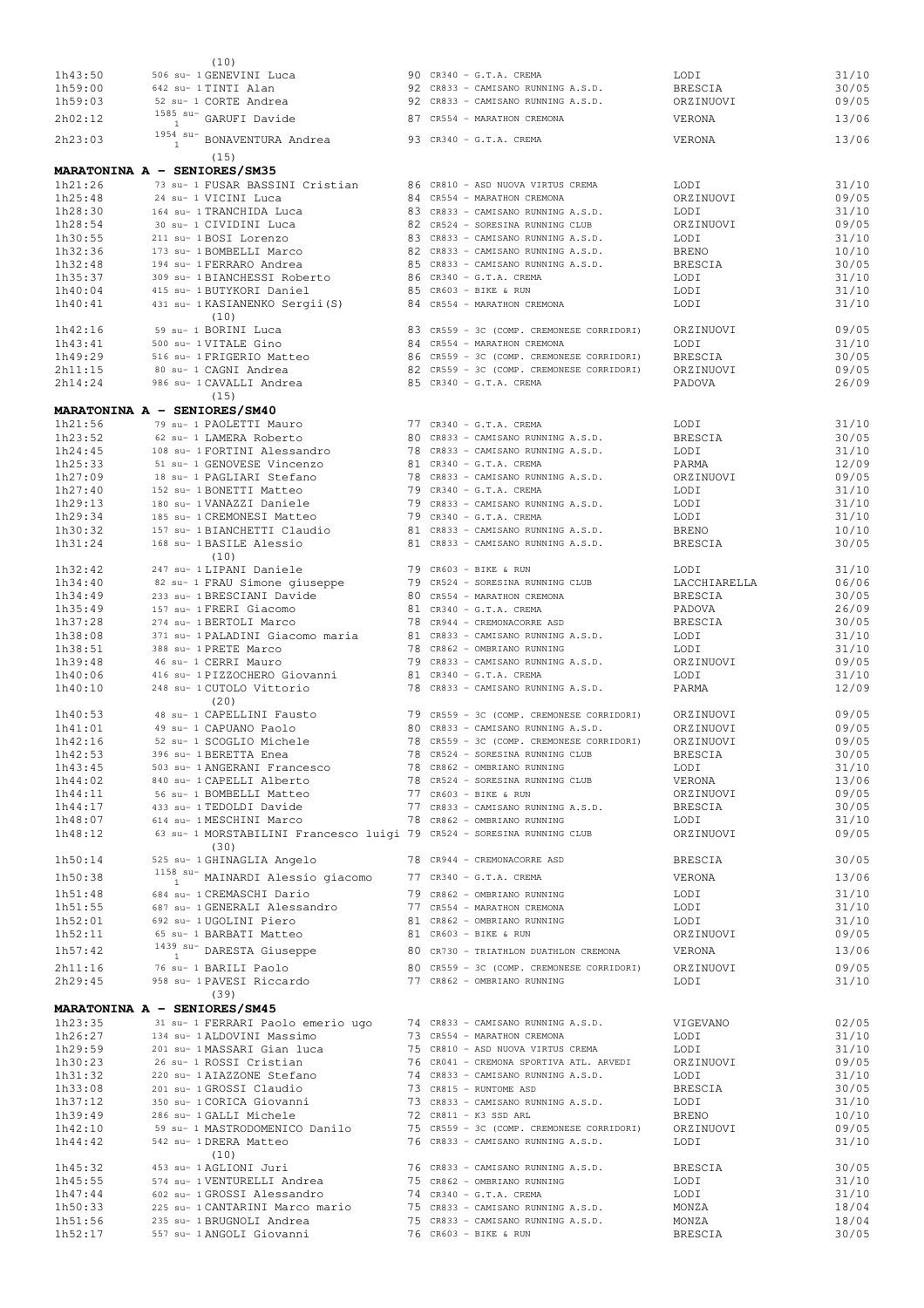| 1h52:43            |                | 79 su- 1 TEDOLDI Mauro maria                            |  | 73 CR833 - CAMISANO RUNNING A.S.D.                                       | ORZINUOVI          | 09/05          |
|--------------------|----------------|---------------------------------------------------------|--|--------------------------------------------------------------------------|--------------------|----------------|
| 1h56:17            |                | 779 su- 1 MARCONI Andrea                                |  | 75 CR603 - BIKE & RUN                                                    | LODI               | 31/10          |
| 1h59:19            |                | 89 su- 1 GEROLDI Riccardo                               |  | 73 CR559 - 3C (COMP. CREMONESE CORRIDORI)                                | ORZINUOVI          | 09/05          |
| 2h05:03            |                | 94 su- 1 MALINVERNO Giuliano<br>(20)                    |  | 76 CR944 - CREMONACORRE ASD                                              | ORZINUOVI          | 09/05          |
| 2h06:41            |                | 281 su- 1 CAROSI Marco                                  |  | 72 CR833 - CAMISANO RUNNING A.S.D.                                       | MONZA              | 18/04          |
| 2h13:31            | $\overline{1}$ | $^{1833}$ $^{\mathrm{su-}}$ BELLARDI Marco              |  | 72 CR554 - MARATHON CREMONA                                              | VERONA             | 13/06          |
| 2h24:03            |                | 95 su- 1 CARASSAI Andrea                                |  | 76 CR559 - 3C (COMP. CREMONESE CORRIDORI)                                | ORZINUOVI          | 09/05          |
|                    |                | (23)<br>MARATONINA A - SENIORES/SM50                    |  |                                                                          |                    |                |
| 1h21:30            |                | 89 su- 1 BETTINELLI Angelo marco                        |  | 68 CR833 - CAMISANO RUNNING A.S.D.                                       | VERONA             | 13/06          |
| 1h25:33            |                | 80 su- 1 ATTIMONELLI Maurizio                           |  | 69 CR554 - MARATHON CREMONA                                              | <b>BRESCIA</b>     | 30/05          |
| 1h28:31            |                | 15 su- 1 CAVALLERI Simone                               |  | 71 CR733 - TRIATHLON CREMONA STRADIVARI S                                | ORZINUOVI          | 09/05          |
| 1h28:43            |                | 69 su- 1 PILONI Riccardo                                |  | 68 CR833 - CAMISANO RUNNING A.S.D.                                       | PADOVA             | 26/09          |
| 1h28:45            |                | 123 su- 1 MICHELI Alessandro                            |  | 68 CR418 - CREMONA RUNNERS CLUB                                          | <b>BRESCIA</b>     | 30/05          |
| 1h29:21            |                | 43 su- 1 BRIGATI Alessandro                             |  | 69 CR554 - MARATHON CREMONA                                              | LACCHIARELLA       | 06/06          |
| 1h32:20            |                | 24 su- 1 MOROSATO Stefano                               |  | 67 CR730 - TRIATHLON DUATHLON CREMONA                                    | ORZINUOVI          | 09/05          |
| 1h33:12            |                | 261 su- 1 MIRAGOLI Massimo                              |  | 70 CR603 - BIKE & RUN                                                    | LODI               | 31/10          |
| 1h35:25            |                | 241 su- 1 MILANESI Mario                                |  | 68 CR833 - CAMISANO RUNNING A.S.D.                                       | BRESCIA            | 30/05          |
| 1h36:01            |                | 252 su- 1 BOLZONI Rinaldo oreste<br>(10)                |  | 67 CR810 - ASD NUOVA VIRTUS CREMA                                        | <b>BRESCIA</b>     | 30/05          |
| 1h37:47            |                | 38 su- 1 BODINI Christian                               |  | 71 CR554 - MARATHON CREMONA                                              | ORZINUOVI          | 09/05          |
| 1h38:30            |                | 41 su- 1 BORELLA Ermanno                                |  | 71 CR833 - CAMISANO RUNNING A.S.D.                                       | ORZINUOVI          | 09/05          |
| 1h38:41            |                | 331 su- 1 TOSETTI Gianluca                              |  | 70 CR340 - G.T.A. CREMA                                                  | <b>JESOLO</b>      | 26/06          |
| 1h38:51            |                | 42 su- 1 DELL'ONORE Eusebio                             |  | 68 CR833 - CAMISANO RUNNING A.S.D.                                       | ORZINUOVI          | 09/05          |
| 1h40:24            |                | 343 su- 1 GHISANI Renato                                |  | 70 CR733 - TRIATHLON CREMONA STRADIVARI S                                | <b>BRESCIA</b>     | 30/05          |
| 1h41:09            |                | 302 su- 1 STABILE Luca                                  |  | 69 CR833 - CAMISANO RUNNING A.S.D.                                       | <b>BRENO</b>       | 10/10          |
| 1h43:38            |                | 498 su- 1 ROLANO Dario                                  |  | 69 CR524 - SORESINA RUNNING CLUB                                         | LODI               | 31/10          |
| 1h44:44            |                | 543 su- 1 TERZI Giorgio                                 |  | 71 CR833 - CAMISANO RUNNING A.S.D.                                       | LODI               | 31/10          |
| 1h44:49            |                | 60 su- 1 POZZI Daniele                                  |  | 67 CR554 - MARATHON CREMONA                                              | ORZINUOVI          | 09/05          |
| 1h45:48            |                | 567 su- 1 MIRAGOLI Mirko                                |  | 69 CR862 - OMBRIANO RUNNING                                              | LODI               | 31/10          |
|                    |                | (20)                                                    |  |                                                                          |                    |                |
| 1h46:53            |                | 589 su- 1DACCO' Marco                                   |  | 70 CR833 - CAMISANO RUNNING A.S.D.                                       | LODI               | 31/10          |
| 1h48:34            |                | 627 su- 1 TOSINI Tiziano                                |  | 70 CR733 - TRIATHLON CREMONA STRADIVARI S                                | LODI               | 31/10          |
| 1h49:42            |                | 656 su- 1 BIANCHETTI Danilo                             |  | 70 CR833 - CAMISANO RUNNING A.S.D.                                       | LODI               | 31/10          |
| 1h55:37            |                | 78 su- 1 GIANA Emilio                                   |  | 69 CR833 - CAMISANO RUNNING A.S.D.                                       | ORZINUOVI          | 09/05          |
| 1h57:23            |                | 82 su- 1 CIGOLI Sergio                                  |  | 70 CR554 - MARATHON CREMONA                                              | ORZINUOVI          | 09/05          |
| 1h59:00            |                | 641 su- 1 TINTI Mario quido                             |  | 71 CR833 - CAMISANO RUNNING A.S.D.                                       | <b>BRESCIA</b>     | 30/05          |
| 2h06:09            |                | $1691$ su- SUSTA Claudio                                |  | 69 CR733 - TRIATHLON CREMONA STRADIVARI S                                | VERONA             | 13/06          |
| 2h07:19            |                | 88 su- 1 CUTOLO Federico                                |  | 71 CR862 - OMBRIANO RUNNING                                              | ORZINUOVI          | 09/05          |
| 2h08:10            |                | $1742$ su- BUSSI Maurizio                               |  | 70 CR833 - CAMISANO RUNNING A.S.D.                                       | VERONA             | 13/06          |
| 2h16:03            |                | 661 su- 1 GENERALI Alberto<br>(30)                      |  | 67 CR559 - 3C (COMP. CREMONESE CORRIDORI)                                | VERBANIA           | 19/06          |
| 2h16:41            |                | 91 su- 1 FRITTOLI Paolo                                 |  | 67 CR554 - MARATHON CREMONA                                              | ORZINUOVI          | 09/05          |
| 2h25:58            |                | 94 su- 1 KOENIG Laurent serge                           |  | 69 CR554 - MARATHON CREMONA                                              | ORZINUOVI          | 09/05          |
|                    |                | (32)                                                    |  |                                                                          |                    |                |
|                    |                | MARATONINA A - SENIORES/SM55                            |  |                                                                          |                    |                |
| 1h26:14            |                | 118 su- 1 GOZZI Giampaolo                               |  | 62 CR898 - ASD RIVAROLO DEL RE                                           | TRECATE            | 21/02          |
| 1h30:04            |                | 203 su- 1 RICCI Walter                                  |  | 65 CR340 - G.T.A. CREMA                                                  | LODI               | 31/10          |
| 1h32:16            |                | 14 su- 1 DEGANI Lorenzo                                 |  | 63 CR833 - CAMISANO RUNNING A.S.D.                                       | ORZINUOVI          | 09/05          |
| 1h32:52            |                | 249 su- 1 MORONI Flavio                                 |  | 66 CR833 - CAMISANO RUNNING A.S.D.                                       | LODI               | 31/10          |
| 1h33:56            |                | 18 su- 1 PLIZZARI Umberto                               |  | 66 CR524 - SORESINA RUNNING CLUB                                         | ORZINUOVI          | 09/05          |
| 1h35:39            |                | 310 su- 1 FERRARIO Federico                             |  | 66 CR833 - CAMISANO RUNNING A.S.D.                                       | LODI               | 31/10          |
| 1h41:33            |                | 307 su- 1 GALLI Paolo mario                             |  | 66 CR833 - CAMISANO RUNNING A.S.D.                                       | BRENO              | 10/10          |
| 1h48:36<br>1h51:04 |                | 393 su- 1 PILONI Fulvio angelo                          |  | 63 CR833 - CAMISANO RUNNING A.S.D.<br>66 CR833 - CAMISANO RUNNING A.S.D. | <b>BRENO</b>       | 10/10          |
| 1h52:43            |                | 435 su- 1 ROMANENGHI Roberto<br>40 su- 1 TEDOLDI Angelo |  | 65 CR833 - CAMISANO RUNNING A.S.D.                                       | BRENO<br>ORZINUOVI | 10/10<br>09/05 |
| 1h58:36            |                | (10)<br>507 su- 1 FRIGENI Massimo                       |  | 65 CR833 - CAMISANO RUNNING A.S.D.                                       | BRENO              | 10/10          |
|                    |                | 694 su- 1 SPADA Maurizio                                |  | 62 CR833 - CAMISANO RUNNING A.S.D.                                       | BRESCIA            |                |
| 2h06:12<br>2h07:46 |                | 599 su- 1 POLI Giovanni                                 |  | 63 CR730 - TRIATHLON DUATHLON CREMONA                                    | VERBANIA           | 30/05<br>19/06 |
| 2h08:04            |                | 557 su- 1 FONTANA Evasio claudio                        |  | 65 CR833 - CAMISANO RUNNING A.S.D.                                       | <b>BRENO</b>       | 10/10          |
| 2h11:28            |                | 55 su- 1 PASSONI Lorenzo                                |  | 65 CR554 - MARATHON CREMONA                                              | ORZINUOVI          | 09/05          |
| 2h13:05            |                | 928 su- 1 SALVITTI Gian pietro                          |  | 65 CR833 - CAMISANO RUNNING A.S.D.                                       | LODI               | 31/10          |
| 2h13:31            |                | 56 su- 1 VETERE Salvatore agostino 62 CR842 - TEAM K2   |  |                                                                          | ORZINUOVI          | 09/05          |
| 2h15:29            |                | 730 su- 1 ZANETTI Giuliano                              |  | 64 CR833 - CAMISANO RUNNING A.S.D.                                       | BRESCIA            | 30/05          |
| 2h24:01            |                | 58 su- 1 MARINO Antonio                                 |  | 66 CR559 - 3C (COMP. CREMONESE CORRIDORI)                                | ORZINUOVI          | 09/05          |
|                    |                | (19)                                                    |  |                                                                          |                    |                |
|                    |                | MARATONINA A - SENIORES/SM60                            |  |                                                                          |                    |                |
| 1h33:04            |                | 254 su- 1 RIBONI Agostino                               |  | $61$ CR603 - BIKE & RUN                                                  | LODI               | 31/10          |
| 1h33:33            |                | 274 su- 1 CHIAPPARINI Ivo                               |  | 59 CR833 - CAMISANO RUNNING A.S.D.                                       | LODI               | 31/10          |
| 1h41:20            |                | 443 su- 1 BONAVENTURA Giuseppe                          |  | 59 CR340 - G.T.A. CREMA                                                  | LODI               | 31/10          |
| 1h47:34            |                | 598 su- 1 BARNABO' Francesco                            |  | 60 CR833 - CAMISANO RUNNING A.S.D.                                       | LODI               | 31/10          |
| 1h48:43            |                | $1077$ su- VICINI Ervano                                |  | 58 CR554 - MARATHON CREMONA                                              | VERONA             | 13/06          |
| 1h54:50            |                | 13 su- 1 MALANCA Roberto                                |  | 60 CR730 - TRIATHLON DUATHLON CREMONA                                    | ORZINUOVI          | 09/05          |
| 1h58:06            |                | 479 su- 1 SIENA Luigi                                   |  | 61 CR730 - TRIATHLON DUATHLON CREMONA                                    | VERBANIA           | 19/06          |
| 2h05:17            |                | 879 su- 1 LUCCHERINI Roberto primo                      |  | 57 CR559 - 3C (COMP. CREMONESE CORRIDORI)                                | LODI               | 31/10          |
| 2h07:32            |                | 20 su- 1 GERELLI Ivano                                  |  | 58 CR554 - MARATHON CREMONA                                              | ORZINUOVI          | 09/05          |
|                    |                | (9)                                                     |  |                                                                          |                    |                |
|                    |                | MARATONINA A - SENIORES/SM65                            |  |                                                                          |                    |                |
| 1h44:13            |                | 851 su- 1 SUSCA Giovanni battista                       |  | 56 CR833 - CAMISANO RUNNING A.S.D.                                       | VERONA             | 13/06          |
| 2h38:25            |                | 990 su- 1 VICINI Gianfranco<br>(2)                      |  | 54 CR554 - MARATHON CREMONA                                              | LODI               | 31/10          |
|                    |                | MARATONINA A - SENIORES/SM70                            |  |                                                                          |                    |                |
| 1h41:30            |                | 265 su- 1 MAIANTI Alessandro                            |  | 51 CR554 - MARATHON CREMONA                                              | PARMA              | 12/09          |
|                    |                | (1)                                                     |  |                                                                          |                    |                |
|                    |                | CORSA KM 100 STRADA - SENIORES/SM35                     |  |                                                                          |                    |                |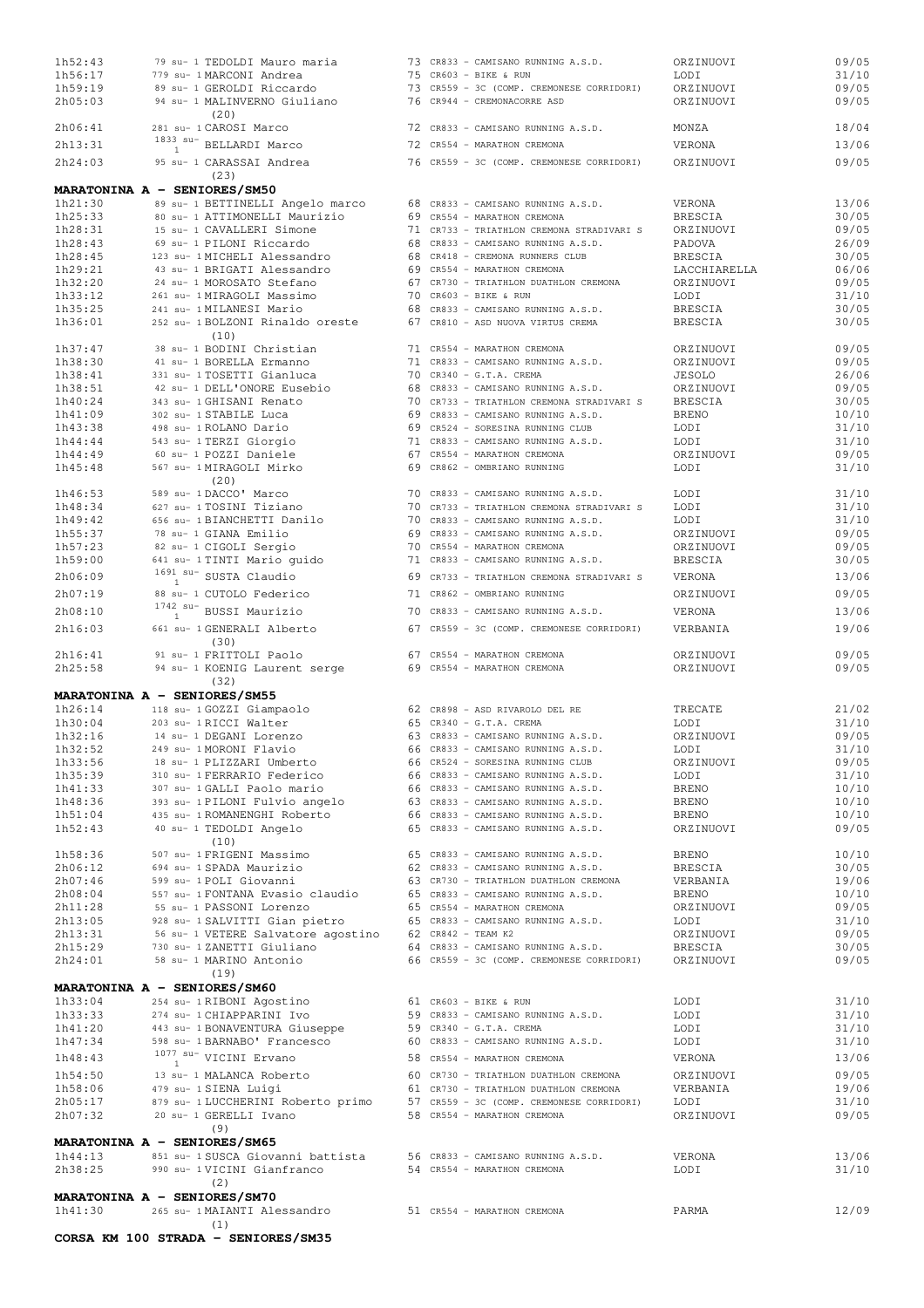| 11h28:57                 |  | 15 su- 1 BORINI Luca                                                       |  | 83 CR559 - 3C (COMP. CREMONESE CORRIDORI)                                              | IMOLA                          | 22/05          |
|--------------------------|--|----------------------------------------------------------------------------|--|----------------------------------------------------------------------------------------|--------------------------------|----------------|
|                          |  | (1)                                                                        |  |                                                                                        |                                |                |
| 9h16:30                  |  | CORSA KM 100 STRADA - SENIORES/SM40<br>6 su- 1 PAGLIARI Stefano            |  | 78 CR833 - CAMISANO RUNNING A.S.D.                                                     | IMOLA                          | 22/05          |
| 9h40:33                  |  | 11 su- 1 CARAFFA Mirco                                                     |  | 77 CR559 - 3C (COMP. CREMONESE CORRIDORI)                                              | IMOLA                          | 22/05          |
| 10h30:53                 |  | 14 su- 1 FEROLDI Simone                                                    |  | 77 CR559 - 3C (COMP. CREMONESE CORRIDORI)                                              | IMOLA                          | 22/05          |
|                          |  | (3)                                                                        |  |                                                                                        |                                |                |
|                          |  | CORSA KM 100 STRADA - SENIORES/SM45                                        |  |                                                                                        |                                |                |
| 11h41:50                 |  | 20 su- 1 VAIRANI Armando mario                                             |  | 73 CR810 - ASD NUOVA VIRTUS CREMA                                                      | IMOLA                          | 22/05          |
|                          |  | (1)                                                                        |  |                                                                                        |                                |                |
| 10h32:54                 |  | CORSA KM 100 STRADA - SENIORES/SM55<br>8 su- 1 DEGANI Lorenzo              |  | 63 CR833 - CAMISANO RUNNING A.S.D.                                                     | IMOLA                          | 22/05          |
|                          |  | (1)                                                                        |  |                                                                                        |                                |                |
| VORTEX - ESORDIENTI F 10 |  |                                                                            |  |                                                                                        |                                |                |
| 15.80                    |  | 1 se- 1 BARBIERI Giorgia                                                   |  | 11 CR041 - CREMONA SPORTIVA ATL. ARVEDI                                                | CREMONA                        | 30/05          |
| 11.40                    |  | 2 se- 1 GERELLI Agata                                                      |  | 10 CR041 - CREMONA SPORTIVA ATL. ARVEDI                                                | CREMONA                        | 30/05          |
| 8.60                     |  | 3 se- 1 VOLPI Alessia                                                      |  | 11 CR041 - CREMONA SPORTIVA ATL. ARVEDI                                                | CREMONA                        | 30/05          |
| 7.60                     |  | 4 se- 1 MANCA Alessia<br>(4)                                               |  | 10 CR041 - CREMONA SPORTIVA ATL. ARVEDI                                                | CREMONA                        | 30/05          |
| VORTEX - ESORDIENTI F 5  |  |                                                                            |  |                                                                                        |                                |                |
| 6.60                     |  | 1 se- 1 BONETTI Camilla                                                    |  | 14 CR041 - CREMONA SPORTIVA ATL. ARVEDI                                                | CREMONA                        | 30/05          |
| 6.00                     |  | 2 se- 1 COMPIANI Anna                                                      |  | 14 CR041 - CREMONA SPORTIVA ATL. ARVEDI                                                | CREMONA                        | 30/05          |
| 5.20                     |  | 3 se- 1 FIORDALICE Emma sara                                               |  | 14 CR041 - CREMONA SPORTIVA ATL. ARVEDI                                                | CREMONA                        | 30/05          |
| 3.80                     |  | 4 se- 1 LADOGANA Aurora                                                    |  | 14 CR041 - CREMONA SPORTIVA ATL. ARVEDI                                                | CREMONA                        | 30/05          |
| VORTEX - ESORDIENTI F 8  |  | (4)                                                                        |  |                                                                                        |                                |                |
| 10.60                    |  | 1 se- 1 BERTONI Lucia                                                      |  | 12 CR041 - CREMONA SPORTIVA ATL. ARVEDI                                                | CREMONA                        | 30/05          |
| 8.60                     |  | 2 se- 1 POLITI Iris                                                        |  | 13 CR041 - CREMONA SPORTIVA ATL. ARVEDI                                                | CREMONA                        | 30/05          |
| 6.60                     |  | 3 se- 1 PILLITTERI Marta                                                   |  | 13 CR041 - CREMONA SPORTIVA ATL. ARVEDI                                                | CREMONA                        | 30/05          |
| 5.40                     |  | 4 se- 1 AMADORI Mia                                                        |  | 13 CR041 - CREMONA SPORTIVA ATL. ARVEDI                                                | CREMONA                        | 30/05          |
| 5.20                     |  | 5 se- 1 DE LUCA Gaia                                                       |  | 12 CR041 - CREMONA SPORTIVA ATL. ARVEDI                                                | CREMONA                        | 30/05          |
| VORTEX - ESORDIENTI M 10 |  | (5)                                                                        |  |                                                                                        |                                |                |
| 28.40                    |  | 1 se- 1 BATTOCLETTI Simone                                                 |  | 10 CR041 - CREMONA SPORTIVA ATL. ARVEDI                                                | CREMONA                        | 30/05          |
| 27.00                    |  | 2 se- 1 DIOTTI Mirko                                                       |  | 10 CR041 - CREMONA SPORTIVA ATL. ARVEDI                                                | CREMONA                        | 30/05          |
| 24.00                    |  | 3 se- 1 VACCHELLI Nicolo'                                                  |  | 10 CR041 - CREMONA SPORTIVA ATL. ARVEDI                                                | CREMONA                        | 30/05          |
| 22.40                    |  | 6 se- 1 DAMIANI Mattia                                                     |  | 10 CR041 - CREMONA SPORTIVA ATL. ARVEDI                                                | CREMONA                        | 30/05          |
| 22.40<br>19.80           |  | 5 se- 1 DAMIANI Mirco                                                      |  | 10 CR041 - CREMONA SPORTIVA ATL. ARVEDI<br>10 CR041 - CREMONA SPORTIVA ATL. ARVEDI     | CREMONA                        | 30/05          |
| 19.40                    |  | 7 se- 1 BOIOCCHI Pietro<br>8 se- 1 BERTOLETTI Lorenzo                      |  | 10 CR041 - CREMONA SPORTIVA ATL. ARVEDI                                                | CREMONA<br>CREMONA             | 30/05<br>30/05 |
| 16.00                    |  | 10 se- 1 STRUZZI Daniele                                                   |  | 11 CR041 - CREMONA SPORTIVA ATL. ARVEDI                                                | CREMONA                        | 30/05          |
| 15.40                    |  | 11 se- 1 BERTONI Carlo                                                     |  | 10 CR041 - CREMONA SPORTIVA ATL. ARVEDI                                                | CREMONA                        | 30/05          |
|                          |  | (9)                                                                        |  |                                                                                        |                                |                |
| VORTEX - ESORDIENTI M 5  |  |                                                                            |  |                                                                                        |                                |                |
| 11.80<br>11.70           |  | 1 se- 1 CHIARI Luca<br>2 se- 1 SCOLARI Andrea                              |  | 14 CR041 - CREMONA SPORTIVA ATL. ARVEDI<br>14 CR041 - CREMONA SPORTIVA ATL. ARVEDI     | CREMONA<br>CREMONA             | 30/05<br>30/05 |
| 8.20                     |  | 3 se- 1 QUINTO Andrea                                                      |  | 14 CR041 - CREMONA SPORTIVA ATL. ARVEDI                                                | CREMONA                        | 30/05          |
| 7.00                     |  | 4 se- 1 BODINI Fabio                                                       |  | 14 CR041 - CREMONA SPORTIVA ATL. ARVEDI                                                | CREMONA                        | 30/05          |
|                          |  | (4)                                                                        |  |                                                                                        |                                |                |
| VORTEX - ESORDIENTI M 8  |  |                                                                            |  |                                                                                        |                                |                |
| 14.40                    |  | 1 se- 1 CONTI Leonardo                                                     |  | 12 CR041 - CREMONA SPORTIVA ATL. ARVEDI                                                | CREMONA                        | 30/05          |
| 13.80<br>11.20           |  | 2 se- 1 COLLEONI Alessandro<br>3 se- 1 PERRONE Matteo                      |  | 12 CR041 - CREMONA SPORTIVA ATL. ARVEDI<br>13 CR041 - CREMONA SPORTIVA ATL. ARVEDI     | CREMONA<br>CREMONA             | 30/05<br>30/05 |
| 10.20                    |  | 4 se- 1 ROSSINI Luca                                                       |  | 13 CR041 - CREMONA SPORTIVA ATL. ARVEDI                                                | CREMONA                        | 30/05          |
| 10.00                    |  | 5 se- 1 CARAVELLI Pietro francesco 12 CR041 - CREMONA SPORTIVA ATL. ARVEDI |  |                                                                                        | CREMONA                        | 30/05          |
| 9.80                     |  | 6 se- 1 SANTI Gabriele                                                     |  | 12 CR041 - CREMONA SPORTIVA ATL. ARVEDI                                                | CREMONA                        | 30/05          |
| 8.90                     |  | 7 se- 1 BOIOCCHI Francesco                                                 |  | 12 CR041 - CREMONA SPORTIVA ATL. ARVEDI                                                | CREMONA                        | 30/05          |
| 7.60<br>6.80             |  | 8 se- 1 POLI Alessandro<br>9 se- 1 ANTONIOLI Gabriele                      |  | 12 CR041 - CREMONA SPORTIVA ATL. ARVEDI<br>13 CR041 - CREMONA SPORTIVA ATL. ARVEDI     | CREMONA<br>CREMONA             | 30/05<br>30/05 |
|                          |  | (9)                                                                        |  |                                                                                        |                                |                |
| VORTEX - RAGAZZE         |  |                                                                            |  |                                                                                        |                                |                |
| 31.40                    |  | 1 su- 1 BIANCHI Michela                                                    |  | 08 CR150 - ASD INTERFLUMINA E' PIU' POMI'                                              | CASALMAGGIORE                  | 26/05          |
| 27.92                    |  | 2 su- 1 GHEZZI Erica                                                       |  | 08 CR150 - ASD INTERFLUMINA E' PIU' POMI'                                              | CASALMAGGIORE                  | 26/05          |
| 27.60                    |  | $1$ su- $1$ BARA Hawa (S)                                                  |  | 08 CR150 - ASD INTERFLUMINA E' PIU' POMI'                                              | CASALMAGGIORE                  | 29/09          |
| 26.14<br>23.58           |  | 9 se- 1 BIONDOLILLO Cristina lia<br>3 su- 1 CORDOPATRI Lauryn              |  | 08 CR150 - ASD INTERFLUMINA E' PIU' POMI'<br>09 CR150 - ASD INTERFLUMINA E' PIU' POMI' | MILANO<br>CASALMAGGIORE        | 10/10<br>29/09 |
| 23.45                    |  | 5 su- 1 BOLDRINI Clarissa                                                  |  | 08 CR150 - ASD INTERFLUMINA E' PIU' POMI'                                              | CASALMAGGIORE                  | 26/05          |
| 20.97                    |  | 7 su- 1 SASSI Agata                                                        |  | 08 CR150 - ASD INTERFLUMINA E' PIU' POMI'                                              | CASALMAGGIORE                  | 26/05          |
| 20.20                    |  | 1 se- 1 PERRONE Serena                                                     |  | 09 CR041 - CREMONA SPORTIVA ATL. ARVEDI                                                | CREMONA                        | 30/05          |
| 18.60                    |  | 8 su- 1 PEZZINI Alice luisa                                                |  | 08 CR150 - ASD INTERFLUMINA E' PIU' POMI'                                              | CASALMAGGIORE                  | 26/05          |
| 17.35                    |  | 5 su- 1 BARATTI Veronica<br>(10)                                           |  | 09 CR150 - ASD INTERFLUMINA E' PIU' POMI'                                              | CASALMAGGIORE                  | 29/09          |
| 16.47                    |  | 10 su- 1 MANTOVANI Alice                                                   |  | 08 CR150 - ASD INTERFLUMINA E' PIU' POMI'                                              | CASALMAGGIORE                  | 26/05          |
| 16.33                    |  | 11 su- 1 SIMONI Irene                                                      |  | 09 CR150 - ASD INTERFLUMINA E' PIU' POMI'                                              | CASALMAGGIORE                  | 26/05          |
| 15.94                    |  | 12 su- 1 SPINELLI Chiara                                                   |  | 09 CR150 - ASD INTERFLUMINA E' PIU' POMI'                                              | CASALMAGGIORE                  | 26/05          |
| 15.60                    |  | 6 su- 1 BAGA Irene                                                         |  | 09 CR150 - ASD INTERFLUMINA E' PIU' POMI'                                              | CASALMAGGIORE                  | 29/09          |
| 14.60<br>13.74           |  | 2 se- 1 CERRI Emma<br>7 su- 1 POSCA Ilaria                                 |  | 09 CR041 - CREMONA SPORTIVA ATL. ARVEDI<br>09 CR150 - ASD INTERFLUMINA E' PIU' POMI'   | CREMONA<br>CASALMAGGIORE       | 30/05<br>29/09 |
| 13.27                    |  | 13 su- 1 ROSSETTI Noemi                                                    |  | 09 CR150 - ASD INTERFLUMINA E' PIU' POMI'                                              | CASALMAGGIORE                  | 26/05          |
| 13.05                    |  | 8 su- 1 BO Mariagiulia                                                     |  | 09 CR150 - ASD INTERFLUMINA E' PIU' POMI'                                              | CASALMAGGIORE                  | 29/09          |
| 12.88                    |  | 15 su- 1 BOLDRINI Laura                                                    |  | 09 CR150 - ASD INTERFLUMINA E' PIU' POMI'                                              | CASALMAGGIORE                  | 26/05          |
| 12.59                    |  | 9 su- 1 SHULI Ina (S)                                                      |  | 09 CR150 - ASD INTERFLUMINA E' PIU' POMI'                                              | CASALMAGGIORE                  | 29/09          |
|                          |  | (20)                                                                       |  |                                                                                        |                                |                |
| 12.29<br>12.21           |  | 16 su- 1 CASTELLI Aurora<br>11 su- 1 ARCARI Elisa                          |  | 08 CR150 - ASD INTERFLUMINA E' PIU' POMI'<br>09 CR150 - ASD INTERFLUMINA E' PIU' POMI' | CASALMAGGIORE<br>CASALMAGGIORE | 26/05<br>29/09 |
| 11.90                    |  | 3 se- 1 PILLITTERI Giulia                                                  |  | 09 CR041 - CREMONA SPORTIVA ATL. ARVEDI                                                | CREMONA                        | 30/05          |
| 11.20                    |  | 12 su- 1 VENDEMMIATI Giorgia                                               |  | 09 CR150 - ASD INTERFLUMINA E' PIU' POMI'                                              | CASALMAGGIORE                  | 29/09          |
| 10.98                    |  | 13 su- 1 TIZZI Cristiana                                                   |  | 09 CR150 - ASD INTERFLUMINA E' PIU' POMI'                                              | CASALMAGGIORE                  | 29/09          |
| 10.90                    |  | 4 se- 1 ALLODI Ginevra                                                     |  | 09 CR041 - CREMONA SPORTIVA ATL. ARVEDI                                                | CREMONA                        | 30/05          |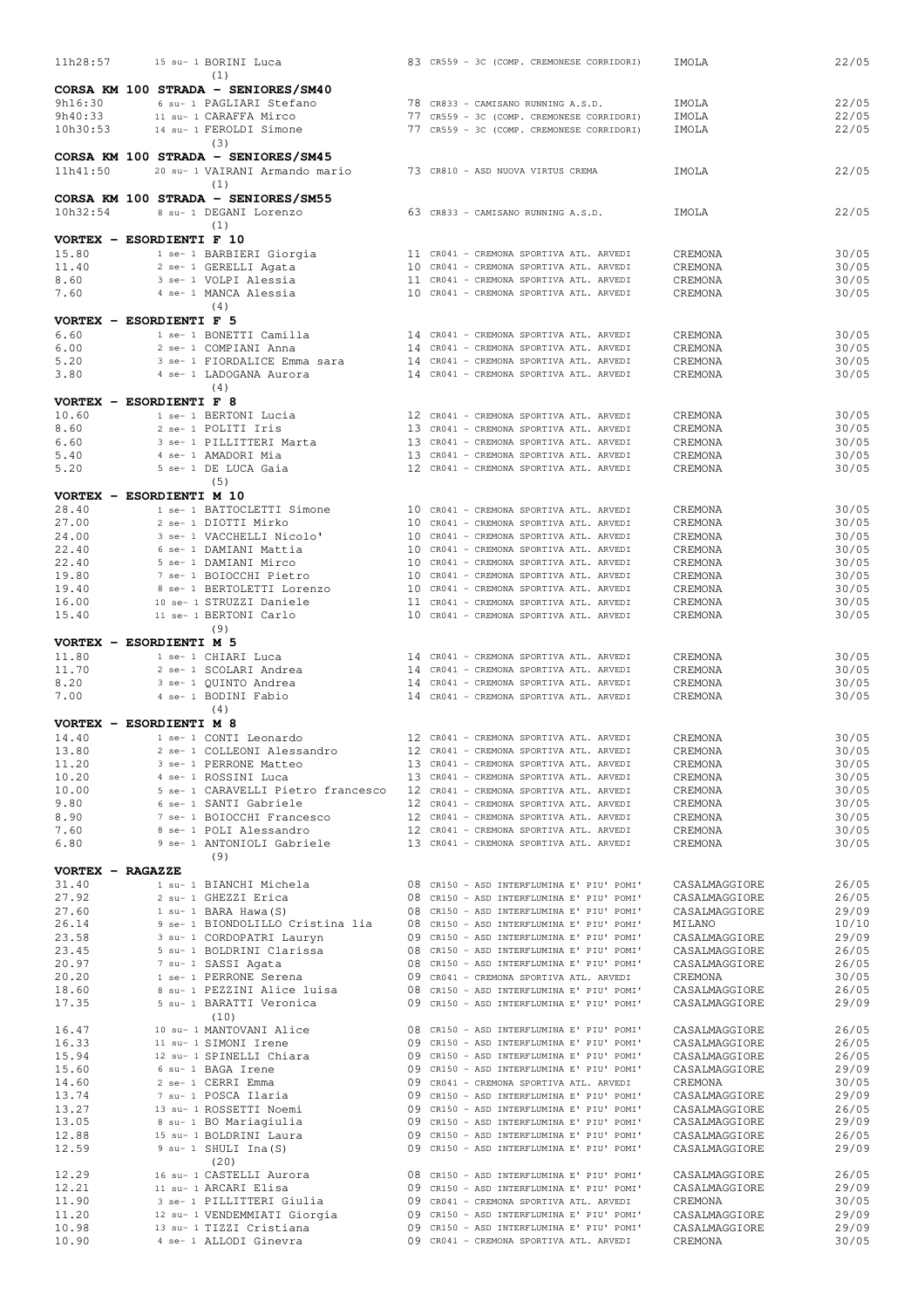|                          |  | (26)                                                                                                            |  |                                           |                                |                |
|--------------------------|--|-----------------------------------------------------------------------------------------------------------------|--|-------------------------------------------|--------------------------------|----------------|
| VORTEX - RAGAZZI         |  |                                                                                                                 |  |                                           |                                |                |
| 41.50                    |  | 1 su- 1 ZANI Alessio                                                                                            |  | 08 CR150 - ASD INTERFLUMINA E' PIU' POMI' | CASALMAGGIORE                  | 29/09          |
| 37.43                    |  | 4 su- 1 SOLIMEI Aurelio                                                                                         |  | 08 CR150 - ASD INTERFLUMINA E' PIU' POMI' | CASALMAGGIORE                  | 26/05          |
| 35.77                    |  | 5 su- 1 CONGIU Davide                                                                                           |  | 09 CR150 - ASD INTERFLUMINA E' PIU' POMI' | CASALMAGGIORE                  | 29/09          |
| 32.74                    |  | 7 su- 1 ROVERETI Alessio                                                                                        |  | 08 CR150 - ASD INTERFLUMINA E' PIU' POMI' | CASALMAGGIORE                  | 29/09          |
| 28.74                    |  | 9 su- 1 GRANDI Pietro                                                                                           |  | 09 CR150 - ASD INTERFLUMINA E' PIU' POMI' | CASALMAGGIORE                  | 29/09          |
| 28.30<br>27.38           |  | 12 se- 1 ADJEI SAKYI Emmanuel ntim(S) 09 CR150 - ASD INTERFLUMINA E' PIU' POMI'                                 |  | 09 CR041 - CREMONA SPORTIVA ATL. ARVEDI   | MILANO                         | 10/10          |
| 25.46                    |  | 11 su- 1 MONFREDINI Matteo<br>11 su- 1 SANNI Elia                                                               |  | 08 CR150 - ASD INTERFLUMINA E' PIU' POMI' | CASALMAGGIORE<br>CASALMAGGIORE | 29/09<br>26/05 |
| 23.70                    |  | 1 se- 1 STRUZZI Francesco                                                                                       |  | 08 CR041 - CREMONA SPORTIVA ATL. ARVEDI   | CREMONA                        | 30/05          |
| 23.60                    |  | 2 se- 1 FERRARI Matteo                                                                                          |  | 08 CR041 - CREMONA SPORTIVA ATL. ARVEDI   | CREMONA                        | 30/05          |
|                          |  | (10)                                                                                                            |  |                                           |                                |                |
| 23.36                    |  | 12 su- 1 MURA Manuel                                                                                            |  | 08 CR150 - ASD INTERFLUMINA E' PIU' POMI' | CASALMAGGIORE                  | 26/05          |
| 21.29                    |  | 12 su- 1 SUCCI Michele                                                                                          |  | 09 CR150 - ASD INTERFLUMINA E' PIU' POMI' | CASALMAGGIORE                  | 29/09          |
| 21.03                    |  | 13 su- 1 MANTOVANI Mattia                                                                                       |  | 09 CR150 - ASD INTERFLUMINA E' PIU' POMI' | CASALMAGGIORE                  | 29/09          |
| 20.20                    |  | 3 se- 1 CHIAPPANI Cristian                                                                                      |  | 09 CR041 - CREMONA SPORTIVA ATL. ARVEDI   | CREMONA                        | 30/05          |
| 18.70                    |  | 4 se- 1 CERRI Sebastiano                                                                                        |  | 09 CR041 - CREMONA SPORTIVA ATL. ARVEDI   | CREMONA                        | 30/05          |
| 17.99                    |  | 14 su- 1 MANGONI Riccardo                                                                                       |  | 09 CR150 - ASD INTERFLUMINA E' PIU' POMI' | CASALMAGGIORE                  | 29/09          |
| 17.70                    |  | 15 su- 1 SIMONETTO Luca                                                                                         |  | 08 CR150 - ASD INTERFLUMINA E' PIU' POMI' | CASALMAGGIORE                  | 29/09          |
| 9.94                     |  | 18 su- 1 SARZI AMADE' Manuel                                                                                    |  | 09 CR150 - ASD INTERFLUMINA E' PIU' POMI' | CASALMAGGIORE                  | 26/05          |
|                          |  | (18)                                                                                                            |  |                                           |                                |                |
| 12:00.98                 |  | STAFFETTA 3 X 1000 - CADETTE<br>3 su- 1 DI DIO CF, AMADINI CF, STORTI CF CR150 - ASD INTERFLUMINA E' PIU' POMI' |  |                                           |                                | 05/10          |
|                          |  | (1)                                                                                                             |  |                                           | CASALMAGGIORE                  |                |
|                          |  | STAFFETTA 3 X 1000 - CADETTI                                                                                    |  |                                           |                                |                |
| 8:53.56                  |  | 2 su- 1 ALDROVANDI CM, MARCHIORI CM, MIGLIO CM                                                                  |  | CR150 - ASD INTERFLUMINA E' PIU' POMI'    | CASALMAGGIORE                  | 05/10          |
|                          |  | (1)                                                                                                             |  |                                           |                                |                |
|                          |  | MARATONINA B - SENIORES/SM45                                                                                    |  |                                           |                                |                |
| 1h27:23                  |  | 40 su- 1 MARIOTTI Gianluca                                                                                      |  | 74 CR554 - MARATHON CREMONA               | CESENATICO                     | 12/09          |
|                          |  | (1)                                                                                                             |  |                                           |                                |                |
|                          |  | DECATHLON ALLIEVI - ALLIEVI                                                                                     |  |                                           |                                |                |
| 4263                     |  | 13 su- 1 MONFRINI Francesco                                                                                     |  | 05 CR810 - ASD NUOVA VIRTUS CREMA         | BOISSANO                       | 06/06          |
|                          |  | (1)                                                                                                             |  |                                           |                                |                |
|                          |  | CORSA KM 5 STRADA - SENIORES/SM40                                                                               |  |                                           |                                |                |
| 18:56                    |  | 20 su- 1 ZANONI Matteo                                                                                          |  | 77 CR041 - CREMONA SPORTIVA ATL. ARVEDI   | CANEGRATE                      | 01/07          |
|                          |  | (1)                                                                                                             |  |                                           |                                |                |
| DISCO KG 1,000 - ALLIEVE |  |                                                                                                                 |  |                                           |                                |                |
| 16.00                    |  | 10 su- 1 EL ORCHI Yasmine                                                                                       |  | 05 CR150 - ASD INTERFLUMINA E' PIU' POMI' | FIRENZE                        | 26/09          |
|                          |  | (1)                                                                                                             |  |                                           |                                |                |
| DISCO KG 1,000 - CADETTE |  |                                                                                                                 |  |                                           |                                |                |
| 26.26                    |  | 2 su- 1 BOLDRINI Melissa                                                                                        |  | 07 CR150 - ASD INTERFLUMINA E' PIU' POMI' | CLUSONE                        | 17/10          |
| 25.95                    |  | 1 su- 1 ARCARI Angelica                                                                                         |  | 06 CR150 - ASD INTERFLUMINA E' PIU' POMI' | MANTOVA                        | 29/05          |
| 19.61                    |  | 3 su- 1 SGARZI Alice                                                                                            |  | 07 CR041 - CREMONA SPORTIVA ATL. ARVEDI   | CREMONA                        | 23/05          |
| 18.76                    |  | 6 su- 1 FONTANELLA Lara andrea                                                                                  |  | 06 CR152 - ATL. CASTELLEONE               | CHIARI                         | 30/05          |
| 15.91                    |  | 5 su- 1 CORINI Gaia                                                                                             |  | 06 CR041 - CREMONA SPORTIVA ATL. ARVEDI   | CREMONA                        | 23/05          |
|                          |  | (5)                                                                                                             |  |                                           |                                |                |
|                          |  | DISCO KG 1,000 - PROMESSE DONNE                                                                                 |  |                                           |                                |                |
| 29.98                    |  | 1 su- 1 OKEREKE Obianuju chiara                                                                                 |  | 99 CR041 - CREMONA SPORTIVA ATL. ARVEDI   | CREMONA                        | 23/05          |
| 29.38                    |  | 6 su- 1 FIAMENI Virginia                                                                                        |  | 00 CR041 - CREMONA SPORTIVA ATL. ARVEDI   | CREMONA                        | 02/06          |
|                          |  | (2)                                                                                                             |  |                                           |                                |                |
|                          |  | DISCO KG 1,000 - SENIORES DONNE                                                                                 |  |                                           |                                |                |
| 26.71                    |  | 7 su- 1 MORETTI Caterina                   97 CR041 - CREMONA SPORTIVA ATL. ARVEDI                              |  |                                           | CREMONA                        | 02/06          |
|                          |  | (1)                                                                                                             |  |                                           |                                |                |
| 25.23                    |  | DISCO KG 1,000 - SENIORES/SM70                                                                                  |  |                                           | CASALMAGGIORE                  |                |
|                          |  | 11 se- 1 DELLEDONNE Andrea                                                                                      |  | 49 CR554 - MARATHON CREMONA               |                                | 11/07          |
| DISCO KG 1,500 - ALLIEVI |  | (1)                                                                                                             |  |                                           |                                |                |
| 22.06                    |  | 13 su- 1 MONFRINI Francesco                                                                                     |  | 05 CR810 - ASD NUOVA VIRTUS CREMA         | BOISSANO                       | 06/06          |
|                          |  | (1)                                                                                                             |  |                                           |                                |                |
| DISCO KG 1,500 - CADETTI |  |                                                                                                                 |  |                                           |                                |                |
| 30.16                    |  | 1 su- 1 ROVERONI Marco                                                                                          |  | 06 CR150 - ASD INTERFLUMINA E' PIU' POMI' | CLUSONE                        | 16/10          |
| 27.30                    |  | 4 su- 1 CAGNI Matteo aaron 606 CR041 - CREMONA SPORTIVA ATL. ARVEDI                                             |  |                                           | COMO                           | 12/09          |
| 23.36                    |  | 1 su- 1 RENATI Davide                                                                                           |  | 06 CR041 - CREMONA SPORTIVA ATL. ARVEDI   | CREMONA                        | 23/05          |
| 18.42                    |  | 2 su- 1 NESPOLI Stefano                                                                                         |  | 06 CR041 - CREMONA SPORTIVA ATL. ARVEDI   | CREMONA                        | 23/05          |
| 17.83                    |  | 5 su- 1 ASSANDRI Denis                                                                                          |  | 07 CR150 - ASD INTERFLUMINA E' PIU' POMI' | CASALMAGGIORE                  | 04/09          |
|                          |  | (5)                                                                                                             |  |                                           |                                |                |
|                          |  | DISCO KG 1,750 - JUNIORES UOMINI                                                                                |  |                                           |                                |                |
| 36.61                    |  | 1 su- 1 ZOPPI Mattia                                                                                            |  | 02 CR041 - CREMONA SPORTIVA ATL. ARVEDI   | CREMONA                        | 23/05          |
| 35.41                    |  | 2 su- 1 BRIGHENTI Paolo                                                                                         |  | 02 CR041 - CREMONA SPORTIVA ATL. ARVEDI   | CREMONA                        | 23/05          |
|                          |  | (2)                                                                                                             |  |                                           |                                |                |
|                          |  | DISCO KG 2,000 - JUNIORES UOMINI                                                                                |  |                                           |                                |                |
| 35.22                    |  | 4 su- 1 ZOPPI Mattia                                                                                            |  | 02 CR041 - CREMONA SPORTIVA ATL. ARVEDI   | CREMONA                        | 11/07          |
|                          |  | (1)                                                                                                             |  |                                           |                                |                |
|                          |  | GIAVELLOTTO GR 400 - CADETTE                                                                                    |  |                                           |                                |                |
| 30.49                    |  | 3 su- 1 INVERNIZZI Gloria 600 06 CR150 - ASD INTERFLUMINA E' PIU' POMI'                                         |  |                                           | CASALMAGGIORE                  | 11/04          |
| 25.72                    |  | 1 su- 1 FONTANELLA Lara andrea                                                                                  |  | 06 CR152 - ATL. CASTELLEONE               | CREMONA                        | 23/05          |
| 19.35                    |  | 14 su- 1 PEZZANI Maia                                                                                           |  | 07 CR150 - ASD INTERFLUMINA E' PIU' POMI' | CLUSONE                        | 17/10          |
| 18.84                    |  | 2 su- 1 CORINI Gaia                                                                                             |  | 06 CR041 - CREMONA SPORTIVA ATL. ARVEDI   | CREMONA                        | 23/05          |
| 17.34                    |  | 3 su- 1 SGARZI Alice                                                                                            |  | 07 CR041 - CREMONA SPORTIVA ATL. ARVEDI   | CREMONA                        | 23/05          |
| 16.73                    |  | 7 su- 1 BOTTARI Angelica                                                                                        |  | 06 CR810 - ASD NUOVA VIRTUS CREMA         | CASALMAGGIORE                  | 11/04          |
|                          |  | (6)                                                                                                             |  |                                           |                                |                |
|                          |  | GIAVELLOTTO GR 500 - ALLIEVE                                                                                    |  |                                           |                                | 08/05          |
| 33.91                    |  | 2 su- 1 SCHIROLI Paola<br>(1)                                                                                   |  | 05 CR150 - ASD INTERFLUMINA E' PIU' POMI' | MANTOVA                        |                |
|                          |  | GIAVELLOTTO GR 600 - CADETTI                                                                                    |  |                                           |                                |                |
| 30.12                    |  | 1 su- 1 RENATI Davide                                                                                           |  | 06 CR041 - CREMONA SPORTIVA ATL. ARVEDI   | CREMONA                        | 23/05          |
| 27.58                    |  | 11 su- 1 CAGNI Matteo aaron                                                                                     |  | 06 CR041 - CREMONA SPORTIVA ATL. ARVEDI   | MILANO                         | 10/10          |
|                          |  |                                                                                                                 |  |                                           |                                |                |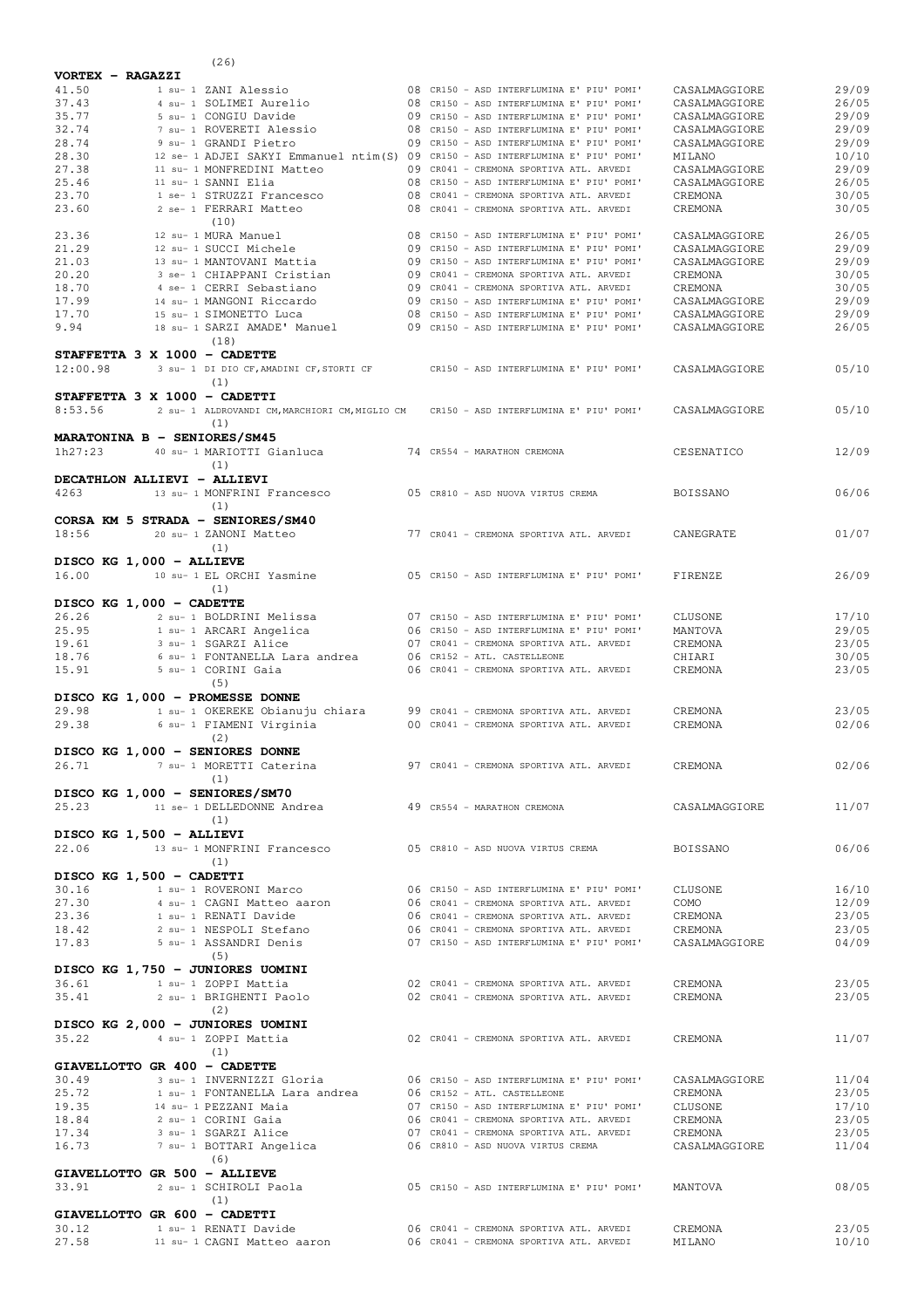| 20.00                                 | 2 su- 1 NESPOLI Stefano<br>(3)                                       |    | 06 CR041 - CREMONA SPORTIVA ATL. ARVEDI                                                | CREMONA                        | 23/05          |
|---------------------------------------|----------------------------------------------------------------------|----|----------------------------------------------------------------------------------------|--------------------------------|----------------|
|                                       | GIAVELLOTTO GR 600 - PROMESSE DONNE                                  |    |                                                                                        |                                |                |
| 29.26                                 | 2 su- 1 FIAMENI Virginia                                             |    | 00 CR041 - CREMONA SPORTIVA ATL. ARVEDI                                                | CREMONA                        | 02/06          |
|                                       | (1)<br>GIAVELLOTTO GR 600 - SENIORES DONNE                           |    |                                                                                        |                                |                |
| 28.02                                 | 4 su- 1 CHIMENTIN Giorgia alida                                      |    | 93 CR810 - ASD NUOVA VIRTUS CREMA                                                      | ROMANO DI LOMBARDIA            | 10/04          |
| 25.91                                 | 3 su- 1 MORETTI Caterina                                             |    | 97 CR041 - CREMONA SPORTIVA ATL. ARVEDI                                                | CREMONA                        | 02/06          |
| GIAVELLOTTO GR 700 - ALLIEVI          | (2)                                                                  |    |                                                                                        |                                |                |
| 32.71                                 | 4 su- 1 MONFRINI Francesco                                           |    | 05 CR810 - ASD NUOVA VIRTUS CREMA                                                      | <b>BRESCIA</b>                 | 02/10          |
|                                       | (1)                                                                  |    |                                                                                        |                                |                |
| 54.44                                 | GIAVELLOTTO GR 800 - JUNIORES UOMINI<br>1 su- 1 GARDANI Michael      |    | 02 CR041 - CREMONA SPORTIVA ATL. ARVEDI                                                | CREMONA                        | 10/04          |
| 53.04                                 | 4 su- 1 ZOPPI Mattia                                                 |    | 02 CR041 - CREMONA SPORTIVA ATL. ARVEDI                                                | MARIANO COMENSE                | 04/09          |
| 39.86                                 | 10 su- 1 BRIGHENTI Paolo                                             |    | 02 CR041 - CREMONA SPORTIVA ATL. ARVEDI                                                | MARIANO COMENSE                | 24/01          |
| 100 HS H 84-8.50 - ALLIEVE            | (3)                                                                  |    |                                                                                        |                                |                |
| 15.48                                 | 0.9 5 su- 1 ZANICHELLI Martina                                       |    | 04 CR150 - ASD INTERFLUMINA E' PIU' POMI'                                              | VITTORIO VENETO                | 06/06          |
|                                       | (1)                                                                  |    |                                                                                        |                                |                |
| 100 HS H $84-8.50$ - CADETTI<br>14.22 | -0.8 2 ba- 1 RENATI Davide                                           |    | 06 CR041 - CREMONA SPORTIVA ATL. ARVEDI                                                | <b>BRESCIA</b>                 | 18/09          |
| 14.37                                 | 0.5 4 se- 2 PENOTTI Emanuele                                         |    | 06 CR150 - ASD INTERFLUMINA E' PIU' POMI'                                              | MODENA                         | 06/06          |
| 15.89                                 | -1.5 1 se- 1 ROMANO Giuseppe                                         |    | 07 CR150 - ASD INTERFLUMINA E' PIU' POMI'                                              | CLUSONE                        | 16/10          |
|                                       | (3)<br>100 HS H 84-8.50 - JUNIORES DONNE                             |    |                                                                                        |                                |                |
| 14.89                                 | 2.5 5 ba- 3 VISIOLI Bethany                                          |    | 03 CR150 - ASD INTERFLUMINA E' PIU' POMI'                                              | GROSSETO                       | 12/06          |
|                                       | (1)                                                                  |    |                                                                                        |                                |                |
| 100 HS H 76-8.50 - ALLIEVE<br>14.35   | -0.7 1 fi- 2 ZANICHELLI Martina                                      |    | 04 CR150 - ASD INTERFLUMINA E' PIU' POMI'                                              | RIETI                          | 11/07          |
| 17.51                                 | -1.5 3 su- 1 SCHIROLI Paola                                          |    | 05 CR150 - ASD INTERFLUMINA E' PIU' POMI'                                              | RODENGO-SAIANO                 | 09/05          |
|                                       | (2)                                                                  |    |                                                                                        |                                |                |
| 60 HS H $60$ - RAGAZZE<br>10.01       | 1 se- 1 SASSI Agata                                                  |    | 08 CR150 - ASD INTERFLUMINA E' PIU' POMI'                                              | CREMA                          | 05/06          |
| 10.10                                 | 2 se- 1 BIONDOLILLO Cristina lia                                     |    | 08 CR150 - ASD INTERFLUMINA E' PIU' POMI'                                              | CREMA                          | 05/06          |
| 10.56                                 | 1 se- 2 BOLDRINI Clarissa                                            |    | 08 CR150 - ASD INTERFLUMINA E' PIU' POMI'                                              | CASALMAGGIORE                  | 26/05          |
| 10.68<br>10.70                        | 1 se- 2 CORDINI Erica<br>3 se- 1 PEZZINI Alice luisa                 |    | 08 CR810 - ASD NUOVA VIRTUS CREMA<br>08 CR150 - ASD INTERFLUMINA E' PIU' POMI'         | CREMA<br>CREMA                 | 05/06<br>05/06 |
| 11.19                                 | 3 se- 3 BARA Hawa (S)                                                |    | 08 CR150 - ASD INTERFLUMINA E' PIU' POMI'                                              | MILANO                         | 10/10          |
| 11.47                                 | 4 se- 1 FERRARI Viola                                                |    | 08 CR810 - ASD NUOVA VIRTUS CREMA                                                      | CREMA                          | 05/06          |
| 11.65<br>12.30                        | 2 se- 2 ZANIBONI Ilaria<br>5 se- 1 AGRICOLA Gloria                   |    | 08 CR041 - CREMONA SPORTIVA ATL. ARVEDI<br>08 CR810 - ASD NUOVA VIRTUS CREMA           | CREMA<br>CREMA                 | 05/06<br>05/06 |
| 12.32                                 | 3 se- 1 CORDOPATRI Lauryn                                            | 09 | CR150 - ASD INTERFLUMINA E' PIU' POMI'                                                 | CASALMAGGIORE                  | 26/05          |
| 12.34                                 | (10)<br>1 se- 5 GHEZZI Erica                                         |    | 08 CR150 - ASD INTERFLUMINA E' PIU' POMI'                                              | CASALMAGGIORE                  | 26/05          |
| 12.56                                 | 1 se- 1 POSCA Ilaria                                                 |    | 09 CR150 - ASD INTERFLUMINA E' PIU' POMI'                                              | CASALMAGGIORE                  | 29/09          |
| 12.60                                 | 1 se- 3 SIMONI Irene                                                 |    | 09 CR150 - ASD INTERFLUMINA E' PIU' POMI'                                              | CASALMAGGIORE                  | 29/09          |
| 12.70<br>12.72                        | 3 se- 2 DARESTA Martina<br>2 se- 3 BARATTI Veronica                  |    | 09 CR041 - CREMONA SPORTIVA ATL. ARVEDI<br>09 CR150 - ASD INTERFLUMINA E' PIU' POMI'   | CREMA<br>CASALMAGGIORE         | 05/06<br>29/09 |
| 12.76                                 | 3 se- 3 BIANCHI Michela                                              |    | 08 CR150 - ASD INTERFLUMINA E' PIU' POMI'                                              | CASALMAGGIORE                  | 26/05          |
| 12.82                                 | 4 se- 3 ROSSETTI Noemi                                               |    | 09 CR150 - ASD INTERFLUMINA E' PIU' POMI'                                              | CASALMAGGIORE                  | 26/05          |
| 13.38<br>13.58                        | 5 se- 1 MANTOVANI Alice<br>3 se- 2 TIZZI Cristiana                   | 08 | CR150 - ASD INTERFLUMINA E' PIU' POMI'<br>09 CR150 - ASD INTERFLUMINA E' PIU' POMI'    | CASALMAGGIORE<br>CASALMAGGIORE | 26/05<br>29/09 |
| 13.66                                 | 3 se- 1 ARCARI Elisa                                                 |    | 09 CR150 - ASD INTERFLUMINA E' PIU' POMI'                                              | CASALMAGGIORE                  | 29/09          |
| 13.76                                 | (20)<br>4 se- 2 FORTINI Marta                                        |    | 09 CR810 - ASD NUOVA VIRTUS CREMA                                                      | CREMA                          | 05/06          |
| 13.76                                 | 4 se- 2 BO Mariagiulia                                               |    | 09 CR150 - ASD INTERFLUMINA E' PIU' POMI'                                              | CASALMAGGIORE                  | 29/09          |
| 13.80                                 | 2 se- 5 CASTELLI Aurora                                              |    | 08 CR150 - ASD INTERFLUMINA E' PIU' POMI'                                              | CASALMAGGIORE                  | 26/05          |
| 14.03<br>14.12                        | 5 se- 2 VERDELLI Valentina<br>4 se- 3 SHULI Ina(S)                   |    | 09 CR810 - ASD NUOVA VIRTUS CREMA<br>09 CR150 - ASD INTERFLUMINA E' PIU' POMI'         | CREMA<br>CASALMAGGIORE         | 05/06<br>29/09 |
| 14.22                                 | 5 se- 3 BAGA Irene                                                   |    | 09 CR150 - ASD INTERFLUMINA E' PIU' POMI'                                              | CASALMAGGIORE                  | 29/09          |
| 14.45                                 | 6 se- 2 ALLODI Ginevra                                               |    | 09 CR041 - CREMONA SPORTIVA ATL. ARVEDI                                                | CREMA                          | 05/06          |
| 14.66<br>15.36                        | 4 se- 1 VENDEMMIATI Giorgia<br>2 se- 4 SPINELLI Chiara               |    | 09 CR150 - ASD INTERFLUMINA E' PIU' POMI'<br>09 CR150 - ASD INTERFLUMINA E' PIU' POMI' | CASALMAGGIORE<br>CASALMAGGIORE | 29/09<br>26/05 |
| 17.02                                 | 3 se- 4 BOLDRINI Laura                                               |    | 09 CR150 - ASD INTERFLUMINA E' PIU' POMI'                                              | CASALMAGGIORE                  | 26/05          |
| 60 HS H $60$ - RAGAZZI                | (30)                                                                 |    |                                                                                        |                                |                |
| 9.84                                  |                                                                      |    | 1 se- 1 ADJEI SAKYI Emmanuel ntim(S) 09 CR150 - ASD INTERFLUMINA E' PIU' POMI'         | MILANO                         | 10/10          |
| 10.29                                 | 1 su- 1 ZANI Alessio                                                 |    | 08 CR150 - ASD INTERFLUMINA E' PIU' POMI'                                              | CREMA                          | 05/06          |
| 10.38<br>12.00                        | 3 se- 1 ROVERETI Alessio<br>4 se- 1 SANNI Elia                       |    | 08 CR150 - ASD INTERFLUMINA E' PIU' POMI'<br>08 CR150 - ASD INTERFLUMINA E' PIU' POMI' | CASALMAGGIORE<br>CASALMAGGIORE | 29/09<br>26/05 |
| 12.40                                 | 3 su- 1 BERETTERA Stefano                                            |    | 09 CR041 - CREMONA SPORTIVA ATL. ARVEDI                                                | CREMA                          | 05/06          |
| 12.50                                 | 2 se- 2 CONGIU Davide                                                |    | 09 CR150 - ASD INTERFLUMINA E' PIU' POMI'                                              | CASALMAGGIORE                  | 26/05          |
| 12.78<br>13.10                        | 3 se- 2 MONFREDINI Matteo<br>3 se- 4 SOLIMEI Aurelio                 |    | 09 CR041 - CREMONA SPORTIVA ATL. ARVEDI<br>08 CR150 - ASD INTERFLUMINA E' PIU' POMI'   | CASALMAGGIORE<br>CASALMAGGIORE | 29/09<br>26/05 |
| 13.52                                 | 2 se- 3 SIMONETTO Luca                                               |    | 08 CR150 - ASD INTERFLUMINA E' PIU' POMI'                                              | CASALMAGGIORE                  | 26/05          |
| 13.80                                 | 3 se- 3 MANTOVANI Mattia                                             |    | 09 CR150 - ASD INTERFLUMINA E' PIU' POMI'                                              | CASALMAGGIORE                  | 26/05          |
| 14.02                                 | (10)<br>5 se- 1 GRANDI Pietro                                        |    | 09 CR150 - ASD INTERFLUMINA E' PIU' POMI'                                              | CASALMAGGIORE                  | 29/09          |
| 14.34                                 | 4 se- 2 SUCCI Michele                                                |    | 09 CR150 - ASD INTERFLUMINA E' PIU' POMI'                                              | CASALMAGGIORE                  | 29/09          |
| 16.04                                 | 5 se- 3 MANGONI Riccardo                                             |    | 09 CR150 - ASD INTERFLUMINA E' PIU' POMI'<br>09 CR150 - ASD INTERFLUMINA E' PIU' POMI' | CASALMAGGIORE                  | 29/09          |
| 17.60                                 | 4 se- 2 SARZI AMADE' Manuel<br>(14)                                  |    |                                                                                        | CASALMAGGIORE                  | 26/05          |
| 80 HS H 76 CF - CADETTE               |                                                                      |    |                                                                                        |                                |                |
| 12.07                                 | -0.2 2 se- 2 KIPRE Esperanza gloria vit<br>-1.7 1 su- 1 SGARZI Alice |    | 07 CR150 - ASD INTERFLUMINA E' PIU' POMI'<br>07 CR041 - CREMONA SPORTIVA ATL. ARVEDI   | MODENA                         | 06/06          |
| 12.34<br>12.83                        | $-1.0$ 3 se- 1 LODI Giulia                                           |    | 06 CR041 - CREMONA SPORTIVA ATL. ARVEDI                                                | CREMA<br>RODENGO-SAIANO        | 05/06<br>09/05 |
| 12.86                                 | $-1.7$ 2 su- 1 BAGGIO Alice                                          |    | 06 CR810 - ASD NUOVA VIRTUS CREMA                                                      | CREMA                          | 05/06          |
| 13.12                                 | $-1.7$ 3 su- 1 AZZINI Emma                                           |    | 06 CR150 - ASD INTERFLUMINA E' PIU' POMI'                                              | CREMA                          | 05/06          |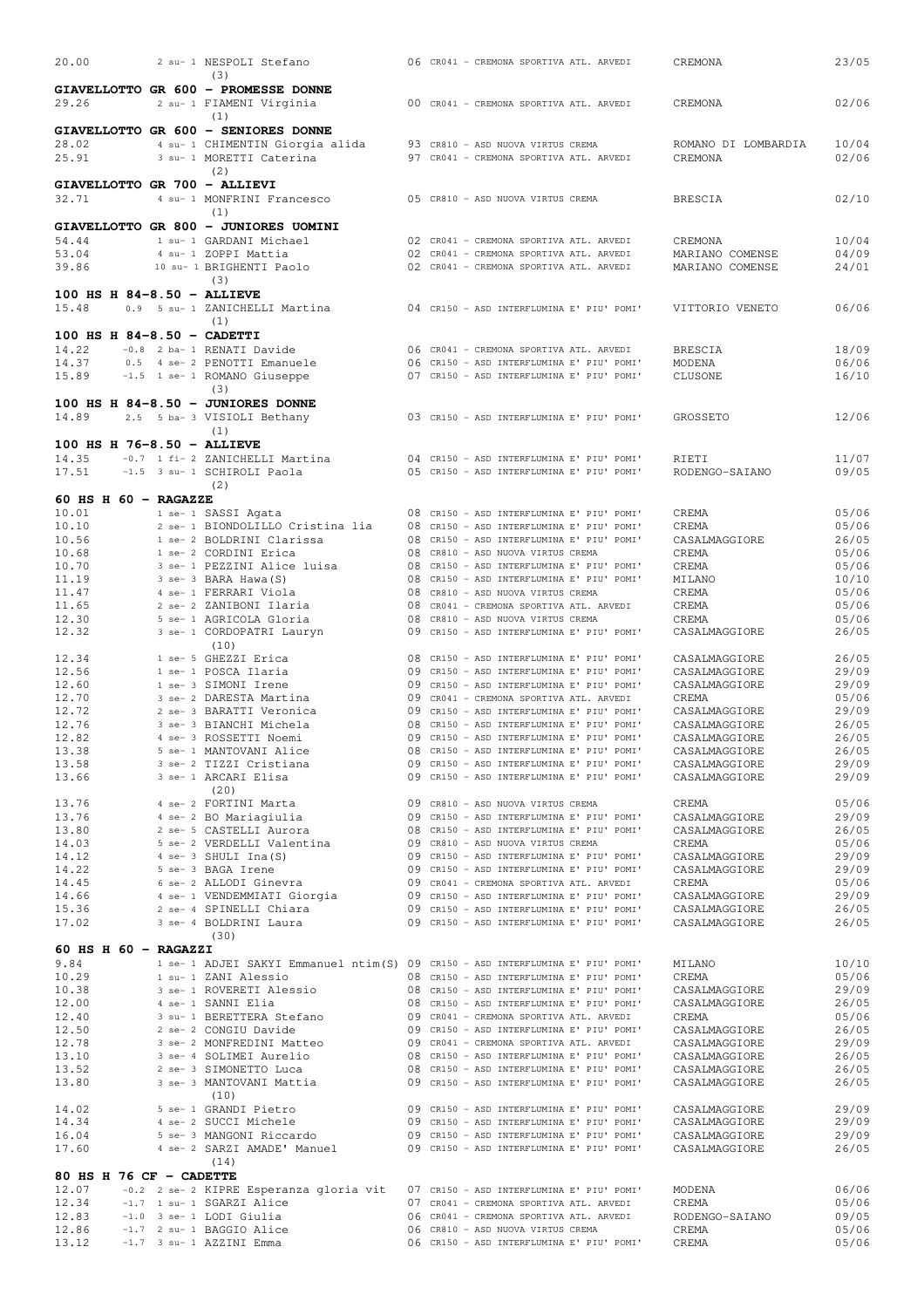| 14.57                       | -1.7 4 su- 1 FORMICA Anna                                                  |                                         | 07 CR150 - ASD INTERFLUMINA E' PIU' POMI' | CREMA              | 05/06          |
|-----------------------------|----------------------------------------------------------------------------|-----------------------------------------|-------------------------------------------|--------------------|----------------|
| 14.79                       | -1.7 5 su- 1 RADAELLI Micaela                                              | 07 CR810 - ASD NUOVA VIRTUS CREMA       |                                           | CREMA              | 05/06          |
| 14.85                       | -1.7 6 su- 1 CORINI Gaia                                                   | 06 CR041 - CREMONA SPORTIVA ATL. ARVEDI |                                           | CREMA              | 05/06          |
|                             |                                                                            |                                         |                                           |                    |                |
| 15.28                       | -0.8 4 se- 3 GASPARI Sara                                                  |                                         | 06 CR150 - ASD INTERFLUMINA E' PIU' POMI' | CREMA              | 21/03          |
| 15.97                       | 0.2 3 se- 2 DELLA MORTE Melissa                                            |                                         | 07 CR150 - ASD INTERFLUMINA E' PIU' POMI' | CASALMAGGIORE      | 11/04          |
|                             | (10)                                                                       |                                         |                                           |                    |                |
| 18.02                       | -1.3 4 se- 2 PEZZALI Elena                                                 |                                         | 06 CR150 - ASD INTERFLUMINA E' PIU' POMI' | CREMA              | 21/03          |
|                             | (11)                                                                       |                                         |                                           |                    |                |
|                             | 110 HS H 100 - JUNIORES UOMINI                                             |                                         |                                           |                    |                |
| 15.83                       | 1.1 4 su- 1 BRIGHENTI Paolo                                                | 02 CR041 - CREMONA SPORTIVA ATL. ARVEDI |                                           | MARIANO COMENSE    | 04/09          |
|                             | (1)                                                                        |                                         |                                           |                    |                |
| $110$ HS H $91$ - ALLIEVI   |                                                                            |                                         |                                           |                    |                |
| 15.35                       | 0.6 4 su- 1 MORE Gabriel euro (E)                                          |                                         | 05 CR150 - ASD INTERFLUMINA E' PIU' POMI' | PARMA              | 19/06          |
| 16.03                       | -2.5 2 su- 1 SCOLARI Samuele luca                                          |                                         | 04 CR150 - ASD INTERFLUMINA E' PIU' POMI' | CREMA              | 05/06          |
| 17.57                       | 1.8 1 su- 1 MONFRINI Francesco                                             | 05 CR810 - ASD NUOVA VIRTUS CREMA       |                                           | DARFO BOARIO TERME | 27/05          |
| 17.80                       | 2.3 4 su- 1 LENA Davide                                                    |                                         | 05 CR150 - ASD INTERFLUMINA E' PIU' POMI' | <b>DONNAS</b>      | 29/08          |
|                             | (4)                                                                        |                                         |                                           |                    |                |
| $300$ HS H $76$ - CADETTE   |                                                                            |                                         |                                           |                    |                |
|                             |                                                                            |                                         |                                           |                    |                |
| 47.12                       | 1 su- 1 SGARZI Alice                                                       | 07 CR041 - CREMONA SPORTIVA ATL. ARVEDI |                                           | CASALMAGGIORE      | 04/09          |
| 47.65                       | 2 se- 2 LODI Giulia                                                        | 06 CR041 - CREMONA SPORTIVA ATL. ARVEDI |                                           | CREMA              | 22/05          |
| 49.93                       | 1 se- 2 BAGGIO Alice                                                       | 06 CR810 - ASD NUOVA VIRTUS CREMA       |                                           | DARFO BOARIO TERME | 12/06          |
| 51.40                       | 4 se- 2 RADAELLI Micaela                                                   | 07 CR810 - ASD NUOVA VIRTUS CREMA       |                                           | CREMA              | 22/05          |
| 54.07                       | 4 su- 1 FORMICA Anna                                                       |                                         | 07 CR150 - ASD INTERFLUMINA E' PIU' POMI' | CASALMAGGIORE      | 04/09          |
| 58.64                       | 5 se- 1 CORINI Gaia                                                        | 06 CR041 - CREMONA SPORTIVA ATL. ARVEDI |                                           | ABANO TERME        | 02/07          |
|                             | (6)                                                                        |                                         |                                           |                    |                |
| 300 HS H 76 - CADETTI       |                                                                            |                                         |                                           |                    |                |
| 43.78                       | 1 su- 1 RENATI Davide                                                      | 06 CR041 - CREMONA SPORTIVA ATL. ARVEDI |                                           | CASALMAGGIORE      | 04/09          |
| 45.92                       | 3 se- 3 ALDROVANDI Cesare                                                  |                                         | 06 CR150 - ASD INTERFLUMINA E' PIU' POMI' | CLUSONE            | 17/10          |
|                             | (2)                                                                        |                                         |                                           |                    |                |
| $400$ HS H $84$ - ALLIEVI   |                                                                            |                                         |                                           |                    |                |
| 59.41                       | 1 su- 1 MONFRINI Francesco                                                 | 05 CR810 - ASD NUOVA VIRTUS CREMA       |                                           | CREMA              | 16/10          |
| 1:02.42                     | 3 se- 2 SCOLARI Samuele luca                                               |                                         | 04 CR150 - ASD INTERFLUMINA E' PIU' POMI' | CHIURO             | 12/09          |
|                             | (2)                                                                        |                                         |                                           |                    |                |
| $400$ HS H $76$ - ALLIEVE   |                                                                            |                                         |                                           |                    |                |
| 1:07.40                     | 2 su- 1 CANCLINI Alice                                                     | 04 CR810 - ASD NUOVA VIRTUS CREMA       |                                           | DARFO BOARIO TERME | 12/06          |
| 1:12.88                     | 1 se- 1 BEN KHEDHER Rayan (E)                                              |                                         | 04 CR150 - ASD INTERFLUMINA E' PIU' POMI' | FIRENZE            | 26/09          |
|                             | (2)                                                                        |                                         |                                           |                    |                |
| MARTELLO KG 3.000 - ALLIEVE |                                                                            |                                         |                                           |                    |                |
|                             |                                                                            |                                         |                                           |                    |                |
| 46.34<br>23.17              | 3 su- 1 RIGOLLI Aurora                                                     | 05 CR041 - CREMONA SPORTIVA ATL. ARVEDI |                                           | CREMONA            | 10/04<br>25/09 |
|                             | 9 su- 1 PIZZONI Chiara<br>(2)                                              |                                         | 05 CR150 - ASD INTERFLUMINA E' PIU' POMI' | FIRENZE            |                |
|                             |                                                                            |                                         |                                           |                    |                |
| MARTELLO KG 3.000 - CADETTE |                                                                            |                                         |                                           |                    |                |
|                             |                                                                            |                                         |                                           |                    |                |
| 35.43                       | 1 su- 1 CORINI Gaia                                                        | 06 CR041 - CREMONA SPORTIVA ATL. ARVEDI |                                           | CREMONA            | 31/07          |
| 31.80                       | 4 su- 1 ARCARI Angelica                                                    |                                         | 06 CR150 - ASD INTERFLUMINA E' PIU' POMI' | <b>BRESCIA</b>     | 18/09          |
| 18.08                       | 3 su- 1 BOLDRINI Melissa                                                   |                                         | 07 CR150 - ASD INTERFLUMINA E' PIU' POMI' | MANTOVA            | 29/05          |
|                             | (3)                                                                        |                                         |                                           |                    |                |
| MARTELLO KG 4.000 - ALLIEVE |                                                                            |                                         |                                           |                    |                |
| 31.43                       | 8 su- 1 RIGOLLI Aurora                                                     | 05 CR041 - CREMONA SPORTIVA ATL. ARVEDI |                                           | MARIANO COMENSE    | 24/01          |
|                             | (1)                                                                        |                                         |                                           |                    |                |
| MARTELLO KG 4.000 - CADETTI |                                                                            |                                         |                                           |                    |                |
| 37.67                       | 4 su- 1 NESPOLI Stefano                                                    | 06 CR041 - CREMONA SPORTIVA ATL. ARVEDI |                                           | <b>BRESCIA</b>     | 19/09          |
|                             |                                                                            |                                         |                                           | MANTOVA            |                |
| 25.01                       | 1 su- 1 ROVERONI Marco                                                     |                                         | 06 CR150 - ASD INTERFLUMINA E' PIU' POMI' |                    | 29/05          |
| 22.48                       | 9 su- 1 ASSANDRI Denis                                                     |                                         | 07 CR150 - ASD INTERFLUMINA E' PIU' POMI' | CLUSONE            | 17/10          |
|                             | (3)                                                                        |                                         |                                           |                    |                |
|                             | MARTELLO KG 4.000 - PROMESSE DONNE                                         |                                         |                                           |                    |                |
| 52.02                       | 2 su- 1 OKEREKE Obianuju chiara                                            | 99 CR041 - CREMONA SPORTIVA ATL. ARVEDI |                                           | SARONNO            | 09/05          |
| 42.27                       | 4 su- 1 AIMI Nicole                                                        | 01 CR041 - CREMONA SPORTIVA ATL. ARVEDI |                                           | CREMONA            | 10/04          |
|                             | (2)                                                                        |                                         |                                           |                    |                |
|                             | MARTELLO KG 4.000 - SENIORES DONNE                                         |                                         |                                           |                    |                |
| 39.71                       | 2 su- 1 MORETTI Caterina                                                   | 97 CR041 - CREMONA SPORTIVA ATL. ARVEDI |                                           | CREMONA            | 06/06          |
| 31.48                       | 6 su- 1 FILIPPI Elena                                                      | 96 CR041 - CREMONA SPORTIVA ATL. ARVEDI |                                           | CREMONA            | 13/03          |
|                             | (2)                                                                        |                                         |                                           |                    |                |
|                             | MARTELLO KG 7.260 - PROMESSE UOMINI                                        |                                         |                                           |                    |                |
| 58.75                       | 1 su- 1 BRIGHENTI Nicolas                                                  | 99 CR041 - CREMONA SPORTIVA ATL. ARVEDI |                                           | MARIANO COMENSE    | 14/02          |
|                             | (1)                                                                        |                                         |                                           |                    |                |
| PESO KG 2.000 - RAGAZZE     |                                                                            |                                         |                                           |                    |                |
| 8.08                        | 1 su- 1 BIANCHI Michela                                                    |                                         | 08 CR150 - ASD INTERFLUMINA E' PIU' POMI' | CASALMAGGIORE      | 19/05          |
| 7.95                        | 2 su- 1 GHEZZI Erica                                                       |                                         | 08 CR150 - ASD INTERFLUMINA E' PIU' POMI' | CASALMAGGIORE      | 19/05          |
| 7.87                        | 3 su- 1 SASSI Agata                                                        |                                         | 08 CR150 - ASD INTERFLUMINA E' PIU' POMI' | CASALMAGGIORE      | 19/05          |
| 7.38                        | 5 su- 1 BIONDOLILLO Cristina lia 08 CR150 - ASD INTERFLUMINA E' PIU' POMI' |                                         |                                           | CASALMAGGIORE      | 19/05          |
| 6.20                        | 13 se- 1 ROSSETTI Noemi                                                    |                                         | 09 CR150 - ASD INTERFLUMINA E' PIU' POMI' | MILANO             | 10/10          |
| 6.14                        | 8 su- 1 SPINELLI Chiara                                                    |                                         | 09 CR150 - ASD INTERFLUMINA E' PIU' POMI' | CASALMAGGIORE      | 19/05          |
| 6.01                        | 9 su- 1 BOLDRINI Clarissa                                                  |                                         | 08 CR150 - ASD INTERFLUMINA E' PIU' POMI' | CASALMAGGIORE      | 19/05          |
| 5.86                        | 11 su- 1 GANDOLFI Pamela                                                   |                                         | 08 CR150 - ASD INTERFLUMINA E' PIU' POMI' | CASALMAGGIORE      | 19/05          |
| 5.36                        | 13 su- 1 POSCA Ilaria                                                      |                                         | 09 CR150 - ASD INTERFLUMINA E' PIU' POMI' | CASALMAGGIORE      | 19/05          |
| 5.33                        | 14 su- 1 BARATTI Veronica                                                  |                                         | 09 CR150 - ASD INTERFLUMINA E' PIU' POMI' | CASALMAGGIORE      | 19/05          |
|                             | (10)                                                                       |                                         |                                           |                    |                |
| 5.25                        | 15 su- 1 ASCHIERI Vittoria                                                 |                                         | 08 CR150 - ASD INTERFLUMINA E' PIU' POMI' | CASALMAGGIORE      | 19/05          |
| 5.00                        | 1 su- 1 BELLARDI Gaia                                                      | 08 CR041 - CREMONA SPORTIVA ATL. ARVEDI |                                           | SONCINO            | 02/10          |
| 4.97                        | 17 su- 1 BO Mariagiulia                                                    |                                         | 09 CR150 - ASD INTERFLUMINA E' PIU' POMI' | CASALMAGGIORE      | 19/05          |
| 4.92                        |                                                                            |                                         | 09 CR150 - ASD INTERFLUMINA E' PIU' POMI' |                    |                |
|                             | 18 su- 1 ARCARI Elisa                                                      |                                         |                                           | CASALMAGGIORE      | 19/05          |
| 4.50                        | 19 su- 1 BOLDRINI Laura                                                    |                                         | 09 CR150 - ASD INTERFLUMINA E' PIU' POMI' | CASALMAGGIORE      | 19/05          |
| 4.43                        | 20 su- 1 ROSI Viola                                                        |                                         | 09 CR150 - ASD INTERFLUMINA E' PIU' POMI' | CASALMAGGIORE      | 19/05          |
| 4.29                        | 21 su- 1 SAVI Tania                                                        |                                         | 08 CR150 - ASD INTERFLUMINA E' PIU' POMI' | CASALMAGGIORE      | 19/05          |
| 3.82                        | 22 su- 1 MANTOVANI Alice                                                   |                                         | 08 CR150 - ASD INTERFLUMINA E' PIU' POMI' | CASALMAGGIORE      | 19/05          |
| 3.80                        | 23 su- 1 TIZZI Cristiana                                                   |                                         | 09 CR150 - ASD INTERFLUMINA E' PIU' POMI' | CASALMAGGIORE      | 19/05          |
| 3.52                        | 24 su- 1 CASTELLI Aurora<br>(20)                                           |                                         | 08 CR150 - ASD INTERFLUMINA E' PIU' POMI' | CASALMAGGIORE      | 19/05          |